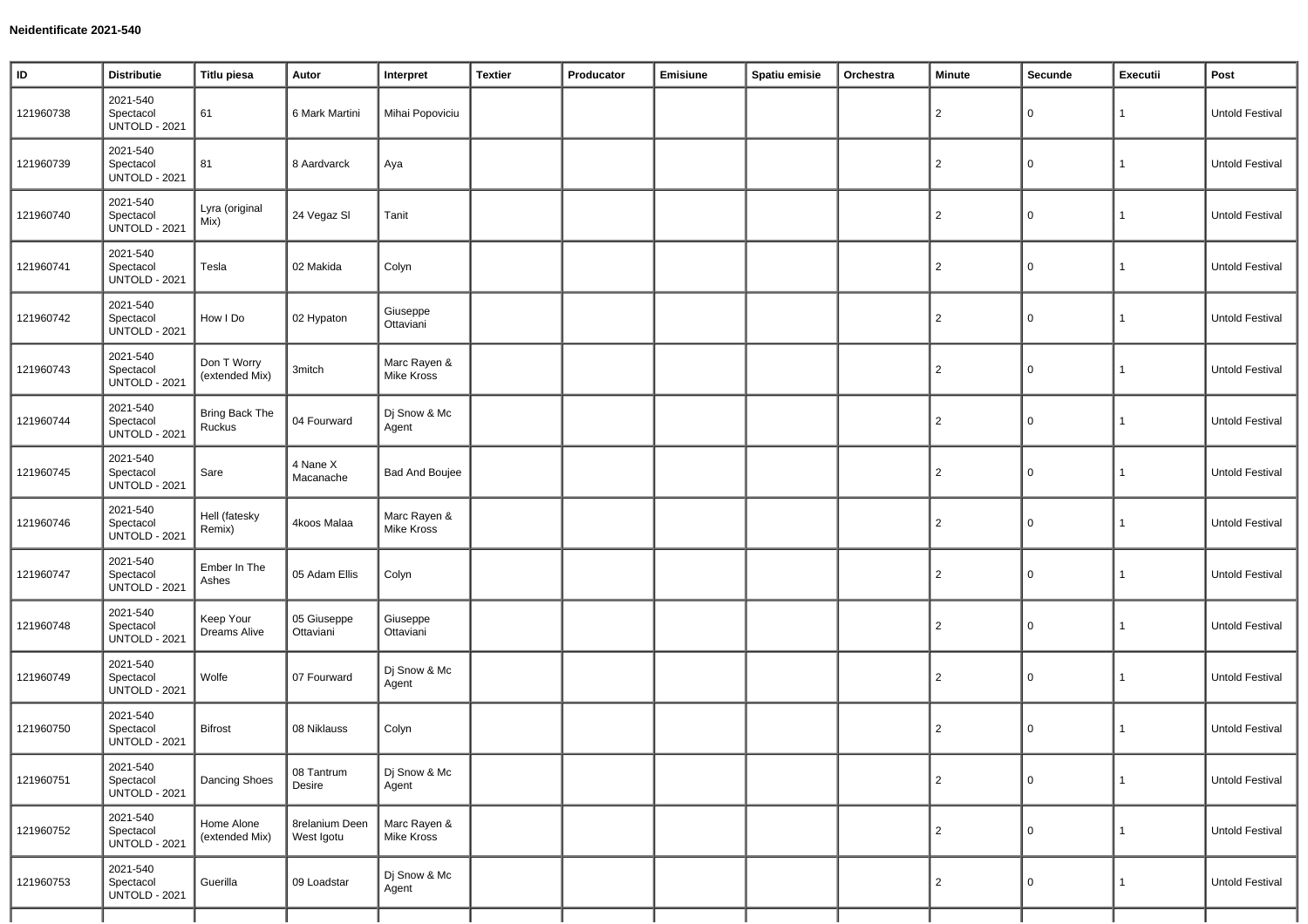| 121960754 | 2021-540<br>Spectacol<br><b>UNTOLD - 2021</b> | Around The<br>World                                  | 1 Sub:liminal &<br>Humanature                                                      | Dj Ethylen                            |  |  | $\overline{2}$ | 0           | 1            | <b>Untold Festival</b> |
|-----------|-----------------------------------------------|------------------------------------------------------|------------------------------------------------------------------------------------|---------------------------------------|--|--|----------------|-------------|--------------|------------------------|
| 121960755 | 2021-540<br>Spectacol<br><b>UNTOLD - 2021</b> | Intro                                                | 1 Nedelcu<br>Andrew Edward<br>(azteca) / Anghel   Nane<br>Bogdan<br>Georgian (ian) |                                       |  |  | $\overline{c}$ | $\Omega$    | $\mathbf{1}$ | Untold Festival        |
| 121960756 | 2021-540<br>Spectacol<br><b>UNTOLD - 2021</b> | Olaya                                                | 1 Ella Wild                                                                        | Yokoo                                 |  |  | $\overline{c}$ | 0           | $\mathbf{1}$ | Untold Festival        |
| 121960757 | 2021-540<br>Spectacol<br><b>UNTOLD - 2021</b> | Rogue Traders                                        | 1 Mahony<br>Hector                                                                 | Mahony                                |  |  | $\overline{c}$ | 0           | 1            | Untold Festival        |
| 121960758 | 2021-540<br>Spectacol<br><b>UNTOLD - 2021</b> | Sub:liminal &<br>Humanature -<br>Around The<br>World | 1 Introspective                                                                    | Dj Shiver                             |  |  | $\overline{2}$ | $\Omega$    | $\mathbf{1}$ | <b>Untold Festival</b> |
| 121960759 | 2021-540<br>Spectacol<br><b>UNTOLD - 2021</b> | <b>Tunnel Original</b><br>Mix                        | 1 Tunnel<br>Original Mix                                                           | Pan                                   |  |  | $\overline{c}$ | $\mathbf 0$ | $\mathbf{1}$ | Untold Festival        |
| 121960760 | 2021-540<br>Spectacol<br><b>UNTOLD - 2021</b> | Mai                                                  | 1 Raz One/Doc                                                                      | Doc + Guests:<br>Facem Records        |  |  | $\overline{2}$ | 0           | 1            | Untold Festival        |
| 121960761 | 2021-540<br>Spectacol<br><b>UNTOLD - 2021</b> | All I Ever Get                                       | 1 Lorand Marton   Iv In                                                            |                                       |  |  | $\overline{2}$ | 0           | $\mathbf{1}$ | Untold Festival        |
| 121960762 | 2021-540<br>Spectacol<br><b>UNTOLD - 2021</b> | All The Things                                       | 1 Andre Rizo                                                                       | Andre Rizo                            |  |  | $\overline{c}$ | 0           | 1            | Untold Festival        |
| 121960763 | 2021-540<br>Spectacol<br><b>UNTOLD - 2021</b> | Back In Time                                         | 1 Arutani                                                                          | Caleesi & Sarah<br>Kreis              |  |  | $\overline{c}$ | 0           | $\mathbf{1}$ | Untold Festival        |
| 121960764 | 2021-540<br>Spectacol<br>UNTOLD - 2021        | Biocosmic<br>Symphony                                | 1 Kasey Roy<br><b>Taylor Karl</b><br>Pilbrow                                       | The Real<br>Xperience                 |  |  | $\overline{2}$ | 0           | 1            | Untold Festival        |
| 121960765 | 2021-540<br>Spectacol<br><b>UNTOLD - 2021</b> | <b>Black Sunday</b><br>Peacefrog                     | 1 Moodymann                                                                        | Seth Troxler                          |  |  | $\overline{a}$ | $\Omega$    | $\mathbf{1}$ | Untold Festival        |
| 121960766 | 2021-540<br>Spectacol<br><b>UNTOLD - 2021</b> | Chapters<br>(original Mix)                           | 1 Ruze                                                                             | Soul Goodman                          |  |  | $\overline{c}$ | $\Omega$    | 1            | Untold Festival        |
| 121960767 | 2021-540<br>Spectacol<br><b>UNTOLD - 2021</b> | Closed Eyes                                          | 1 Billy Gillies                                                                    | Allen Watts &<br><b>Billy Gillies</b> |  |  | $\overline{c}$ | $\Omega$    | $\mathbf{1}$ | Untold Festival        |
| 121960768 | 2021-540<br>Spectacol<br><b>UNTOLD - 2021</b> | Copal                                                | 1 Glauco Di<br>Mambro                                                              | Glauco Di<br>Mambro                   |  |  | $\overline{2}$ | $\mathbf 0$ | $\mathbf{1}$ | Untold Festival        |
| 121960769 | 2021-540<br>Spectacol<br><b>UNTOLD - 2021</b> | Difference                                           | 1 Mihai<br>Popoviciu                                                               | Mihai Popoviciu                       |  |  | $\overline{2}$ | $\mathbf 0$ | $\mathbf{1}$ | Untold Festival        |
| 121960770 | 2021-540<br>Spectacol<br><b>UNTOLD - 2021</b> | Don T Come<br>Back - Extended<br>Mix                 | 1 Josefina<br>Amonnahuel<br>Sintesolesia<br>Arkusha                                | Suncatcher &<br>Exolight              |  |  | $\overline{c}$ | $\Omega$    | $\mathbf{1}$ | Untold Festival        |
|           |                                               |                                                      |                                                                                    |                                       |  |  |                |             |              |                        |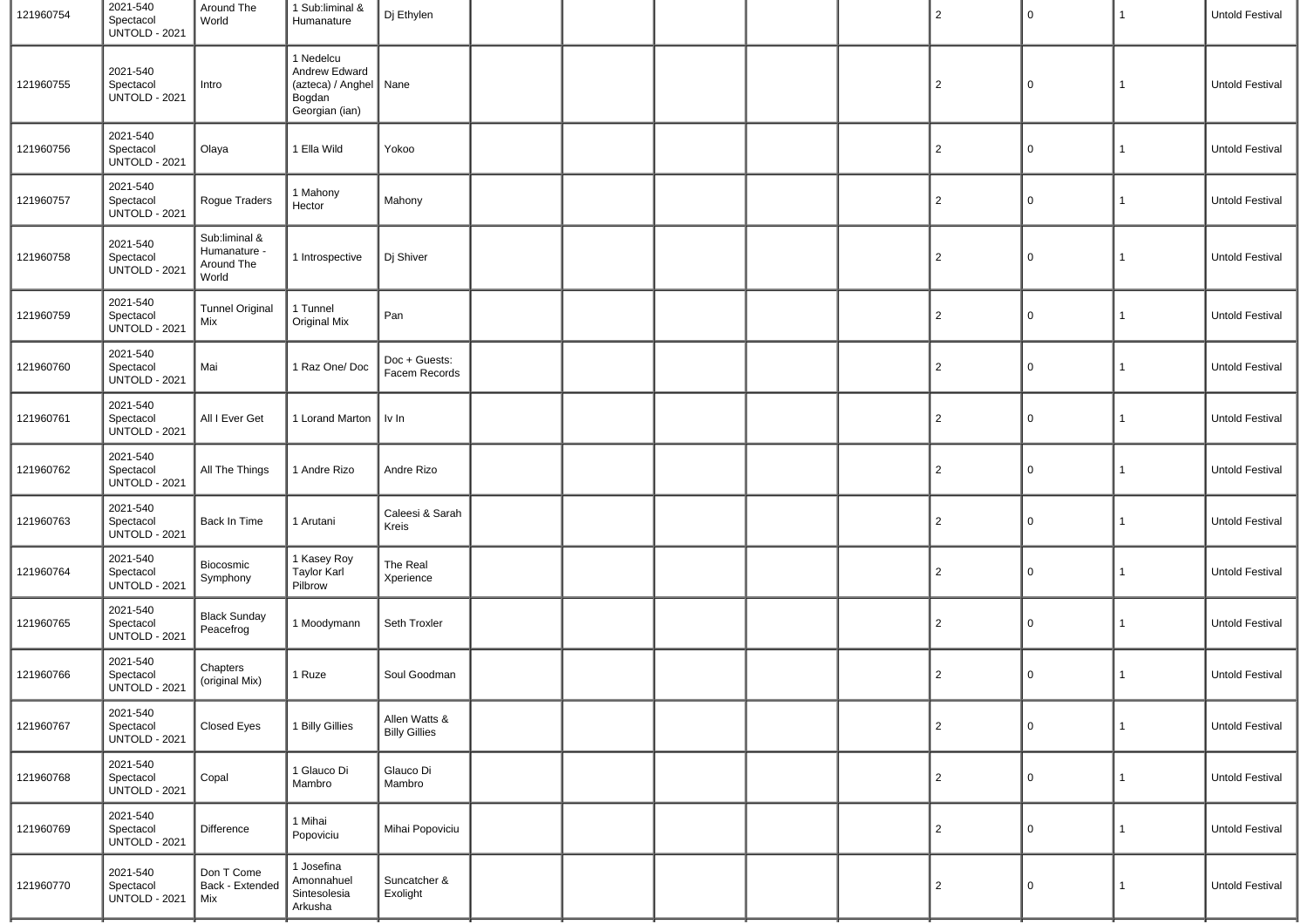| 121960771 | 2021-540<br>Spectacol<br><b>UNTOLD - 2021</b> | Emakhaya                           | 1 Djeff                                                                                                                                                              | Djeff                |  |  | $\overline{2}$ | $\mathsf 0$    | $\mathbf{1}$ | Untold Festival        |
|-----------|-----------------------------------------------|------------------------------------|----------------------------------------------------------------------------------------------------------------------------------------------------------------------|----------------------|--|--|----------------|----------------|--------------|------------------------|
| 121960772 | 2021-540<br>Spectacol<br><b>UNTOLD - 2021</b> | <b>Endless Forever</b>             | 1 Airscape                                                                                                                                                           | The Wlt              |  |  | $\overline{2}$ | 0              | $\mathbf{1}$ | Untold Festival        |
| 121960773 | 2021-540<br>Spectacol<br><b>UNTOLD - 2021</b> | Feelings<br>(original Mix)         | Albin Kasca<br>Roman                                                                                                                                                 | Albin Kaczka         |  |  | $\overline{2}$ | 0              | 1            | Untold Festival        |
| 121960774 | 2021-540<br>Spectacol<br><b>UNTOLD - 2021</b> | Gruuvelement S                     | 1 Cotarci-horse                                                                                                                                                      | Vizan                |  |  | $\overline{2}$ | 0              | 1            | Untold Festival        |
| 121960775 | 2021-540<br>Spectacol<br><b>UNTOLD - 2021</b> | He S A Dream<br>(extended Mix)     | 1 Sebastien<br>Drums                                                                                                                                                 | Yoyo                 |  |  | $\overline{2}$ | 0              | 1            | Untold Festival        |
| 121960776 | 2021-540<br>Spectacol<br><b>UNTOLD - 2021</b> | He S A Dream<br>(extended Mix)     | 1 Sebastien<br>Drums                                                                                                                                                 | Yoyo                 |  |  | $\overline{2}$ | 0              | 1            | Untold Festival        |
| 121960777 | 2021-540<br>Spectacol<br><b>UNTOLD - 2021</b> | Ibang                              | 1 Acis Pauli                                                                                                                                                         | Audiofly             |  |  | $\overline{2}$ | 0              | $\mathbf{1}$ | Untold Festival        |
| 121960778 | 2021-540<br>Spectacol<br><b>UNTOLD - 2021</b> | Id                                 | $1$ Id                                                                                                                                                               | Nikolauss            |  |  | $\overline{2}$ | 0              | $\mathbf{1}$ | Untold Festival        |
| 121960779 | 2021-540<br>Spectacol<br><b>UNTOLD - 2021</b> | Into Bloom<br>Derun Remix          | 1 Derun Bloem                                                                                                                                                        | Anstascia &<br>Bloem |  |  | $\overline{2}$ | 0              | 1            | Untold Festival        |
| 121960780 | 2021-540<br>Spectacol<br><b>UNTOLD - 2021</b> | Intro                              | 1 Muzica:<br>Moldovan<br>Marcel Radu<br>Niculescu<br>Florian Radu<br><b>Buna Claudiu</b><br>Racovita<br>Alexandru Pop<br>Marius Maria<br>Andrei Tiberiu<br>Text: --- | Smiley               |  |  | $\overline{2}$ | 0              | 1            | <b>Untold Festival</b> |
| 121960781 | 2021-540<br>Spectacol<br><b>UNTOLD - 2021</b> | Kavi                               | 1 Weston Butler                                                                                                                                                      | Lee Burridge         |  |  | $\overline{2}$ | 0              | $\mathbf{1}$ | Untold Festival        |
| 121960782 | 2021-540<br>Spectacol<br><b>UNTOLD - 2021</b> | Let S Go Cdj<br>Producers<br>Remix | $1$ Cdj                                                                                                                                                              | Cdj                  |  |  | $\overline{2}$ | 0              | $\mathbf{1}$ | Untold Festival        |
| 121960783 | 2021-540<br>Spectacol<br><b>UNTOLD - 2021</b> | Love Me                            | 1 Pascal Junior<br>Ali Bakgor                                                                                                                                        | Pascal Junior        |  |  | $\overline{2}$ | $\mathbf 0$    | 1            | Untold Festival        |
| 121960784 | 2021-540<br>Spectacol<br>UNTOLD - 2021        | Massitae Feat<br>Nini              | 1duty Sound                                                                                                                                                          | Zo                   |  |  | 2              | $\overline{0}$ | 1            | Untold Festival        |
| 121960785 | 2021-540<br>Spectacol<br><b>UNTOLD - 2021</b> | Meet Me In The<br>Forest           | 1 Mihai Mendel<br>Maram Hmaidan                                                                                                                                      | Men-d                |  |  | $\overline{2}$ | $\mathbf 0$    | 1            | Untold Festival        |
| 121960786 | 2021-540<br>Spectacol<br><b>UNTOLD - 2021</b> | Moef Gaga                          | 1 Block & Crown   Andrei Simea                                                                                                                                       |                      |  |  | 2              | $\mathbf 0$    | $\mathbf{1}$ | Untold Festival        |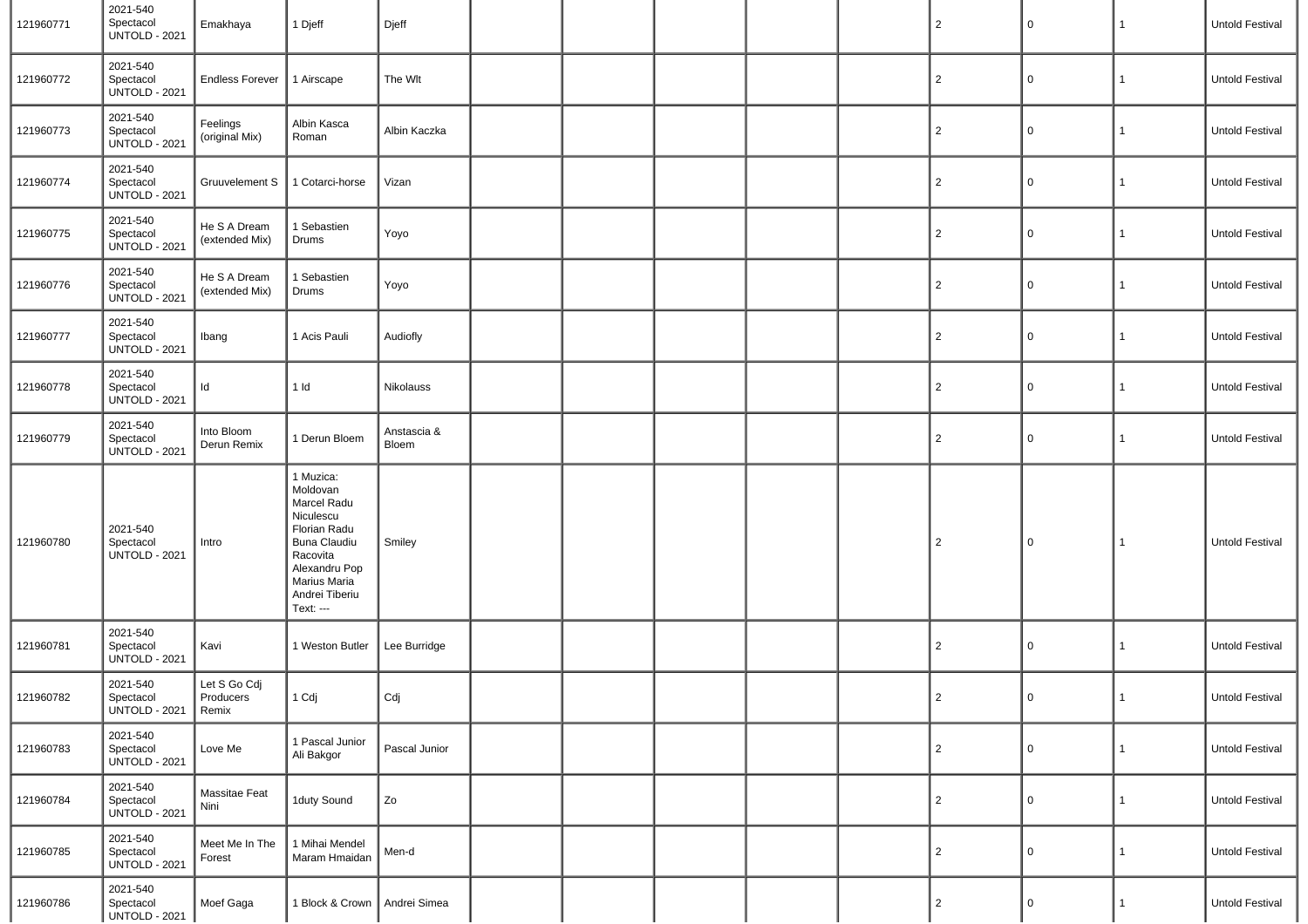| 121960787 | 2021-540<br>Spectacol<br><b>UNTOLD - 2021</b> | Mother & Father                                                                     | 1 Danny Avila<br>Feat Bukhu                                                           | Danny Avila                      |  |  | $\overline{2}$ | 0        | 1 | Untold Festival        |
|-----------|-----------------------------------------------|-------------------------------------------------------------------------------------|---------------------------------------------------------------------------------------|----------------------------------|--|--|----------------|----------|---|------------------------|
| 121960788 | 2021-540<br>Spectacol<br><b>UNTOLD - 2021</b> | Mother & Father                                                                     | Danny Avila                                                                           | Danny Avila<br><b>Tram Stage</b> |  |  | $\overline{2}$ | 0        | 1 | Untold Festival        |
| 121960789 | 2021-540<br>Spectacol<br><b>UNTOLD - 2021</b> | Naive                                                                               | 1 Kris Davis                                                                          | Maga                             |  |  | $\overline{2}$ | 0        | 1 | Untold Festival        |
| 121960790 | 2021-540<br>Spectacol<br><b>UNTOLD - 2021</b> | Ne Day In Tibet<br>Erdi Irmak<br>Remix                                              | 1 Erdi Irmak<br>Audiotones<br>Adrien(ro)                                              | Adrien                           |  |  | $\overline{2}$ | $\Omega$ | 1 | Untold Festival        |
| 121960791 | 2021-540<br>Spectacol<br><b>UNTOLD - 2021</b> | Ocean Drive<br>[intro Mix]                                                          | 1 Aonofriesei<br>Mihai<br>Danut(starpicker)                                           | Starpiker                        |  |  | $\overline{2}$ | 0        | 1 | Untold Festival        |
| 121960792 | 2021-540<br>Spectacol<br><b>UNTOLD - 2021</b> | Propaganda                                                                          | 1 Paul Maracine                                                                       | Spike                            |  |  | $\overline{2}$ | 0        | 1 | Untold Festival        |
| 121960793 | 2021-540<br>Spectacol<br><b>UNTOLD - 2021</b> | Rapper                                                                              | 1 Adrian<br>Hodoleanu Ionita<br>Bogdan David<br>Darius Vlad<br>Cretan Guta<br>Catalin | Satra Benz                       |  |  | $\overline{c}$ | 0        | 1 | Untold Festival        |
| 121960794 | 2021-540<br>Spectacol<br><b>UNTOLD - 2021</b> | Rise Up                                                                             | 1 Paul Denton                                                                         | Aly & Fila                       |  |  | $\overline{2}$ | 0        | 1 | Untold Festival        |
| 121960795 | 2021-540<br>Spectacol<br><b>UNTOLD - 2021</b> | Rns                                                                                 | 1 Ian / Anghel<br>Bogdan                                                              | lan                              |  |  | $\overline{2}$ | 0        | 1 | Untold Festival        |
| 121960796 | 2021-540<br>Spectacol<br><b>UNTOLD - 2021</b> | Sault - Bow                                                                         | 1 Afriqua                                                                             | Vasiu                            |  |  | $\overline{2}$ | 0        | 1 | Untold Festival        |
| 121960797 | 2021-540<br>Spectacol<br><b>UNTOLD - 2021</b> | Scoala De<br>Muzica                                                                 | 1 Amil Hameed                                                                         | Amuly                            |  |  | $\overline{2}$ | 0        | 1 | Untold Festival        |
| 121960798 | 2021-540<br>Spectacol<br><b>UNTOLD - 2021</b> | Sedated                                                                             | 1 Caspa                                                                               | Caspa                            |  |  | $\overline{2}$ | 0        | 1 | <b>Untold Festival</b> |
| 121960799 | 2021-540<br>Spectacol<br><b>UNTOLD - 2021</b> | Sundar Newman<br>(i Love) Retouch   Love, Strategy (i Love) Retouch   Lepah Victhor | 1 Newman (i<br>Love) Christian                                                        | Christian Lepah                  |  |  | $\overline{2}$ | 0        | 1 | Untold Festival        |
| 121960800 | 2021-540<br>Spectacol<br><b>UNTOLD - 2021</b> | The Alchemist                                                                       | 1 Klarius Ciprian Julian M                                                            |                                  |  |  | $\overline{2}$ | 0        | 1 | Untold Festival        |
| 121960801 | 2021-540<br>Spectacol<br><b>UNTOLD - 2021</b> | There It Is Radio<br>Edit                                                           | 1 Seen Vybecdj                                                                        | Seen Vybe                        |  |  | $\overline{2}$ | 0        | 1 | Untold Festival        |
| 121960802 | 2021-540<br>Spectacol<br><b>UNTOLD - 2021</b> | These Days                                                                          | $1$ Ben<br>Murphy(yaya<br>Remix)                                                      | Yaya                             |  |  | $\overline{c}$ | 0        | 1 | Untold Festival        |
| 121960803 | 2021-540<br>Spectacol<br><b>UNTOLD - 2021</b> | <b>Tweede Cans</b>                                                                  | 1 Yansima                                                                             | Armen Miran                      |  |  | $\overline{c}$ | $\Omega$ | 1 | Untold Festival        |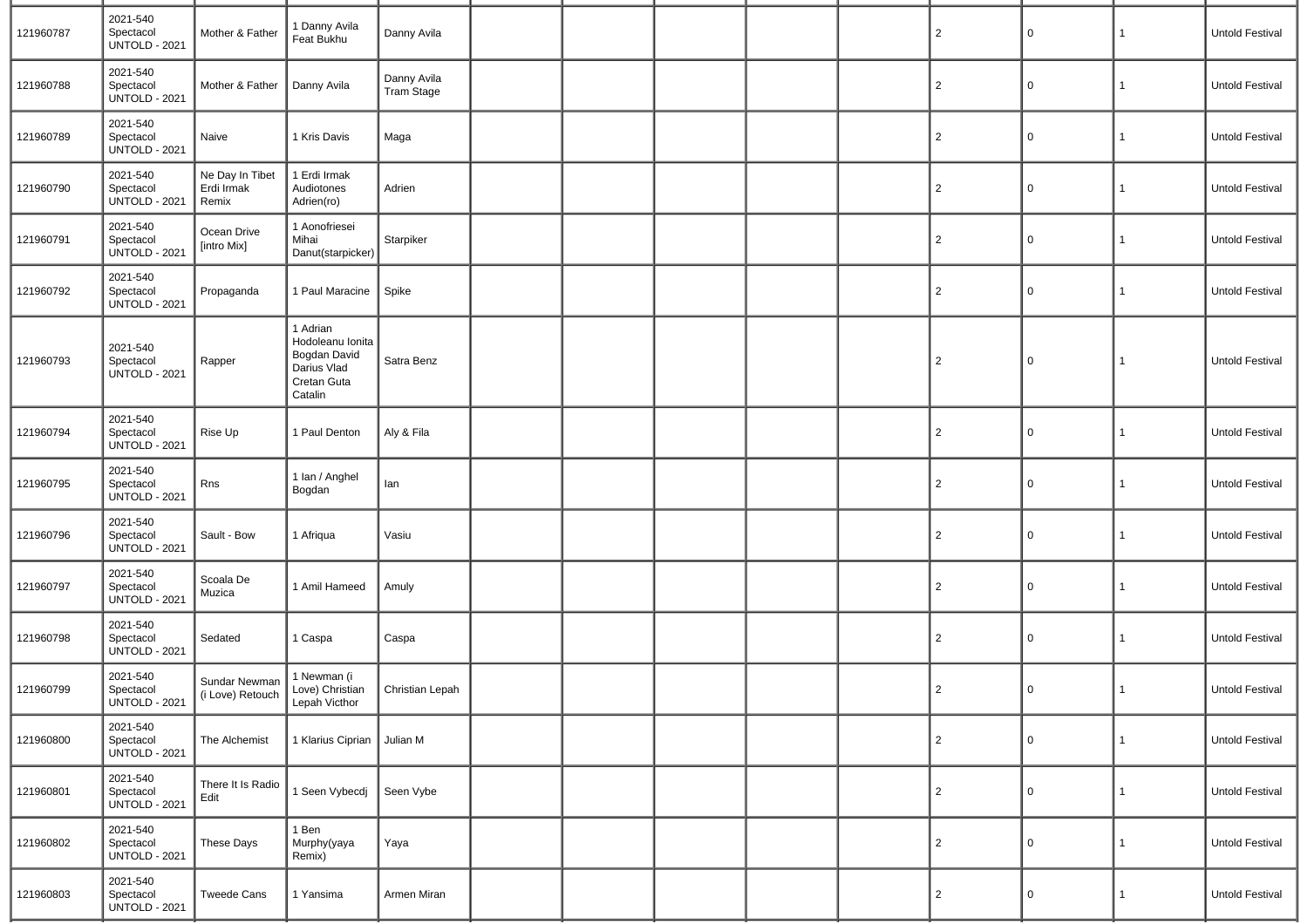| 121960804 | 2021-540<br>Spectacol<br><b>UNTOLD - 2021</b> | Vad Lumea Cum<br>Vreau Eu                 | 1 Ccse                                                      | Culese Din<br>Cartier (argatu<br>Basska Ccse<br>Mo? Martin) |  |  | $\overline{2}$ | $\mathsf 0$ | 1            | Untold Festival        |
|-----------|-----------------------------------------------|-------------------------------------------|-------------------------------------------------------------|-------------------------------------------------------------|--|--|----------------|-------------|--------------|------------------------|
| 121960805 | 2021-540<br>Spectacol<br><b>UNTOLD - 2021</b> | What Do I Have<br>To Tell You             | 1 Akos                                                      | Akos                                                        |  |  | $\overline{2}$ | $\mathsf 0$ | $\mathbf{1}$ | Untold Festival        |
| 121960806 | 2021-540<br>Spectacol<br><b>UNTOLD - 2021</b> | Wide Awake                                | 1 Martin Garrix<br>& Matisse &<br>Sadko Ft John<br>Martin   | Martin Garrix                                               |  |  | $\overline{2}$ | 0           | 1            | Untold Festival        |
| 121960807 | 2021-540<br>Spectacol<br><b>UNTOLD - 2021</b> | <b>Mixed Emotions</b><br>(intro)          | 1 Netsky &<br>Montell2099                                   | Netsky                                                      |  |  | $\overline{2}$ | $\mathsf 0$ | 1            | Untold Festival        |
| 121960808 | 2021-540<br>Spectacol<br><b>UNTOLD - 2021</b> | Champion<br>Sound<br>(neverdogs<br>Remix) | 10 Jairo Delli<br>Neverdogs                                 | Digitalove                                                  |  |  | $\overline{2}$ | 0           | $\mathbf{1}$ | Untold Festival        |
| 121960809 | 2021-540<br>Spectacol<br><b>UNTOLD - 2021</b> | Dj Shiver - You                           | 10 Dj Shiver                                                | Dj Shiver                                                   |  |  | $\overline{2}$ | 0           | 1            | <b>Untold Festival</b> |
| 121960810 | 2021-540<br>Spectacol<br><b>UNTOLD - 2021</b> | <b>Midnight Games</b>                     | 10 Internullo<br>Mahony Bog                                 | Mahony                                                      |  |  | $\overline{2}$ | 0           | $\mathbf{1}$ | Untold Festival        |
| 121960811 | 2021-540<br>Spectacol<br><b>UNTOLD - 2021</b> | Tanar                                     | 10 Cherescu<br>Stefan Avram<br>(nane)                       | Nane                                                        |  |  | $\overline{2}$ | 0           | 1            | Untold Festival        |
| 121960812 | 2021-540<br>Spectacol<br><b>UNTOLD - 2021</b> | You                                       | 10 Dj Shiver                                                | Dj Ethylen                                                  |  |  | $\overline{2}$ | 0           | 1            | Untold Festival        |
| 121960813 | 2021-540<br>Spectacol<br><b>UNTOLD - 2021</b> | Americani -<br>Unicat                     | 10 Marius<br>RozsdÃ? Ionita<br>Bogdan David<br>Guta Catalin | Satra Benz                                                  |  |  | $\overline{2}$ | $\mathsf 0$ | 1            | Untold Festival        |
| 121960814 | 2021-540<br>Spectacol<br><b>UNTOLD - 2021</b> | Adn                                       | 10 Anghel<br>Bogdan                                         | lan                                                         |  |  | $\overline{2}$ | 0           | $\mathbf{1}$ | Untold Festival        |
| 121960815 | 2021-540<br>Spectacol<br><b>UNTOLD - 2021</b> | Asta Si Gata                              | 10 Doc                                                      | Doc + Guests:<br>Facem Records                              |  |  | $\overline{2}$ | 0           | 1            | Untold Festival        |
| 121960816 | 2021-540<br>Spectacol<br><b>UNTOLD - 2021</b> | Atlas Of Norway   10 Battera              |                                                             | Audiofly                                                    |  |  | 2              | 0           | $\mathbf{1}$ | Untold Festival        |
| 121960817 | 2021-540<br>Spectacol<br><b>UNTOLD - 2021</b> | Back Jabba                                | 10 Gary Beck                                                | Seth Troxler                                                |  |  | $\overline{2}$ | $\mathbf 0$ | $\mathbf{1}$ | Untold Festival        |
| 121960818 | 2021-540<br>Spectacol<br><b>UNTOLD - 2021</b> | Capu Plin                                 | 10 Amil Hameed   Amuly                                      |                                                             |  |  | $\overline{2}$ | 0           | $\mathbf{1}$ | Untold Festival        |
| 121960819 | 2021-540<br>Spectacol<br><b>UNTOLD - 2021</b> | Descending                                | 10 Benga                                                    | Caspa                                                       |  |  | $\overline{2}$ | 0           | $\mathbf{1}$ | Untold Festival        |
| 121960820 | 2021-540<br>Spectacol<br><b>UNTOLD - 2021</b> | Djabo (feat<br>Demetra)                   | 10 Demetra<br>Dave Andres                                   | Yoyo                                                        |  |  | $\overline{2}$ | 0           | $\mathbf{1}$ | Untold Festival        |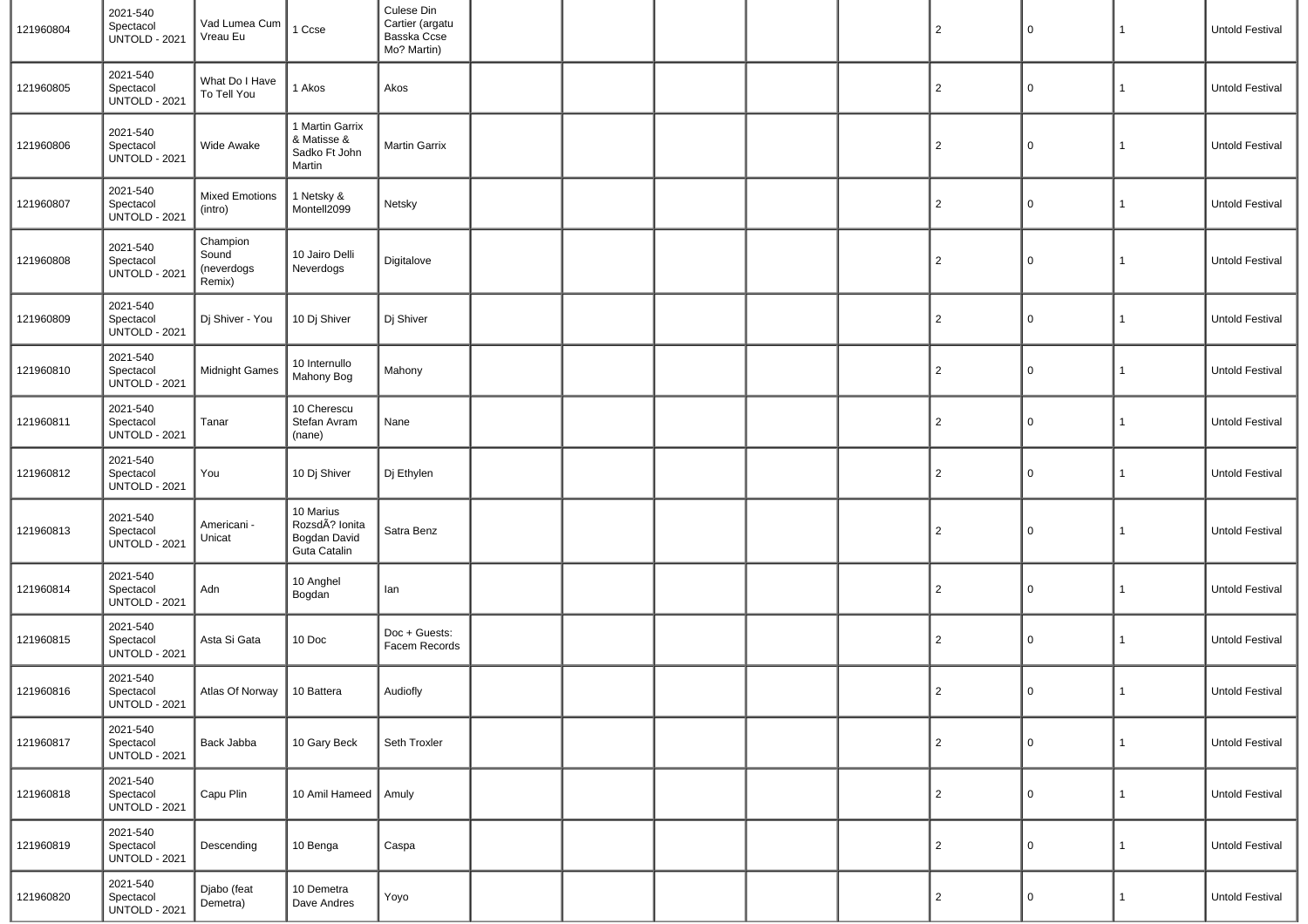| 121960821 | 2021-540<br>Spectacol<br><b>UNTOLD - 2021</b> | Djabo (feat<br>Demetra)                                    | 10 Demetra<br>Dave Andres          | Yoyo                   |  |  | $\overline{2}$ | $\Omega$    | 1            | <b>Untold Festival</b> |
|-----------|-----------------------------------------------|------------------------------------------------------------|------------------------------------|------------------------|--|--|----------------|-------------|--------------|------------------------|
| 121960822 | 2021-540<br>Spectacol<br><b>UNTOLD - 2021</b> | Fauna Original<br>Mix                                      | 10satori (nl)                      | Satori Live            |  |  | $\overline{2}$ | 0           | 1            | <b>Untold Festival</b> |
| 121960823 | 2021-540<br>Spectacol<br><b>UNTOLD - 2021</b> | Fiducia                                                    | 10 Pornbugs                        | Mihai Popoviciu        |  |  | $\overline{2}$ | 0           | 1            | <b>Untold Festival</b> |
| 121960824 | 2021-540<br>Spectacol<br><b>UNTOLD - 2021</b> | Foul Play                                                  | 10 State Of<br>Mind                | Dj Snow & Mc<br>Agent  |  |  | $\overline{2}$ | 0           | 1            | <b>Untold Festival</b> |
| 121960825 | 2021-540<br>Spectacol<br><b>UNTOLD - 2021</b> | Gizmo                                                      | 10 Joint<br>Operations<br>Centre   | John O<br>Callaghan    |  |  | $\overline{2}$ | 0           | 1            | Untold Festival        |
| 121960826 | 2021-540<br>Spectacol<br><b>UNTOLD - 2021</b> | <b>Greatest Day</b><br>Feat Reigan<br>Lost Desert<br>Remix | 10 Christian<br>Lepah              | Lee Burridge           |  |  | 2              | $\Omega$    | 1            | Untold Festival        |
| 121960827 | 2021-540<br>Spectacol<br><b>UNTOLD - 2021</b> | He Was Out                                                 | 10 Disaia                          | Prophecy Tram<br>Stage |  |  | $\overline{2}$ | $\Omega$    | 1            | <b>Untold Festival</b> |
| 121960828 | 2021-540<br>Spectacol<br><b>UNTOLD - 2021</b> | Id                                                         | 10 Martin Garrix<br>& Julian       | Martin Garrix          |  |  | $\overline{2}$ | $\Omega$    | 1            | Untold Festival        |
| 121960829 | 2021-540<br>Spectacol<br><b>UNTOLD - 2021</b> | Imagination Dub<br>Mix                                     | 10 Adrien(ro)                      | Adrien                 |  |  | $\overline{2}$ | $\Omega$    | 1            | <b>Untold Festival</b> |
| 121960830 | 2021-540<br>Spectacol<br><b>UNTOLD - 2021</b> | Jericho(original<br>Mix)                                   | 10 Pysh<br>Stephane<br>Salerno     | Tanit                  |  |  | $\overline{2}$ | 0           | 1            | <b>Untold Festival</b> |
| 121960831 | 2021-540<br>Spectacol<br>UNTOLD - 2021        | Let Us Begin<br><b>Original Mix</b>                        | 10 Cdj                             | Cdj                    |  |  | $\overline{2}$ | $\Omega$    | 1            | Untold Festival        |
| 121960832 | 2021-540<br>Spectacol<br><b>UNTOLD - 2021</b> | Lose Control<br>(extended Mix)                             | 10 Saymyname<br>& Ang              | Pelin & Megg           |  |  | $\overline{2}$ | $\Omega$    | 1            | Untold Festival        |
| 121960833 | 2021-540<br>Spectacol<br><b>UNTOLD - 2021</b> | Lose Control<br>(extended Mix)                             | 10 Saymyname<br>& Ang              | Megg                   |  |  | $\overline{2}$ | $\Omega$    | 1            | Untold Festival        |
| 121960834 | 2021-540<br>Spectacol<br><b>UNTOLD - 2021</b> | Lose Control<br>Feat Alexa<br><b>Original Mix</b>          | 10 Gabriel M<br>Christian Lepah    | Christian Lepah        |  |  | $\overline{c}$ | $\mathbf 0$ | $\mathbf{1}$ | Untold Festival        |
| 121960835 | 2021-540<br>Spectacol<br><b>UNTOLD - 2021</b> | Moonlight                                                  | 10 Sunday<br>Noise Paul<br>Trelles | Daniel Meister         |  |  | $\overline{2}$ | $\Omega$    | 1            | Untold Festival        |
| 121960836 | 2021-540<br>Spectacol<br><b>UNTOLD - 2021</b> | Movida- Alo<br>Nesser S Ce<br>Dracu Faci                   | 10 Mirco Violi                     | Vizan                  |  |  | $\overline{2}$ | 0           | 1            | Untold Festival        |
| 121960837 | 2021-540<br>Spectacol<br><b>UNTOLD - 2021</b> | Narrative<br>(original Mix)                                | Albin Kasca<br>Roman               | Albin Kaczka           |  |  | $\overline{2}$ | 0           | 1            | Untold Festival        |
|           | 2021-540                                      | No Fish Carkeys   10 Seen                                  |                                    |                        |  |  |                |             |              |                        |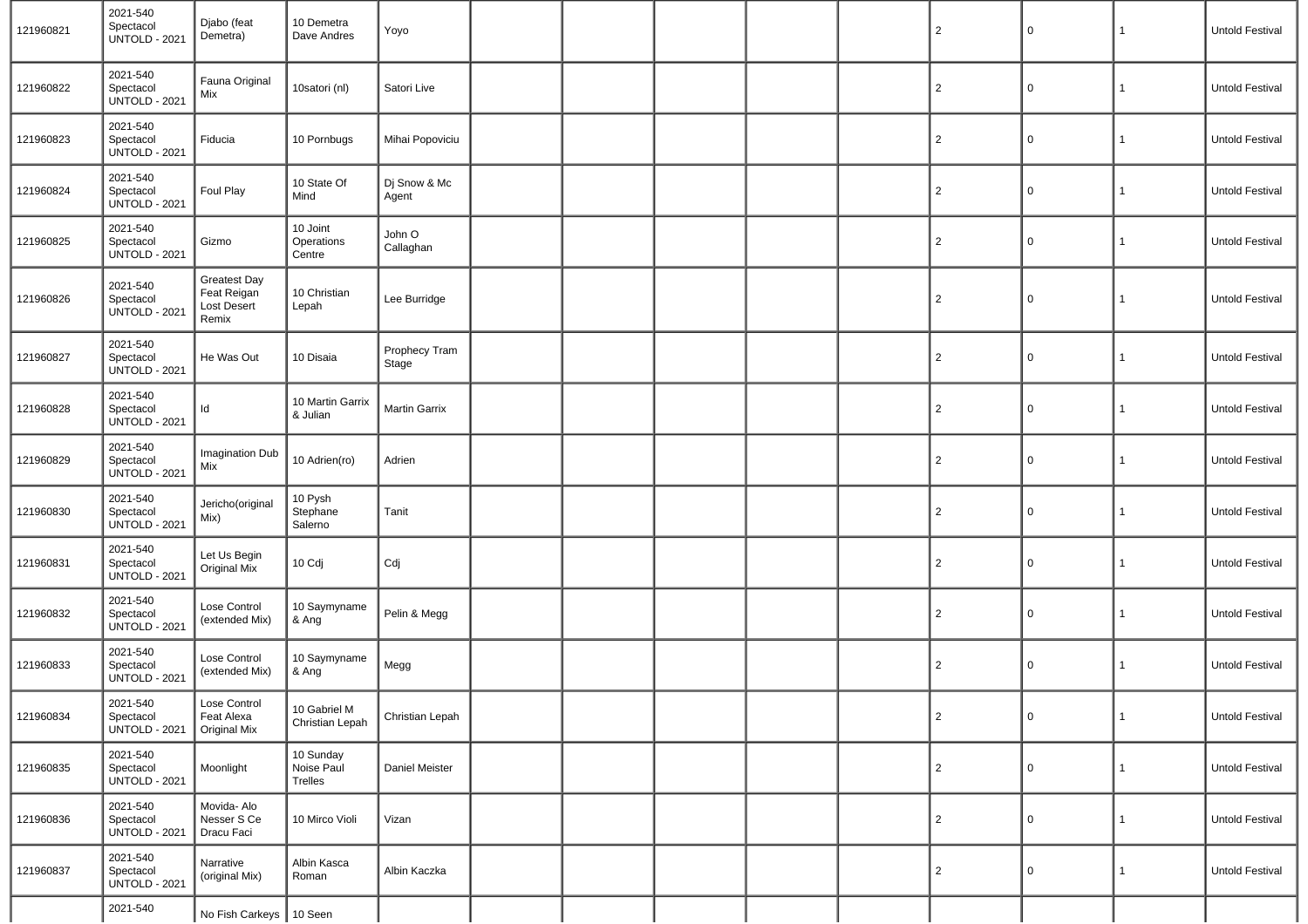| 121960838 | Spectacol<br><b>UNTOLD - 2021</b>             | Remix                                               | Vybecdj                             | Seen Vybe                                                   |  |  | $\overline{2}$ | 0           | $\mathbf{1}$ | Untold Festival |
|-----------|-----------------------------------------------|-----------------------------------------------------|-------------------------------------|-------------------------------------------------------------|--|--|----------------|-------------|--------------|-----------------|
| 121960839 | 2021-540<br>Spectacol<br><b>UNTOLD - 2021</b> | Perseverance                                        | 10 Black Synth                      | Nusha                                                       |  |  | $\overline{c}$ | 0           | 1            | Untold Festival |
| 121960840 | 2021-540<br>Spectacol<br><b>UNTOLD - 2021</b> | Revelio                                             | 10 Nikolauss                        | Nikolauss                                                   |  |  | $\overline{2}$ | 0           | 1            | Untold Festival |
| 121960841 | 2021-540<br>Spectacol<br><b>UNTOLD - 2021</b> | Set Me Free<br>(original Mix)                       | 10 Duk                              | Vasiu                                                       |  |  | $\overline{2}$ | 0           | 1            | Untold Festival |
| 121960842 | 2021-540<br>Spectacol<br><b>UNTOLD - 2021</b> | <b>Silent Moments</b><br>(imran Khan<br>Remix)      | 10 Mikhail<br>Akulich Imran<br>Khan | The Real<br>Xperience                                       |  |  | $\overline{2}$ | 0           | 1            | Untold Festival |
| 121960843 | 2021-540<br>Spectacol<br><b>UNTOLD - 2021</b> | Simple Shitfer                                      | 10 Akos                             | Akos                                                        |  |  | $\overline{2}$ | 0           | 1            | Untold Festival |
| 121960844 | 2021-540<br>Spectacol<br><b>UNTOLD - 2021</b> | Sus li Luna                                         | 10 Argatu                           | Culese Din<br>Cartier (argatu<br>Basska Ccse<br>Mo? Martin) |  |  | $\overline{2}$ | 0           | $\mathbf{1}$ | Untold Festival |
| 121960845 | 2021-540<br>Spectacol<br><b>UNTOLD - 2021</b> | The Best Part                                       | 10 Gardenstate<br>& Bien            | Gardenstate                                                 |  |  | $\overline{c}$ | 0           | 1            | Untold Festival |
| 121960846 | 2021-540<br>Spectacol<br><b>UNTOLD - 2021</b> | The Voyager                                         | 10 Frankllin                        | Tale Of Us                                                  |  |  | $\overline{2}$ | 0           | 1            | Untold Festival |
| 121960847 | 2021-540<br>Spectacol<br><b>UNTOLD - 2021</b> | Ty El Rhadoo<br>Remix                               | 10 Rhadoo<br>Andrey Zots            | Rhadoo                                                      |  |  | $\overline{2}$ | 0           | 1            | Untold Festival |
| 121960848 | 2021-540<br>Spectacol<br><b>UNTOLD - 2021</b> | Universal Love<br>Natural Born<br>Grooves           | 10 Internullo &<br>Dobrikan Rmx     | Rosario<br>Internullo                                       |  |  | $\overline{2}$ | 0           | 1            | Untold Festival |
| 121960849 | 2021-540<br>Spectacol<br><b>UNTOLD - 2021</b> | Zikomo Original<br>Mix                              | 10 Bloem                            | Anstascia &<br>Bloem                                        |  |  | $\overline{2}$ | 0           | 1            | Untold Festival |
| 121960850 | 2021-540<br>Spectacol<br><b>UNTOLD - 2021</b> | Her Entrance<br>(innellea<br>Interstellar<br>Remix) | 10 Parra For<br>Cuva                | Aly & Fila B2b<br>Paul Thomas                               |  |  | $\overline{2}$ | 0           | $\mathbf{1}$ | Untold Festival |
| 121960851 | 2021-540<br>Spectacol<br><b>UNTOLD - 2021</b> | Ampm                                                | 11 Cosmic Gate                      | Cosmic Gate                                                 |  |  | 2              | $\mathbf 0$ | 1            | Untold Festival |
| 121960852 | 2021-540<br>Spectacol<br><b>UNTOLD - 2021</b> | Autumn House                                        | 11 Mahony<br>Dubphone               | Mahony                                                      |  |  | $\overline{2}$ | 0           | $\mathbf{1}$ | Untold Festival |
| 121960853 | 2021-540<br>Spectacol<br><b>UNTOLD - 2021</b> | Dj Shiver -<br>Tonight                              | 11 Dj Shiver                        | Dj Shiver                                                   |  |  | $\overline{2}$ | 0           | 1            | Untold Festival |
| 121960854 | 2021-540<br>Spectacol<br><b>UNTOLD - 2021</b> | Every Day                                           | 11 Bassel<br>Darwish                | Di Dark & Mentol                                            |  |  | $\overline{2}$ | $\mathbf 0$ | 1            | Untold Festival |
| 121960855 | 2021-540<br>Spectacol<br><b>UNTOLD - 2021</b> | Frate-miu                                           | 11 Nichifor<br>Dragos               | Nane                                                        |  |  | $\overline{c}$ | 0           | 1            | Untold Festival |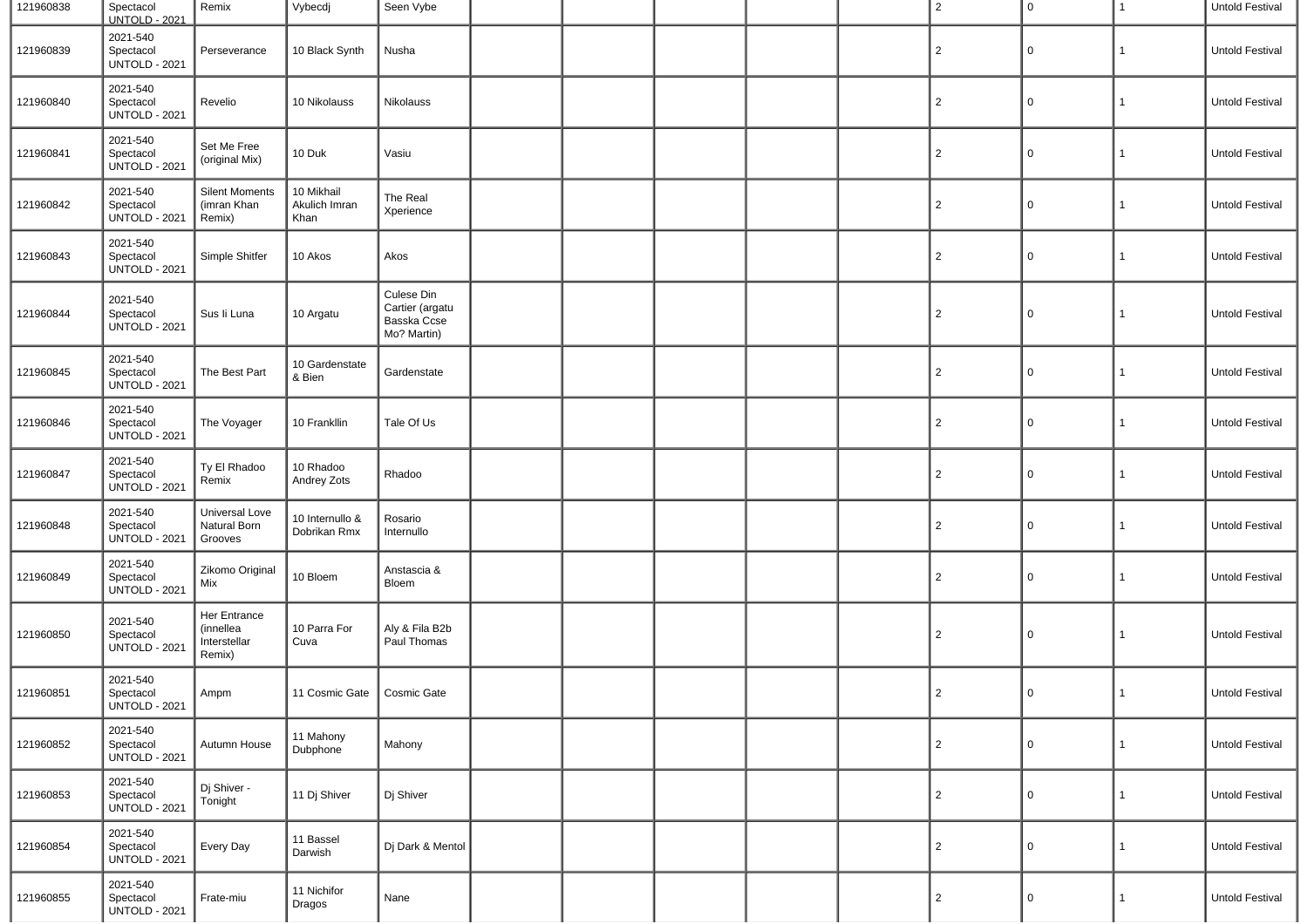| 121960856 | 2021-540<br>Spectacol<br><b>UNTOLD - 2021</b> | Tonight                                                      | 11 Dj Shiver                                                                                                        | Dj Ethylen                     |  |  | $\overline{c}$ | 0 | $\mathbf{1}$ | Untold Festival        |
|-----------|-----------------------------------------------|--------------------------------------------------------------|---------------------------------------------------------------------------------------------------------------------|--------------------------------|--|--|----------------|---|--------------|------------------------|
| 121960857 | 2021-540<br>Spectacol<br><b>UNTOLD - 2021</b> | \$ (that S What I<br>Want)                                   | 11 Danny<br>Tenaglia Ft Roxy                                                                                        | Seth Troxler                   |  |  | $\overline{c}$ | 0 | $\mathbf{1}$ | Untold Festival        |
| 121960858 | 2021-540<br>Spectacol<br><b>UNTOLD - 2021</b> | Amnesia                                                      | 11 Leo Reyes &<br>Mofasa                                                                                            | Super8 & Tab                   |  |  | $\overline{c}$ | 0 | $\mathbf{1}$ | <b>Untold Festival</b> |
| 121960859 | 2021-540<br>Spectacol<br><b>UNTOLD - 2021</b> | Azuca                                                        | 11paul Damixie<br>X Aida Bossa                                                                                      | Paul Damixie                   |  |  | $\overline{c}$ | 0 | $\mathbf{1}$ | Untold Festival        |
| 121960860 | 2021-540<br>Spectacol<br><b>UNTOLD - 2021</b> | Barbra                                                       | 11 Evokings                                                                                                         | Alex Tripon                    |  |  | $\overline{c}$ | 0 | $\mathbf{1}$ | Untold Festival        |
| 121960861 | 2021-540<br>Spectacol<br><b>UNTOLD - 2021</b> | Bibelou                                                      | 11 Teodora<br>Maria Mizgoi<br>Gabriel Stanoiu<br>Serban Cazan<br>Vlad Ciresan<br>Serban<br>Cazan/gabriel<br>Stanoiu | Bruja                          |  |  | $\overline{2}$ | 0 | $\mathbf{1}$ | Untold Festival        |
| 121960862 | 2021-540<br>Spectacol<br><b>UNTOLD - 2021</b> | Cox                                                          | 11 Juliano<br>G/deliric Doc                                                                                         | Doc + Guests:<br>Facem Records |  |  | $\overline{c}$ | 0 | $\mathbf{1}$ | Untold Festival        |
| 121960863 | 2021-540<br>Spectacol<br><b>UNTOLD - 2021</b> | Dancing To                                                   | 11 Kurd<br>Maverick                                                                                                 | Moshu                          |  |  | $\overline{c}$ | 0 | $\mathbf{1}$ | Untold Festival        |
| 121960864 | 2021-540<br>Spectacol<br><b>UNTOLD - 2021</b> | Denumire<br>Nexam                                            | 11 Bar Za                                                                                                           | Vizan                          |  |  | $\overline{c}$ | 0 | $\mathbf{1}$ | Untold Festival        |
| 121960865 | 2021-540<br>Spectacol<br><b>UNTOLD - 2021</b> | Do Not Feed<br>The Animals                                   | 11satori (nl)                                                                                                       | Satori Live                    |  |  | $\overline{c}$ | 0 | 1            | Untold Festival        |
| 121960866 | 2021-540<br>Spectacol<br><b>UNTOLD - 2021</b> | Don T You Want<br>My<br>Lovin(original<br>Mix)               | 11 Duk                                                                                                              | Vasiu                          |  |  | $\overline{c}$ | 0 | 1            | Untold Festival        |
| 121960867 | 2021-540<br>Spectacol<br><b>UNTOLD - 2021</b> | Dorul De Tine                                                | 11 Alb Who                                                                                                          | Albwho                         |  |  | $\overline{c}$ | 0 | $\mathbf{1}$ | Untold Festival        |
| 121960868 | 2021-540<br>Spectacol<br><b>UNTOLD - 2021</b> | Dramatis                                                     | 11 Nihilore                                                                                                         | Julian M                       |  |  | $\overline{c}$ | 0 | $\mathbf{1}$ | Untold Festival        |
| 121960869 | 2021-540<br>Spectacol<br><b>UNTOLD - 2021</b> | El Classico                                                  | 11 Mihai<br>Popoviciu                                                                                               | Mihai Popoviciu                |  |  | $\overline{c}$ | 0 | $\mathbf{1}$ | Untold Festival        |
| 121960870 | 2021-540<br>Spectacol<br><b>UNTOLD - 2021</b> | <b>Endless Spirals</b>                                       | 11veytik                                                                                                            | Zo                             |  |  | $\overline{c}$ | 0 | $\mathbf{1}$ | Untold Festival        |
| 121960871 | 2021-540<br>Spectacol<br><b>UNTOLD - 2021</b> | <b>Escaping From</b><br>Time (mark<br>Johnson (uk)<br>Remix) | 11 Tome R                                                                                                           | Daniel Meister                 |  |  | $\overline{2}$ | 0 | $\mathbf{1}$ | Untold Festival        |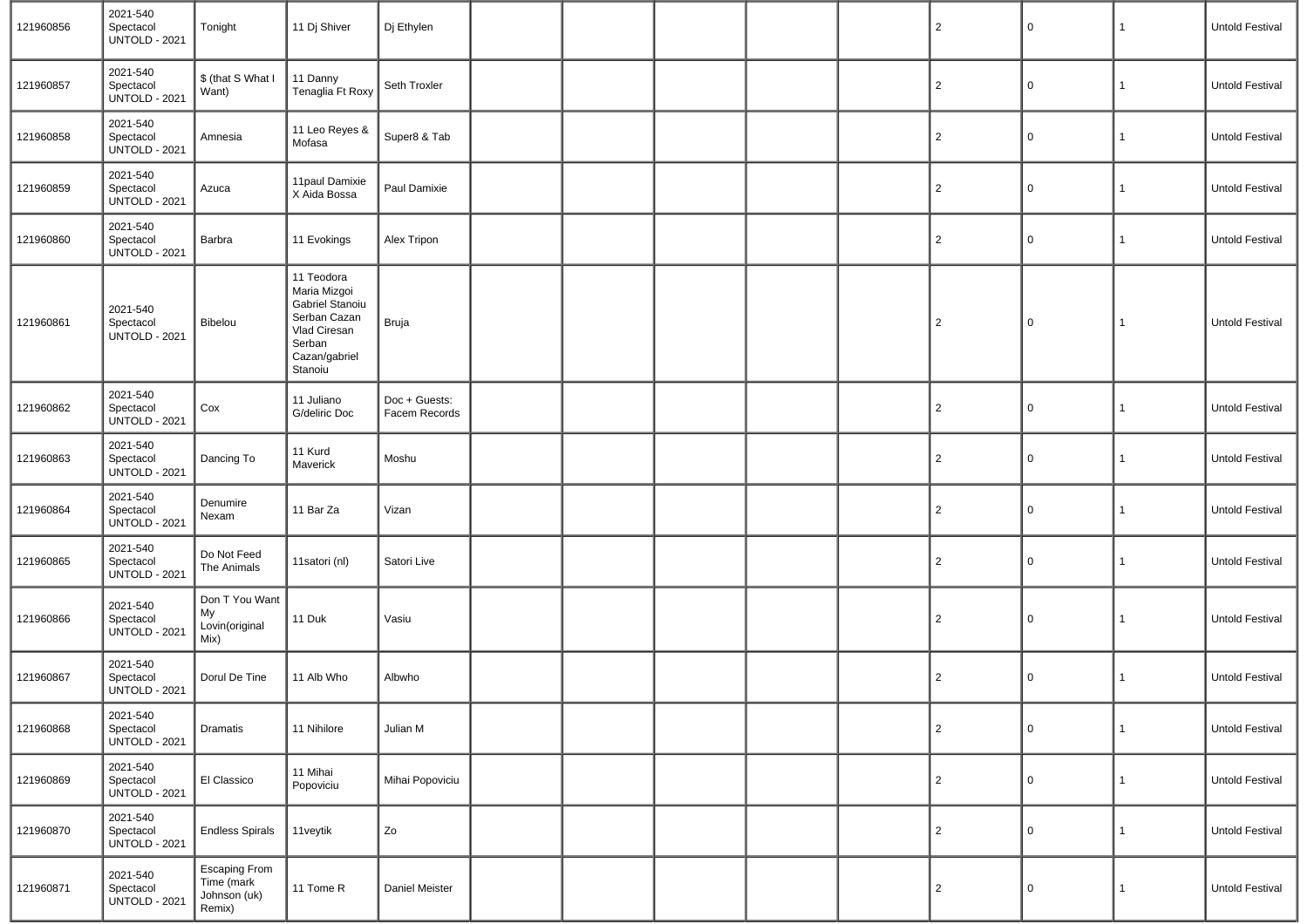| 121960872 | 2021-540<br>Spectacol<br><b>UNTOLD - 2021</b> | Fake Revolution                  | 11 Mihai Mendel                                                                                          | Men-d                                                       |  |  | $\overline{2}$ | $\mathsf 0$ | 1            | Untold Festival        |
|-----------|-----------------------------------------------|----------------------------------|----------------------------------------------------------------------------------------------------------|-------------------------------------------------------------|--|--|----------------|-------------|--------------|------------------------|
| 121960873 | 2021-540<br>Spectacol<br><b>UNTOLD - 2021</b> | Flow On This<br>(original Mix)   | 11 Alex Wellman                                                                                          | Soul Goodman                                                |  |  | $\overline{2}$ | 0           | 1            | Untold Festival        |
| 121960874 | 2021-540<br>Spectacol<br><b>UNTOLD - 2021</b> | Iti Pare Rau                     | 11 Dragos<br>Nichifor<br>/laurentiu<br>Mocanu /stefan<br>Mihailescu<br>(chitara) /ionut<br>Serban (bass) | Spike                                                       |  |  | $\overline{2}$ | $\mathsf 0$ | 1            | Untold Festival        |
| 121960875 | 2021-540<br>Spectacol<br><b>UNTOLD - 2021</b> | Kukhula Nikolina<br>(Idn) Remix  | 11 Nikolina (Idn)<br>Bloem                                                                               | Anstascia &<br>Bloem                                        |  |  | $\overline{2}$ | 0           | $\mathbf{1}$ | Untold Festival        |
| 121960876 | 2021-540<br>Spectacol<br><b>UNTOLD - 2021</b> | Let Us Begin<br>Radio Mix        | 11 Cdj                                                                                                   | Cdj                                                         |  |  | $\overline{2}$ | 0           |              | Untold Festival        |
| 121960877 | 2021-540<br>Spectacol<br><b>UNTOLD - 2021</b> | Lose Control                     | 11 Gabriel M<br>Christian Lepah                                                                          | Christian Lepah                                             |  |  | $\overline{2}$ | 0           | $\mathbf{1}$ | <b>Untold Festival</b> |
| 121960878 | 2021-540<br>Spectacol<br><b>UNTOLD - 2021</b> | Mangroves                        | 11 Molski                                                                                                | Aya                                                         |  |  | $\overline{2}$ | 0           | 1            | <b>Untold Festival</b> |
| 121960879 | 2021-540<br>Spectacol<br><b>UNTOLD - 2021</b> | Moshpit                          | 11 Lucian<br>Prunau Ionita<br>Bogdan David<br>Darius Vlad<br>Cretan Guta<br>Catalin                      | Satra Benz                                                  |  |  | $\overline{2}$ | 0           | 1            | Untold Festival        |
| 121960880 | 2021-540<br>Spectacol<br><b>UNTOLD - 2021</b> | Munte Munte                      | 11 Argatu                                                                                                | Culese Din<br>Cartier (argatu<br>Basska Ccse<br>Mo? Martin) |  |  | $\overline{2}$ | 0           | 1            | Untold Festival        |
| 121960881 | 2021-540<br>Spectacol<br><b>UNTOLD - 2021</b> | Nightlife<br>(extended Mix)      | Albin Kasca<br>Roman                                                                                     | Albin Kaczka                                                |  |  | $\overline{2}$ | $\mathbf 0$ | 1            | Untold Festival        |
| 121960882 | 2021-540<br>Spectacol<br><b>UNTOLD - 2021</b> | No Fish Original<br>Mix          | 11 Seen<br>Vybecdj                                                                                       | Seen Vybe                                                   |  |  | $\overline{2}$ | 0           | $\mathbf{1}$ | Untold Festival        |
| 121960883 | 2021-540<br>Spectacol<br><b>UNTOLD - 2021</b> | Orange Gardens 11 Sebastien      |                                                                                                          | Lee Burridge                                                |  |  | $\overline{2}$ | 0           | 1            | Untold Festival        |
| 121960884 | 2021-540<br>Spectacol<br><b>UNTOLD - 2021</b> | Origins (billy<br>Gillies Remix) | 11 Aonofriesei<br>Mihai<br>Danut(starpicker)                                                             | Starpiker                                                   |  |  | $\overline{2}$ | $\mathbf 0$ | 1            | Untold Festival        |
| 121960885 | 2021-540<br>Spectacol<br><b>UNTOLD - 2021</b> | Panorama                         | 11 Butch                                                                                                 | Audiofly                                                    |  |  | $\overline{2}$ | $\mathbf 0$ | 1            | Untold Festival        |
| 121960886 | 2021-540<br>Spectacol<br><b>UNTOLD - 2021</b> | Pintado De Azul                  | 11 Vlada Asanin<br>Wayne Madiedo                                                                         | Andrei Simea                                                |  |  | $\overline{2}$ | $\mathbf 0$ | 1            | Untold Festival        |
| 121960887 | 2021-540<br>Spectacol<br><b>UNTOLD - 2021</b> | Porto                            | 11 Vintage<br>Culture                                                                                    | Vintage Culture                                             |  |  | 2              | $\mathbf 0$ | $\mathbf{1}$ | Untold Festival        |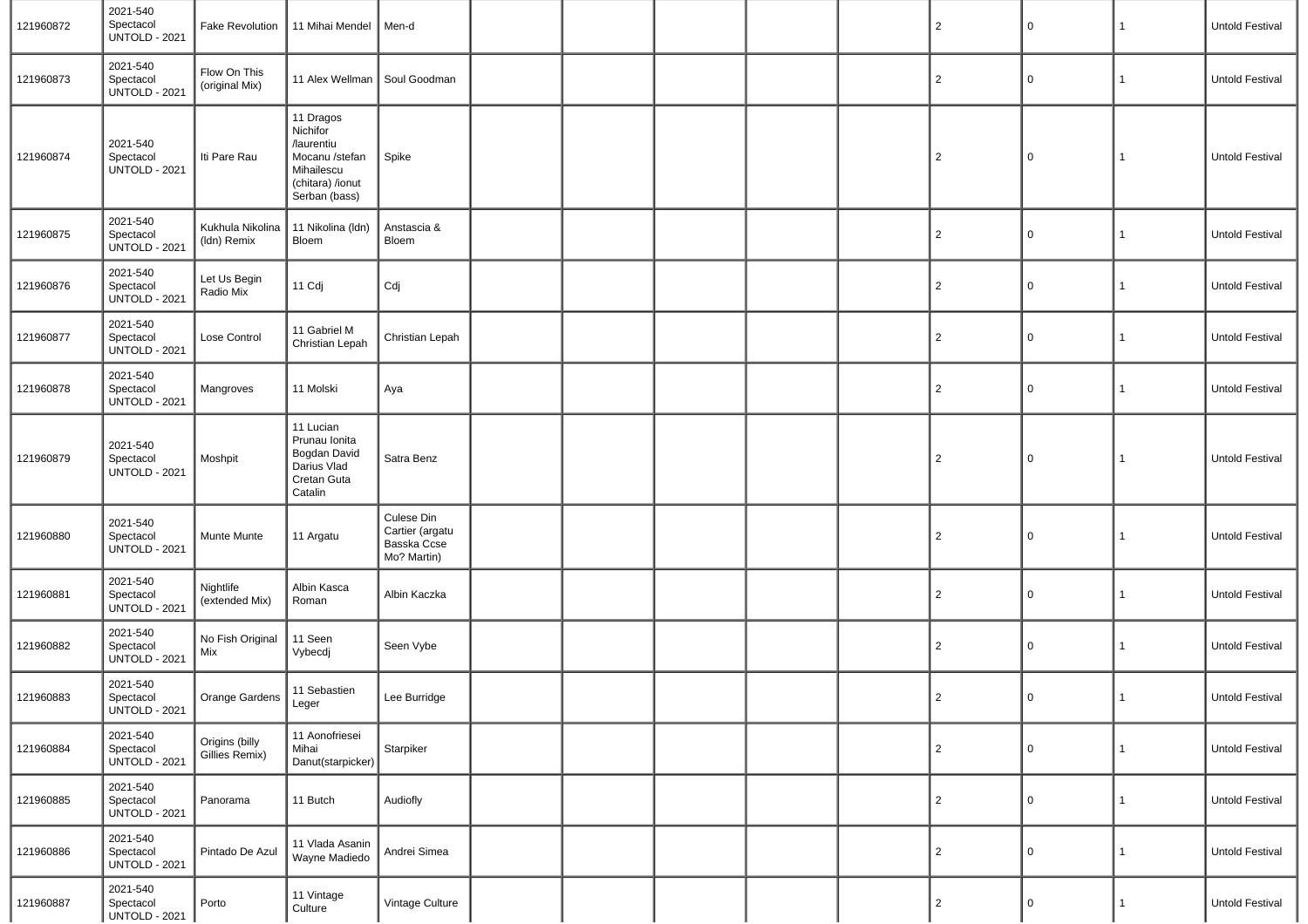| 121960888 | 2021-540<br>Spectacol<br><b>UNTOLD - 2021</b> | Roads                                                | 11 O/y                                  | Caleesi & Sarah<br>Kreis   |  |  | $\overline{2}$ | $\mathbf 0$ | 1            | <b>Untold Festival</b> |
|-----------|-----------------------------------------------|------------------------------------------------------|-----------------------------------------|----------------------------|--|--|----------------|-------------|--------------|------------------------|
| 121960889 | 2021-540<br>Spectacol<br><b>UNTOLD - 2021</b> | Saturnia                                             | 11 Claudio<br>Cornejo Gustavo<br>Ruarte | The Real<br>Xperience      |  |  | $\overline{2}$ | 0           | 1            | <b>Untold Festival</b> |
| 121960890 | 2021-540<br>Spectacol<br><b>UNTOLD - 2021</b> | Shine                                                | 11 Akos                                 | Akos                       |  |  | $\overline{2}$ | $\Omega$    | 1            | <b>Untold Festival</b> |
| 121960891 | 2021-540<br>Spectacol<br><b>UNTOLD - 2021</b> | Smack Me<br>(original Mix)                           | 11 Sllash &<br>Doppe                    | Sllash & Doppe             |  |  | $\overline{2}$ | 0           | 1            | <b>Untold Festival</b> |
| 121960892 | 2021-540<br>Spectacol<br><b>UNTOLD - 2021</b> | <b>Stress</b>                                        | 11 Glass Petals<br>Remix                | Azteck                     |  |  | $\overline{2}$ | 0           | 1            | <b>Untold Festival</b> |
| 121960893 | 2021-540<br>Spectacol<br><b>UNTOLD - 2021</b> | Sunbird                                              | 11 Cold Blue                            | John O<br>Callaghan        |  |  | $\overline{2}$ | 0           | 1            | Untold Festival        |
| 121960894 | 2021-540<br>Spectacol<br><b>UNTOLD - 2021</b> | Ultrasonic<br>Vibration                              | 11 J:kenzo                              | Caspa                      |  |  | $\overline{2}$ | 0           | 1            | <b>Untold Festival</b> |
| 121960895 | 2021-540<br>Spectacol<br><b>UNTOLD - 2021</b> | Venom                                                | 11 Airod                                | Amelie Lens                |  |  | $\overline{2}$ | $\Omega$    | 1            | <b>Untold Festival</b> |
| 121960896 | 2021-540<br>Spectacol<br><b>UNTOLD - 2021</b> | Zora (original<br>Mix)                               | 11 Darko De Jan                         | Tanit                      |  |  | $\overline{2}$ | 0           | 1            | <b>Untold Festival</b> |
| 121960897 | 2021-540<br>Spectacol<br><b>UNTOLD - 2021</b> | Ocarina To Love<br>Till The Daylight<br>(jlens Edit) | 11dv&lm X<br>Sigma X<br>Hardwell        | Marc Rayen &<br>Mike Kross |  |  | $\overline{c}$ | $\Omega$    | 1            | Untold Festival        |
| 121960898 | 2021-540<br>Spectacol<br><b>UNTOLD - 2021</b> | Get Down                                             | 11the Cabas                             | Fedde Le Grand             |  |  | $\overline{c}$ | $\Omega$    | 1            | <b>Untold Festival</b> |
| 121960899 | 2021-540<br>Spectacol<br><b>UNTOLD - 2021</b> | K Araheun                                            | 11 Monolink &<br>Acid Pauli             | Monolink                   |  |  | $\overline{2}$ | $\Omega$    | 1            | Untold Festival        |
| 121960900 | 2021-540<br>Spectacol<br><b>UNTOLD - 2021</b> | Lucruri                                              | 12 Cherescu<br>Stefan Avram<br>(nane)   | Nane                       |  |  | $\overline{2}$ | $\Omega$    | 1            | Untold Festival        |
| 121960901 | 2021-540<br>Spectacol<br><b>UNTOLD - 2021</b> | Dj Ethylen -<br>Right On                             | 12 Dj Ethylen                           | Dj Shiver                  |  |  | $\overline{2}$ | 0           | 1            | Untold Festival        |
| 121960902 | 2021-540<br>Spectacol<br><b>UNTOLD - 2021</b> | Du Du Du                                             | 12 Apexape                              | Dj Dark & Mentol           |  |  | $\overline{2}$ | $\mathbf 0$ | 1            | Untold Festival        |
| 121960903 | 2021-540<br>Spectacol<br><b>UNTOLD - 2021</b> | Hypno                                                | 12 Kai Van<br>Dongen                    | Pan-pot                    |  |  | $\overline{2}$ | 0           | 1            | Untold Festival        |
| 121960904 | 2021-540<br>Spectacol<br><b>UNTOLD - 2021</b> | <b>Mind Trick</b>                                    | 12 Mahony<br>Hector                     | Mahony                     |  |  | $\overline{2}$ | 0           | 1            | Untold Festival        |
| 121960905 | 2021-540<br>Spectacol                         | Right On                                             | 12 Dj Ethylen                           | Dj Ethylen                 |  |  | $\mathbf{2}$   | $\Omega$    | $\mathbf{1}$ | Untold Festival        |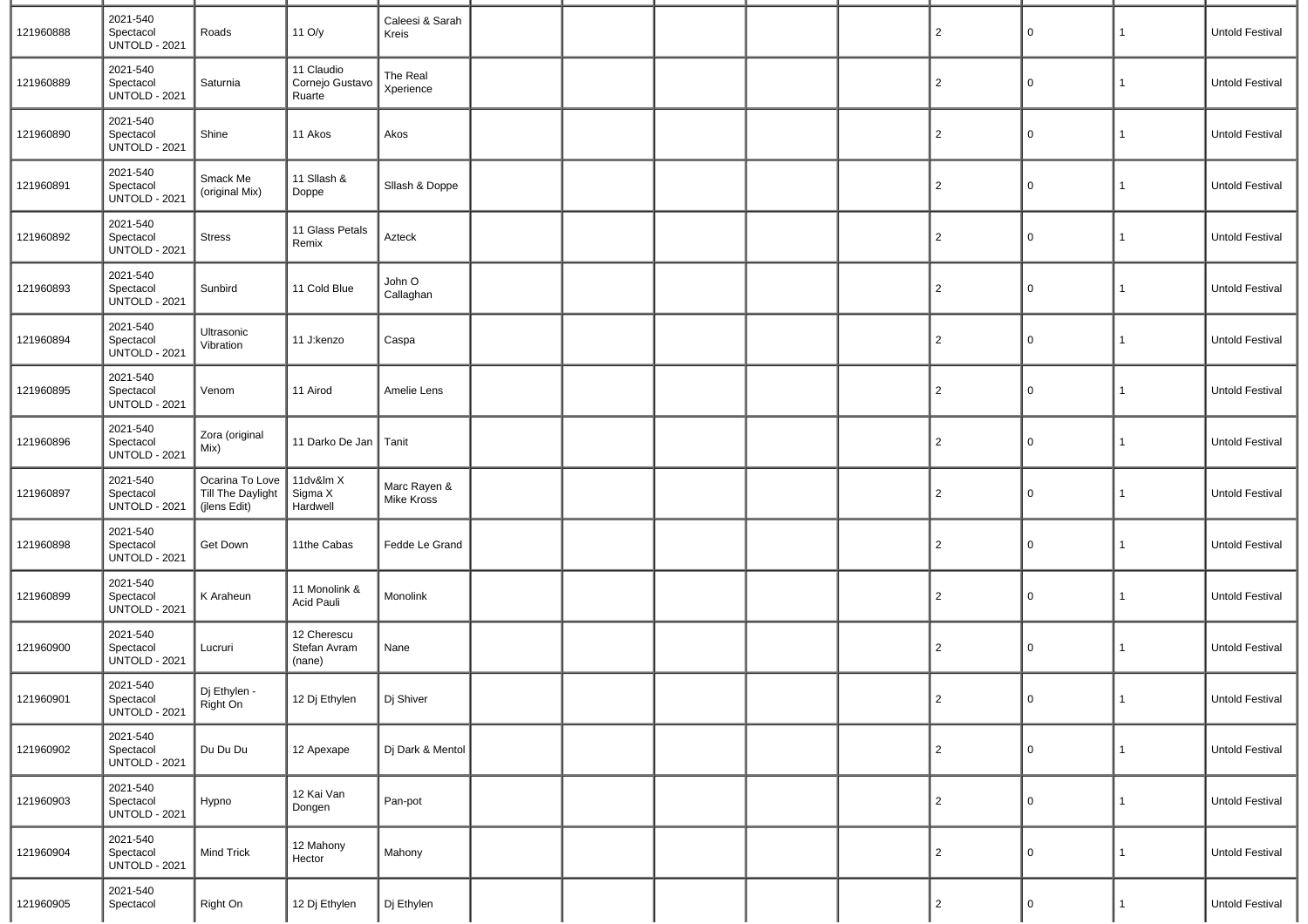|           | UNTOLD - 2021                                 |                                                                   |                                                              |                                                             |  |  |                |             |                |                        |
|-----------|-----------------------------------------------|-------------------------------------------------------------------|--------------------------------------------------------------|-------------------------------------------------------------|--|--|----------------|-------------|----------------|------------------------|
| 121960906 | 2021-540<br>Spectacol<br><b>UNTOLD - 2021</b> | You Can T<br>Change Me<br>(peppe Mix<br><b>Extended New</b><br>V) | 12 David Guetta   David Guetta                               |                                                             |  |  | $\overline{2}$ | $\mathbf 0$ | $\mathbf{1}$   | Untold Festival        |
| 121960907 | 2021-540<br>Spectacol<br><b>UNTOLD - 2021</b> | S                                                                 | 12 Teodora<br>Maria Mizgoi<br>Prunau Lucian<br>Valentin      | Bruja                                                       |  |  | $\overline{c}$ | 0           | -1             | Untold Festival        |
| 121960908 | 2021-540<br>Spectacol<br><b>UNTOLD - 2021</b> | A Choir Of<br>Angels<br>Dubphone<br>Remix                         | 12 Christian<br>Lepah                                        | Christian Lepah                                             |  |  | $\overline{2}$ | $\mathbf 0$ | 1              | Untold Festival        |
| 121960909 | 2021-540<br>Spectacol<br><b>UNTOLD - 2021</b> | Al Oud                                                            | 12victhor                                                    | Zo                                                          |  |  | $\overline{c}$ | $\mathbf 0$ | $\mathbf{1}$   | Untold Festival        |
| 121960910 | 2021-540<br>Spectacol<br><b>UNTOLD - 2021</b> | Amplify                                                           | 12 Akos                                                      | Akos                                                        |  |  | $\overline{c}$ | 0           | $\mathbf{1}$   | Untold Festival        |
| 121960911 | 2021-540<br>Spectacol<br><b>UNTOLD - 2021</b> | Assassin's<br>Walk                                                | 12 Airod                                                     | Amelie Lens                                                 |  |  | $\overline{2}$ | 0           | $\mathbf{1}$   | Untold Festival        |
| 121960912 | 2021-540<br>Spectacol<br><b>UNTOLD - 2021</b> | Bogdan Vix &<br>Claudiu Adam -<br>L'evitation                     | 12 Written By:<br>Catalin-bogdan<br>Gheorghe<br>Claudiu Adam | Bogdan Vix                                                  |  |  | $\overline{2}$ | 0           | $\mathbf{1}$   | Untold Festival        |
| 121960913 | 2021-540<br>Spectacol<br><b>UNTOLD - 2021</b> | Closer (feat Mick<br>Moon)                                        | 12 Hennessy &<br>Dj Shiver                                   | Waren                                                       |  |  | $\overline{2}$ | 0           | $\mathbf{1}$   | Untold Festival        |
| 121960914 | 2021-540<br>Spectacol<br><b>UNTOLD - 2021</b> | Das Boot                                                          | 12 Skiy<br>(prophecy<br>Extended<br>Remix)                   | Prophecy Tram<br>Stage                                      |  |  | $\overline{2}$ | 0           | $\mathbf{1}$   | Untold Festival        |
| 121960915 | 2021-540<br>Spectacol<br><b>UNTOLD - 2021</b> | Ferro Persona                                                     | 12 Audionautix                                               | Julian M                                                    |  |  | $\overline{c}$ | 0           | 1              | Untold Festival        |
| 121960916 | 2021-540<br>Spectacol<br><b>UNTOLD - 2021</b> | Homeward                                                          | 12 Metta &<br>Glyde                                          | Ram Pres<br>Dubyard                                         |  |  | 2              | 0           | 1              | Untold Festival        |
| 121960917 | 2021-540<br>Spectacol<br><b>UNTOLD - 2021</b> | Horn                                                              | 12 Dop(paul<br>Damixie &<br>Mindcage<br>Remix)               | Paul Damixie                                                |  |  | $\overline{2}$ | 0           | $\overline{1}$ | <b>Untold Festival</b> |
| 121960918 | 2021-540<br>Spectacol<br><b>UNTOLD - 2021</b> | I Feel<br>Everything                                              | 12 Ilario Liburni<br>Melchior<br>Productions<br>Rhadoo       | Rhadoo                                                      |  |  | 2              | $\mathbf 0$ | $\mathbf{1}$   | Untold Festival        |
| 121960919 | 2021-540<br>Spectacol<br><b>UNTOLD - 2021</b> | <b>Infinite Sunsets</b><br>[extended]                             | 12 Aonofriesei<br>Mihai<br>Danut(starpicker)                 | Starpiker                                                   |  |  | 2              | 0           | $\mathbf{1}$   | Untold Festival        |
| 121960920 | 2021-540<br>Spectacol<br><b>UNTOLD - 2021</b> | La Jucat Si La<br>Strigat                                         | 12 Argatu                                                    | Culese Din<br>Cartier (argatu<br>Basska Ccse<br>Mo? Martin) |  |  | $\overline{2}$ | 0           | 1              | Untold Festival        |
|           |                                               |                                                                   |                                                              |                                                             |  |  |                |             |                |                        |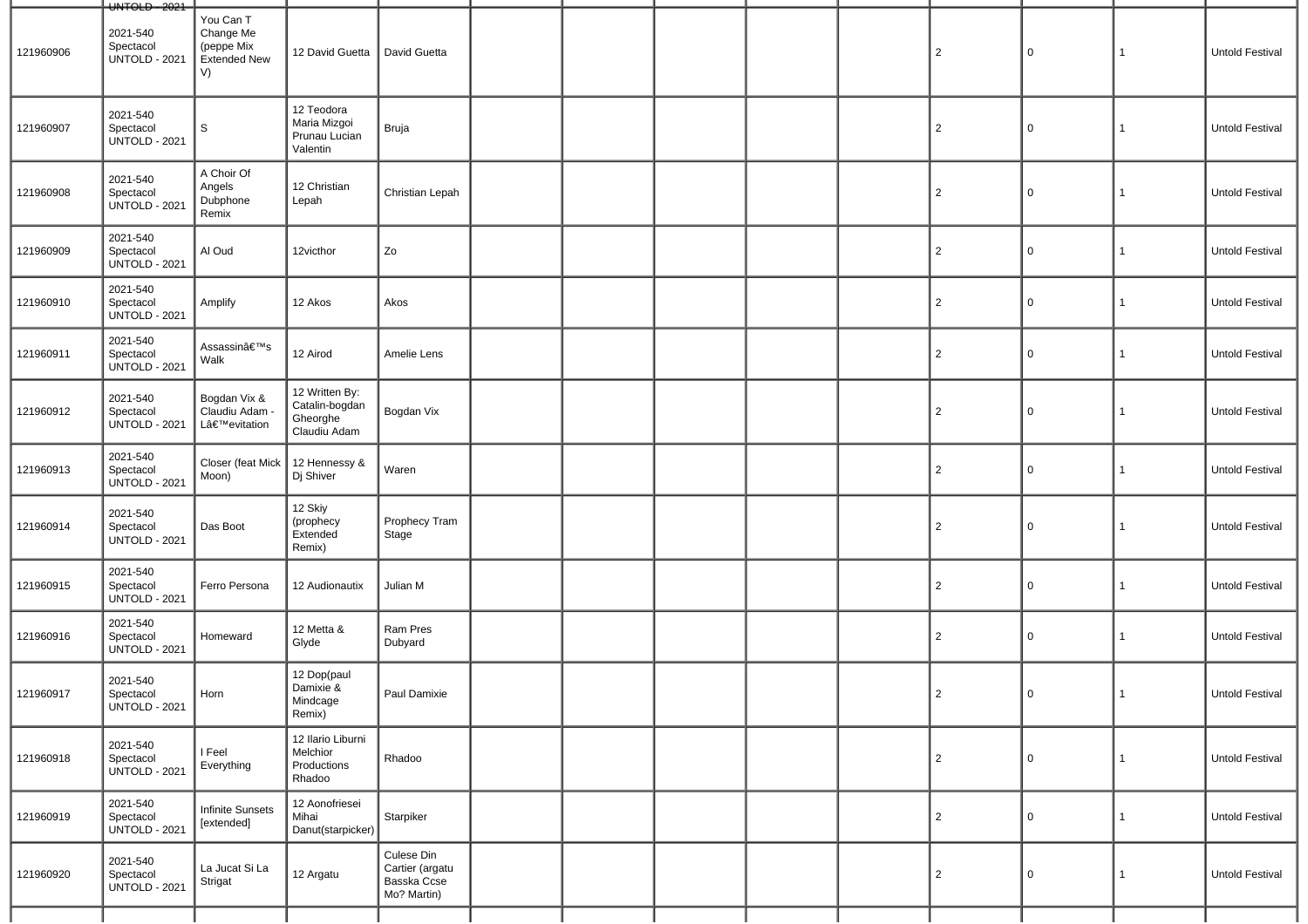| 121960921 | 2021-540<br>Spectacol<br>UNTOLD - 2021        | Lagoon (jesse<br>Maas Remix)             | 12 Toollbox             | Daniel Meister                 |  |  | $\overline{2}$ | $\mathbf 0$ | $\mathbf{1}$ | Untold Festival |
|-----------|-----------------------------------------------|------------------------------------------|-------------------------|--------------------------------|--|--|----------------|-------------|--------------|-----------------|
| 121960922 | 2021-540<br>Spectacol<br><b>UNTOLD - 2021</b> | Let Us Begin<br>Original Mix             | 12 Cdj                  | Cdj                            |  |  | $\overline{c}$ | $\Omega$    | 1            | Untold Festival |
| 121960923 | 2021-540<br>Spectacol<br><b>UNTOLD - 2021</b> | Let S Play<br>Together<br>(original Mix) | 12 Duk                  | Vasiu                          |  |  | $\overline{2}$ | 0           | 1            | Untold Festival |
| 121960924 | 2021-540<br>Spectacol<br><b>UNTOLD - 2021</b> | Linii De Tramvai                         | 12 Motzu/deliric<br>Doc | Doc + Guests:<br>Facem Records |  |  | $\overline{2}$ | 0           | $\mathbf{1}$ | Untold Festival |
| 121960925 | 2021-540<br>Spectacol<br><b>UNTOLD - 2021</b> | Lullaby                                  | 12 Cube Guys<br>Zaire   | Audiofly                       |  |  | $\overline{2}$ | 0           | 1            | Untold Festival |
| 121960926 | 2021-540<br>Spectacol<br><b>UNTOLD - 2021</b> | Mecho                                    | 12 Six Chakra           | Caspa                          |  |  | $\overline{2}$ | 0           | $\mathbf{1}$ | Untold Festival |
| 121960927 | 2021-540<br>Spectacol<br><b>UNTOLD - 2021</b> | Medina Cat<br>Katrinka Touch             | 12 Katrinka<br>Bloem    | Anstascia &<br>Bloem           |  |  | $\overline{2}$ | 0           | $\mathbf{1}$ | Untold Festival |
| 121960928 | 2021-540<br>Spectacol<br><b>UNTOLD - 2021</b> | Milky                                    | 12 Mihai<br>Popoviciu   | Mihai Popoviciu                |  |  | $\overline{2}$ | 0           | $\mathbf{1}$ | Untold Festival |
| 121960929 | 2021-540<br>Spectacol<br><b>UNTOLD - 2021</b> | Moretum<br>(original Mix)                | 12 Serious<br>Dancers   | Tanit                          |  |  | $\overline{2}$ | 0           | $\mathbf{1}$ | Untold Festival |
| 121960930 | 2021-540<br>Spectacol<br><b>UNTOLD - 2021</b> | Native Extended<br>Mix                   | 12 Seen<br>Vybecdj      | Seen Vybe                      |  |  | $\overline{2}$ | 0           | $\mathbf{1}$ | Untold Festival |
| 121960931 | 2021-540<br>Spectacol<br><b>UNTOLD - 2021</b> | Pump It Up                               | 12 Gotsome              | Dj Serginio                    |  |  | $\overline{2}$ | 0           | $\mathbf{1}$ | Untold Festival |
| 121960932 | 2021-540<br>Spectacol<br><b>UNTOLD - 2021</b> | Robot Trippin                            | $12 -$                  | Vizan                          |  |  | $\overline{2}$ | 0           | $\mathbf{1}$ | Untold Festival |
| 121960933 | 2021-540<br>Spectacol<br><b>UNTOLD - 2021</b> | Satisfy (proudly<br>People Remix)        | Albin Kasca<br>Roman    | Albin Kaczka                   |  |  | $\overline{2}$ | 0           | $\mathbf{1}$ | Untold Festival |
| 121960934 | 2021-540<br>Spectacol<br><b>UNTOLD - 2021</b> | Sundar Newman<br>(i Love) Retouch        | 12 Amr Khaled           | Lee Burridge                   |  |  | $\overline{2}$ | 0           | $\mathbf{1}$ | Untold Festival |
| 121960935 | 2021-540<br>Spectacol<br><b>UNTOLD - 2021</b> | Surreal                                  | 12 Gardenstate          | Gardenstate                    |  |  | $\overline{2}$ | $\mathsf 0$ | $\mathbf{1}$ | Untold Festival |
| 121960936 | 2021-540<br>Spectacol<br><b>UNTOLD - 2021</b> | Tension                                  | 12 Blaine<br>Stranger   | Dj Snow & Mc<br>Agent          |  |  | $\overline{2}$ | 0           | $\mathbf{1}$ | Untold Festival |
| 121960937 | 2021-540<br>Spectacol<br><b>UNTOLD - 2021</b> | The Echo Of Us                           | 12 Huminal              | Caleesi & Sarah<br>Kreis       |  |  | $\overline{2}$ | 0           | $\mathbf{1}$ | Untold Festival |
| 121960938 | 2021-540<br>Spectacol<br><b>UNTOLD - 2021</b> | Tu                                       | 12 Laurentiu<br>Mocanu  | Spike                          |  |  | $\overline{2}$ | 0           | $\mathbf{1}$ | Untold Festival |
|           |                                               |                                          |                         |                                |  |  |                |             |              |                 |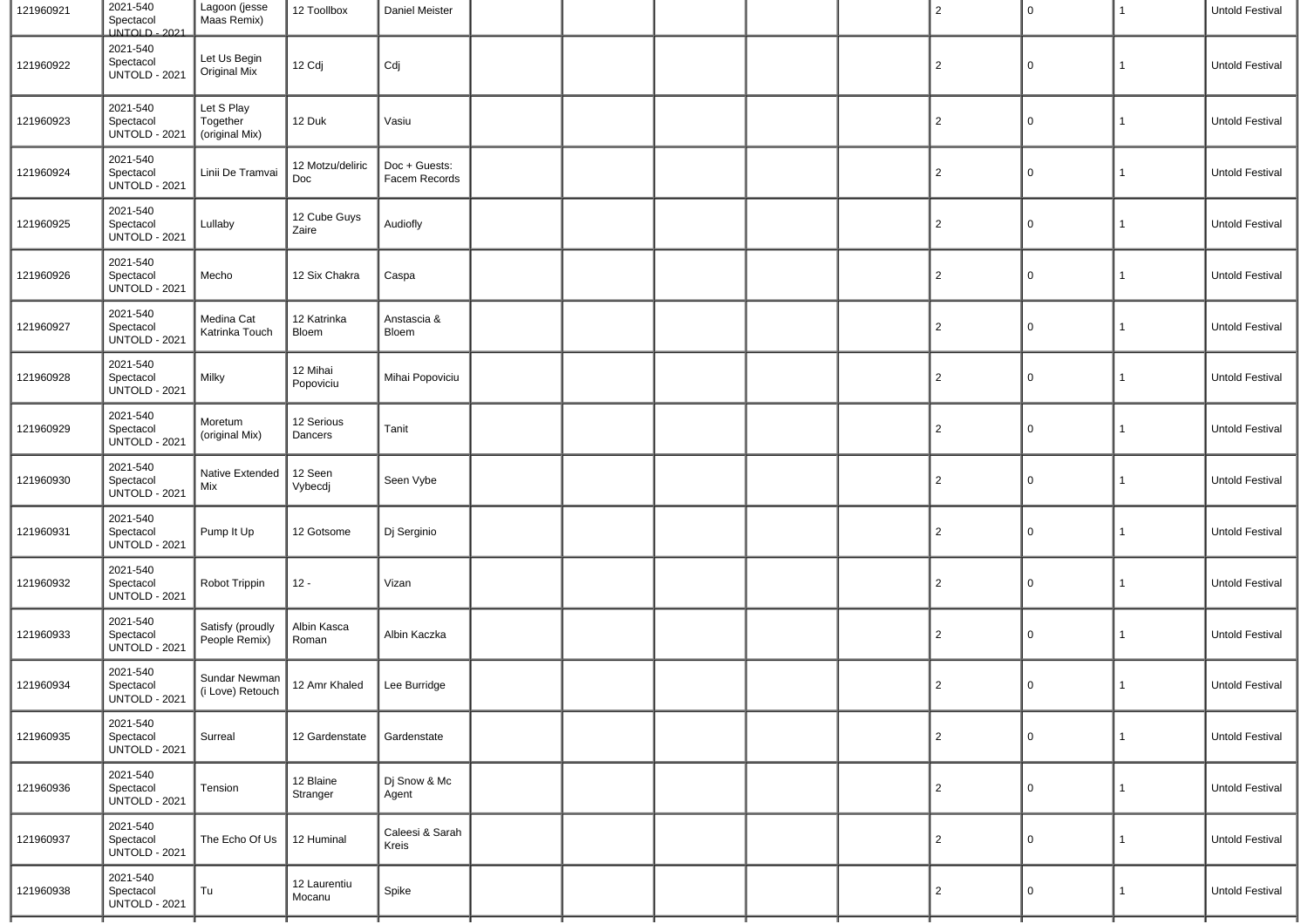| 121960939 | 2021-540<br>Spectacol<br><b>UNTOLD - 2021</b> | Untitled B                            | 12 Mike Henk                                                                                                                              | Nina Kraviz                                                 |  |  | $\overline{2}$ | 0           | $\mathbf{1}$ | Untold Festival |
|-----------|-----------------------------------------------|---------------------------------------|-------------------------------------------------------------------------------------------------------------------------------------------|-------------------------------------------------------------|--|--|----------------|-------------|--------------|-----------------|
| 121960940 | 2021-540<br>Spectacol<br><b>UNTOLD - 2021</b> | Walling Up<br>Steps                   | 12 Tahl                                                                                                                                   | Aya                                                         |  |  | $\overline{2}$ | 0           | 1            | Untold Festival |
| 121960941 | 2021-540<br>Spectacol<br><b>UNTOLD - 2021</b> | Mind Dimention                        | 12moksy                                                                                                                                   | Fedde Le Grand                                              |  |  | $\overline{2}$ | $\mathsf 0$ | $\mathbf{1}$ | Untold Festival |
| 121960942 | 2021-540<br>Spectacol<br><b>UNTOLD - 2021</b> | <b>Black Kiss</b>                     | 13 Frank Roger                                                                                                                            | Yokoo                                                       |  |  | $\overline{2}$ | 0           | 1            | Untold Festival |
| 121960943 | 2021-540<br>Spectacol<br><b>UNTOLD - 2021</b> | Dj Ethylen - Sick<br>Of This Rap Shit | 13dj Ethylen                                                                                                                              | Dj Shiver                                                   |  |  | $\overline{2}$ | $\mathsf 0$ | 1            | Untold Festival |
| 121960944 | 2021-540<br>Spectacol<br><b>UNTOLD - 2021</b> | Myosotis                              | 13 HolldÃ <n< td=""><td>Pan-pot</td><td></td><td></td><td><math>\overline{2}</math></td><td>0</td><td>1</td><td>Untold Festival</td></n<> | Pan-pot                                                     |  |  | $\overline{2}$ | 0           | 1            | Untold Festival |
| 121960945 | 2021-540<br>Spectacol<br><b>UNTOLD - 2021</b> | Relax                                 | 13 Bassel<br>Darwish                                                                                                                      | Dj Dark & Mentol                                            |  |  | $\overline{2}$ | $\mathsf 0$ | $\mathbf{1}$ | Untold Festival |
| 121960946 | 2021-540<br>Spectacol<br><b>UNTOLD - 2021</b> | Sick Of This Rap<br>Shit              | 13 Dj Ethylen                                                                                                                             | Dj Ethylen                                                  |  |  | $\overline{2}$ | 0           | 1            | Untold Festival |
| 121960947 | 2021-540<br>Spectacol<br><b>UNTOLD - 2021</b> | Snappy (original<br>Mix)              | 13 Guille<br>Placencia                                                                                                                    | Digitalove                                                  |  |  | $\overline{2}$ | $\mathsf 0$ | 1            | Untold Festival |
| 121960948 | 2021-540<br>Spectacol<br><b>UNTOLD - 2021</b> | Triphaze                              | 13 The Martinez<br><b>Brothers</b><br>Mahony Floog                                                                                        | Mahony                                                      |  |  | $\overline{2}$ | 0           | 1            | Untold Festival |
| 121960949 | 2021-540<br>Spectacol<br><b>UNTOLD - 2021</b> | $\mathsf S$                           | 13 Teodora<br>Maria<br>Mizgoi/prunau<br>Lucian Prunau<br>Lucian                                                                           | Bruja                                                       |  |  | $\overline{2}$ | 0           | 1            | Untold Festival |
| 121960950 | 2021-540<br>Spectacol<br><b>UNTOLD - 2021</b> | Asta-i Hora                           | 13 Argatu                                                                                                                                 | Culese Din<br>Cartier (argatu<br>Basska Ccse<br>Mo? Martin) |  |  | $\overline{2}$ | $\mathbf 0$ | $\mathbf{1}$ | Untold Festival |
| 121960951 | 2021-540<br>Spectacol<br><b>UNTOLD - 2021</b> | <b>Blast</b>                          | 13 Nikola Blajic<br>Max Cameron                                                                                                           | Corti Organ                                                 |  |  | $\overline{2}$ | 0           | 1            | Untold Festival |
| 121960952 | 2021-540<br>Spectacol<br><b>UNTOLD - 2021</b> | Deep In My Soul                       | 1316 <sub>b1</sub>                                                                                                                        | Vintage Culture                                             |  |  | $\overline{2}$ | 0           | $\mathbf{1}$ | Untold Festival |
| 121960953 | 2021-540<br>Spectacol<br><b>UNTOLD - 2021</b> | Den Haas                              | 13 The Spot                                                                                                                               | Vizan                                                       |  |  | $\overline{2}$ | 0           | $\mathbf{1}$ | Untold Festival |
| 121960954 | 2021-540<br>Spectacol<br><b>UNTOLD - 2021</b> | Didaia                                | 13 Ghidarcea<br>Mihai                                                                                                                     | Spike                                                       |  |  | $\overline{2}$ | 0           | $\mathbf{1}$ | Untold Festival |
| 121960955 | 2021-540<br>Spectacol<br><b>UNTOLD - 2021</b> | Don T Stop The<br>Music Extended      | 13 Cdj                                                                                                                                    | Cdj                                                         |  |  | $\overline{2}$ | 0           | $\mathbf{1}$ | Untold Festival |
|           |                                               |                                       |                                                                                                                                           |                                                             |  |  |                |             |              |                 |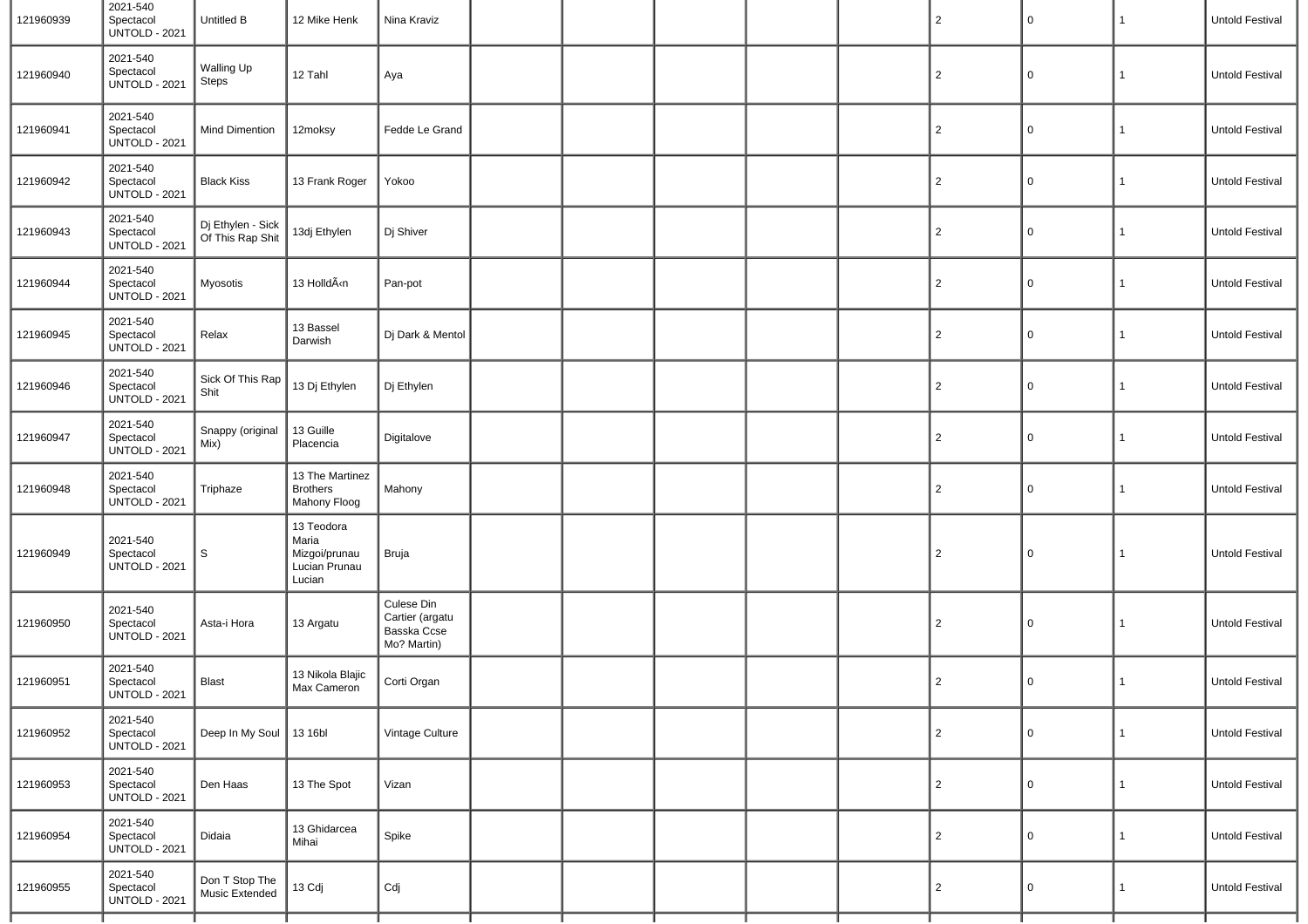| 121960956 | 2021-540<br>Spectacol<br><b>UNTOLD - 2021</b> | Dramaqueen<br>(extended Mix)            | 13 Simon<br>Kidzoo                                                                                                                    | Prophecy Tram<br>Stage          |  |  | $\overline{2}$ | $\mathbf 0$ | 1            | Untold Festival        |
|-----------|-----------------------------------------------|-----------------------------------------|---------------------------------------------------------------------------------------------------------------------------------------|---------------------------------|--|--|----------------|-------------|--------------|------------------------|
| 121960957 | 2021-540<br>Spectacol<br><b>UNTOLD - 2021</b> | Dubai                                   | 13 Iacoban<br>Andrei Luca<br>George Iulian<br>Ionita Bogdan<br>David Darius<br>Vlad Cretan<br>Guta Catalin<br>Hodoroaga Alex<br>Ionut | Satra Benz                      |  |  | $\overline{2}$ | 0           | 1            | Untold Festival        |
| 121960958 | 2021-540<br>Spectacol<br><b>UNTOLD - 2021</b> | Estonia                                 | 13 Breaker 12                                                                                                                         | Nina Kraviz                     |  |  | $\overline{2}$ | $\mathbf 0$ | $\mathbf{1}$ | Untold Festival        |
| 121960959 | 2021-540<br>Spectacol<br><b>UNTOLD - 2021</b> | Icarus                                  | 13 Paul Angelo<br>& Don Argento                                                                                                       | Aly & Fila B2b<br>Paul Thomas   |  |  | $\overline{2}$ | 0           | $\mathbf{1}$ | Untold Festival        |
| 121960960 | 2021-540<br>Spectacol<br><b>UNTOLD - 2021</b> | If You Want It                          | 13 Wilkinson                                                                                                                          | Wilkinson Dj Set<br>& Mc Ad-apt |  |  | $\overline{2}$ | 0           | $\mathbf{1}$ | Untold Festival        |
| 121960961 | 2021-540<br>Spectacol<br><b>UNTOLD - 2021</b> | Irish Love<br><b>Original Mix</b>       | 13 Seen<br>Vybecdj                                                                                                                    | Seen Vybe                       |  |  | $\overline{2}$ | 0           | 1            | <b>Untold Festival</b> |
| 121960962 | 2021-540<br>Spectacol<br><b>UNTOLD - 2021</b> | Jarana                                  | 13 Ivan<br>Salvador Diego<br>Alonso                                                                                                   | Andrei Simea                    |  |  | $\overline{2}$ | 0           | $\mathbf{1}$ | Untold Festival        |
| 121960963 | 2021-540<br>Spectacol<br><b>UNTOLD - 2021</b> | Kontrol                                 | 13 Ghostek &<br>Rilathon                                                                                                              | Caspa                           |  |  | $\overline{2}$ | 0           | 1            | Untold Festival        |
| 121960964 | 2021-540<br>Spectacol<br><b>UNTOLD - 2021</b> | Limbo                                   | 13djeff                                                                                                                               | Djeff                           |  |  | $\overline{2}$ | 0           | $\mathbf{1}$ | Untold Festival        |
| 121960965 | 2021-540<br>Spectacol<br><b>UNTOLD - 2021</b> | Maroc Blues                             | 13web Web                                                                                                                             | Zo                              |  |  | $\overline{2}$ | 0           | 1            | Untold Festival        |
| 121960966 | 2021-540<br>Spectacol<br><b>UNTOLD - 2021</b> | Mega -<br><b>Extended Mix</b>           | 13 E Kennedy G<br>Emery J Devlin J<br>Jaywardena P<br>Cana                                                                            | Suncatcher &<br>Exolight        |  |  | $\overline{2}$ | 0           | $\mathbf{1}$ | Untold Festival        |
| 121960967 | 2021-540<br>Spectacol<br><b>UNTOLD - 2021</b> | Muzica                                  | 13 Sagace/doc<br>Deliric Vlad<br>Dobrescu                                                                                             | Doc + Guests:<br>Facem Records  |  |  | 2              | 0           | $\mathbf{1}$ | Untold Festival        |
| 121960968 | 2021-540<br>Spectacol<br><b>UNTOLD - 2021</b> | Nicola Calbi<br>Variazioni<br>Sonore    | 13 Martin<br><b>Buttrich Yassin</b><br>Larkin Jason<br>Thompson                                                                       | Jamie Jones<br>B2b Loco Dice    |  |  | $\overline{2}$ | 0           | 1            | Untold Festival        |
| 121960969 | 2021-540<br>Spectacol<br><b>UNTOLD - 2021</b> | Room To Give<br>Room To Take            | 13 Strayer                                                                                                                            | Aya                             |  |  | $\overline{2}$ | 0           | $\mathbf{1}$ | Untold Festival        |
| 121960970 | 2021-540<br>Spectacol<br><b>UNTOLD - 2021</b> | Selda                                   | 13 Christian<br>Lepah                                                                                                                 | Christian Lepah                 |  |  | $\overline{2}$ | 0           | $\mathbf{1}$ | Untold Festival        |
| 121960971 | 2021-540<br>Spectacol<br><b>UNTOLD - 2021</b> | She S A<br>Replicant<br>(afriqua Remix) | 13 Ben Rau                                                                                                                            | Vasiu                           |  |  | $\overline{2}$ | 0           | $\mathbf{1}$ | Untold Festival        |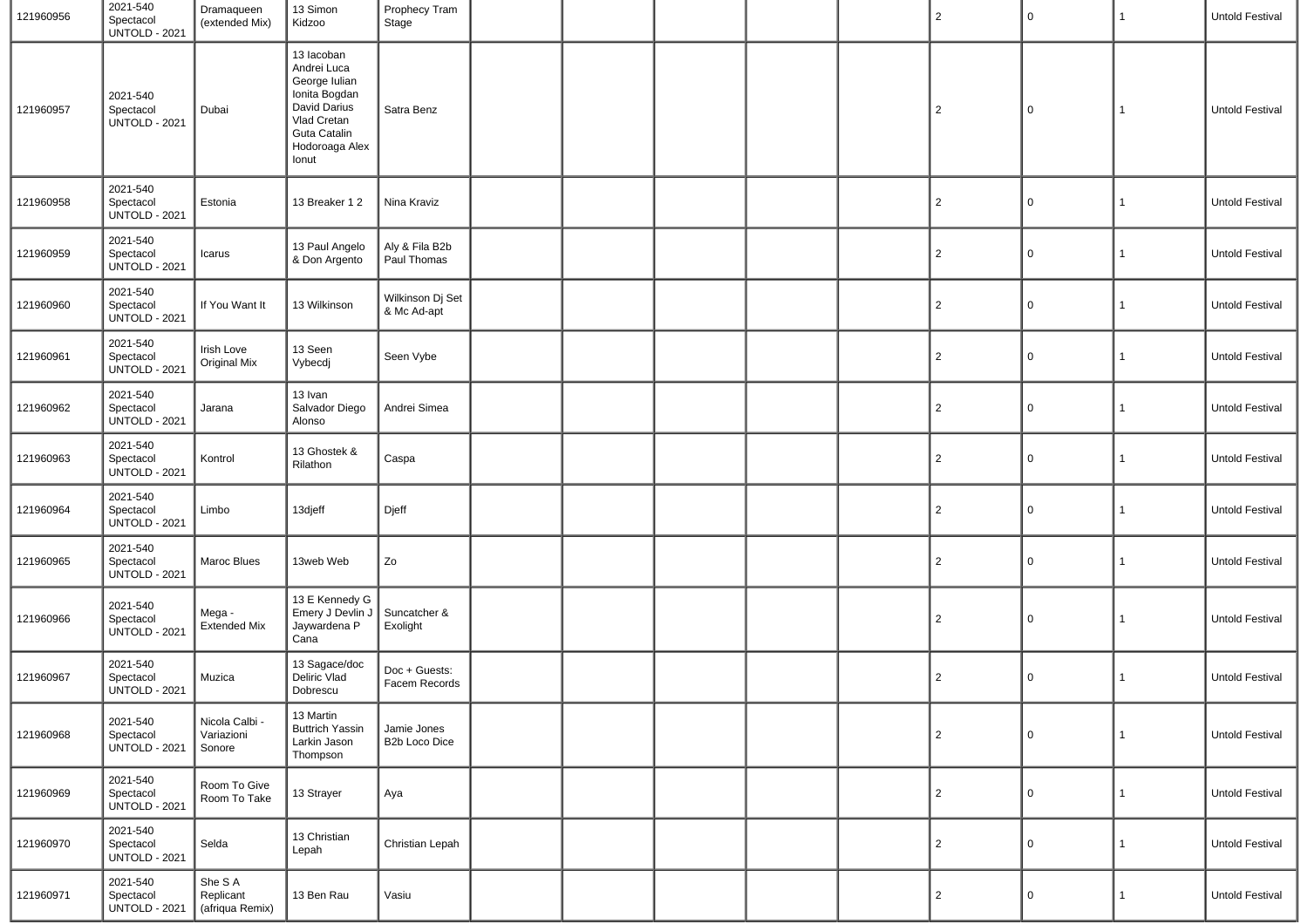| 121960972 | 2021-540<br>Spectacol<br><b>UNTOLD - 2021</b> | Snatt & Vix Feat<br>Diana - Soapte<br>(bogdan Vix &<br>Claudiu Adam<br>Remix) | 13 Vocals &<br>Lyrics By: Diana<br>Orga Written By:<br>Catalin-bogdan<br>Gheorghe<br>Claudiu Adam<br>Diana Orga | Bogdan Vix       |  |  | $\overline{2}$ | 0            | 1            | Untold Festival |
|-----------|-----------------------------------------------|-------------------------------------------------------------------------------|-----------------------------------------------------------------------------------------------------------------|------------------|--|--|----------------|--------------|--------------|-----------------|
| 121960973 | 2021-540<br>Spectacol<br><b>UNTOLD - 2021</b> | The Organist<br>(remix)                                                       | 13 Lexlay Ruben<br>Mandolini                                                                                    | Soul Goodman     |  |  | $\overline{c}$ | $\mathbf 0$  | 1            | Untold Festival |
| 121960974 | 2021-540<br>Spectacol<br><b>UNTOLD - 2021</b> | Through The<br>Door                                                           | 13 Kris Davis                                                                                                   | Maga             |  |  | $\overline{c}$ | 0            | 1            | Untold Festival |
| 121960975 | 2021-540<br>Spectacol<br><b>UNTOLD - 2021</b> | Two Worlds                                                                    | 13 Vasilyev<br>Vadim                                                                                            | Roman Messer     |  |  | $\overline{c}$ | 0            | 1            | Untold Festival |
| 121960976 | 2021-540<br>Spectacol<br><b>UNTOLD - 2021</b> | Ty El                                                                         | 13 Andrey Zots<br>Rhadoo                                                                                        | Rhadoo           |  |  | $\overline{c}$ | 0            | 1            | Untold Festival |
| 121960977 | 2021-540<br>Spectacol<br><b>UNTOLD - 2021</b> | Vodka                                                                         | Albin Kasca<br>Roman                                                                                            | Albin Kaczka     |  |  | $\overline{c}$ | 0            | 1            | Untold Festival |
| 121960978 | 2021-540<br>Spectacol<br><b>UNTOLD - 2021</b> | Zeit                                                                          | 13 Shadym                                                                                                       | Nusha            |  |  | $\overline{2}$ | 0            | 1            | Untold Festival |
| 121960979 | 2021-540<br>Spectacol<br><b>UNTOLD - 2021</b> | Abantu                                                                        | 14 Christos<br>Fourkis                                                                                          | Dj Dark & Mentol |  |  | $\overline{c}$ | 0            | 1            | Untold Festival |
| 121960980 | 2021-540<br>Spectacol<br><b>UNTOLD - 2021</b> | <b>Black White</b><br>Brwon Or Alien                                          | 14 Dj Ethylen                                                                                                   | Dj Ethylen       |  |  | $\overline{2}$ | 0            | 1            | Untold Festival |
| 121960981 | 2021-540<br>Spectacol<br><b>UNTOLD - 2021</b> | Cala Circ                                                                     | 14 Guti Mahony                                                                                                  | Mahony           |  |  | $\overline{c}$ | 0            | 1            | Untold Festival |
| 121960982 | 2021-540<br>Spectacol<br><b>UNTOLD - 2021</b> | Da Beat(original<br>Mix)                                                      | 14 Blackchild<br>(ita)                                                                                          | Digitalove       |  |  | $\overline{2}$ | 0            | 1            | Untold Festival |
| 121960983 | 2021-540<br>Spectacol<br><b>UNTOLD - 2021</b> | Dj Ethylen -<br><b>Black White</b><br>Brwon Or Alien                          | 14 Dj Ethylen                                                                                                   | Dj Shiver        |  |  | $\overline{c}$ | 0            | 1            | Untold Festival |
| 121960984 | 2021-540<br>Spectacol<br><b>UNTOLD - 2021</b> | Release                                                                       | 14 Endrew                                                                                                       | Pan-pot          |  |  | $\overline{2}$ | $\mathbf 0$  | 1            | Untold Festival |
| 121960985 | 2021-540<br>Spectacol<br><b>UNTOLD - 2021</b> | Spritz                                                                        | 14 Cherescu<br>Stefan Avram<br>(nane)                                                                           | Nane             |  |  | $\overline{2}$ | $\mathsf{O}$ | $\mathbf{1}$ | Untold Festival |
| 121960986 | 2021-540<br>Spectacol<br><b>UNTOLD - 2021</b> | Asylum                                                                        | 14 Super8 &<br>Tab & Ang Ft<br><b>Mrkts</b>                                                                     | Super8 & Tab     |  |  | $\overline{2}$ | $\mathbf 0$  | $\mathbf{1}$ | Untold Festival |
| 121960987 | 2021-540<br>Spectacol<br><b>UNTOLD - 2021</b> | Bogdan Vix &<br>Claudiu Adam<br>Stardust                                      | 14 Written By:<br>Catalin-bogdan<br>Gheorghe<br>Claudiu Adam                                                    | Bogdan Vix       |  |  | $\overline{c}$ | $\mathbf 0$  | $\mathbf{1}$ | Untold Festival |
| 121960988 | 2021-540<br>Spectacol                         | <b>Bring Dat</b>                                                              | 14 Optick Afgo                                                                                                  | Andrei Simea     |  |  | $\overline{2}$ | $\mathbf 0$  |              | Untold Festival |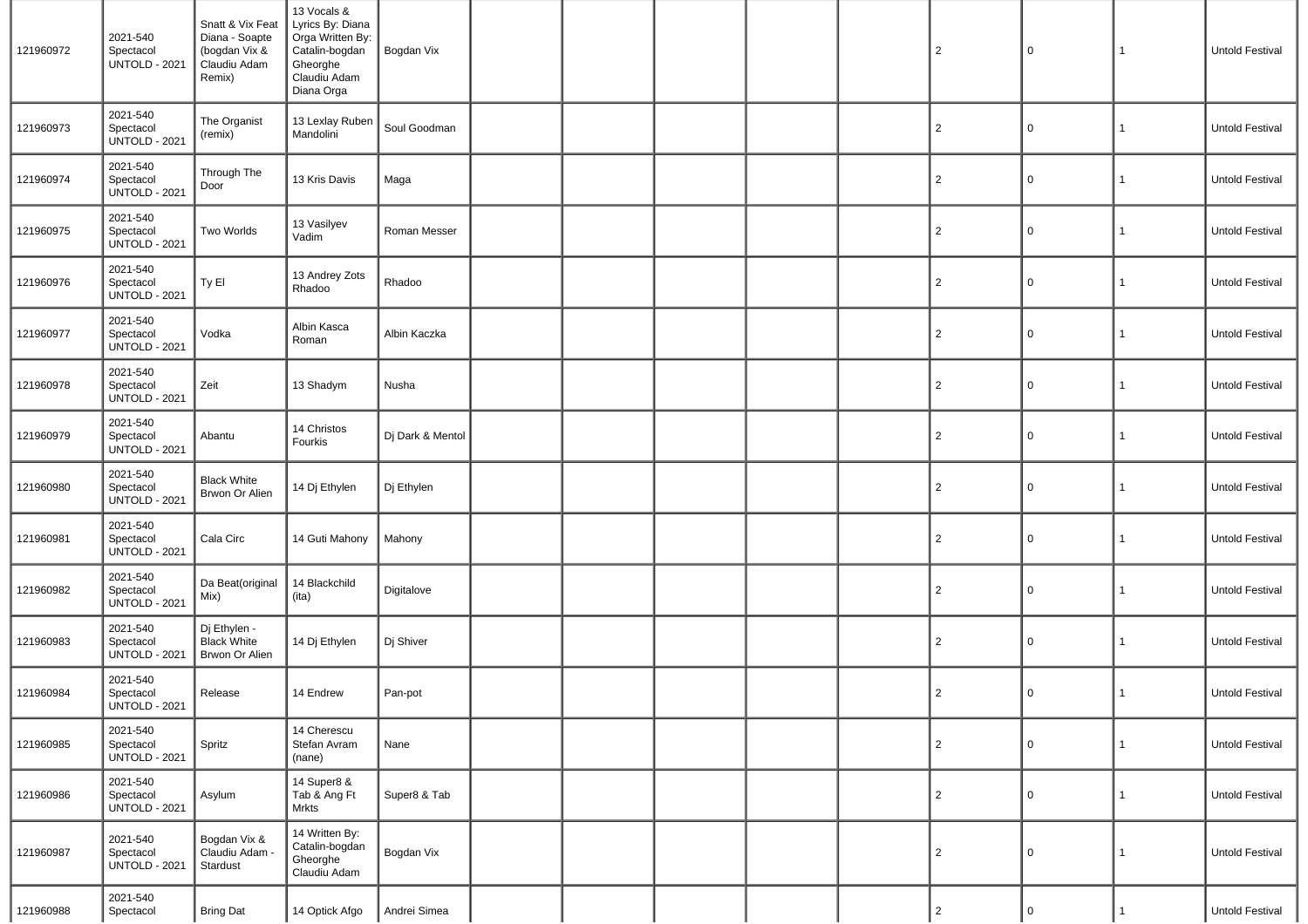|           | <b>UNTOLD - 2021</b>                          |                                                                                     |                                                                                       |                                                             |  |  |                |              |              |                        |
|-----------|-----------------------------------------------|-------------------------------------------------------------------------------------|---------------------------------------------------------------------------------------|-------------------------------------------------------------|--|--|----------------|--------------|--------------|------------------------|
| 121960989 | 2021-540<br>Spectacol<br><b>UNTOLD - 2021</b> | Cozzy D - Shake<br>That Acid (lewis<br>Boardman<br>Temporary<br>Psychosis<br>Remix) | 14 Martin<br><b>Buttrich Yassin</b><br>Larkin Jason<br>Thompson                       | Jamie Jones<br>B2b Loco Dice                                |  |  | $\overline{2}$ | 0            | 1            | Untold Festival        |
| 121960990 | 2021-540<br>Spectacol<br><b>UNTOLD - 2021</b> | Da Din Umeri                                                                        | 14 Sez/Doc<br>Deliric Vlad<br>Dobrescu Vlad<br>Flueraru Tomi<br>Marfa                 | Doc + Guests:<br>Facem Records                              |  |  | $\overline{2}$ | 0            | $\mathbf{1}$ | <b>Untold Festival</b> |
| 121960991 | 2021-540<br>Spectacol<br><b>UNTOLD - 2021</b> | Designa<br>(corvette<br>Corvette Pt)                                                | 14 Omir Bernard<br>/ Dagur Steinn<br>Sveinbjornsson /<br>Ethan Adair                  | <b>Bad And Boujee</b>                                       |  |  | $\overline{c}$ | 0            | $\mathbf{1}$ | Untold Festival        |
| 121960992 | 2021-540<br>Spectacol<br><b>UNTOLD - 2021</b> | Electric Shock                                                                      | 14 Dalek One                                                                          | Caspa                                                       |  |  | $\overline{c}$ | 0            | $\mathbf{1}$ | Untold Festival        |
| 121960993 | 2021-540<br>Spectacol<br><b>UNTOLD - 2021</b> | Euroi                                                                               | 14 Amil Hameed<br>/ Anghel Bogdan                                                     | Amuly                                                       |  |  | $\overline{c}$ | 0            | $\mathbf{1}$ | Untold Festival        |
| 121960994 | 2021-540<br>Spectacol<br><b>UNTOLD - 2021</b> | For The Night<br>(extended Mix)                                                     | 14 Max Killian                                                                        | Pelin & Megg                                                |  |  | $\overline{c}$ | 0            | $\mathbf{1}$ | Untold Festival        |
| 121960995 | 2021-540<br>Spectacol<br><b>UNTOLD - 2021</b> | For The Night<br>(extended Mix)                                                     | 14 Max Killian                                                                        | Megg                                                        |  |  | $\overline{c}$ | 0            | $\mathbf{1}$ | Untold Festival        |
| 121960996 | 2021-540<br>Spectacol<br><b>UNTOLD - 2021</b> | Freak Of The<br>Week                                                                | 14 Will Atkinson                                                                      | Will Atkinson                                               |  |  | $\overline{c}$ | 0            | $\mathbf{1}$ | Untold Festival        |
| 121960997 | 2021-540<br>Spectacol<br><b>UNTOLD - 2021</b> | <b>Fuckin Music</b><br>Original Mix                                                 | 14 Cdj                                                                                | Cdj                                                         |  |  | $\overline{c}$ | 0            | $\mathbf{1}$ | Untold Festival        |
| 121960998 | 2021-540<br>Spectacol<br><b>UNTOLD - 2021</b> | Gabrielle                                                                           | 14 Pherox<br>Rhadoo<br>Beroshima                                                      | Rhadoo                                                      |  |  | $\overline{c}$ | 0            | $\mathbf{1}$ | Untold Festival        |
| 121960999 | 2021-540<br>Spectacol<br><b>UNTOLD - 2021</b> | <b>Happy Accidents</b>                                                              | 14 Lee Burridge                                                                       | Lee Burridge                                                |  |  | $\overline{2}$ | 0            | $\mathbf{1}$ | Untold Festival        |
| 121961000 | 2021-540<br>Spectacol<br><b>UNTOLD - 2021</b> | Hutulca                                                                             | 14 Argatu                                                                             | Culese Din<br>Cartier (argatu<br>Basska Ccse<br>Mo? Martin) |  |  | $\mathbf{Z}$   | O            | $\perp$      | Untold Festival        |
| 121961001 | 2021-540<br>Spectacol<br><b>UNTOLD - 2021</b> | Lost - Ferry<br>Corsten<br><b>Extended Remix</b>                                    | 14 Anthony<br>Hewitt Emma<br>Hewitt Ronski<br>Speed Cristian<br>Moga Bogdan<br>Cupcea | Suncatcher &<br>Exolight                                    |  |  | $\overline{2}$ | $\mathsf{O}$ | $\mathbf{1}$ | Untold Festival        |
| 121961002 | 2021-540<br>Spectacol<br><b>UNTOLD - 2021</b> | Misteryland                                                                         | 14 Seen<br>Vybecdj                                                                    | Seen Vybe                                                   |  |  | $\overline{2}$ | $\mathsf{O}$ | $\mathbf{1}$ | Untold Festival        |
| 121961003 | 2021-540<br>Spectacol<br><b>UNTOLD - 2021</b> | Onset                                                                               | 14 Latmun<br>Wheats                                                                   | Prophecy Tram<br>Stage                                      |  |  | $\overline{2}$ | 0            | $\mathbf{1}$ | Untold Festival        |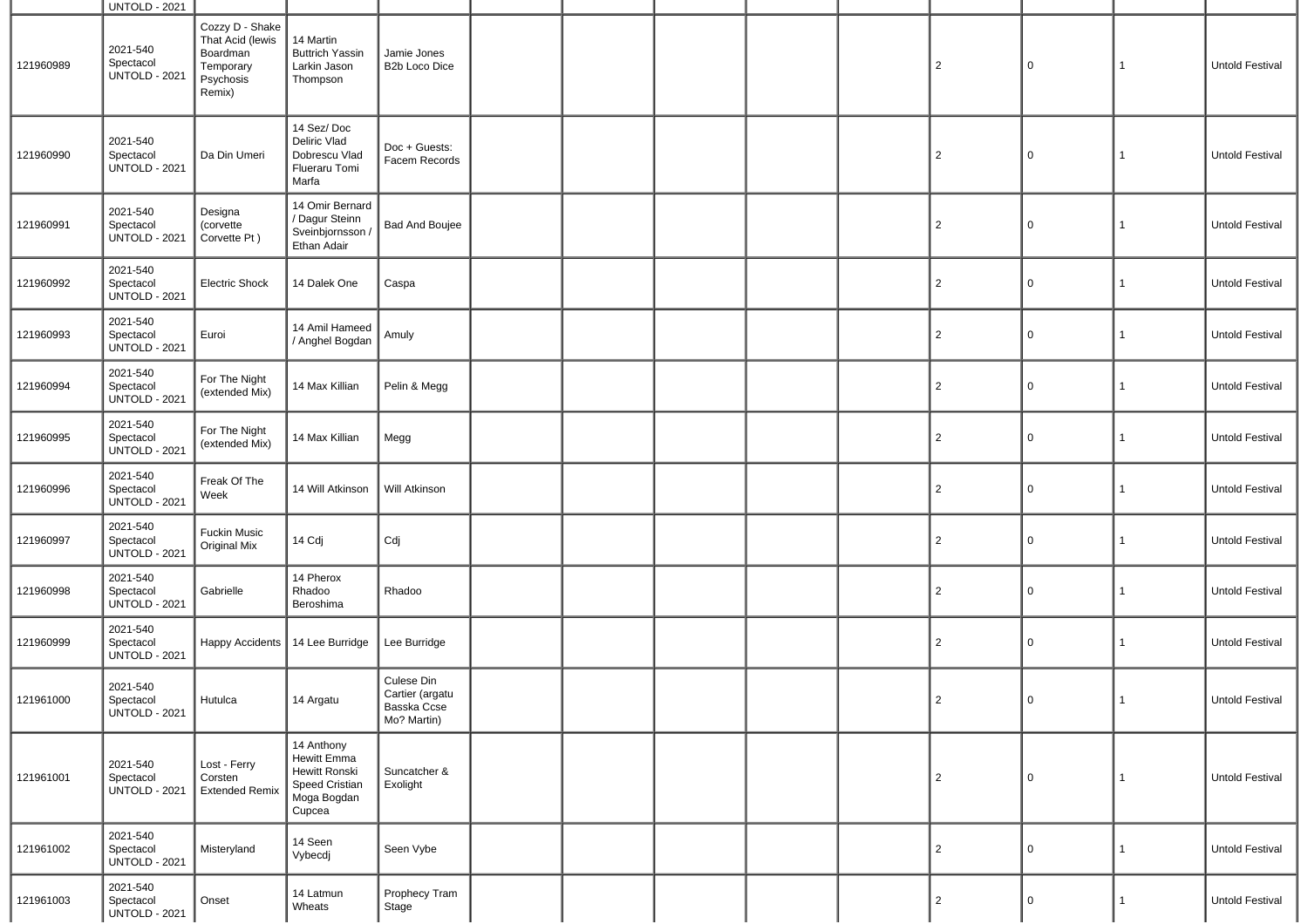| 121961004 | 2021-540<br>Spectacol<br><b>UNTOLD - 2021</b> | Paradise<br>(original Mix)                | 14 Wayward<br><b>Brothers Arina</b><br>Alba | Tanit                      |  |  | $\overline{c}$ | 0           | $\mathbf{1}$ | Untold Festival        |
|-----------|-----------------------------------------------|-------------------------------------------|---------------------------------------------|----------------------------|--|--|----------------|-------------|--------------|------------------------|
| 121961005 | 2021-540<br>Spectacol<br><b>UNTOLD - 2021</b> | Periapsis                                 | 14 Blazv<br>(phoenix<br>Movement<br>Remix)  | Danny Avila                |  |  | $\overline{c}$ | $\Omega$    | $\mathbf{1}$ | <b>Untold Festival</b> |
| 121961006 | 2021-540<br>Spectacol<br><b>UNTOLD - 2021</b> | Set U Free                                | 14 Guz (nl)                                 | Moshu                      |  |  | $\overline{2}$ | $\Omega$    | $\mathbf{1}$ | Untold Festival        |
| 121961007 | 2021-540<br>Spectacol<br><b>UNTOLD - 2021</b> | Sieta R&s                                 | 14 Bala Bala<br>Boyz                        | Aya                        |  |  | $\overline{2}$ | $\Omega$    | 1            | Untold Festival        |
| 121961008 | 2021-540<br>Spectacol<br><b>UNTOLD - 2021</b> | <b>Steam Train</b>                        | 14 Ahl Iver                                 | Amelie Lens                |  |  | $\overline{c}$ | $\Omega$    | 1            | Untold Festival        |
| 121961009 | 2021-540<br>Spectacol<br><b>UNTOLD - 2021</b> | Untitled A                                | 14 Unknown<br>Artist                        | Daniel Meister             |  |  | $\overline{2}$ | 0           | 1            | <b>Untold Festival</b> |
| 121961010 | 2021-540<br>Spectacol<br>UNTOLD - 2021        | <b>Visionary Minds</b><br>(original Mix)  | 14 Tapesh High<br>Soundsystem               | Soul Goodman               |  |  | $\overline{2}$ | $\Omega$    | $\mathbf{1}$ | <b>Untold Festival</b> |
| 121961011 | 2021-540<br>Spectacol<br><b>UNTOLD - 2021</b> | We Danced All<br>Night                    | 14 Camea                                    | Seth Troxler               |  |  | $\overline{2}$ | $\Omega$    | 1            | <b>Untold Festival</b> |
| 121961012 | 2021-540<br>Spectacol<br><b>UNTOLD - 2021</b> | Whispers In The<br>Wind (original<br>Mix) | Albin Kasca<br>Roman                        | Albin Kaczka               |  |  | $\overline{c}$ | $\Omega$    | 1            | Untold Festival        |
| 121961013 | 2021-540<br>Spectacol<br><b>UNTOLD - 2021</b> | In Chicago<br>(extended Mix)              | 14bhaskar Nuzb                              | Marc Rayen &<br>Mike Kross |  |  | $\overline{c}$ | $\Omega$    | 1            | Untold Festival        |
| 121961014 | 2021-540<br>Spectacol<br><b>UNTOLD - 2021</b> | Arran Jerr -<br>Emotions                  | 15 Arran Jerr                               | Dj Shiver                  |  |  | $\overline{2}$ | $\Omega$    | $\mathbf{1}$ | <b>Untold Festival</b> |
| 121961015 | 2021-540<br>Spectacol<br><b>UNTOLD - 2021</b> | Barbara<br>Streisand (sam<br>Feldt Edit)  | 15danny Avila                               | Sam Feldt Live             |  |  | $\overline{2}$ | 0           | $\mathbf{1}$ | <b>Untold Festival</b> |
| 121961016 | 2021-540<br>Spectacol<br><b>UNTOLD - 2021</b> | Emotions                                  | 15 Arran Jerr                               | Dj Ethylen                 |  |  | $\overline{2}$ | $\Omega$    | 1            | <b>Untold Festival</b> |
| 121961017 | 2021-540<br>Spectacol<br><b>UNTOLD - 2021</b> | Red Ninja                                 | 15 Indira<br>Paganotto                      | Pan-pot                    |  |  | $\overline{2}$ | $\mathbf 0$ | $\mathbf{1}$ | <b>Untold Festival</b> |
| 121961018 | 2021-540<br>Spectacol<br><b>UNTOLD - 2021</b> | Sare Clean                                | 15 Cherescu<br>Stefan Avram<br>(nane)       | Nane                       |  |  | $\overline{2}$ | $\Omega$    | 1            | Untold Festival        |
| 121961019 | 2021-540<br>Spectacol<br><b>UNTOLD - 2021</b> | <b>Take Five</b>                          | 15 Internullo<br>Mahony Bog                 | Mahony                     |  |  | $\overline{2}$ | $\mathbf 0$ | $\mathbf{1}$ | Untold Festival        |
| 121961020 | 2021-540<br>Spectacol<br><b>UNTOLD - 2021</b> | What A Bam<br>(original Mix)              | 15 Guille<br>Placencia &<br>George Privatti | Digitalove                 |  |  | $\overline{c}$ | $\Omega$    | 1            | Untold Festival        |
|           | 2021-540                                      |                                           | 15 Anthony                                  |                            |  |  |                |             |              |                        |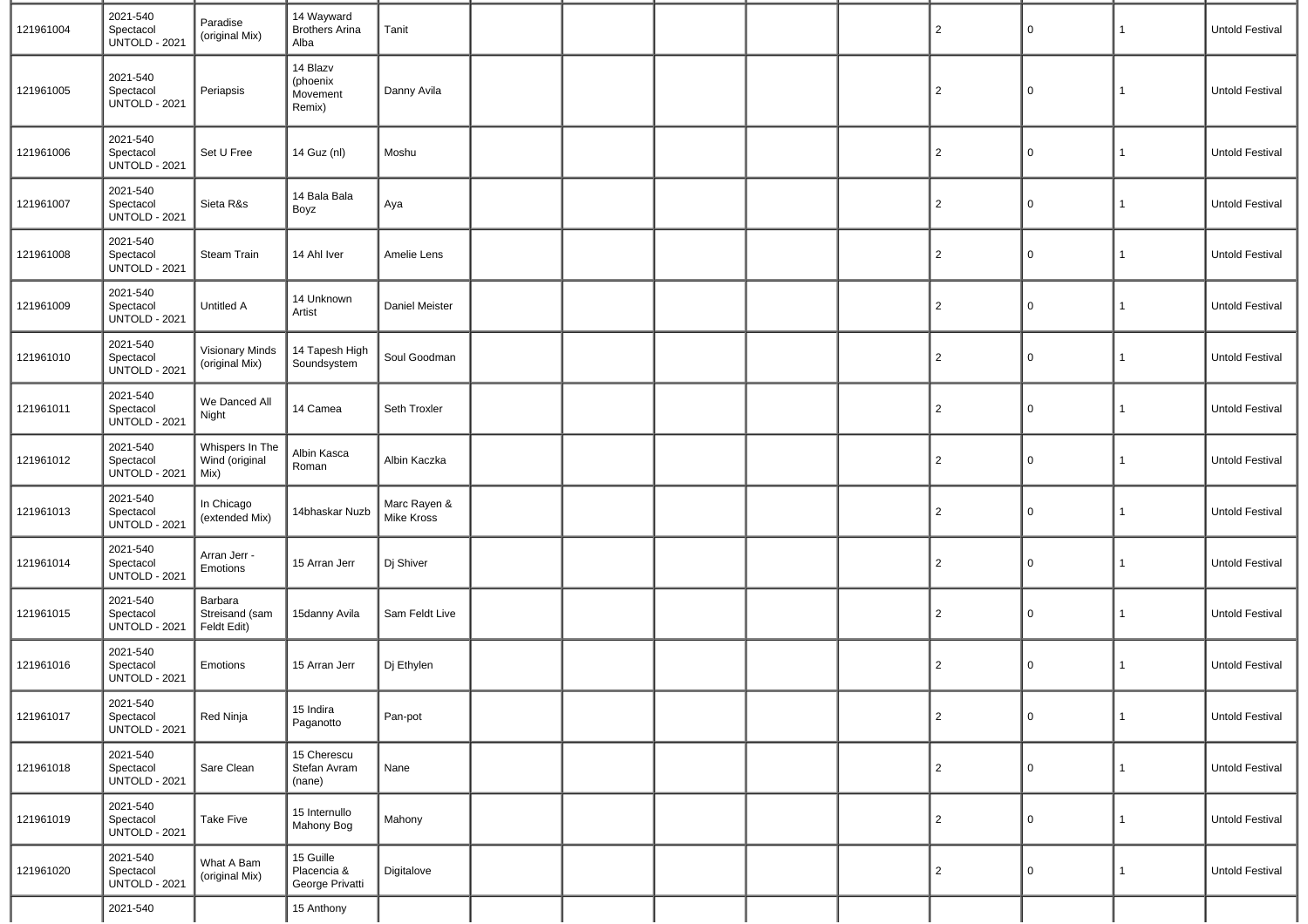| 121961021 | Spectacol<br><b>UNTOLD - 2021</b>             | Anthony Joseph   Joseph Mop                          | Mop                                       | Yoyo                                                        |  |  | $\overline{2}$ | $\overline{0}$ | 1            | Untold Festival |
|-----------|-----------------------------------------------|------------------------------------------------------|-------------------------------------------|-------------------------------------------------------------|--|--|----------------|----------------|--------------|-----------------|
| 121961022 | 2021-540<br>Spectacol<br><b>UNTOLD - 2021</b> | Anthony Joseph                                       | 15 Anthony<br>Joseph Mop<br>Mop           | Yoyo                                                        |  |  | $\overline{2}$ | 0              | 1            | Untold Festival |
| 121961023 | 2021-540<br>Spectacol<br><b>UNTOLD - 2021</b> | Berbere (sis<br>Remix)                               | 15 Lunar Disco                            | Vasiu                                                       |  |  | $\overline{c}$ | 0              | 1            | Untold Festival |
| 121961024 | 2021-540<br>Spectacol<br><b>UNTOLD - 2021</b> | Beyond The Veil                                      | $15$ Sept                                 | Amelie Lens                                                 |  |  | $\overline{2}$ | 0              | 1            | Untold Festival |
| 121961025 | 2021-540<br>Spectacol<br>UNTOLD - 2021        | Blue Serigala<br>Global Fire                         | 15 Written By:<br>Wojciech<br>Polenceusz  | Bogdan Vix                                                  |  |  | $\overline{2}$ | 0              | $\mathbf{1}$ | Untold Festival |
| 121961026 | 2021-540<br>Spectacol<br><b>UNTOLD - 2021</b> | Dumbo                                                | 15 Steve Stoll                            | Nina Kraviz                                                 |  |  | $\overline{2}$ | 0              | 1            | Untold Festival |
| 121961027 | 2021-540<br>Spectacol<br><b>UNTOLD - 2021</b> | Dune - Original<br>Mix                               | 15 Jay Ko                                 | Maestros Del<br>Ritmo                                       |  |  | $\overline{c}$ | 0              | 1            | Untold Festival |
| 121961028 | 2021-540<br>Spectacol<br><b>UNTOLD - 2021</b> | Funk It (original<br>Mix)                            | 15 Eddy M                                 | Soul Goodman                                                |  |  | $\overline{2}$ | 0              | 1            | Untold Festival |
| 121961029 | 2021-540<br>Spectacol<br><b>UNTOLD - 2021</b> | Hai Sa Stam De<br>Vorba                              | 15 Sez/Doc<br>Vlad Dobrescu<br>Tomi Marfa | Doc + Guests:<br>Facem Records                              |  |  | $\overline{2}$ | 0              | $\mathbf{1}$ | Untold Festival |
| 121961030 | 2021-540<br>Spectacol<br><b>UNTOLD - 2021</b> | Hostox                                               | 15 Karuzo                                 | Vizan                                                       |  |  | $\overline{2}$ | 0              | 1            | Untold Festival |
| 121961031 | 2021-540<br>Spectacol<br><b>UNTOLD - 2021</b> | Intro                                                | 15 Basska                                 | Culese Din<br>Cartier (argatu<br>Basska Ccse<br>Mo? Martin) |  |  | $\overline{2}$ | 0              | 1            | Untold Festival |
| 121961032 | 2021-540<br>Spectacol<br><b>UNTOLD - 2021</b> | Lasting Light -<br>Exolight &<br>Suncatcher<br>Remix | 15 El G Bissen J<br>Bennett<br>Bcupcea    | Suncatcher &<br>Exolight                                    |  |  | $\overline{c}$ | 0              | 1            | Untold Festival |
| 121961033 | 2021-540<br>Spectacol<br><b>UNTOLD - 2021</b> | Love In Space                                        | 15 Lee Burridge                           | Lee Burridge                                                |  |  | $\overline{2}$ | 0              | 1            | Untold Festival |
| 121961034 | 2021-540<br>Spectacol<br><b>UNTOLD - 2021</b> | Mi Amor                                              | 15 Cloonee<br>Wade                        | Andrei Simea                                                |  |  | $\overline{c}$ | $\mathbf 0$    |              | Untold Festival |
| 121961035 | 2021-540<br>Spectacol<br><b>UNTOLD - 2021</b> | One Dollar<br>(original Mix)                         | Albin Kasca<br>Roman                      | Albin Kaczka                                                |  |  | $\overline{2}$ | $\mathbf 0$    | $\mathbf{1}$ | Untold Festival |
| 121961036 | 2021-540<br>Spectacol<br><b>UNTOLD - 2021</b> | One Night In<br>Paris (original<br>Mix)              | 15 Shai T                                 | Tanit                                                       |  |  | $\overline{2}$ | $\mathbf 0$    | $\mathbf{1}$ | Untold Festival |
| 121961037 | 2021-540<br>Spectacol<br><b>UNTOLD - 2021</b> | Platonic<br>Inspirational<br>Techhouse Mix           | 15 Rhadoo                                 | Rhadoo                                                      |  |  | $\overline{2}$ | $\mathbf 0$    | $\mathbf{1}$ | Untold Festival |
| 121961038 | 2021-540<br>Spectacol                         | Pusher                                               | 15 Nico Kolbe                             | Nusha                                                       |  |  | $\overline{2}$ | 0              | 1            | Untold Festival |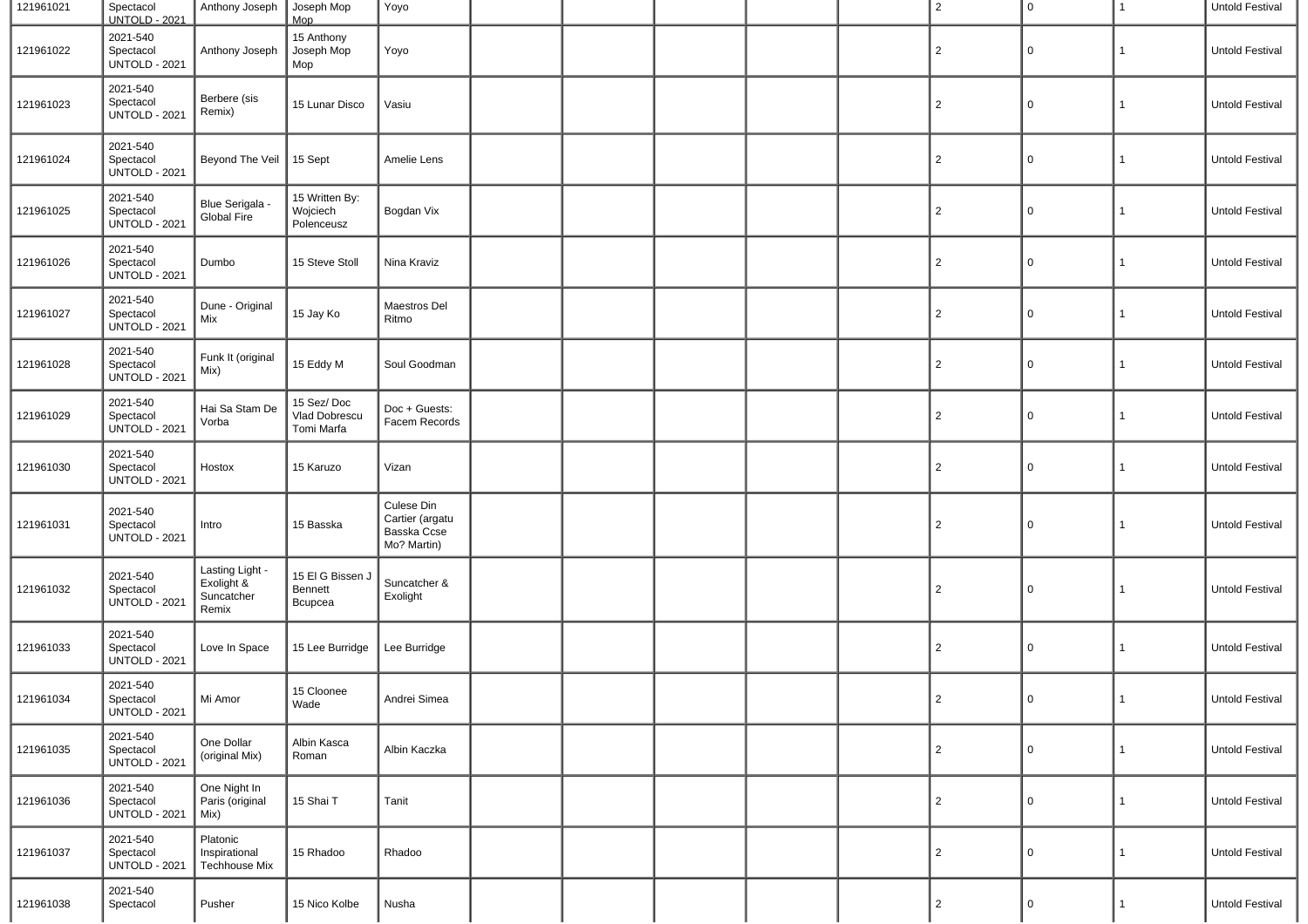|           | $-$ UNTOLD $-2021$                            |                                               |                                                  |                                                                                                                  |  |  |                |                |              |                        |
|-----------|-----------------------------------------------|-----------------------------------------------|--------------------------------------------------|------------------------------------------------------------------------------------------------------------------|--|--|----------------|----------------|--------------|------------------------|
| 121961039 | 2021-540<br>Spectacol<br><b>UNTOLD - 2021</b> | Sleep Is Holy                                 | 15landhouse<br>David Rausch                      | Zo                                                                                                               |  |  | $\overline{2}$ | $\Omega$       | 1            | Untold Festival        |
| 121961040 | 2021-540<br>Spectacol<br><b>UNTOLD - 2021</b> | Sophia (amount<br>Remix)                      | 15 Oilst                                         | Caleesi & Sarah<br>Kreis                                                                                         |  |  | $\overline{2}$ | $\Omega$       | 1            | <b>Untold Festival</b> |
| 121961041 | 2021-540<br>Spectacol<br><b>UNTOLD - 2021</b> | Sound Of The<br>Siren (ryan<br>Elliott Remix) | 15 Barbara Ford                                  | Seth Troxler                                                                                                     |  |  | $\overline{2}$ | $\Omega$       | $\mathbf{1}$ | Untold Festival        |
| 121961042 | 2021-540<br>Spectacol<br><b>UNTOLD - 2021</b> | Street Glyphs                                 | 15 Mesck &<br>Kloudmen                           | Caspa                                                                                                            |  |  | $\overline{c}$ | $\Omega$       | $\mathbf{1}$ | Untold Festival        |
| 121961043 | 2021-540<br>Spectacol<br><b>UNTOLD - 2021</b> | Swererswerver                                 | 15 Loft                                          | Aya                                                                                                              |  |  | $\overline{c}$ | 0              | $\mathbf{1}$ | <b>Untold Festival</b> |
| 121961044 | 2021-540<br>Spectacol<br><b>UNTOLD - 2021</b> | That Thing -<br>Original Mix                  | 14 Jay Ko&<br>John Junior                        | Maestros Del<br>Ritmo                                                                                            |  |  | $\overline{2}$ | 0              | 1            | <b>Untold Festival</b> |
| 121961045 | 2021-540<br>Spectacol<br><b>UNTOLD - 2021</b> | The Hieprophant   15 Eeleke Kleijn            |                                                  | Audiofly                                                                                                         |  |  | $\overline{2}$ | 0              | $\mathbf{1}$ | Untold Festival        |
| 121961046 | 2021-540<br>Spectacol<br><b>UNTOLD - 2021</b> | Undertrack                                    | 15 Lorenzo<br>Silvano                            | Ofenbach                                                                                                         |  |  | $\overline{2}$ | 0              | 1            | <b>Untold Festival</b> |
| 121961047 | 2021-540<br>Spectacol<br><b>UNTOLD - 2021</b> | Warbles<br><b>Extended Mix</b>                | 15 Seen<br>Vybecdj                               | Seen Vybe                                                                                                        |  |  | $\overline{c}$ | 0              | $\mathbf{1}$ | <b>Untold Festival</b> |
| 121961048 | 2021-540<br>Spectacol<br><b>UNTOLD - 2021</b> | All The Colours                               | 16 Saint A                                       | Dj Ethylen                                                                                                       |  |  | $\overline{2}$ | 0              | $\mathbf{1}$ | <b>Untold Festival</b> |
| 121961049 | 2021-540<br>Spectacol<br><b>UNTOLD - 2021</b> | Saint A - All The<br>Colours                  | 16 Saint A                                       | Dj Shiver                                                                                                        |  |  | $\overline{a}$ | $\Omega$       | $\mathbf{1}$ | Untold Festival        |
| 121961050 | 2021-540<br>Spectacol<br><b>UNTOLD - 2021</b> | We Call It House                              | 16 Mahony<br>Dubphone                            | Mahony                                                                                                           |  |  | $\overline{c}$ | $\Omega$       | 1            | Untold Festival        |
| 121961051 | 2021-540<br>Spectacol<br><b>UNTOLD - 2021</b> | Cran                                          | 16 Rez                                           | Caspa                                                                                                            |  |  | $\overline{c}$ | 0              | $\mathbf{1}$ | Untold Festival        |
| 121961052 | 2021-540<br>Spectacol<br><b>UNTOLD - 2021</b> | Dance With You<br>(extended Mix)              | 16 Havoq                                         | Pelin & Megg                                                                                                     |  |  | $\overline{2}$ | $\overline{0}$ | 1            | Untold Festival        |
| 121961053 | 2021-540<br>Spectacol<br><b>UNTOLD - 2021</b> | Dance With You<br>(extended Mix)              | 16 Havoq                                         | Megg                                                                                                             |  |  | $\overline{2}$ | 0              | $\mathbf{1}$ | Untold Festival        |
| 121961054 | 2021-540<br>Spectacol<br><b>UNTOLD - 2021</b> | Focul                                         | 16 Silent<br>Strike/doc Deliric<br>Vlad Dobrescu | Deliric X Silent<br>Strike + 8 Viori +<br>Dan Basu<br>Visuals +<br><b>Special Guests</b><br>Ctc Vlad<br>Flueraru |  |  | $\overline{2}$ | $\mathbf 0$    | 1            | Untold Festival        |
| 121961055 | 2021-540<br>Spectacol                         | Forget Me<br>(original Mix)                   | Albin Kasca<br>Roman                             | Albin Kaczka                                                                                                     |  |  | $\overline{c}$ | $\mathbf 0$    | $\mathbf{1}$ | Untold Festival        |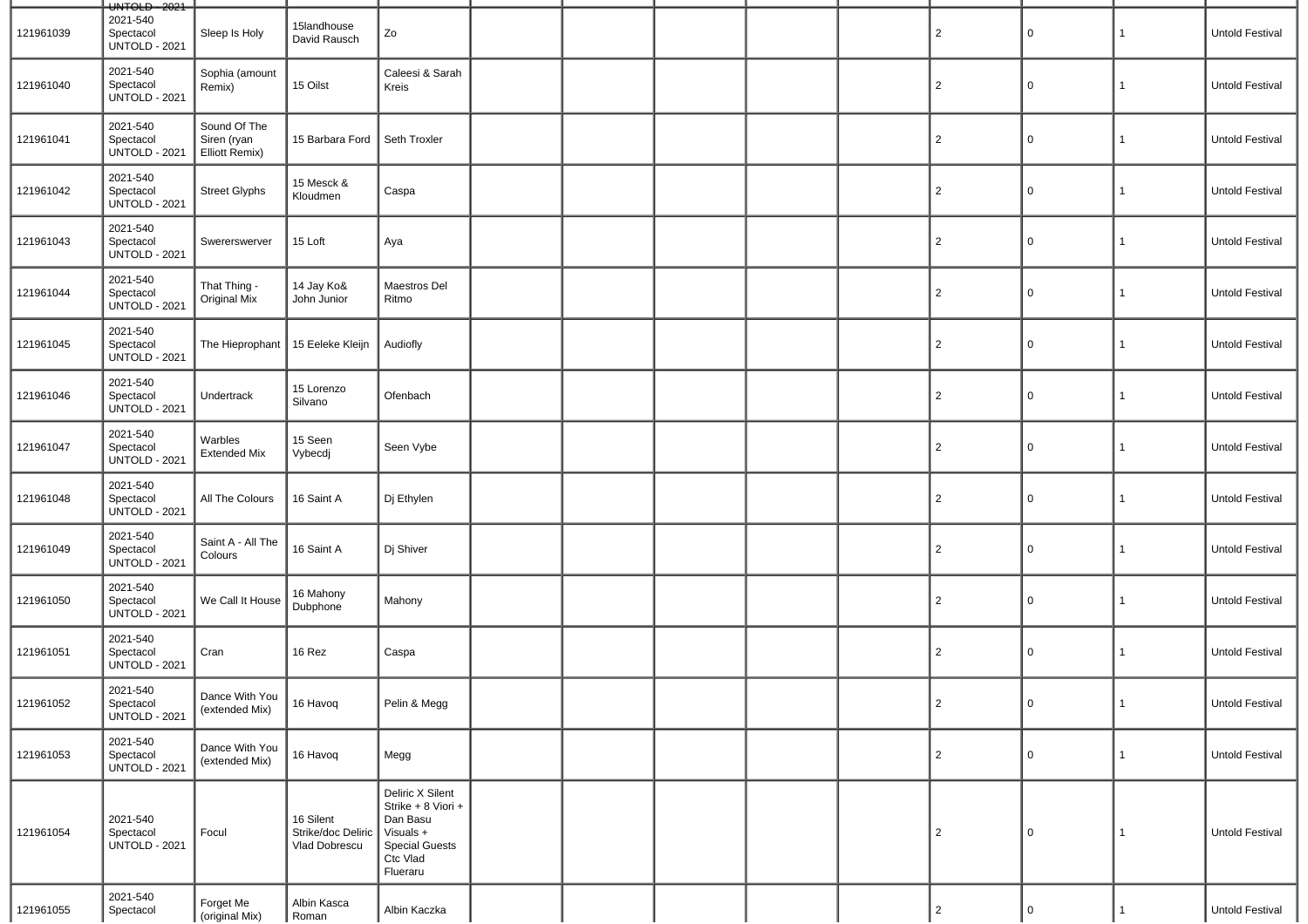|           | <b>UNTOLD - 2021</b>                          |                                          |                                      |                                                             |  |  |                |              |              |                 |
|-----------|-----------------------------------------------|------------------------------------------|--------------------------------------|-------------------------------------------------------------|--|--|----------------|--------------|--------------|-----------------|
| 121961056 | 2021-540<br>Spectacol<br><b>UNTOLD - 2021</b> | GÃ-rli (oilst<br>Remix)                  | 16 Amount                            | Caleesi & Sarah<br>Kreis                                    |  |  | $\overline{2}$ | $\mathsf{O}$ | $\mathbf{1}$ | Untold Festival |
| 121961057 | 2021-540<br>Spectacol<br><b>UNTOLD - 2021</b> | <b>Happy Lnding</b>                      | 16 James Bott                        | Vizan                                                       |  |  | $\overline{2}$ | $\mathbf 0$  | $\mathbf{1}$ | Untold Festival |
| 121961058 | 2021-540<br>Spectacol<br><b>UNTOLD - 2021</b> | Incredible                               | 16 Basska                            | Culese Din<br>Cartier (argatu<br>Basska Ccse<br>Mo? Martin) |  |  | $\overline{2}$ | $\mathbf 0$  | $\mathbf{1}$ | Untold Festival |
| 121961059 | 2021-540<br>Spectacol<br><b>UNTOLD - 2021</b> | Inhanca Radio<br>Edit                    | 16 Seen<br>Vybecdj                   | Seen Vybe                                                   |  |  | $\overline{2}$ | $\mathbf 0$  | $\mathbf{1}$ | Untold Festival |
| 121961060 | 2021-540<br>Spectacol<br><b>UNTOLD - 2021</b> | Ipanema Girls                            | 16 Second Sine                       | Colyn                                                       |  |  | $\overline{2}$ | $\mathbf 0$  | $\mathbf{1}$ | Untold Festival |
| 121961061 | 2021-540<br>Spectacol<br><b>UNTOLD - 2021</b> | Metal On Metal                           | 16 Raven                             | Amelie Lens                                                 |  |  | $\overline{2}$ | $\mathbf 0$  | $\mathbf{1}$ | Untold Festival |
| 121961062 | 2021-540<br>Spectacol<br><b>UNTOLD - 2021</b> | My Girl                                  | 16 Vintage<br>Culture & Fancy<br>Inc | Vintage Culture                                             |  |  | $\overline{2}$ | $\mathbf 0$  | $\mathbf{1}$ | Untold Festival |
| 121961063 | 2021-540<br>Spectacol<br><b>UNTOLD - 2021</b> | Olla-Remix                               | 16 Jobaa                             | Maestros Del<br>Ritmo                                       |  |  | $\overline{c}$ | $\mathbf 0$  | $\mathbf{1}$ | Untold Festival |
| 121961064 | 2021-540<br>Spectacol<br><b>UNTOLD - 2021</b> | Our Home<br>(original Mix)               | 16 Pea K Five                        | Tanit                                                       |  |  | $\overline{2}$ | 0            | 1            | Untold Festival |
| 121961065 | 2021-540<br>Spectacol<br><b>UNTOLD - 2021</b> | Pintado De Azul                          | 16 Vlada Asanin                      | Dj Serginio                                                 |  |  | $\overline{2}$ | $\mathbf 0$  | $\mathbf{1}$ | Untold Festival |
| 121961066 | 2021-540<br>Spectacol<br><b>UNTOLD - 2021</b> | Prea Mult                                | 16 Amil Hameed                       | Amuly                                                       |  |  | $\overline{2}$ | 0            | 1            | Untold Festival |
| 121961067 | 2021-540<br>Spectacol<br><b>UNTOLD - 2021</b> | Satellite Girl Tim<br><b>Green Remix</b> | 16 Natalia<br>Shapovalova            | Lee Burridge                                                |  |  | $\overline{c}$ | 0            | $\mathbf{1}$ | Untold Festival |
| 121961068 | 2021-540<br>Spectacol<br><b>UNTOLD - 2021</b> | The Ciggie                               | 16 Cloonee                           | Andrei Simea                                                |  |  | $\overline{2}$ | 0            | 1            | Untold Festival |
| 121961069 | 2021-540<br>Spectacol<br><b>UNTOLD - 2021</b> | Timelapse                                | 16 L Plus                            | Dj Snow & Mc<br>Agent                                       |  |  | $\overline{c}$ | $\mathsf{O}$ | $\vert$ 1    | Untold Festival |
| 121961070 | 2021-540<br>Spectacol<br><b>UNTOLD - 2021</b> | <b>Trigger Finger</b>                    | 16 Zuli                              | Aya                                                         |  |  | $\overline{2}$ | 0            | 1            | Untold Festival |
| 121961071 | 2021-540<br>Spectacol<br><b>UNTOLD - 2021</b> | Unconscious<br>Mind                      | 16pshiuu                             | Zo                                                          |  |  | $\overline{c}$ | 0            | $\mathbf{1}$ | Untold Festival |
| 121961072 | 2021-540<br>Spectacol<br><b>UNTOLD - 2021</b> | Without Warning<br>- Suncatcher<br>Remix | 16 D Andersen<br>C Moga              | Suncatcher &<br>Exolight                                    |  |  | $\overline{2}$ | 0            | 1            | Untold Festival |
|           | 2021-540                                      |                                          |                                      |                                                             |  |  |                |              |              |                 |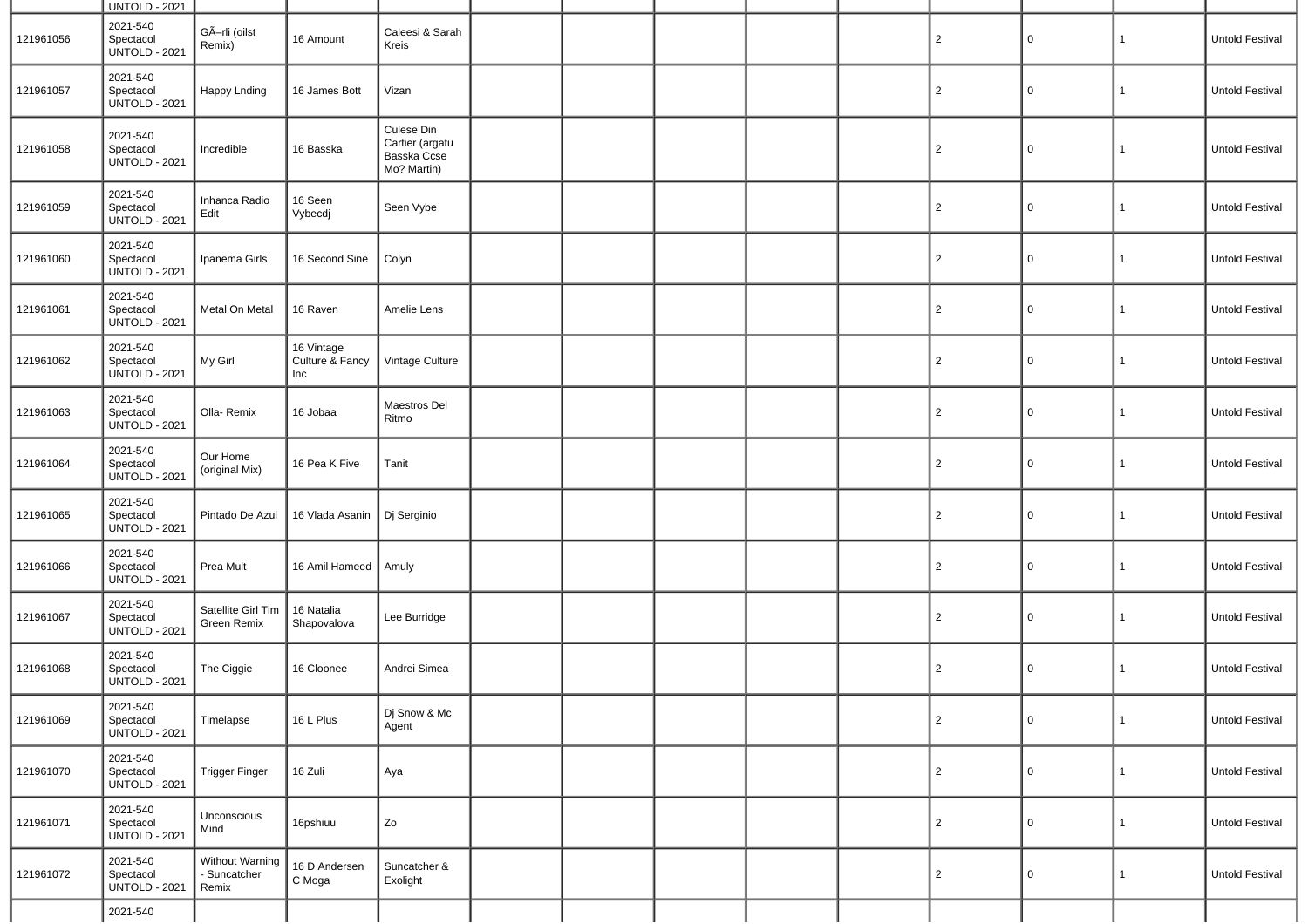| 121961073 | Spectacol<br><b>UNTOLD - 2021</b>             | Yeah Yeah<br>(extended Mix)                | 16 Volkoder                                 | Prophecy Tram<br>Stage                                      |  |  | $\overline{2}$ | 0           | $\mathbf{1}$ | Untold Festival |
|-----------|-----------------------------------------------|--------------------------------------------|---------------------------------------------|-------------------------------------------------------------|--|--|----------------|-------------|--------------|-----------------|
| 121961074 | 2021-540<br>Spectacol<br><b>UNTOLD - 2021</b> | Yo Viva En La<br>Isla (original Mix) (ita) | 16 Blackchild                               | Soul Goodman                                                |  |  | $\overline{2}$ | 0           | 1            | Untold Festival |
| 121961075 | 2021-540<br>Spectacol<br><b>UNTOLD - 2021</b> | Double Vision                              | 17 Enevel                                   | Dj Ethylen                                                  |  |  | $\overline{2}$ | 0           | 1            | Untold Festival |
| 121961076 | 2021-540<br>Spectacol<br><b>UNTOLD - 2021</b> | Enevel - Double<br>Vision                  | 17 Enevel                                   | Dj Shiver                                                   |  |  | $\overline{2}$ | 0           | 1            | Untold Festival |
| 121961077 | 2021-540<br>Spectacol<br><b>UNTOLD - 2021</b> | The Sonic<br><b>Busters</b>                | 17 George<br>Privatti & Guille<br>Placencia | Dj Dark & Mentol                                            |  |  | $\overline{2}$ | 0           | 1            | Untold Festival |
| 121961078 | 2021-540<br>Spectacol<br><b>UNTOLD - 2021</b> | Traba Ei                                   | 17 Cherescu<br>Stefan Avram<br>(nane)       | Nane                                                        |  |  | $\overline{2}$ | 0           | $\mathbf{1}$ | Untold Festival |
| 121961079 | 2021-540<br>Spectacol<br><b>UNTOLD - 2021</b> | <b>Triplu Sec</b>                          | 17 Internullo<br>Mahony                     | Mahony                                                      |  |  | $\overline{2}$ | 0           | $\mathbf{1}$ | Untold Festival |
| 121961080 | 2021-540<br>Spectacol<br><b>UNTOLD - 2021</b> | A Drug From<br>God                         | 17 Chris Lake &<br>Grimes                   | Vintage Culture                                             |  |  | $\overline{2}$ | 0           | 1            | Untold Festival |
| 121961081 | 2021-540<br>Spectacol<br><b>UNTOLD - 2021</b> | <b>Babylos</b>                             | 17 Aya                                      | Aya                                                         |  |  | $\overline{2}$ | 0           | $\mathbf{1}$ | Untold Festival |
| 121961082 | 2021-540<br>Spectacol<br><b>UNTOLD - 2021</b> | Cut That                                   | 17 Caspa                                    | Caspa                                                       |  |  | $\overline{2}$ | $\mathbf 0$ | $\mathbf{1}$ | Untold Festival |
| 121961083 | 2021-540<br>Spectacol<br><b>UNTOLD - 2021</b> | Dawn Original<br>Mix                       | 17 Seen<br>Vybecdj                          | Seen Vybe                                                   |  |  | $\overline{2}$ | 0           | $\mathbf{1}$ | Untold Festival |
| 121961084 | 2021-540<br>Spectacol<br><b>UNTOLD - 2021</b> | Destiny (<br>Vauban Remix)                 | 17 Onerec                                   | Tanit                                                       |  |  | $\overline{2}$ | 0           | 1            | Untold Festival |
| 121961085 | 2021-540<br>Spectacol<br><b>UNTOLD - 2021</b> | Eastern Blend                              | 17 Basska                                   | Culese Din<br>Cartier (argatu<br>Basska Ccse<br>Mo? Martin) |  |  | $\overline{2}$ | 0           | 1            | Untold Festival |
| 121961086 | 2021-540<br>Spectacol<br><b>UNTOLD - 2021</b> | Grimm                                      | 17 Tantrum<br>Desire                        | Dj Snow & Mc<br>Agent                                       |  |  | $\overline{2}$ | $\mathbf 0$ | 1            | Untold Festival |
| 121961087 | 2021-540<br>Spectacol<br><b>UNTOLD - 2021</b> | Keep Me Iced<br>(original Mix)             | Albin Kasca<br>Roman                        | Albin Kaczka                                                |  |  | $\overline{2}$ | $\mathbf 0$ | $\mathbf{1}$ | Untold Festival |
| 121961088 | 2021-540<br>Spectacol<br><b>UNTOLD - 2021</b> | La Caminata                                | 17 Lee Burridge                             | Lee Burridge                                                |  |  | $\overline{2}$ | 0           | 1            | Untold Festival |
| 121961089 | 2021-540<br>Spectacol<br><b>UNTOLD - 2021</b> | Nightcrawl                                 | 17 Elfenberg                                | Audiofly                                                    |  |  | $\overline{2}$ | $\mathbf 0$ | 1            | Untold Festival |
| 121961090 | 2021-540<br>Spectacol<br>UNTOLD - 2021        | Programmed<br>For Empathy                  | 17 Colyn                                    | Colyn                                                       |  |  | $\overline{2}$ | 0           | $\mathbf{1}$ | Untold Festival |
|           |                                               |                                            |                                             |                                                             |  |  |                |             |              |                 |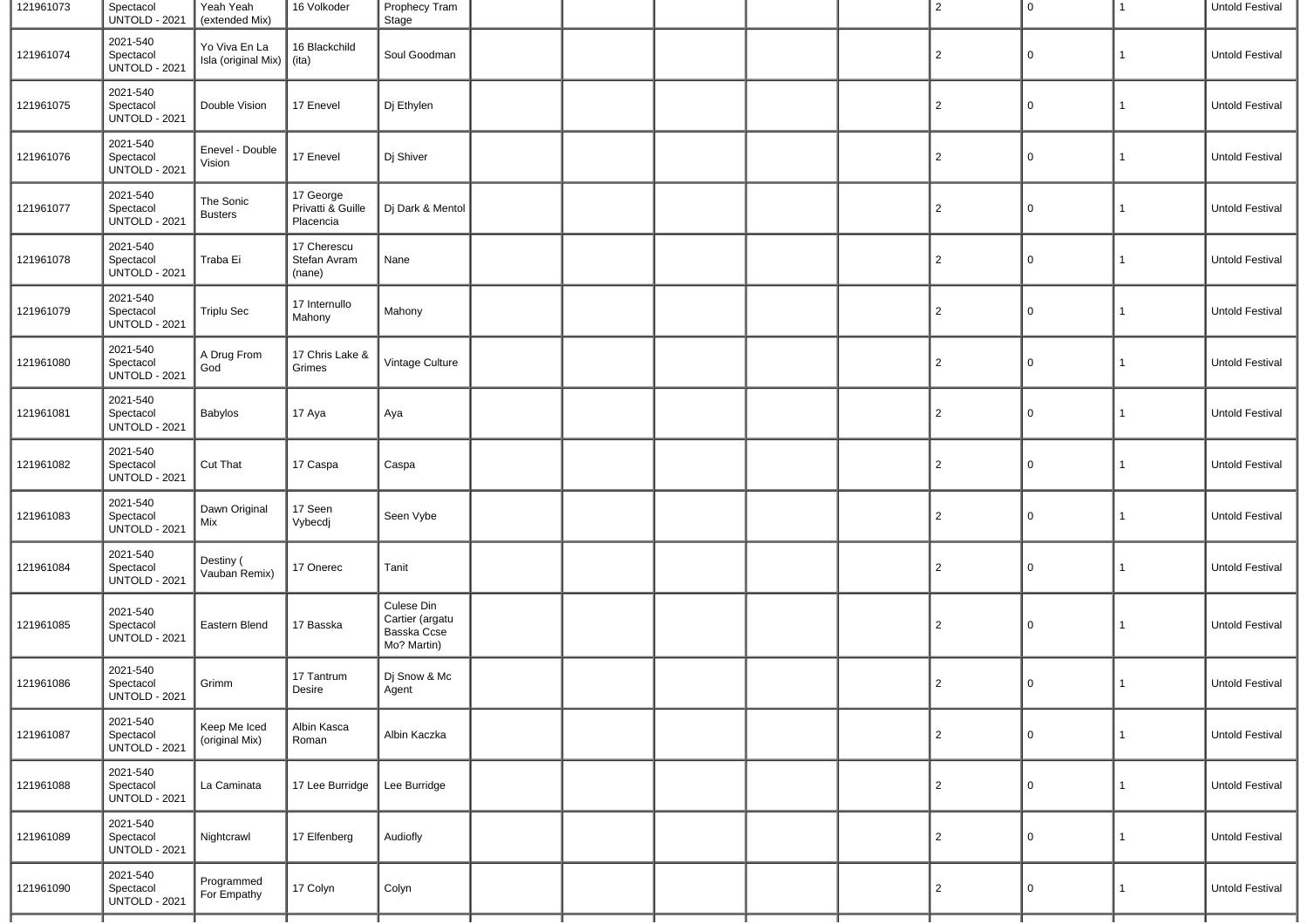| 121961091 | 2021-540<br>Spectacol<br><b>UNTOLD - 2021</b> | Ten Cuidado<br>Con La Gente             | 17 Amil Hameed   Amuly                  |                          |  |  | $\overline{c}$ | 0 | 1            | <b>Untold Festival</b> |
|-----------|-----------------------------------------------|-----------------------------------------|-----------------------------------------|--------------------------|--|--|----------------|---|--------------|------------------------|
| 121961092 | 2021-540<br>Spectacol<br><b>UNTOLD - 2021</b> | The Fall Of Men                         | 17 Barac                                | Vizan                    |  |  | $\overline{2}$ | 0 |              | <b>Untold Festival</b> |
| 121961093 | 2021-540<br>Spectacol<br><b>UNTOLD - 2021</b> | The Inner<br>Spartacus (sis<br>Remix)   | 17 Wareika                              | Vasiu                    |  |  | $\overline{2}$ | 0 | 1            | Untold Festival        |
| 121961094 | 2021-540<br>Spectacol<br><b>UNTOLD - 2021</b> | There Is Always<br>Light                | 17 Ahl Iver                             | Amelie Lens              |  |  | $\overline{2}$ | 0 |              | <b>Untold Festival</b> |
| 121961095 | 2021-540<br>Spectacol<br><b>UNTOLD - 2021</b> | Changes                                 | 18 Apollo 440                           | (nostalgia)              |  |  | 8              | 0 | 1            | <b>Untold Festival</b> |
| 121961096 | 2021-540<br>Spectacol<br><b>UNTOLD - 2021</b> | <b>Droste Effect</b>                    | 18 Marcal                               | Pan-pot                  |  |  | $\overline{c}$ | 0 | 1            | Untold Festival        |
| 121961097 | 2021-540<br>Spectacol<br><b>UNTOLD - 2021</b> | Folclor Pe<br>Speed                     | 18 Nazef                                | Dj Ethylen               |  |  | $\overline{2}$ | 0 | 1            | Untold Festival        |
| 121961098 | 2021-540<br>Spectacol<br><b>UNTOLD - 2021</b> | Got This Sound                          | 18 Mahony<br>Dubphone                   | Mahony                   |  |  | $\overline{c}$ | 0 |              | <b>Untold Festival</b> |
| 121961099 | 2021-540<br>Spectacol<br><b>UNTOLD - 2021</b> | Nazef - Folclor<br>Pe Speed             | 18 Nazef                                | Dj Shiver                |  |  | $\overline{c}$ | 0 | 1            | <b>Untold Festival</b> |
| 121961100 | 2021-540<br>Spectacol<br><b>UNTOLD - 2021</b> | Th Gear                                 | 18 Dirtyphonics                         | Dirtyphonics             |  |  | $\overline{c}$ | 0 |              | <b>Untold Festival</b> |
| 121961101 | 2021-540<br>Spectacol<br><b>UNTOLD - 2021</b> | A Hymn For<br>Your Dreams               | 18 Lee Burridge                         | Lee Burridge             |  |  | $\overline{c}$ | 0 | 1            | Untold Festival        |
| 121961102 | 2021-540<br>Spectacol<br><b>UNTOLD - 2021</b> | Anahera -<br><b>Extended Mix</b>        | 18 Alexey<br>Abrosimov<br>Kimberly Hale | Suncatcher &<br>Exolight |  |  | $\overline{c}$ | 0 |              | <b>Untold Festival</b> |
| 121961103 | 2021-540<br>Spectacol<br><b>UNTOLD - 2021</b> | Come Running                            | 18 Double D                             | <b>Will Atkinson</b>     |  |  | $\overline{c}$ | 0 | 1            | <b>Untold Festival</b> |
| 121961104 | 2021-540<br>Spectacol<br><b>UNTOLD - 2021</b> | Dombra<br>(sangeet)                     | 18jack Essek                            | Zo                       |  |  | $\overline{2}$ | 0 | 1            | Untold Festival        |
| 121961105 | 2021-540<br>Spectacol<br><b>UNTOLD - 2021</b> | <b>Egyptian Party</b><br>(original Mix) | 18 Matteo Gatti<br>Fortyseven           | Soul Goodman             |  |  | $\overline{c}$ | 0 | $\mathbf{1}$ | Untold Festival        |
| 121961106 | 2021-540<br>Spectacol<br><b>UNTOLD - 2021</b> | I M                                     | Albin Kasca<br>Roman                    | Albin Kaczka             |  |  | $\overline{2}$ | 0 | 1            | Untold Festival        |
| 121961107 | 2021-540<br>Spectacol<br><b>UNTOLD - 2021</b> | My Enemy                                | 18 Super8 &<br>Tab Ft Julie<br>Thompson | Gardenstate              |  |  | $\overline{c}$ | 0 | 1            | Untold Festival        |
| 121961108 | 2021-540<br>Spectacol<br><b>UNTOLD - 2021</b> | Negra - Original<br>Mix                 | 18 Cheesecake<br>Boys Crazibiza         | Maestros Del<br>Ritmo    |  |  | $\overline{c}$ | 0 | 1            | Untold Festival        |
|           |                                               |                                         |                                         |                          |  |  |                |   |              |                        |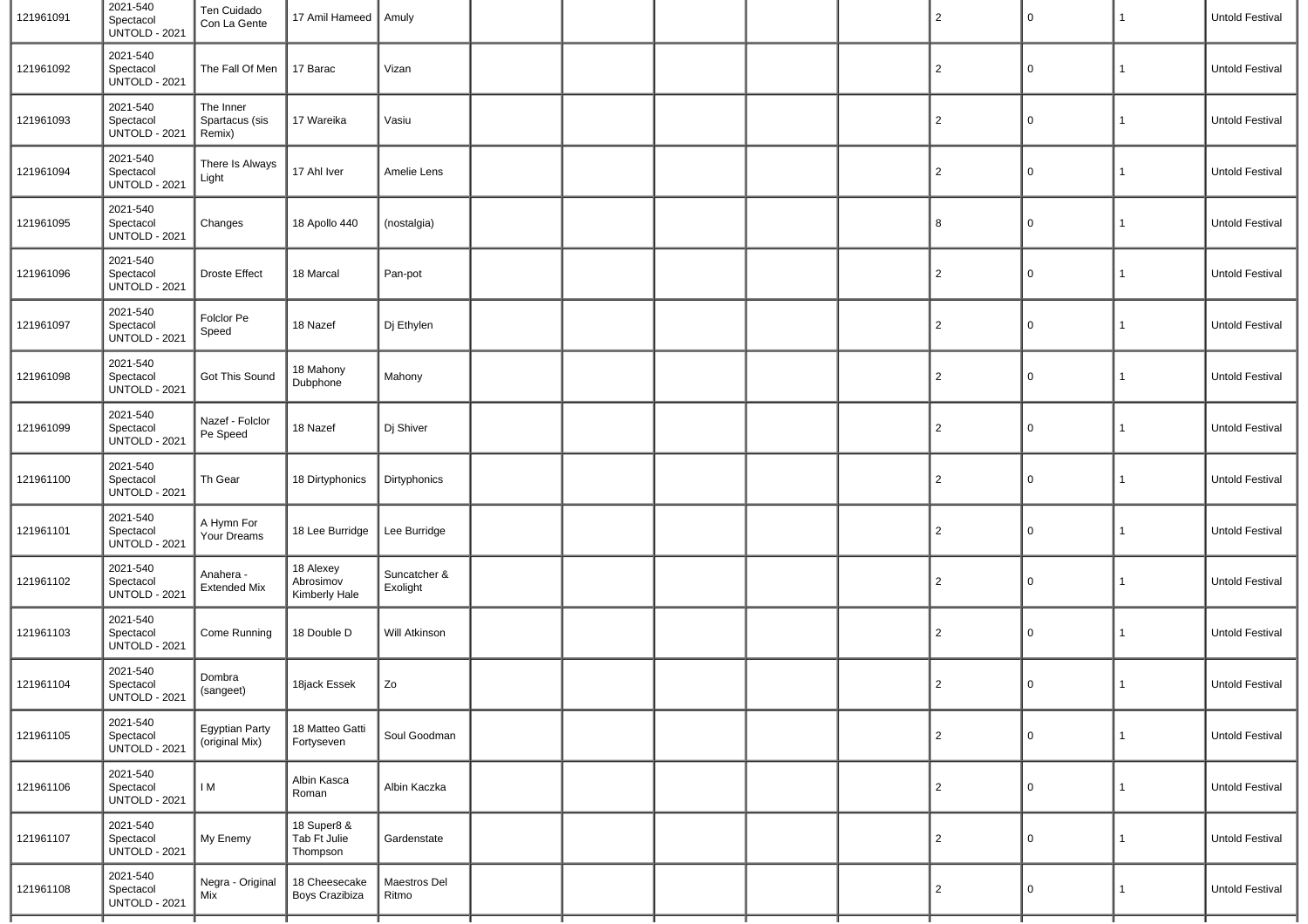| 121961109 | 2021-540<br>Spectacol<br><b>UNTOLD - 2021</b> | <b>Ordinary People</b>                  | 18 Dj Lostboi                                                   | Aya                          |  |  | $\overline{2}$ | 0           | 1            | <b>Untold Festival</b> |
|-----------|-----------------------------------------------|-----------------------------------------|-----------------------------------------------------------------|------------------------------|--|--|----------------|-------------|--------------|------------------------|
| 121961110 | 2021-540<br>Spectacol<br><b>UNTOLD - 2021</b> | Premiesku -<br>Vreju                    | 18 Martin<br><b>Buttrich Yassin</b><br>Larkin Jason<br>Thompson | Jamie Jones<br>B2b Loco Dice |  |  | $\overline{c}$ | 0           |              | <b>Untold Festival</b> |
| 121961111 | 2021-540<br>Spectacol<br><b>UNTOLD - 2021</b> | Tatakai                                 | 18 Charlie<br>Sparks                                            | Amelie Lens                  |  |  | $\overline{c}$ | 0           | 1            | <b>Untold Festival</b> |
| 121961112 | 2021-540<br>Spectacol<br><b>UNTOLD - 2021</b> | The Big Nasty                           | 18 Durandal                                                     | Caspa                        |  |  | $\overline{c}$ | 0           |              | Untold Festival        |
| 121961113 | 2021-540<br>Spectacol<br><b>UNTOLD - 2021</b> | <b>Toiul Noptii</b><br>Freestyle        | 18 Amil Hameed                                                  | Amuly                        |  |  | $\overline{c}$ | 0           |              | <b>Untold Festival</b> |
| 121961114 | 2021-540<br>Spectacol<br><b>UNTOLD - 2021</b> | Wav Encore                              | 18 Priku                                                        | Vizan                        |  |  | $\overline{c}$ | $\mathbf 0$ | 1            | <b>Untold Festival</b> |
| 121961115 | 2021-540<br>Spectacol<br><b>UNTOLD - 2021</b> | Winds Original<br>Mix                   | 18 Seen<br>Vybecdj                                              | Seen Vybe                    |  |  | $\overline{c}$ | 0           |              | <b>Untold Festival</b> |
| 121961116 | 2021-540<br>Spectacol<br><b>UNTOLD - 2021</b> | Titlul<br>Nespecificat                  | 18 Cherescu<br>Stefan Avram<br>(nane)                           | Nane                         |  |  | $\overline{c}$ | 0           | 1            | Untold Festival        |
| 121961117 | 2021-540<br>Spectacol<br><b>UNTOLD - 2021</b> | Blanilla -<br>Crossrhodes               | 19 Blanilla                                                     | Dj Shiver                    |  |  | $\overline{2}$ | 0           |              | <b>Untold Festival</b> |
| 121961118 | 2021-540<br>Spectacol<br><b>UNTOLD - 2021</b> | Coco Flava                              | 19 David Fesser                                                 | Dj Dark & Mentol             |  |  | $\overline{c}$ | 0           | $\mathbf{1}$ | Untold Festival        |
| 121961119 | 2021-540<br>Spectacol<br><b>UNTOLD - 2021</b> | Cool                                    | 19hugel                                                         | Sam Feldt Live               |  |  | $\overline{2}$ | 0           | 1            | <b>Untold Festival</b> |
| 121961120 | 2021-540<br>Spectacol<br><b>UNTOLD - 2021</b> | Crossrhodes                             | 19 Blanilla                                                     | Dj Ethylen                   |  |  | $\overline{c}$ | 0           | 1            | Untold Festival        |
| 121961121 | 2021-540<br>Spectacol<br><b>UNTOLD - 2021</b> | Where S Your<br>Child                   | 19 Mahony<br>Hector                                             | Mahony                       |  |  | $\overline{2}$ | 0           | 1            | Untold Festival        |
| 121961122 | 2021-540<br>Spectacol<br><b>UNTOLD - 2021</b> | All Over Again -<br>extended Remix      | 19 Deeper<br>Purpose Saffron<br>Stone                           | Maestros Del<br>Ritmo        |  |  | $\overline{c}$ | $\mathbf 0$ | $\mathbf{1}$ | Untold Festival        |
| 121961123 | 2021-540<br>Spectacol<br><b>UNTOLD - 2021</b> | <b>Arabian Nights</b><br>(extended Mix) | 19 Bassjackers<br>& Dietro                                      | Pelin & Megg                 |  |  | $\overline{2}$ | 0           | $\mathbf{1}$ | Untold Festival        |
| 121961124 | 2021-540<br>Spectacol<br><b>UNTOLD - 2021</b> | <b>Arabian Nights</b><br>(extended Mix) | 19 Bassjackers<br>& Dietro                                      | Megg                         |  |  | $\overline{c}$ | 0           | 1            | Untold Festival        |
| 121961125 | 2021-540<br>Spectacol<br><b>UNTOLD - 2021</b> | Aura                                    | 19 Lee Burridge                                                 | Lee Burridge                 |  |  | $\overline{c}$ | 0           | 1            | Untold Festival        |
| 121961126 | 2021-540<br>Spectacol                         | Cheesus Crust                           | 19 Montycler                                                    | Caspa                        |  |  | $\overline{2}$ | $\mathbf 0$ |              | Untold Festival        |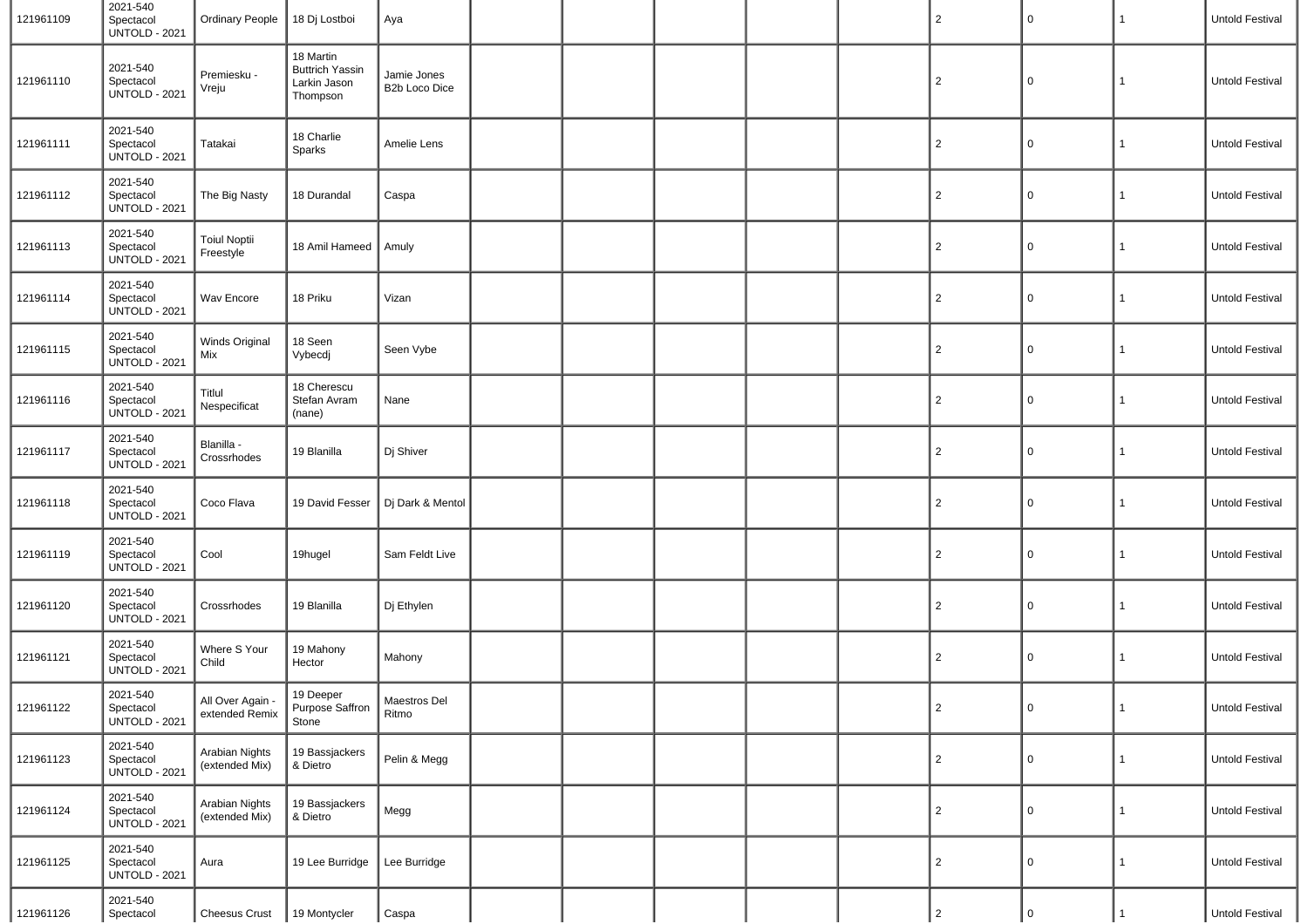|           | <b>UNTOLD - 2021</b>                          |                                        |                                                                 |                              |  |  |                |              |              |                 |
|-----------|-----------------------------------------------|----------------------------------------|-----------------------------------------------------------------|------------------------------|--|--|----------------|--------------|--------------|-----------------|
| 121961127 | 2021-540<br>Spectacol<br><b>UNTOLD - 2021</b> | Curieru                                | 19 Amil Hameed<br>/ Liviu<br>Teodorescu /<br>Oita Florin        | Amuly                        |  |  | $\overline{2}$ | 0            | $\mathbf{1}$ | Untold Festival |
| 121961128 | 2021-540<br>Spectacol<br><b>UNTOLD - 2021</b> | Dala Dubla                             | 19 Cherescu<br>Stefan Avram<br>(nane)                           | Nane                         |  |  | $\overline{2}$ | $\mathbf 0$  | $\mathbf{1}$ | Untold Festival |
| 121961129 | 2021-540<br>Spectacol<br><b>UNTOLD - 2021</b> | Dear African Sky                       | 19kuniyuki<br>Takahashi                                         | Zo                           |  |  | $\overline{2}$ | $\mathsf{O}$ | 1            | Untold Festival |
| 121961130 | 2021-540<br>Spectacol<br><b>UNTOLD - 2021</b> | Dirty Sheep<br>(mendo Remix)           | Albin Kasca<br>Roman                                            | Albin Kaczka                 |  |  | $\overline{2}$ | 0            | $\mathbf{1}$ | Untold Festival |
| 121961131 | 2021-540<br>Spectacol<br><b>UNTOLD - 2021</b> | El Maloco                              | 19 Mata Jones                                                   | Andrei Simea                 |  |  | $\overline{2}$ | $\mathsf{O}$ | $\mathbf{1}$ | Untold Festival |
| 121961132 | 2021-540<br>Spectacol<br><b>UNTOLD - 2021</b> | <b>Hearing Colors</b><br>(ft Adrestia) | 19 Xiorro                                                       | Amelie Lens                  |  |  | $\overline{2}$ | 0            | $\mathbf{1}$ | Untold Festival |
| 121961133 | 2021-540<br>Spectacol<br><b>UNTOLD - 2021</b> | Independent<br>Woman<br>(extended)     | 19 Litmus Chris<br>Stussy                                       | Soul Goodman                 |  |  | $\overline{2}$ | $\mathsf{O}$ | $\mathbf{1}$ | Untold Festival |
| 121961134 | 2021-540<br>Spectacol<br><b>UNTOLD - 2021</b> | Musiquedelaboutique (Contractor)       | 19 Aka                                                          | Vizan                        |  |  | $\overline{2}$ | $\mathsf{O}$ | $\mathbf{1}$ | Untold Festival |
| 121961135 | 2021-540<br>Spectacol<br><b>UNTOLD - 2021</b> | New World<br>Original Mix              | 19 Seen<br>Vybecdj                                              | Seen Vybe                    |  |  | $\overline{2}$ | $\mathsf{O}$ | $\mathbf{1}$ | Untold Festival |
| 121961136 | 2021-540<br>Spectacol<br><b>UNTOLD - 2021</b> | Only A Dream -<br><b>Extended Mix</b>  | 19 Orjan Nilsen                                                 | Suncatcher &<br>Exolight     |  |  | $\overline{2}$ | $\mathbf 0$  | $\mathbf{1}$ | Untold Festival |
| 121961137 | 2021-540<br>Spectacol<br><b>UNTOLD - 2021</b> | Pursuit Of<br>Happiness                | 19 Colyn -                                                      | Colyn                        |  |  | $\overline{2}$ | 0            | $\mathbf{1}$ | Untold Festival |
| 121961138 | 2021-540<br>Spectacol<br><b>UNTOLD - 2021</b> | Sons Of Tiki<br>Three-man<br>Attack    | 19 Martin<br><b>Buttrich Yassin</b><br>Larkin Jason<br>Thompson | Jamie Jones<br>B2b Loco Dice |  |  | $\overline{2}$ | 0            | $\mathbf{1}$ | Untold Festival |
| 121961139 | 2021-540<br>Spectacol<br><b>UNTOLD - 2021</b> | Techno Monkey                          | 19 Simina<br>Grigoriu                                           | Paul<br>Kalkbrenner          |  |  | 2              | $\mathbf 0$  | $\mathbf{1}$ | Untold Festival |
| 121961140 | 2021-540<br>Spectacol<br><b>UNTOLD - 2021</b> | The Race                               | 19 L Plus                                                       | Dj Snow & Mc<br>Agent        |  |  | $\overline{c}$ | $\mathsf{O}$ | 1            | Untold Festival |
| 121961141 | 2021-540<br>Spectacol<br><b>UNTOLD - 2021</b> | Think I M Gonna<br>Make A Move         | 19 Aya                                                          | Aya                          |  |  | $\overline{c}$ | $\mathsf{O}$ | $\mathbf{1}$ | Untold Festival |
| 121961142 | 2021-540<br>Spectacol<br><b>UNTOLD - 2021</b> | Wake Up (paul<br>Woolford Remix)       | 19 Claptone Ft<br>James Vincent<br>Mcmorrow                     | Claptone<br>Daytime Special  |  |  | $\overline{2}$ | $\mathbf 0$  | 1            | Untold Festival |
| 121961143 | 2021-540<br>Spectacol<br><b>UNTOLD - 2021</b> | Canis Major                            | 2 Andrew Rayel                                                  | Andrew Rayel                 |  |  | $\overline{c}$ | 0            | $\mathbf{1}$ | Untold Festival |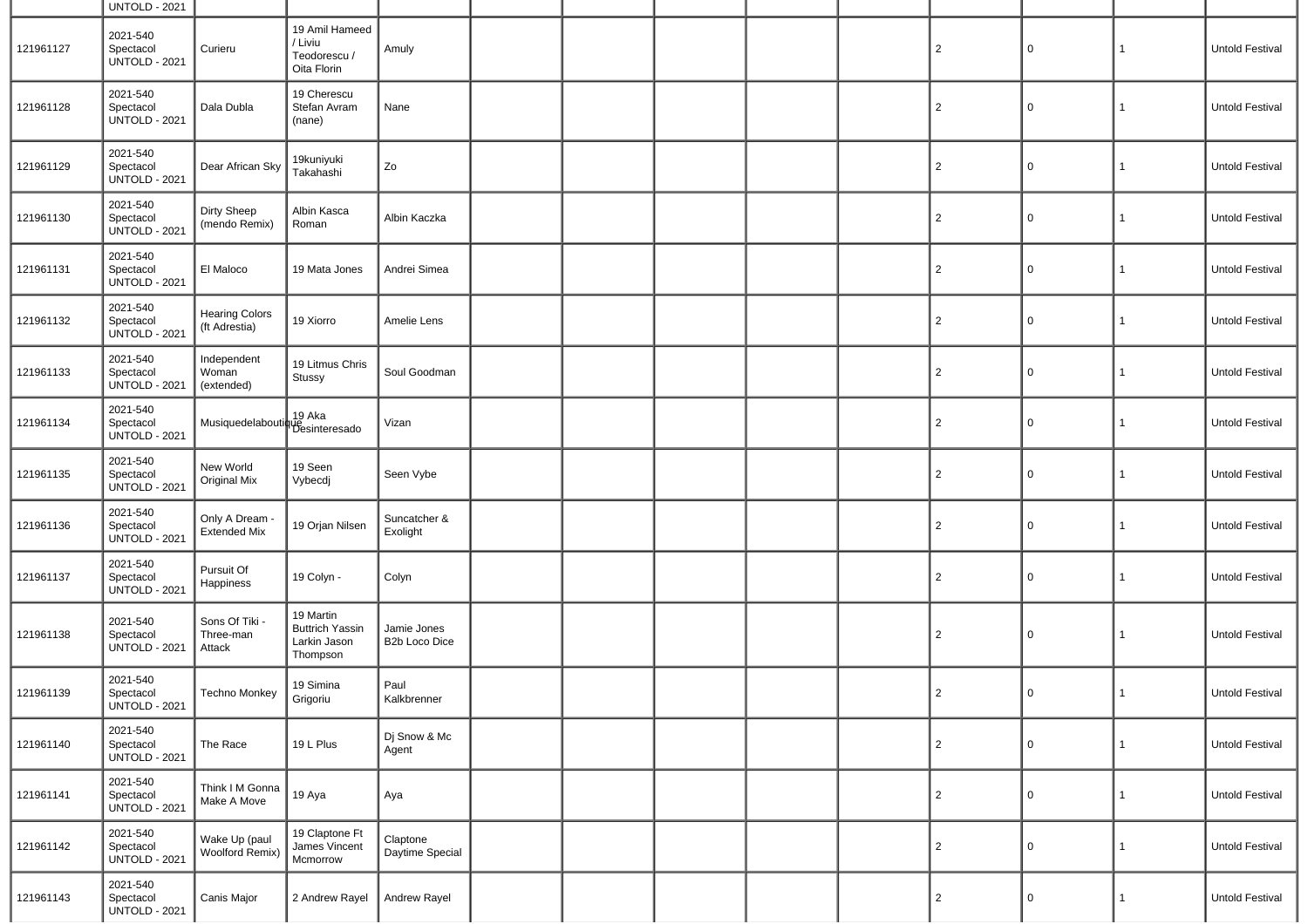| 121961144 | 2021-540<br>Spectacol<br><b>UNTOLD - 2021</b> | Diagonal                               | 2 The Martinez<br><b>Brothers</b><br>Mahony Floog                                  | Mahony                         |  |  | $\overline{2}$ | 0        | $\mathbf{1}$ | <b>Untold Festival</b> |
|-----------|-----------------------------------------------|----------------------------------------|------------------------------------------------------------------------------------|--------------------------------|--|--|----------------|----------|--------------|------------------------|
| 121961145 | 2021-540<br>Spectacol<br><b>UNTOLD - 2021</b> | Haos Rmx                               | 2 Nedelcu<br>Andrew Edward<br>(azteca) / Anghel   Nane<br>Bogdan<br>Georgian (ian) |                                |  |  | $\overline{c}$ | $\Omega$ | $\mathbf{1}$ | Untold Festival        |
| 121961146 | 2021-540<br>Spectacol<br><b>UNTOLD - 2021</b> | Space Jam<br>(original Mix)            | 2 Francesco<br>Squillante                                                          | Digitalove                     |  |  | $\overline{c}$ | $\Omega$ | 1            | Untold Festival        |
| 121961147 | 2021-540<br>Spectacol<br><b>UNTOLD - 2021</b> | Sub:liminal                            | 2 Sub:liminal                                                                      | Dj Ethylen                     |  |  | $\overline{2}$ | $\Omega$ | 1            | <b>Untold Festival</b> |
| 121961148 | 2021-540<br>Spectacol<br><b>UNTOLD - 2021</b> | Sub:liminal                            | 2 Introspective                                                                    | Dj Shiver                      |  |  | $\overline{a}$ | $\Omega$ | 1            | <b>Untold Festival</b> |
| 121961149 | 2021-540<br>Spectacol<br><b>UNTOLD - 2021</b> | Acidulation<br>Carkeys Edit            | 2 Cdj                                                                              | Cdj                            |  |  | $\overline{c}$ | $\Omega$ | 1            | Untold Festival        |
| 121961150 | 2021-540<br>Spectacol<br><b>UNTOLD - 2021</b> | Aoleu Viata                            | 2 Aleko/Doc                                                                        | Doc + Guests:<br>Facem Records |  |  | $\overline{2}$ | $\Omega$ | 1            | <b>Untold Festival</b> |
| 121961151 | 2021-540<br>Spectacol<br><b>UNTOLD - 2021</b> | Atromitos<br>[extended]                | 2 Aonofriesei<br>Mihai<br>Danut(starpicker)                                        | Starpiker                      |  |  | $\overline{2}$ | $\Omega$ | $\mathbf{1}$ | <b>Untold Festival</b> |
| 121961152 | 2021-540<br>Spectacol<br><b>UNTOLD - 2021</b> | <b>Beduin String</b><br>(chomba Remix) | 2 Mihvu                                                                            | Julian M                       |  |  | $\overline{2}$ | $\Omega$ | 1            | Untold Festival        |
| 121961153 | 2021-540<br>Spectacol<br><b>UNTOLD - 2021</b> | BlÃithÃn                               | 2 Nikolauss And<br>John O<br>Callaghan                                             | Nikolauss                      |  |  | $\overline{c}$ | $\Omega$ | 1            | Untold Festival        |
| 121961154 | 2021-540<br>Spectacol<br><b>UNTOLD - 2021</b> | Blindfold                              | 2 Dirtyphonics                                                                     | Dirtyphonics                   |  |  | $\overline{2}$ | $\Omega$ | 1            | Untold Festival        |
| 121961155 | 2021-540<br>Spectacol<br><b>UNTOLD - 2021</b> | Cuagula Feat<br>Amos Original<br>Mix   | 2 Cellini                                                                          | Cellini                        |  |  | $\overline{c}$ | $\Omega$ | 1            | Untold Festival        |
| 121961156 | 2021-540<br>Spectacol<br><b>UNTOLD - 2021</b> | Deeps Of A<br>Memory                   | 2 Modor<br>(ataman Live<br>Remix)                                                  | Prophecy Tram<br>Stage         |  |  | $\overline{a}$ | $\Omega$ | 1            | Untold Festival        |
| 121961157 | 2021-540<br>Spectacol<br><b>UNTOLD - 2021</b> | <b>Dreamer Remix</b>                   | 2 Alb Who                                                                          | Albwho                         |  |  | $\overline{c}$ | 0        | $\mathbf{1}$ | Untold Festival        |
| 121961158 | 2021-540<br>Spectacol<br><b>UNTOLD - 2021</b> | Engine                                 | 2 Donkong                                                                          | Azteck                         |  |  | $\overline{2}$ | $\Omega$ | 1            | Untold Festival        |
| 121961159 | 2021-540<br>Spectacol<br><b>UNTOLD - 2021</b> | Enjoy The<br>Moment                    | Albin Kasca<br>Roman                                                               | Albin Kaczka                   |  |  | $\overline{2}$ | $\Omega$ | 1            | Untold Festival        |
| 121961160 | 2021-540<br>Spectacol<br><b>UNTOLD - 2021</b> | Exageradaments 2 Jay De Lys            |                                                                                    | Vizan                          |  |  | $\overline{2}$ | $\Omega$ | 1            | Untold Festival        |
|           |                                               |                                        |                                                                                    |                                |  |  |                |          |              |                        |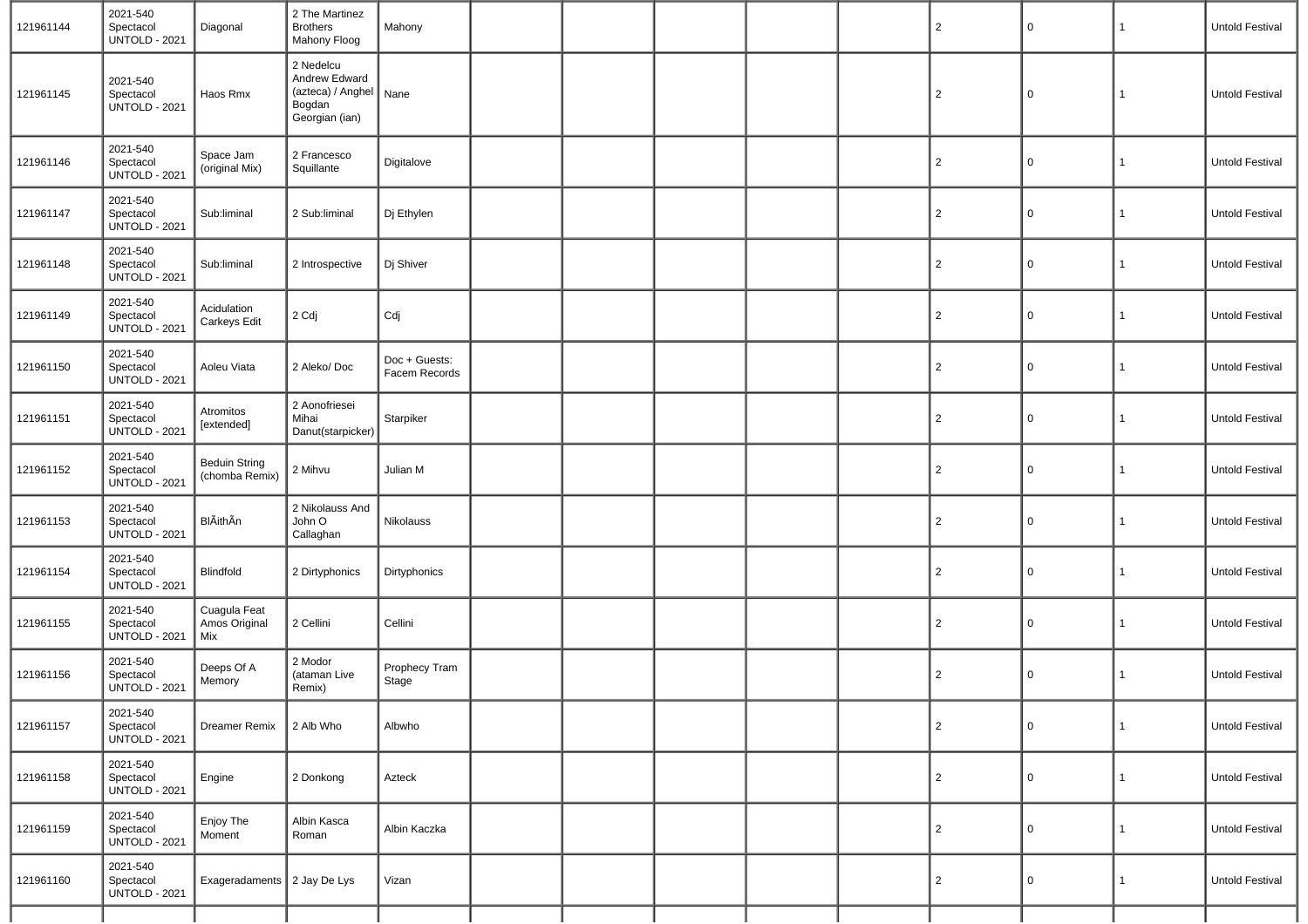| 121961161 | 2021-540<br>Spectacol<br>UNTOLD - 2021        | Five On It                        | 2 Steff Da<br>Campo & Chico<br>Rose                    | Steff Da Campo        |  |  | $\overline{2}$ | 0 | 1            | Untold Festival        |
|-----------|-----------------------------------------------|-----------------------------------|--------------------------------------------------------|-----------------------|--|--|----------------|---|--------------|------------------------|
| 121961162 | 2021-540<br>Spectacol<br><b>UNTOLD - 2021</b> | Four Walls Lost<br>Desert Remix   | 2 Patrick<br>Bruyndonx                                 | Lee Burridge          |  |  | $\overline{2}$ | 0 | 1            | Untold Festival        |
| 121961163 | 2021-540<br>Spectacol<br><b>UNTOLD - 2021</b> | Get Down                          | Get Down                                               | Aya                   |  |  | $\overline{2}$ | 0 | 1            | Untold Festival        |
| 121961164 | 2021-540<br>Spectacol<br><b>UNTOLD - 2021</b> | Get Down                          | 2 Dimo (bg) Mrk<br>$(bg)$ -                            | Moshu                 |  |  | $\overline{2}$ | 0 | 1            | Untold Festival        |
| 121961165 | 2021-540<br>Spectacol<br><b>UNTOLD - 2021</b> | Golden Gate                       | 2 Craig Connelly   Aly & Fila                          |                       |  |  | $\overline{2}$ | 0 | 1            | Untold Festival        |
| 121961166 | 2021-540<br>Spectacol<br><b>UNTOLD - 2021</b> | Gone Whisper<br>(velten Remix)    | 2 Francisco<br>Ruiz-tagle                              | Armen Miran           |  |  | $\overline{2}$ | 0 | 1            | Untold Festival        |
| 121961167 | 2021-540<br>Spectacol<br><b>UNTOLD - 2021</b> | Hey (extended<br>Mix)             | 2 Ferreck Dawn                                         | Yoyo                  |  |  | $\overline{2}$ | 0 | 1            | <b>Untold Festival</b> |
| 121961168 | 2021-540<br>Spectacol<br><b>UNTOLD - 2021</b> | Hey (extended<br>Mix)             | 2 Ferreck Dawn                                         | Yoyo                  |  |  | $\overline{2}$ | 0 | 1            | Untold Festival        |
| 121961169 | 2021-540<br>Spectacol<br><b>UNTOLD - 2021</b> | Hit The Floor                     | 2 Billy Gillies                                        | Sneijder              |  |  | $\overline{2}$ | 0 | $\mathbf{1}$ | <b>Untold Festival</b> |
| 121961170 | 2021-540<br>Spectacol<br><b>UNTOLD - 2021</b> | Into Bloom<br>Anstascia Remix     | 2 Anstascia<br>Bloem                                   | Anstascia &<br>Bloem  |  |  | $\overline{2}$ | 0 | 1            | Untold Festival        |
| 121961171 | 2021-540<br>Spectacol<br><b>UNTOLD - 2021</b> | L Amour                           | 2 Internullo                                           | Rosario<br>Internullo |  |  | $\overline{2}$ | 0 | $\mathbf{1}$ | Untold Festival        |
| 121961172 | 2021-540<br>Spectacol<br><b>UNTOLD - 2021</b> | L'obscuritÉ 2 Amelie Lens         |                                                        | Amelie Lens           |  |  | $\overline{2}$ | 0 | $\mathbf{1}$ | Untold Festival        |
| 121961173 | 2021-540<br>Spectacol<br><b>UNTOLD - 2021</b> | Leaf Flying                       | 2 Francesco<br>Maddalena(traumerYaya<br>Remix)         |                       |  |  | $\overline{2}$ | 0 | $\mathbf{1}$ | Untold Festival        |
| 121961174 | 2021-540<br>Spectacol<br><b>UNTOLD - 2021</b> | Love Song<br>Original Mix         | 2 Christian<br>Lepah Victhor                           | Christian Lepah       |  |  | $\overline{2}$ | 0 | $\mathbf{1}$ | Untold Festival        |
| 121961175 | 2021-540<br>Spectacol<br><b>UNTOLD - 2021</b> | Mili Feat Amtilb<br>& Simiz       | 2 Anghel<br>Bogdan / Ionut<br>Teusan / Simiz<br>Dragos | lan                   |  |  | $\overline{c}$ | 0 | $\mathbf{1}$ | Untold Festival        |
| 121961176 | 2021-540<br>Spectacol<br><b>UNTOLD - 2021</b> | Miraviglia<br>Adrien(ro)<br>Remix | 2 Adrien(ro)<br>Bross (ro)                             | Adrien                |  |  | $\overline{2}$ | 0 | 1            | Untold Festival        |
| 121961177 | 2021-540<br>Spectacol<br><b>UNTOLD - 2021</b> | Nif                               | 2 Andre Rizo &<br>Kataa                                | Andre Rizo            |  |  | $\overline{2}$ | 0 | 1            | Untold Festival        |
| 121961178 | 2021-540<br>Spectacol<br><b>UNTOLD - 2021</b> | Nine One One                      | 2 Sebastiann                                           | Andrei Simea          |  |  | $\overline{2}$ | 0 | 1            | Untold Festival        |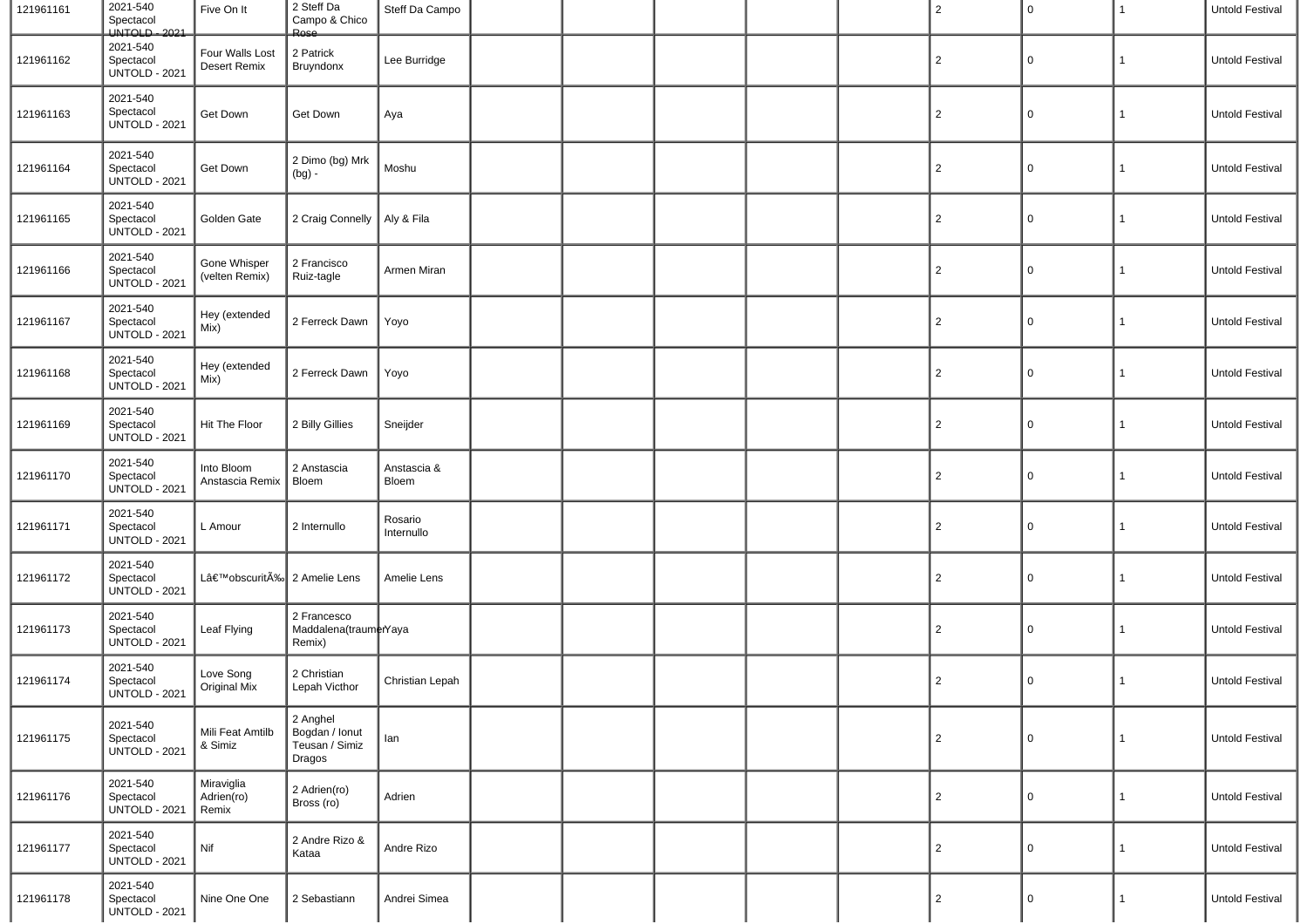| 121961179 | 2021-540<br>Spectacol<br><b>UNTOLD - 2021</b> | Not Afraid To<br>Fall             | 2 Markus Schulz<br>Ft Christina<br>Novelli                                                                  | The Wlt                       |  |  | $\overline{2}$ | $\mathbf 0$    | 1              | Untold Festival        |
|-----------|-----------------------------------------------|-----------------------------------|-------------------------------------------------------------------------------------------------------------|-------------------------------|--|--|----------------|----------------|----------------|------------------------|
| 121961180 | 2021-540<br>Spectacol<br><b>UNTOLD - 2021</b> | Older                             | 2 Black Orchid                                                                                              | Gardenstate                   |  |  | $\overline{2}$ | $\mathbf 0$    | $\mathbf{1}$   | Untold Festival        |
| 121961181 | 2021-540<br>Spectacol<br><b>UNTOLD - 2021</b> | One Shot                          | 2 Rafael Moraes<br>Ft Capitol A                                                                             | Seth Troxler                  |  |  | $\overline{2}$ | 0              | 1              | Untold Festival        |
| 121961182 | 2021-540<br>Spectacol<br><b>UNTOLD - 2021</b> | Paradise Circus<br>(original Mix) | 2 Juan Sapia                                                                                                | Tanit                         |  |  | $\overline{c}$ | 0              | $\mathbf{1}$   | Untold Festival        |
| 121961183 | 2021-540<br>Spectacol<br><b>UNTOLD - 2021</b> | <b>Reality Original</b><br>Mix    | 2 Seen Vybecdj                                                                                              | Seen Vybe                     |  |  | $\overline{2}$ | 0              | $\mathbf{1}$   | Untold Festival        |
| 121961184 | 2021-540<br>Spectacol<br><b>UNTOLD - 2021</b> | Rhopalocera                       | 2 Shimammo                                                                                                  | Mihai Popoviciu               |  |  | $\overline{2}$ | $\mathbf 0$    | $\mathbf{1}$   | Untold Festival        |
| 121961185 | 2021-540<br>Spectacol<br><b>UNTOLD - 2021</b> | Ricochet                          | 2 Fuenka                                                                                                    | Aly & Fila B2b<br>Paul Thomas |  |  | $\overline{2}$ | $\mathbf 0$    | $\mathbf{1}$   | Untold Festival        |
| 121961186 | 2021-540<br>Spectacol<br><b>UNTOLD - 2021</b> | Rip                               | 2 Paul Maracine                                                                                             | Spike                         |  |  | $\overline{2}$ | 0              | 1              | Untold Festival        |
| 121961187 | 2021-540<br>Spectacol<br><b>UNTOLD - 2021</b> | Rizo                              | 2 Akos                                                                                                      | Akos                          |  |  | $\overline{2}$ | 0              | $\mathbf{1}$   | Untold Festival        |
| 121961188 | 2021-540<br>Spectacol<br><b>UNTOLD - 2021</b> | Sa Mor                            | 2 Amil Hameed                                                                                               | Amuly                         |  |  | $\overline{2}$ | $\mathbf 0$    | $\mathbf{1}$   | Untold Festival        |
| 121961189 | 2021-540<br>Spectacol<br><b>UNTOLD - 2021</b> | Sarmale                           | 2 Micha Mendel                                                                                              | Solarstone                    |  |  | $\overline{2}$ | $\mathbf 0$    | $\mathbf{1}$   | Untold Festival        |
| 121961190 | 2021-540<br>Spectacol<br><b>UNTOLD - 2021</b> | ?atra Se<br>Intoarce              | 2 Adrian<br>Hodoleanu Luca<br>George Iulian<br>Ionita Bogdan<br>David Darius<br>Vlad Cretan<br>Guta Catalin | Satra Benz                    |  |  | $\overline{2}$ | $\mathbf 0$    | 1              | <b>Untold Festival</b> |
| 121961191 | 2021-540<br>Spectacol<br><b>UNTOLD - 2021</b> | Seasons                           | 2 Djeff                                                                                                     | Djeff                         |  |  | $\overline{2}$ | $\overline{0}$ | $\mathbf{1}$   | Untold Festival        |
| 121961192 | 2021-540<br>Spectacol<br><b>UNTOLD - 2021</b> | Shoot To Kill                     | 2 Doggo                                                                                                     | Tchami                        |  |  | $\overline{2}$ | $\mathbf 0$    | $\mathbf{1}$   | Untold Festival        |
| 121961193 | 2021-540<br>Spectacol<br><b>UNTOLD - 2021</b> | Shudda                            | 2 Sleeper                                                                                                   | Caspa                         |  |  | $\overline{2}$ | $\mathbf 0$    | $\mathbf{1}$   | Untold Festival        |
| 121961194 | 2021-540<br>Spectacol<br><b>UNTOLD - 2021</b> | Sis - Moonier                     | 2 Various Artists                                                                                           | Vasiu                         |  |  | $\overline{2}$ | $\mathbf 0$    | $\overline{1}$ | Untold Festival        |
|           | 2021-540                                      | Smetto Quando                     | 2 Paolo Profeti<br>Melak Cristian                                                                           |                               |  |  |                |                |                |                        |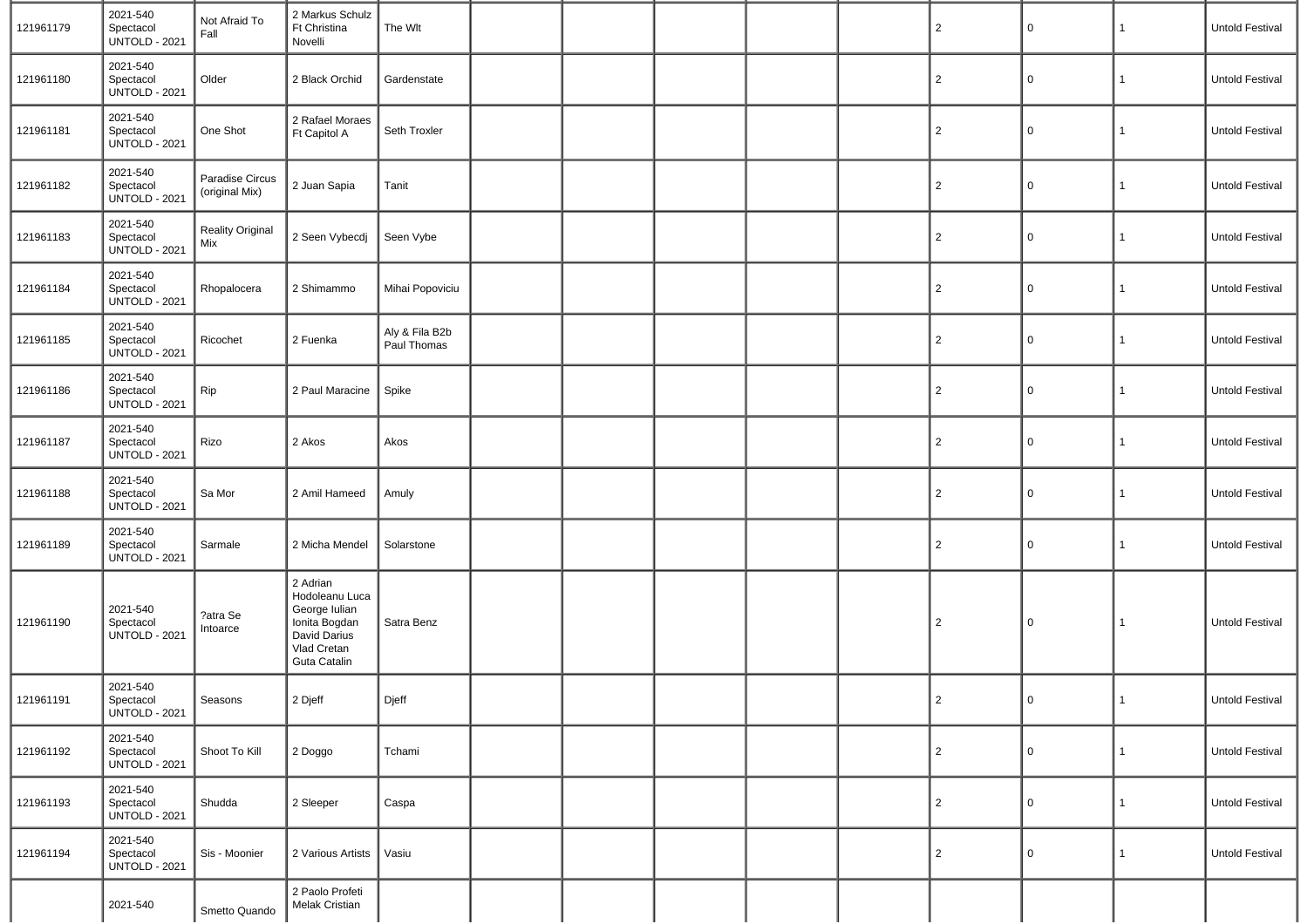| 121961195 | Spectacol<br><b>UNTOLD - 2021</b>             | Voglio                           | Norbert<br>Halmagyi Biggie<br>lordache                   | Nopame Dj Set                    |  |  | 2              | $\mathbf 0$ | 1            | Untold Festival |
|-----------|-----------------------------------------------|----------------------------------|----------------------------------------------------------|----------------------------------|--|--|----------------|-------------|--------------|-----------------|
| 121961196 | 2021-540<br>Spectacol<br><b>UNTOLD - 2021</b> | Somedays                         | 2 Lorand Marton                                          | $\parallel$ lv In                |  |  | $\overline{2}$ | 0           | 1            | Untold Festival |
| 121961197 | 2021-540<br>Spectacol<br><b>UNTOLD - 2021</b> | Sorry                            | 2 Mikhu                                                  | Daniel Meister                   |  |  | $\overline{2}$ | 0           | 1            | Untold Festival |
| 121961198 | 2021-540<br>Spectacol<br><b>UNTOLD - 2021</b> | Stand Up                         | 2 Oliver<br>Osborne                                      | Maga                             |  |  | $\overline{2}$ | 0           | 1            | Untold Festival |
| 121961199 | 2021-540<br>Spectacol<br><b>UNTOLD - 2021</b> | Tiniri Satori<br>Re:imagined Mix | 2 Sabo Satori<br>(nl) Amine K<br>(moroko Loko)           | Satori Live                      |  |  | $\overline{2}$ | 0           | 1            | Untold Festival |
| 121961200 | 2021-540<br>Spectacol<br><b>UNTOLD - 2021</b> | Lostnvked -<br>Senses            | 20 Lonstnked                                             | Dj Shiver                        |  |  | $\overline{2}$ | 0           | 1            | Untold Festival |
| 121961201 | 2021-540<br>Spectacol<br><b>UNTOLD - 2021</b> | Raptor                           | 20 Rene Wise                                             | Pan-pot                          |  |  | $\overline{2}$ | 0           | 1            | Untold Festival |
| 121961202 | 2021-540<br>Spectacol<br><b>UNTOLD - 2021</b> | Senses                           | 20 Lonstnked                                             | Dj Ethylen                       |  |  | $\overline{2}$ | 0           | 1            | Untold Festival |
| 121961203 | 2021-540<br>Spectacol<br><b>UNTOLD - 2021</b> | Something<br>Strange             | 20 Guti Mahony                                           | Mahony                           |  |  | $\overline{2}$ | 0           | 1            | Untold Festival |
| 121961204 | 2021-540<br>Spectacol<br><b>UNTOLD - 2021</b> | Stuck Inside                     | 20 Simon<br>Kidzoo                                       | Dj Dark & Mentol                 |  |  | $\overline{2}$ | 0           | 1            | Untold Festival |
| 121961205 | 2021-540<br>Spectacol<br><b>UNTOLD - 2021</b> | Top                              | 20 Cherescu<br>Stefan Avram<br>(nane)                    | Nane                             |  |  | $\overline{2}$ | 0           | $\mathbf{1}$ | Untold Festival |
| 121961206 | 2021-540<br>Spectacol<br><b>UNTOLD - 2021</b> | Abilli                           | 20 Amil Hameed<br>/ Alberto Pantic                       | Amuly                            |  |  | $\overline{2}$ | 0           | 1            | Untold Festival |
| 121961207 | 2021-540<br>Spectacol<br><b>UNTOLD - 2021</b> | Although<br>(original Mix)       | Albin Kasca<br>Roman                                     | Albin Kaczka                     |  |  | $\overline{2}$ | 0           | 1            | Untold Festival |
| 121961208 | 2021-540<br>Spectacol<br><b>UNTOLD - 2021</b> | Dan                              | 20nÄhrwerk<br>Feat Paul<br>Traeumer                      | Ζo                               |  |  | $\overline{2}$ | 0           | 1            | Untold Festival |
| 121961209 | 2021-540<br>Spectacol<br><b>UNTOLD - 2021</b> | Deia (avem<br>Remix)             | 20 Mira & Chris<br>Schwarzw"lder                         | Caleesi & Sarah<br>Kreis         |  |  | $\overline{2}$ | $\mathbf 0$ | $\mathbf{1}$ | Untold Festival |
| 121961210 | 2021-540<br>Spectacol<br><b>UNTOLD - 2021</b> | Fresh Start<br>Original Mix      | 20 Seen<br>Vybecdj                                       | Seen Vybe                        |  |  | $\overline{2}$ | 0           | $\mathbf{1}$ | Untold Festival |
| 121961211 | 2021-540<br>Spectacol<br><b>UNTOLD - 2021</b> | Golden                           | 20 Claptone Ft<br>Two Another                            | Claptone<br>Daytime Special      |  |  | $\overline{2}$ | 0           | $\mathbf{1}$ | Untold Festival |
| 121961212 | 2021-540<br>Spectacol<br><b>UNTOLD - 2021</b> | Imperium                         | 20 Prophecy<br>(danny Avila<br>Mainstage<br>Techno Edit) | Danny Avila<br><b>Tram Stage</b> |  |  | $\overline{2}$ | 0           | $\mathbf{1}$ | Untold Festival |
|           |                                               |                                  |                                                          |                                  |  |  |                |             |              |                 |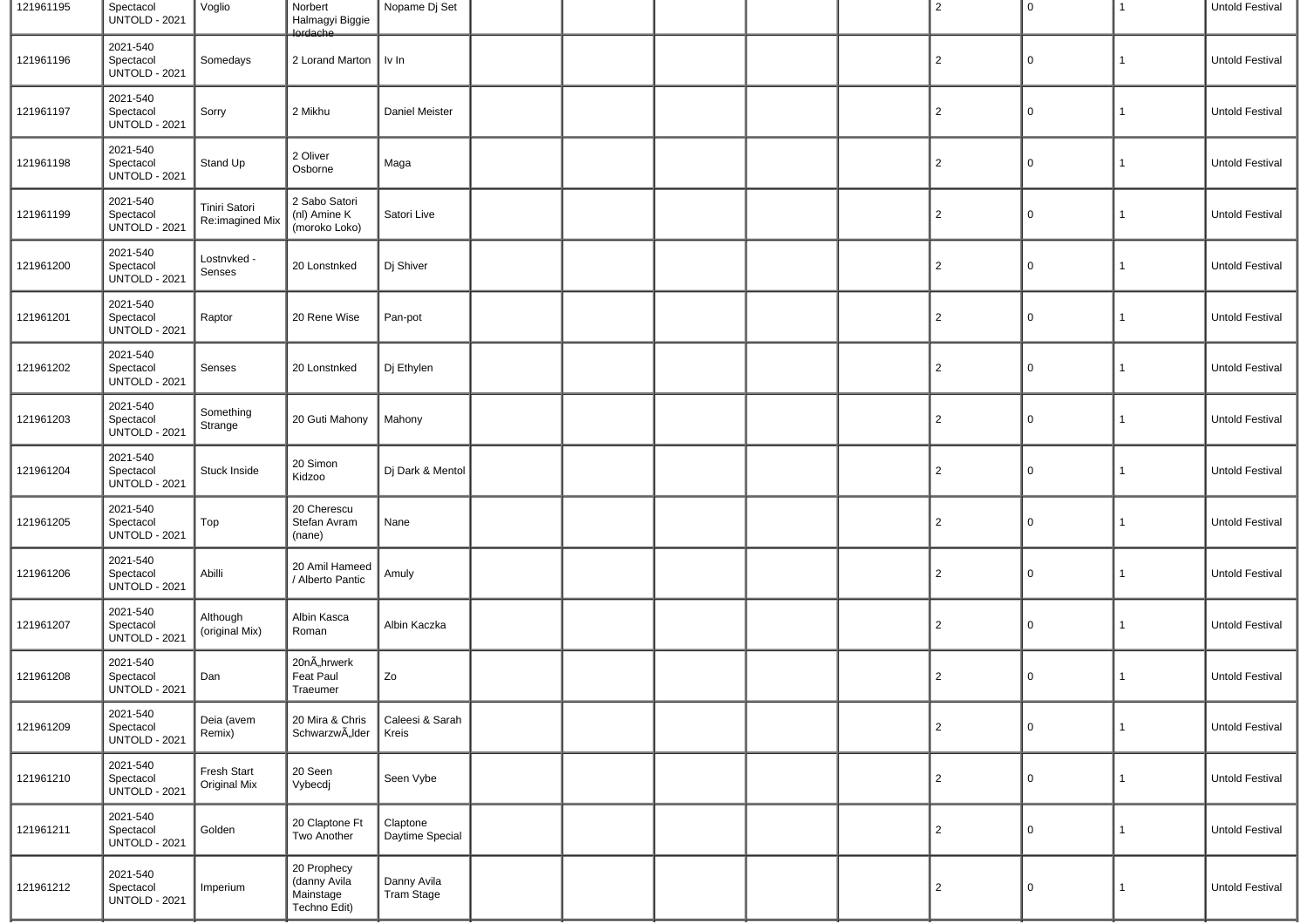| 121961213 | 2021-540<br>Spectacol<br><b>UNTOLD - 2021</b> | Neunivai<br>(original Mix)      | 20 Volen Sentir                        | Tanit            |  |  | $\overline{2}$ | 0           | $\mathbf{1}$ | Untold Festival |
|-----------|-----------------------------------------------|---------------------------------|----------------------------------------|------------------|--|--|----------------|-------------|--------------|-----------------|
| 121961214 | 2021-540<br>Spectacol<br><b>UNTOLD - 2021</b> | Okay                            | 20 Six Chakra                          | Caspa            |  |  | $\overline{2}$ | 0           | $\mathbf{1}$ | Untold Festival |
| 121961215 | 2021-540<br>Spectacol<br><b>UNTOLD - 2021</b> | Piano Sucker<br>(original Mix)  | 20 Alexander<br>Koning Vicky<br>Fisher | Soul Goodman     |  |  | $\overline{2}$ | 0           | $\mathbf{1}$ | Untold Festival |
| 121961216 | 2021-540<br>Spectacol<br><b>UNTOLD - 2021</b> | Retro Tech                      | 20 Jordan<br>Suckley                   | Paul Van Dyk     |  |  | $\overline{2}$ | 0           | 1            | Untold Festival |
| 121961217 | 2021-540<br>Spectacol<br><b>UNTOLD - 2021</b> | Systematic<br>Ignorance         | 20 Frazier                             | Amelie Lens      |  |  | $\overline{2}$ | 0           | 1            | Untold Festival |
| 121961218 | 2021-540<br>Spectacol<br><b>UNTOLD - 2021</b> | The Woman Fro                   | 20 Ezikiel                             | Audiofly         |  |  | $\overline{2}$ | 0           | 1            | Untold Festival |
| 121961219 | 2021-540<br>Spectacol<br><b>UNTOLD - 2021</b> | I Like It                       | 21 Salvatore<br><b>Bruno</b>           | Dj Dark & Mentol |  |  | $\overline{2}$ | 0           | 1            | Untold Festival |
| 121961220 | 2021-540<br>Spectacol<br><b>UNTOLD - 2021</b> | Morenita<br>(flashmob<br>Remix) | 21 Ilary<br>Montanari<br>Flashmob      | Digitalove       |  |  | $\overline{2}$ | 0           | 1            | Untold Festival |
| 121961221 | 2021-540<br>Spectacol<br><b>UNTOLD - 2021</b> | Really Good                     | 21 Trixy                               | Dj Ethylen       |  |  | $\overline{2}$ | 0           | 1            | Untold Festival |
| 121961222 | 2021-540<br>Spectacol<br><b>UNTOLD - 2021</b> | Tanar                           | 21 Cherescu<br>Stefan Avram<br>(nane)  | Nane             |  |  | $\overline{2}$ | 0           | 1            | Untold Festival |
| 121961223 | 2021-540<br>Spectacol<br><b>UNTOLD - 2021</b> | The Artist Focus                | 21 Guti Mahony                         | Mahony           |  |  | $\overline{2}$ | $\mathbf 0$ | 1            | Untold Festival |
| 121961224 | 2021-540<br>Spectacol<br><b>UNTOLD - 2021</b> | Trixy - Really<br>Good          | 21 Trixy                               | Dj Shiver        |  |  | $\overline{2}$ | 0           | 1            | Untold Festival |
| 121961225 | 2021-540<br>Spectacol<br><b>UNTOLD - 2021</b> | Compadre<br><b>Original Mix</b> | 21 Seen<br>Vybecdj                     | Seen Vybe        |  |  | $\overline{2}$ | $\mathsf 0$ | 1            | Untold Festival |
| 121961226 | 2021-540<br>Spectacol<br><b>UNTOLD - 2021</b> | Diamonds                        | 21 Outrage                             | Pelin & Megg     |  |  | $\overline{2}$ | 0           | $\mathbf{1}$ | Untold Festival |
| 121961227 | 2021-540<br>Spectacol<br><b>UNTOLD - 2021</b> | Diamonds                        | 21 Outrage                             | Megg             |  |  | 2              | 0           | 1            | Untold Festival |
| 121961228 | 2021-540<br>Spectacol<br><b>UNTOLD - 2021</b> | Escape                          | 21 Eli Brown                           | Danny Avila      |  |  | $\overline{2}$ | $\mathsf 0$ | $\mathbf{1}$ | Untold Festival |
| 121961229 | 2021-540<br>Spectacol<br><b>UNTOLD - 2021</b> | <b>Eyes Closed</b>              | 21 Don Diablo                          | Azteck           |  |  | 2              | $\mathsf 0$ | $\mathbf{1}$ | Untold Festival |
| 121961230 | 2021-540<br>Spectacol                         | Moments                         | 21 Dennis Bauer   Nusha                |                  |  |  | 2              | 0           | $\mathbf{1}$ | Untold Festival |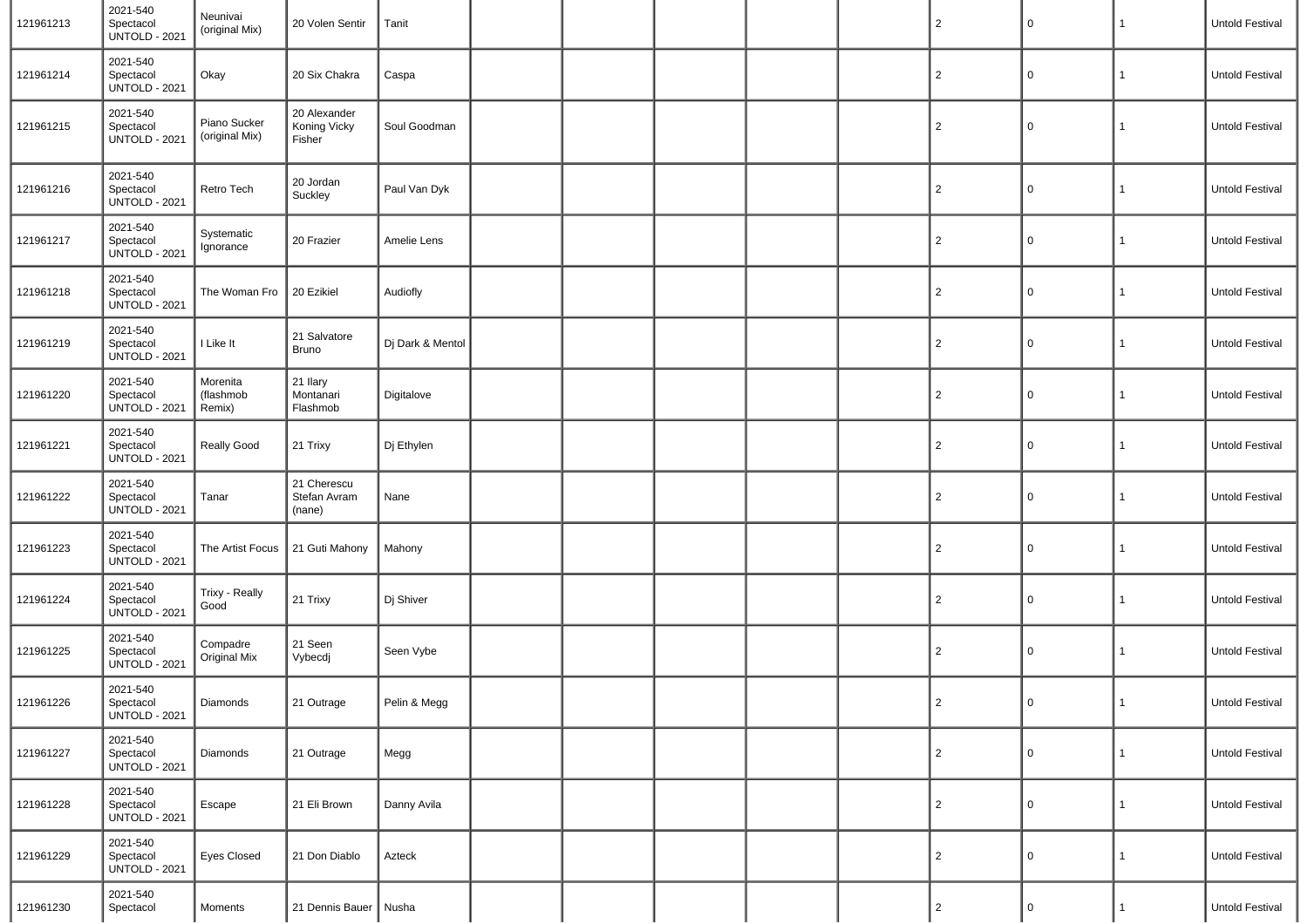|           | UNTOLD - 2021                                 |                                                                                    |                                             |                          |  |  |                |   |              |                        |
|-----------|-----------------------------------------------|------------------------------------------------------------------------------------|---------------------------------------------|--------------------------|--|--|----------------|---|--------------|------------------------|
| 121961231 | 2021-540<br>Spectacol<br><b>UNTOLD - 2021</b> | No Good (start<br>The Dance)                                                       | 21 Mike Vale                                | Andrei Simea             |  |  | 2              | 0 | $\mathbf{1}$ | Untold Festival        |
| 121961232 | 2021-540<br>Spectacol<br><b>UNTOLD - 2021</b> | One More<br>Record (original<br>Mix)                                               | Albin Kasca<br>Roman                        | Albin Kaczka             |  |  | 2              | 0 | $\mathbf{1}$ | <b>Untold Festival</b> |
| 121961233 | 2021-540<br>Spectacol<br><b>UNTOLD - 2021</b> | Singing Game                                                                       | 21sabo                                      | Zo                       |  |  | 2              | 0 | $\mathbf{1}$ | <b>Untold Festival</b> |
| 121961234 | 2021-540<br>Spectacol<br><b>UNTOLD - 2021</b> | Spectrum -<br>Armin Van<br><b>Buuren Remix</b>                                     | 21 Gerome<br>Mouawad                        | Suncatcher &<br>Exolight |  |  | $\overline{2}$ | 0 | $\mathbf{1}$ | <b>Untold Festival</b> |
| 121961235 | 2021-540<br>Spectacol<br><b>UNTOLD - 2021</b> | Tremorz                                                                            | 21 Oddkut                                   | Caspa                    |  |  | $\overline{2}$ | 0 | $\mathbf{1}$ | <b>Untold Festival</b> |
| 121961236 | 2021-540<br>Spectacol<br><b>UNTOLD - 2021</b> | You Don T                                                                          | 21 L Plus                                   | Dj Snow & Mc<br>Agent    |  |  | $\overline{2}$ | 0 | $\mathbf{1}$ | <b>Untold Festival</b> |
| 121961237 | 2021-540<br>Spectacol<br><b>UNTOLD - 2021</b> | Elipsy (flg<br>Bootleg)                                                            | 21id/id                                     | Fedde Le Grand           |  |  | $\overline{2}$ | 0 | $\mathbf{1}$ | Untold Festival        |
| 121961238 | 2021-540<br>Spectacol<br><b>UNTOLD - 2021</b> | Dj George A &<br>Albert Vishi Ft<br>Miruna Oprea -<br>Never Let Go<br>(venr Remix) | 22 Dj George A                              | Dj Shiver                |  |  | $\overline{2}$ | 0 | $\mathbf{1}$ | <b>Untold Festival</b> |
| 121961239 | 2021-540<br>Spectacol<br><b>UNTOLD - 2021</b> | Horny                                                                              | 22 Mousse T &<br>Hot Njuicy Ft<br>Inaya Day | Dj Dark & Mentol         |  |  | 2              | 0 | $\mathbf{1}$ | Untold Festival        |
| 121961240 | 2021-540<br>Spectacol<br><b>UNTOLD - 2021</b> | Never Let Go<br>(venr Remix)                                                       | 22 Dj George A                              | Dj Ethylen               |  |  | 2              | 0 | $\mathbf{1}$ | <b>Untold Festival</b> |
| 121961241 | 2021-540<br>Spectacol<br><b>UNTOLD - 2021</b> | Nu Mai                                                                             | 22 Internullo<br>Mahony Bog                 | Mahony                   |  |  | 2              | 0 | $\mathbf{1}$ | <b>Untold Festival</b> |
| 121961242 | 2021-540<br>Spectacol<br><b>UNTOLD - 2021</b> | Powerful<br>(original Mix)                                                         | 22 Francesco<br>Squillante                  | Digitalove               |  |  | 2              | 0 | $\mathbf{1}$ | <b>Untold Festival</b> |
| 121961243 | 2021-540<br>Spectacol<br><b>UNTOLD - 2021</b> | Acacia                                                                             | 22mondocane                                 | Zo                       |  |  | $\overline{2}$ | 0 | 1            | Untold Festival        |
| 121961244 | 2021-540<br>Spectacol<br><b>UNTOLD - 2021</b> | Balkaniada<br>Radio Edit                                                           | 22 Seen<br>Vybecdj                          | Seen Vybe                |  |  | 2              | 0 | $\mathbf{1}$ | Untold Festival        |
| 121961245 | 2021-540<br>Spectacol<br><b>UNTOLD - 2021</b> | Double Dub                                                                         | 22 Enigma Dubz   Caspa                      |                          |  |  | $\overline{2}$ | 0 | $\mathbf{1}$ | Untold Festival        |
| 121961246 | 2021-540<br>Spectacol<br><b>UNTOLD - 2021</b> | Hold You                                                                           | Albin Kasca<br>Roman                        | Albin Kaczka             |  |  | $\overline{2}$ | 0 | $\mathbf{1}$ | Untold Festival        |
| 121961247 | 2021-540<br>Spectacol<br><b>UNTOLD - 2021</b> | Hot Flash                                                                          | 22 Max Styler                               | Alex Parker              |  |  | 2              | 0 | $\mathbf{1}$ | Untold Festival        |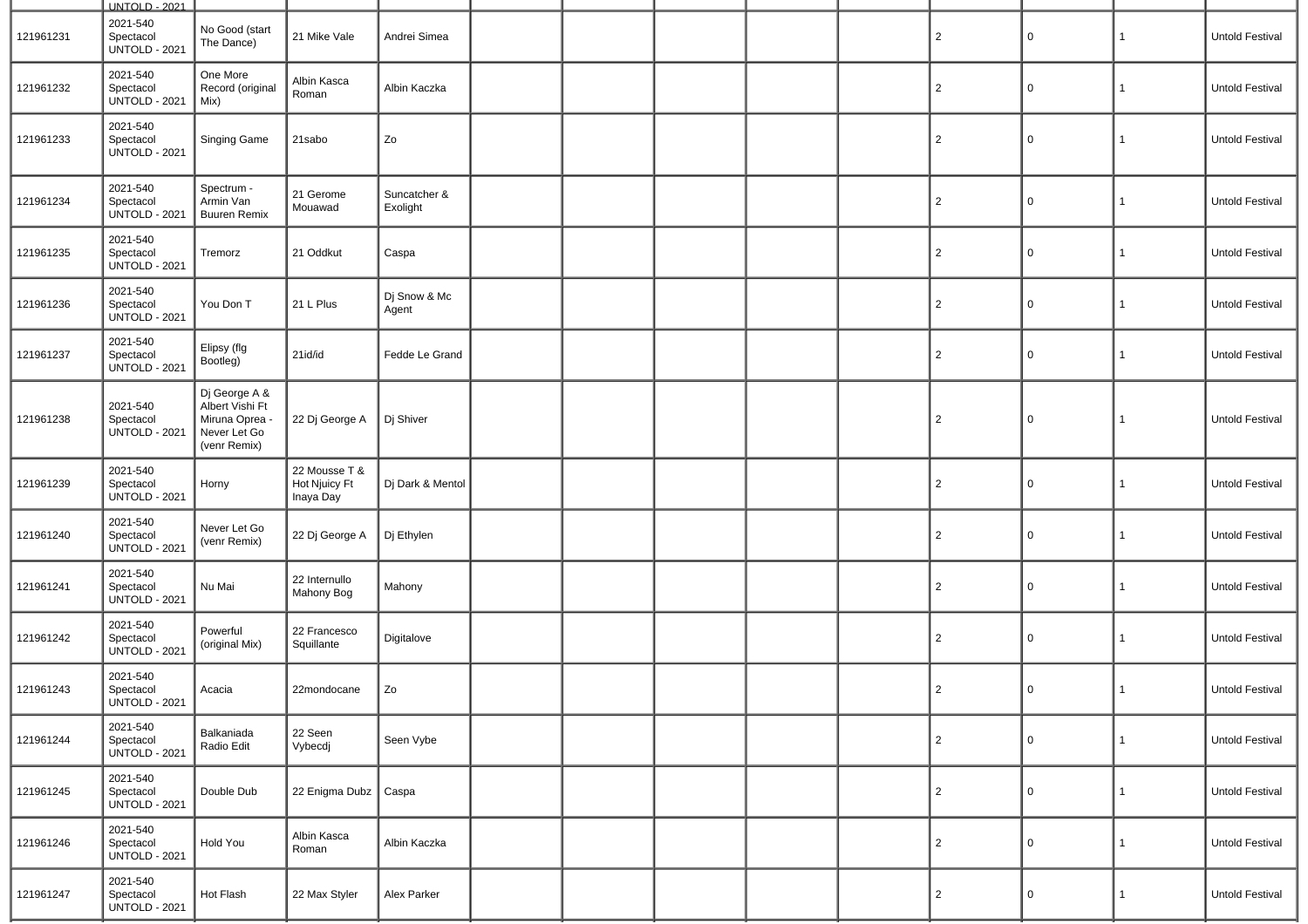| 121961248 | 2021-540<br>Spectacol<br><b>UNTOLD - 2021</b> | La Fiesta                                        | 22 Ordonez                                                                 | Andrei Simea             |  |  | $\overline{2}$ | $\mathsf 0$ | $\mathbf{1}$ | Untold Festival |
|-----------|-----------------------------------------------|--------------------------------------------------|----------------------------------------------------------------------------|--------------------------|--|--|----------------|-------------|--------------|-----------------|
| 121961249 | 2021-540<br>Spectacol<br><b>UNTOLD - 2021</b> | Martian                                          | 22 Colyn                                                                   | Colyn                    |  |  | $\overline{2}$ | 0           | $\mathbf{1}$ | Untold Festival |
| 121961250 | 2021-540<br>Spectacol<br><b>UNTOLD - 2021</b> | One With The<br>Music -<br><b>Extended Mix</b>   | 22 Jess Bennett<br>Ralph Kyau<br>Steven Moebius<br>Albert Bogdan<br>Cupcea | Suncatcher &<br>Exolight |  |  | $\overline{2}$ | 0           | 1            | Untold Festival |
| 121961251 | 2021-540<br>Spectacol<br><b>UNTOLD - 2021</b> | Splash                                           | 22 Michael<br>Stevenson /<br>Demario<br>Dewayne White<br>Jr                | Tyga                     |  |  | $\overline{2}$ | $\mathsf 0$ | 1            | Untold Festival |
| 121961252 | 2021-540<br>Spectacol<br><b>UNTOLD - 2021</b> | This Lie                                         | 22 Jack Mirror                                                             | Dj Snow & Mc<br>Agent    |  |  | $\overline{2}$ | 0           | 1            | Untold Festival |
| 121961253 | 2021-540<br>Spectacol<br><b>UNTOLD - 2021</b> | Drunk                                            | 23 Kzan                                                                    | Dj Ethylen               |  |  | $\overline{2}$ | 0           | 1            | Untold Festival |
| 121961254 | 2021-540<br>Spectacol<br><b>UNTOLD - 2021</b> | Give It What<br>You Got                          | 23 Mahony                                                                  | Mahony                   |  |  | $\overline{2}$ | 0           | $\mathbf{1}$ | Untold Festival |
| 121961255 | 2021-540<br>Spectacol<br><b>UNTOLD - 2021</b> | Kzan - Drunk                                     | 23 Kzan                                                                    | Dj Shiver                |  |  | $\overline{2}$ | 0           | $\mathbf{1}$ | Untold Festival |
| 121961256 | 2021-540<br>Spectacol<br><b>UNTOLD - 2021</b> | Mister Hp                                        | 23 Einzelkind &<br>Markus Fix                                              | Yokoo                    |  |  | $\overline{2}$ | 0           | $\mathbf{1}$ | Untold Festival |
| 121961257 | 2021-540<br>Spectacol<br><b>UNTOLD - 2021</b> | Compadre<br>Radio Edit                           | 23 Seen<br>Vybecdj                                                         | Seen Vybe                |  |  | $\overline{2}$ | 0           | 1            | Untold Festival |
| 121961258 | 2021-540<br>Spectacol<br><b>UNTOLD - 2021</b> | Hollow                                           | 23 Armin Van<br>Buuren & Avira<br>Ft Be No Rain                            | Colyn                    |  |  | $\overline{2}$ | 0           | 1            | Untold Festival |
| 121961259 | 2021-540<br>Spectacol<br><b>UNTOLD - 2021</b> | <b>Light Magic</b><br>(extended Mix)             | 23 Proff                                                                   | Tanit                    |  |  | $\overline{2}$ | 0           | $\mathbf{1}$ | Untold Festival |
| 121961260 | 2021-540<br>Spectacol<br><b>UNTOLD - 2021</b> | Lo Que Siento<br>(original Mix)                  | Albin Kasca<br>Roman                                                       | Albin Kaczka             |  |  | $\mathbf{z}$   | $\cup$      | $\mathbf{1}$ | Untold Festival |
| 121961261 | 2021-540<br>Spectacol<br><b>UNTOLD - 2021</b> | Make It Home<br>Tonight -<br>Suncatcher<br>Remix | 23 Bogdan<br>Gheorghe Diana<br>Maria Orga<br>Dragos Ghioc                  | Suncatcher &<br>Exolight |  |  | 2              | 0           | 1            | Untold Festival |
| 121961262 | 2021-540<br>Spectacol<br><b>UNTOLD - 2021</b> | Mysth                                            | 23nu                                                                       | Zo                       |  |  | $\overline{2}$ | 0           | $\mathbf{1}$ | Untold Festival |
| 121961263 | 2021-540<br>Spectacol<br><b>UNTOLD - 2021</b> | Follow Your<br>Leader                            | 24 Mahony                                                                  | Mahony                   |  |  | $\overline{2}$ | 0           | $\mathbf{1}$ | Untold Festival |
|           | 2021-540                                      | In My Mind I M                                   |                                                                            |                          |  |  |                |             |              |                 |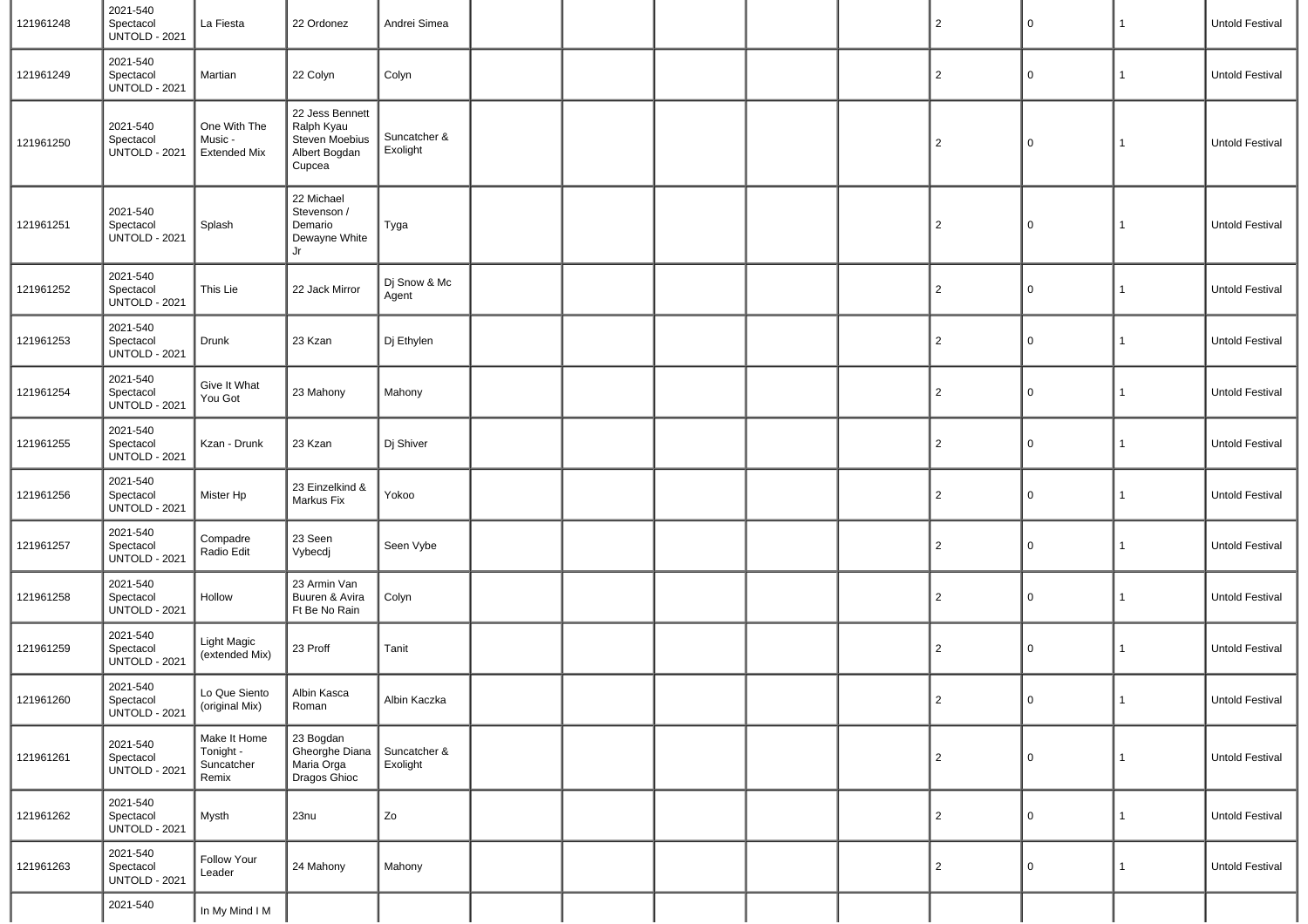| 121961264 | Spectacol<br>UNTOLD - 2021                    | A Loner                                          | 24 Radu Guran                                                                      | Dj Ethylen               |  |  | $\overline{2}$ | $\mathbf 0$ | 1            | Untold Festival        |
|-----------|-----------------------------------------------|--------------------------------------------------|------------------------------------------------------------------------------------|--------------------------|--|--|----------------|-------------|--------------|------------------------|
| 121961265 | 2021-540<br>Spectacol<br><b>UNTOLD - 2021</b> | Radu Guran - In<br>My Mind I M A<br>Loner        | 24 Radu Guran                                                                      | Dj Shiver                |  |  | $\overline{2}$ | 0           | 1            | Untold Festival        |
| 121961266 | 2021-540<br>Spectacol<br><b>UNTOLD - 2021</b> | Bois Jolie                                       | 24okuma                                                                            | Zo                       |  |  | $\overline{2}$ | $\Omega$    | 1            | Untold Festival        |
| 121961267 | 2021-540<br>Spectacol<br><b>UNTOLD - 2021</b> | Could Be The<br>Revival (morgan<br>Page Bootleg) | 24 Avicii & Nicky<br>Romero Vs<br>Henry Fong &<br><b>Toby Green</b>                | Pelin & Megg             |  |  | $\overline{2}$ | $\Omega$    | 1            | <b>Untold Festival</b> |
| 121961268 | 2021-540<br>Spectacol<br><b>UNTOLD - 2021</b> | Could Be The<br>Revival (morgan<br>Page Bootleg) | 24 Avicii & Nicky<br>Romero Vs<br>Henry Fong &<br><b>Toby Green</b>                | Megg                     |  |  | $\overline{2}$ | $\Omega$    | 1            | Untold Festival        |
| 121961269 | 2021-540<br>Spectacol<br><b>UNTOLD - 2021</b> | Do You Still<br>Want Me                          | 24 James Hype                                                                      | Tujamo                   |  |  | $\overline{2}$ | 0           | 1            | Untold Festival        |
| 121961270 | 2021-540<br>Spectacol<br><b>UNTOLD - 2021</b> | Fiesta Latina                                    | 24 Hp Vince                                                                        | Andrei Simea             |  |  | $\overline{2}$ | 0           | 1            | Untold Festival        |
| 121961271 | 2021-540<br>Spectacol<br><b>UNTOLD - 2021</b> | Insomnia                                         | 24 Maceo Plex<br>Faithles                                                          | Moshu                    |  |  | $\overline{2}$ | 0           | 1            | Untold Festival        |
| 121961272 | 2021-540<br>Spectacol<br><b>UNTOLD - 2021</b> | Jaming Radio<br>Edit                             | 24 Seen<br>Vybecdj                                                                 | Seen Vybe                |  |  | $\overline{2}$ | 0           | $\mathbf{1}$ | Untold Festival        |
| 121961273 | 2021-540<br>Spectacol<br><b>UNTOLD - 2021</b> | Lost In La                                       | 24 Caspa                                                                           | Caspa                    |  |  | $\overline{2}$ | 0           | 1            | Untold Festival        |
| 121961274 | 2021-540<br>Spectacol<br><b>UNTOLD - 2021</b> | Soapte -<br>Extended Remix                       | 24 B Cupcea C<br>Moga                                                              | Suncatcher &<br>Exolight |  |  | $\overline{2}$ | 0           | 1            | Untold Festival        |
| 121961275 | 2021-540<br>Spectacol<br><b>UNTOLD - 2021</b> | True (extended<br>Mix)                           | 24 Tim Baresko<br>Clyde P Russoul                                                  | Soul Goodman             |  |  | $\overline{2}$ | 0           | 1            | Untold Festival        |
| 121961276 | 2021-540<br>Spectacol<br><b>UNTOLD - 2021</b> | Deep                                             | 25 Bassel<br>Darwish                                                               | Dj Dark & Mentol         |  |  | $\overline{2}$ | 0           | 1            | Untold Festival        |
| 121961277 | 2021-540<br>Spectacol<br><b>UNTOLD - 2021</b> | Ewma - Tell Me   25 Ewma                         |                                                                                    | Dj Shiver                |  |  | $\mathcal{P}$  | 0           |              | Untold Festival        |
| 121961278 | 2021-540<br>Spectacol<br><b>UNTOLD - 2021</b> | Tell Me                                          | 25 Ewma                                                                            | Dj Ethylen               |  |  | $\overline{c}$ | $\mathbf 0$ | $\mathbf{1}$ | Untold Festival        |
| 121961279 | 2021-540<br>Spectacol<br><b>UNTOLD - 2021</b> | Trei Sunete                                      | 25 Mahony                                                                          | Mahony                   |  |  | $\overline{2}$ | $\mathbf 0$ | $\mathbf{1}$ | Untold Festival        |
| 121961280 | 2021-540<br>Spectacol<br><b>UNTOLD - 2021</b> | Ascend -<br><b>Extended Mix</b>                  | 25 Jonathan<br><b>Grant Paavo</b><br>SiljamÄki Tony<br>Mcguinness<br>ZoÃ< Johnston | Suncatcher &<br>Exolight |  |  | $\overline{2}$ | 0           | $\mathbf{1}$ | Untold Festival        |
|           | 2021-540                                      |                                                  |                                                                                    |                          |  |  |                |             |              |                        |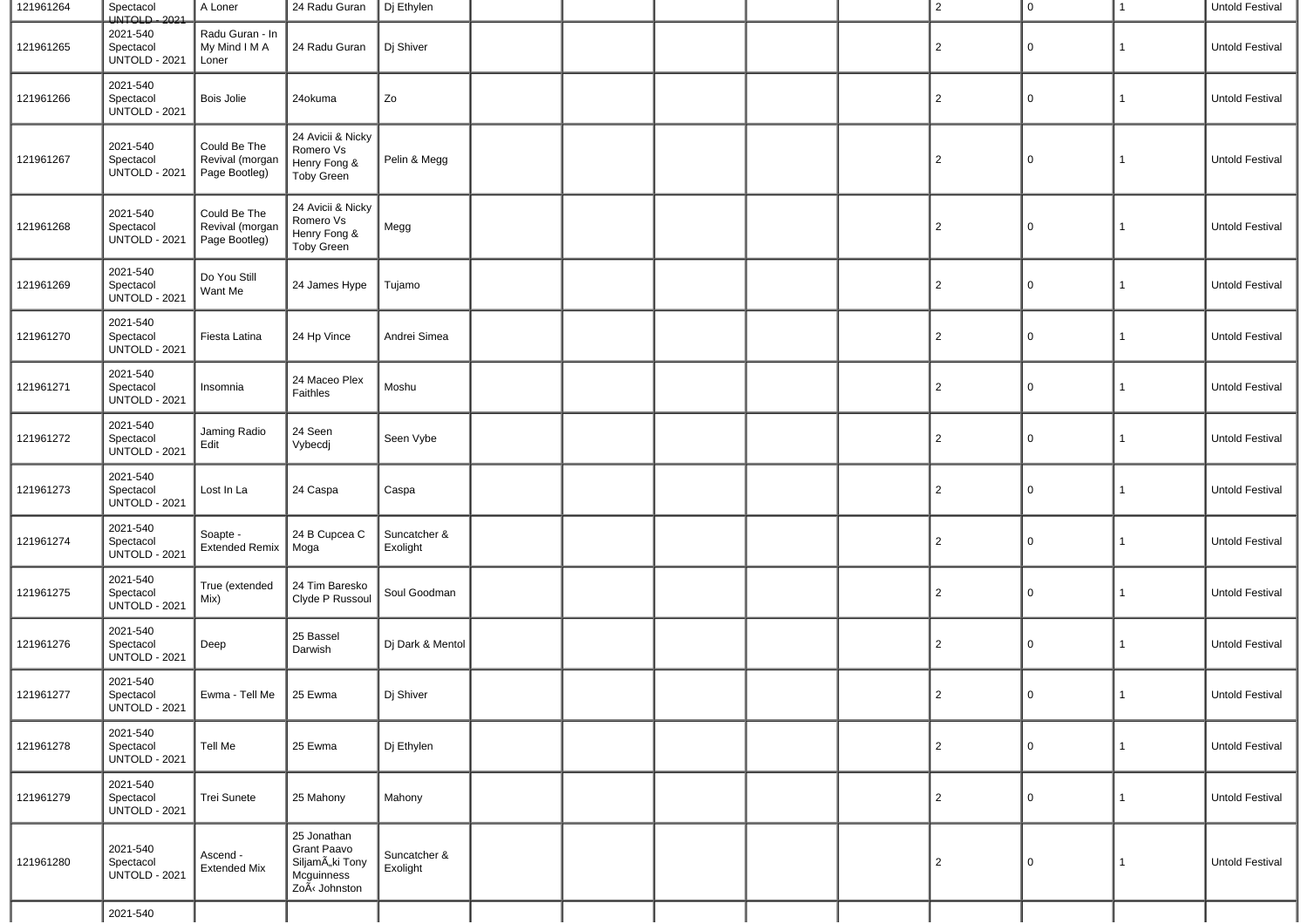| 121961281 | Spectacol<br><b>UNTOLD - 2021</b>             | Balkaniada<br>Original Mix                           | 25seen Vybecdj                                                 | Seen Vybe             |  |  | $\overline{2}$ | $\overline{0}$ | $\mathbf{1}$ | Untold Festival |
|-----------|-----------------------------------------------|------------------------------------------------------|----------------------------------------------------------------|-----------------------|--|--|----------------|----------------|--------------|-----------------|
| 121961282 | 2021-540<br>Spectacol<br><b>UNTOLD - 2021</b> | Give It To Me -<br><b>Extended Mix</b>               | 25 Matt Sassari                                                | Maestros Del<br>Ritmo |  |  | $\overline{2}$ | $\mathbf 0$    | 1            | Untold Festival |
| 121961283 | 2021-540<br>Spectacol<br><b>UNTOLD - 2021</b> | Kaleidoscope                                         | 25 Airborn &<br>Bogdan Vix Feat<br>Keyplayer -<br>Kaleidoscope | Drym                  |  |  | 1              | 56             | 1            | Untold Festival |
| 121961284 | 2021-540<br>Spectacol<br><b>UNTOLD - 2021</b> | Vibration                                            | 25 Dont Blink                                                  | Andrei Simea          |  |  | 2              | 0              | 1            | Untold Festival |
| 121961285 | 2021-540<br>Spectacol<br><b>UNTOLD - 2021</b> | Argatu & Mos<br>Martin - Ioane<br>Ioane              | 26 Mos Martin                                                  | Dj Shiver             |  |  | $\overline{2}$ | $\mathbf 0$    | 1            | Untold Festival |
| 121961286 | 2021-540<br>Spectacol<br><b>UNTOLD - 2021</b> | Elson Killed The<br>Video                            | 26 Iglesias                                                    | Digitalove            |  |  | $\overline{2}$ | 0              | 1            | Untold Festival |
| 121961287 | 2021-540<br>Spectacol<br><b>UNTOLD - 2021</b> | Ioane Ioane                                          | 26 Argatu                                                      | Dj Ethylen            |  |  | $\overline{2}$ | $\mathbf 0$    | 1            | Untold Festival |
| 121961288 | 2021-540<br>Spectacol<br><b>UNTOLD - 2021</b> | This Life After<br>Next                              | 26 Mahony                                                      | Mahony                |  |  | $\overline{2}$ | $\mathbf 0$    | 1            | Untold Festival |
| 121961289 | 2021-540<br>Spectacol<br><b>UNTOLD - 2021</b> | Are You Ready<br>(make Some<br>Noise)<br>(acappella) | 26 Chuck Nash                                                  | Tujamo                |  |  | $\overline{2}$ | $\mathbf 0$    | 1            | Untold Festival |
| 121961290 | 2021-540<br>Spectacol<br><b>UNTOLD - 2021</b> | It's Too Late                                        | 26 Ender Royers                                                | Andrei Simea          |  |  | $\overline{2}$ | $\overline{0}$ | 1            | Untold Festival |
| 121961291 | 2021-540<br>Spectacol<br><b>UNTOLD - 2021</b> | Jaming Original<br>Mix                               | 26 Seen<br>Vybecdj                                             | Seen Vybe             |  |  | $\overline{2}$ | $\mathbf 0$    | 1            | Untold Festival |
| 121961292 | 2021-540<br>Spectacol<br><b>UNTOLD - 2021</b> | The Artist Focus                                     | 27 Mahony                                                      | Mahony                |  |  | $\overline{2}$ | $\mathbf 0$    | 1            | Untold Festival |
| 121961293 | 2021-540<br>Spectacol<br><b>UNTOLD - 2021</b> | E Ke Keq Aty<br>(monastetiq<br>Remix)                | 27 Motel Sazani                                                | Pelin & Megg          |  |  | $\overline{2}$ | $\mathbf 0$    | 1            | Untold Festival |
| 121961294 | 2021-540<br>Spectacol<br><b>UNTOLD - 2021</b> | E Ke Keq Aty<br>(monastetig<br>Remix)                | 27 Motel Sazani   Megg                                         |                       |  |  | $\mathbf{2}$   | $\overline{0}$ | 1            | Untold Festival |
| 121961295 | 2021-540<br>Spectacol<br><b>UNTOLD - 2021</b> | Fantazia Original   27 Seen<br>Mix                   | Vybecdj                                                        | Seen Vybe             |  |  | $\overline{2}$ | $\mathbf 0$    | 1            | Untold Festival |
| 121961296 | 2021-540<br>Spectacol<br><b>UNTOLD - 2021</b> | Mazlum                                               | 27ali Kuru                                                     | Zo                    |  |  | $\overline{2}$ | $\mathbf 0$    | 1            | Untold Festival |
| 121961297 | 2021-540<br>Spectacol<br><b>UNTOLD - 2021</b> | Move Your Body                                       | 27 Ã-wnboss &<br>Sevek                                         | Martin Garrix         |  |  | $\overline{2}$ | $\overline{0}$ | $\mathbf{1}$ | Untold Festival |
| 121961298 | 2021-540<br>Spectacol                         | Who Are You                                          | 27 Miane                                                       | Andrei Simea          |  |  | $\overline{2}$ | $\mathsf 0$    | $\mathbf{1}$ | Untold Festival |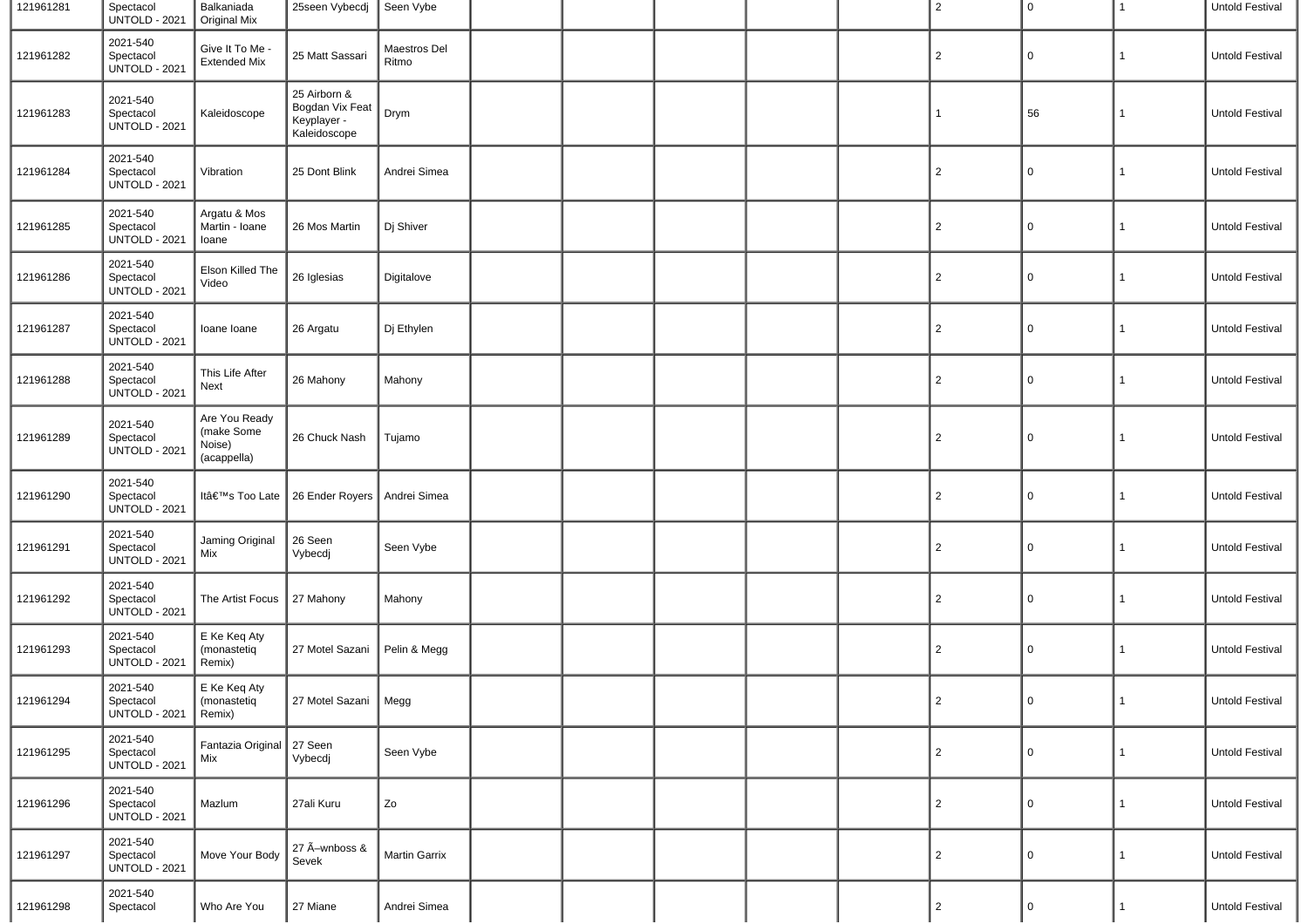|           | <b>UNTOLD - 2021</b>                          |                                                 |                                                                                  |                  |  |  |                |             |              |                        |
|-----------|-----------------------------------------------|-------------------------------------------------|----------------------------------------------------------------------------------|------------------|--|--|----------------|-------------|--------------|------------------------|
| 121961299 | 2021-540<br>Spectacol<br><b>UNTOLD - 2021</b> | Sinnerman                                       | 28 Uoak                                                                          | Dj Dark & Mentol |  |  | $\overline{2}$ | 0           | 1            | Untold Festival        |
| 121961300 | 2021-540<br>Spectacol<br><b>UNTOLD - 2021</b> | Way Out<br>(original Mix)                       | 28 Joe Red<br>Oscar Mula                                                         | Digitalove       |  |  | $\overline{2}$ | 0           | 1            | Untold Festival        |
| 121961301 | 2021-540<br>Spectacol<br><b>UNTOLD - 2021</b> | Bangkok<br>Bounce                               | 28 Tisoki                                                                        | Dj Snake         |  |  | $\overline{2}$ | 0           | 1            | Untold Festival        |
| 121961302 | 2021-540<br>Spectacol<br><b>UNTOLD - 2021</b> | Chayenne<br>Original Mix<br><b>Ducers Remix</b> | 28 Seen<br>Vybecdj                                                               | Seen Vybe        |  |  | $\overline{2}$ | 0           | $\mathbf{1}$ | Untold Festival        |
| 121961303 | 2021-540<br>Spectacol<br><b>UNTOLD - 2021</b> | Rewind                                          | 28 Riaz Dhanani                                                                  | Andrei Simea     |  |  | $\overline{2}$ | 0           | $\mathbf{1}$ | Untold Festival        |
| 121961304 | 2021-540<br>Spectacol<br><b>UNTOLD - 2021</b> | Touched By Sky<br><b>Falling Down</b>           | 28 Paul Van Dyk<br>Vs Dash Berlin<br>Ft Vera Ostrova<br>(paul Van Dyk<br>Mashup) | Paul Van Dyk     |  |  | $\overline{2}$ | 0           | $\mathbf{1}$ | Untold Festival        |
| 121961305 | 2021-540<br>Spectacol<br><b>UNTOLD - 2021</b> | Promised Land<br>(original Mix)                 | 29 Kinnerman                                                                     | Digitalove       |  |  | $\overline{2}$ | $\mathsf 0$ | $\mathbf{1}$ | Untold Festival        |
| 121961306 | 2021-540<br>Spectacol<br><b>UNTOLD - 2021</b> | Agartha Original<br>Mix                         | 29 Seen<br>Vybecdj                                                               | Seen Vybe        |  |  | $\overline{2}$ | 0           | 1            | Untold Festival        |
| 121961307 | 2021-540<br>Spectacol<br><b>UNTOLD - 2021</b> | Seas                                            | 3 Dj Kone &<br>Marc Palacios                                                     | Dj Dark & Mentol |  |  | $\overline{2}$ | $\mathsf 0$ | $\mathbf{1}$ | Untold Festival        |
| 121961308 | 2021-540<br>Spectacol<br><b>UNTOLD - 2021</b> | All Around<br>(pasquale<br>Caracciolo<br>Remix) | 3 Ahmet Mecnun<br>Pasquale<br>Caracciolo                                         | Digitalove       |  |  | $\overline{2}$ | 0           | $\mathbf{1}$ | Untold Festival        |
| 121961309 | 2021-540<br>Spectacol<br><b>UNTOLD - 2021</b> | Molly                                           | 3 Cherescu<br>Stefan Avram<br>(name)/<br>Cherescu Stefan<br>Avram (nane)         | Nane             |  |  | $\overline{2}$ | 0           | 1            | Untold Festival        |
| 121961310 | 2021-540<br>Spectacol<br><b>UNTOLD - 2021</b> | Nu Mai                                          | 3 Guti Mahony                                                                    | Mahony           |  |  | $\overline{2}$ | 0           | $\mathbf{1}$ | <b>Untold Festival</b> |
| 121961311 | 2021-540<br>Spectacol<br><b>UNTOLD - 2021</b> | Sub:liminal                                     | 3 Sub:liminal                                                                    | Dj Ethylen       |  |  | $\overline{c}$ | 0           | $\mathbf{1}$ | Untold Festival        |
| 121961312 | 2021-540<br>Spectacol<br><b>UNTOLD - 2021</b> | Sub:liminal                                     | 3 Space Time                                                                     | Dj Shiver        |  |  | $\overline{2}$ | 0           | $\mathbf{1}$ | Untold Festival        |
| 121961313 | 2021-540<br>Spectacol<br><b>UNTOLD - 2021</b> |                                                 | 3 Honey &<br>Badger                                                              | Tchami           |  |  | $\overline{2}$ | 0           | $\mathbf{1}$ | Untold Festival        |
| 121961314 | 2021-540<br>Spectacol<br><b>UNTOLD - 2021</b> | Back To<br>Romania                              | 3 Micha Mendel                                                                   | Solarstone       |  |  | $\overline{2}$ | 0           | $\mathbf{1}$ | Untold Festival        |
|           | 2021-540                                      | Basement                                        |                                                                                  |                  |  |  |                |             |              |                        |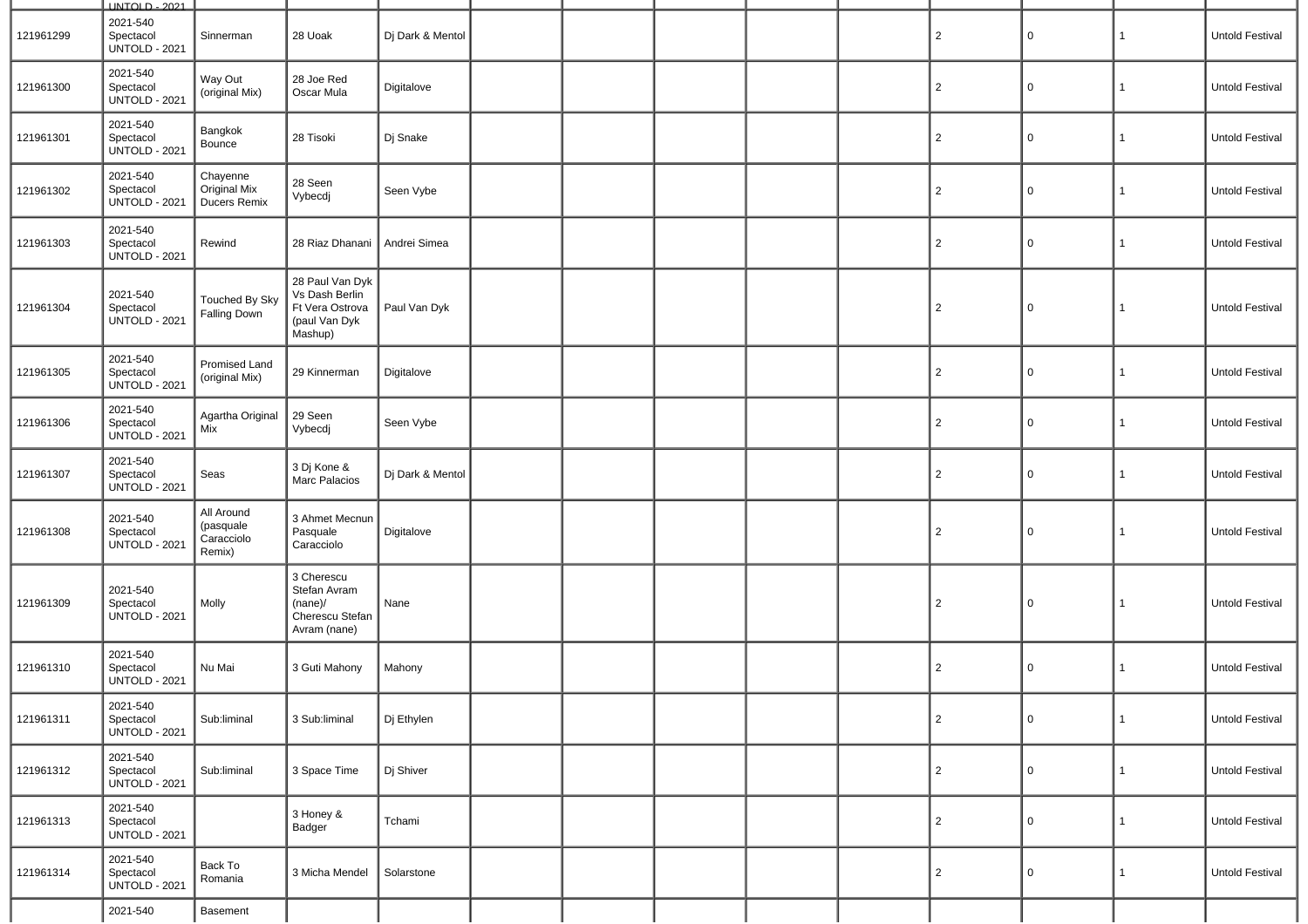| 121961315 | Spectacol<br><b>UNTOLD - 2021</b>             | Phreak (original 3 Duk<br>Mix)                           |                                                                                                                                          | Vasiu                                                       |  |  | 2              | 0        | 1            | Untold Festival        |
|-----------|-----------------------------------------------|----------------------------------------------------------|------------------------------------------------------------------------------------------------------------------------------------------|-------------------------------------------------------------|--|--|----------------|----------|--------------|------------------------|
| 121961316 | 2021-540<br>Spectacol<br>UNTOLD - 2021        | Bogdan Vix &<br>Claudiu Adam<br>Feat Mona<br>Moua - Stay | 3 Lyrics By -<br>Catalin-bogdan<br>Gheorghe<br>Vocals - Mona<br>Lo Written-by -<br>Catalin-bogdan<br>Gheorghe<br>Claudiu Adam<br>Mona Lo | Bogdan Vix                                                  |  |  | 2              | 0        | 1            | Untold Festival        |
| 121961317 | 2021-540<br>Spectacol<br><b>UNTOLD - 2021</b> | Camira                                                   | 3 Clavis                                                                                                                                 | Maga                                                        |  |  | $\overline{c}$ | 0        | 1            | Untold Festival        |
| 121961318 | 2021-540<br>Spectacol<br><b>UNTOLD - 2021</b> | Cand Nu Esti Tu                                          | 3 Akos                                                                                                                                   | Akos                                                        |  |  | $\overline{c}$ | 0        | 1            | Untold Festival        |
| 121961319 | 2021-540<br>Spectacol<br><b>UNTOLD - 2021</b> | Do Me Jay&jane                                           | 3 No-so                                                                                                                                  | Will Atkinson                                               |  |  | $\overline{c}$ | 0        | $\mathbf{1}$ | Untold Festival        |
| 121961320 | 2021-540<br>Spectacol<br><b>UNTOLD - 2021</b> | Dorlus                                                   | 3 Alberto<br>Hernandez                                                                                                                   | Audiofly                                                    |  |  | $\overline{2}$ | 0        | 1            | Untold Festival        |
| 121961321 | 2021-540<br>Spectacol<br>UNTOLD - 2021        | Emotions<br><b>Original Mix</b>                          | 3 Christian<br>Lepah Victhor                                                                                                             | Christian Lepah                                             |  |  | $\overline{c}$ | $\Omega$ | 1            | Untold Festival        |
| 121961322 | 2021-540<br>Spectacol<br><b>UNTOLD - 2021</b> | <b>Euphoric Recall</b>                                   | 3 Bryan Kearney   Aly & Fila                                                                                                             |                                                             |  |  | $\overline{2}$ | 0        | 1            | Untold Festival        |
| 121961323 | 2021-540<br>Spectacol<br><b>UNTOLD - 2021</b> | Even Mike                                                | 3 Wave Corners                                                                                                                           | Nina Kraviz                                                 |  |  | $\overline{2}$ | 0        | 1            | <b>Untold Festival</b> |
| 121961324 | 2021-540<br>Spectacol<br><b>UNTOLD - 2021</b> | Freestyle W<br>Martin                                    | 3 Ccse                                                                                                                                   | Culese Din<br>Cartier (argatu<br>Basska Ccse<br>Mo? Martin) |  |  | $\overline{c}$ | 0        | 1            | Untold Festival        |
| 121961325 | 2021-540<br>Spectacol<br><b>UNTOLD - 2021</b> | Imagination<br><b>Original Mix</b>                       | 3 Adrien(ro)                                                                                                                             | Adrien                                                      |  |  | $\overline{c}$ | 0        | 1            | Untold Festival        |
| 121961326 | 2021-540<br>Spectacol<br><b>UNTOLD - 2021</b> | Instinct                                                 | 3 Dj Nasa/Doc<br>Tomi Marfa                                                                                                              | Doc + Guests:<br>Facem Records                              |  |  | $\overline{c}$ | 0        | 1            | Untold Festival        |
| 121961327 | 2021-540<br>Spectacol<br><b>UNTOLD - 2021</b> | Intooitive                                               | 3 Internullo&<br>Dobrikan                                                                                                                | Rosario<br>Internullo                                       |  |  | $\overline{2}$ | 0        | $\mathbf{1}$ | Untold Festival        |
| 121961328 | 2021-540<br>Spectacol<br><b>UNTOLD - 2021</b> | Juju                                                     | 3 Norbert<br>Halmagyi                                                                                                                    | Nopame Dj Set                                               |  |  | $\overline{2}$ | 0        | $\mathbf{1}$ | Untold Festival        |
| 121961329 | 2021-540<br>Spectacol<br><b>UNTOLD - 2021</b> | Just Like Me<br>(extended Mix)                           | Albin Kasca<br>Roman                                                                                                                     | Albin Kaczka                                                |  |  | $\overline{2}$ | 0        | $\mathbf{1}$ | Untold Festival        |
| 121961330 | 2021-540<br>Spectacol<br><b>UNTOLD - 2021</b> | Long Before                                              | 3 Flashmob Ft<br>Liu Bei                                                                                                                 | Andre Rizo                                                  |  |  | $\overline{c}$ | $\Omega$ | $\mathbf{1}$ | Untold Festival        |
|           | 2021-540                                      |                                                          |                                                                                                                                          |                                                             |  |  |                |          |              |                        |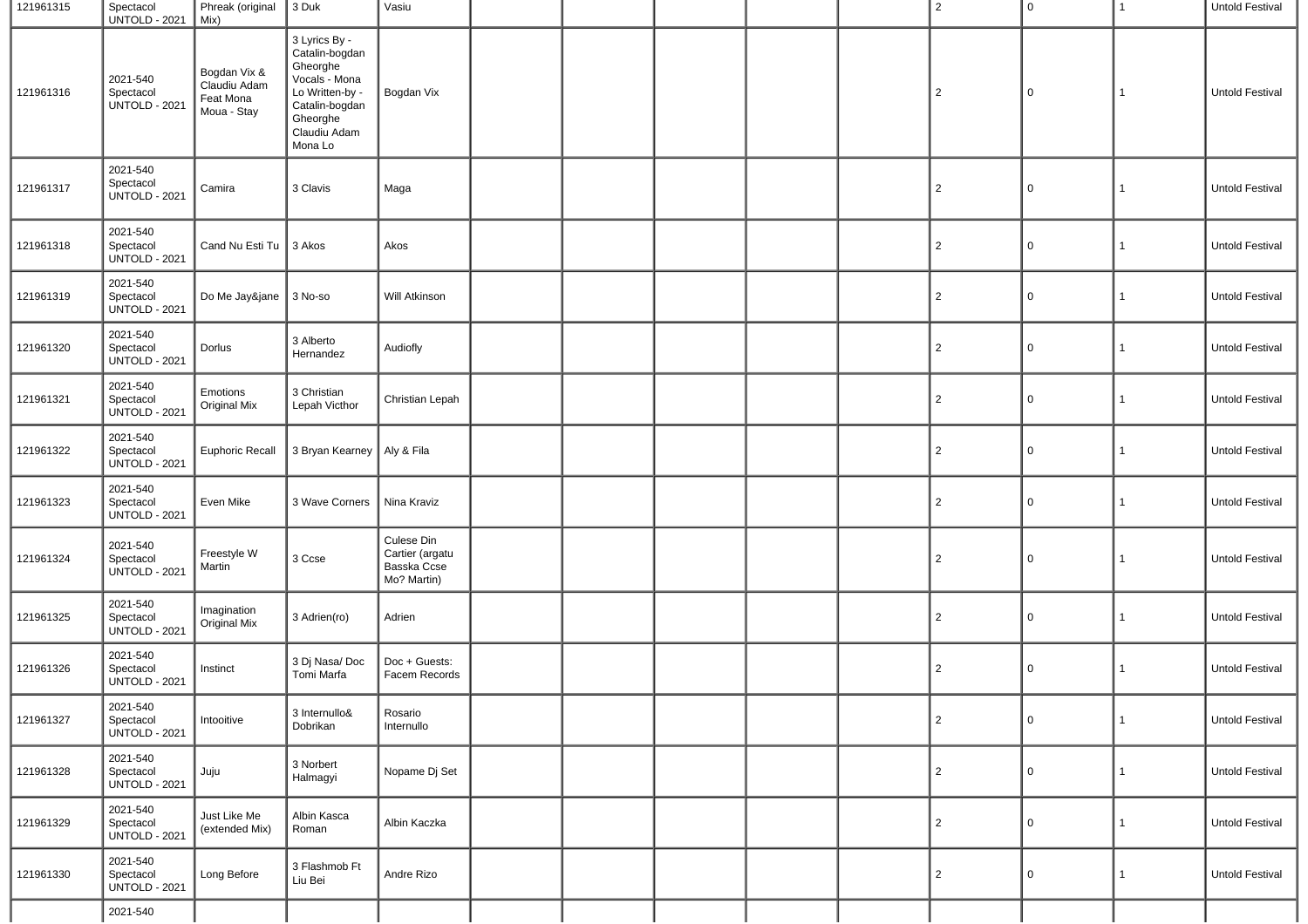| 121961331 | Spectacol<br><b>UNTOLD - 2021</b>             | Man Like This                          | 3 NÄ <sup>~</sup> Signe                                                                                                                          | Steff Da Campo                        |  |  | $\overline{2}$ | 0           | 1            | Untold Festival |
|-----------|-----------------------------------------------|----------------------------------------|--------------------------------------------------------------------------------------------------------------------------------------------------|---------------------------------------|--|--|----------------|-------------|--------------|-----------------|
| 121961332 | 2021-540<br>Spectacol<br><b>UNTOLD - 2021</b> | <b>Miracles</b>                        | 3 Shai Tibisi                                                                                                                                    | Lee Burridge                          |  |  | $\overline{2}$ | 0           | 1            | Untold Festival |
| 121961333 | 2021-540<br>Spectacol<br><b>UNTOLD - 2021</b> | Misteryland                            | 3 Cdj                                                                                                                                            | Cdj                                   |  |  | $\overline{2}$ | 0           | 1            | Untold Festival |
| 121961334 | 2021-540<br>Spectacol<br><b>UNTOLD - 2021</b> | Moving Rhythms<br>(remix)              | 3 Robbie<br>Doherty Max<br>Chapman                                                                                                               | Soul Goodman                          |  |  | $\overline{c}$ | 0           | 1            | Untold Festival |
| 121961335 | 2021-540<br>Spectacol<br><b>UNTOLD - 2021</b> | Muzica Daya                            | 3 Amil Hameed /<br>Andrew Eduard /<br>Anghel Bogdan                                                                                              | Amuly                                 |  |  | $\overline{c}$ | 0           | 1            | Untold Festival |
| 121961336 | 2021-540<br>Spectacol<br><b>UNTOLD - 2021</b> | Odyssey<br>(original Mix)              | 3 Diass                                                                                                                                          | Tanit                                 |  |  | $\overline{2}$ | $\mathbf 0$ | 1            | Untold Festival |
| 121961337 | 2021-540<br>Spectacol<br><b>UNTOLD - 2021</b> | Off The Grid                           | 3 Richard<br>Durand                                                                                                                              | John O<br>Callaghan                   |  |  | $\overline{2}$ | 0           | 1            | Untold Festival |
| 121961338 | 2021-540<br>Spectacol<br><b>UNTOLD - 2021</b> | Pressure Disco                         | 3 Mennie                                                                                                                                         | Yaya                                  |  |  | 2              | 0           | 1            | Untold Festival |
| 121961339 | 2021-540<br>Spectacol<br><b>UNTOLD - 2021</b> | Queen B                                | 3 Sebastiann                                                                                                                                     | Andrei Simea                          |  |  | $\overline{c}$ | 0           | 1            | Untold Festival |
| 121961340 | 2021-540<br>Spectacol<br><b>UNTOLD - 2021</b> | Rewind                                 | 3 Anden                                                                                                                                          | Gardenstate                           |  |  | $\overline{2}$ | $\mathbf 0$ | 1            | Untold Festival |
| 121961341 | 2021-540<br>Spectacol<br><b>UNTOLD - 2021</b> | <b>Rolling Stone</b><br>(original Mix) | 3 Dennis Cruz                                                                                                                                    | Yoyo                                  |  |  | $\overline{2}$ | $\mathbf 0$ | 1            | Untold Festival |
| 121961342 | 2021-540<br>Spectacol<br><b>UNTOLD - 2021</b> | Rolling Stone<br>(original Mix)        | 3 Dennis Cruz                                                                                                                                    | Yoyo                                  |  |  | 2              | 0           | 1            | Untold Festival |
| 121961343 | 2021-540<br>Spectacol<br><b>UNTOLD - 2021</b> | Safari Sun<br><b>Original Mix</b>      | 3 Bloem                                                                                                                                          | Anstascia &<br>Bloem                  |  |  | $\overline{2}$ | 0           | 1            | Untold Festival |
| 121961344 | 2021-540<br>Spectacol<br><b>UNTOLD - 2021</b> | Satra Se<br>Intoarce Din Nou           | 3 Timboc<br>Cosmin Luca<br>George Iulian<br>Adrian<br>Hodoleanu<br>Lucian Prunau<br>Ionita Bogdan<br>David Darius<br>Vlad Cretan<br>Guta Catalin | Satra Benz                            |  |  | $\overline{2}$ | 0           | 1            | Untold Festival |
| 121961345 | 2021-540<br>Spectacol<br><b>UNTOLD - 2021</b> | See You Again                          | 3 Billy Gillies                                                                                                                                  | Allen Watts &<br><b>Billy Gillies</b> |  |  | $\overline{2}$ | 0           | $\mathbf{1}$ | Untold Festival |
| 121961346 | 2021-540<br>Spectacol<br><b>UNTOLD - 2021</b> | Sigur Dar Incet                        | 3 Anghel<br>Bogdan /<br>Nedelcu Andrew                                                                                                           | lan                                   |  |  | $\overline{2}$ | 0           | $\mathbf{1}$ | Untold Festival |
| 121961347 | 2021-540<br>Spectacol                         | Simple Strip                           | 3 Rhadoo Noidoi Rhadoo                                                                                                                           |                                       |  |  | $\overline{2}$ | $\cap$      |              | Untold Festival |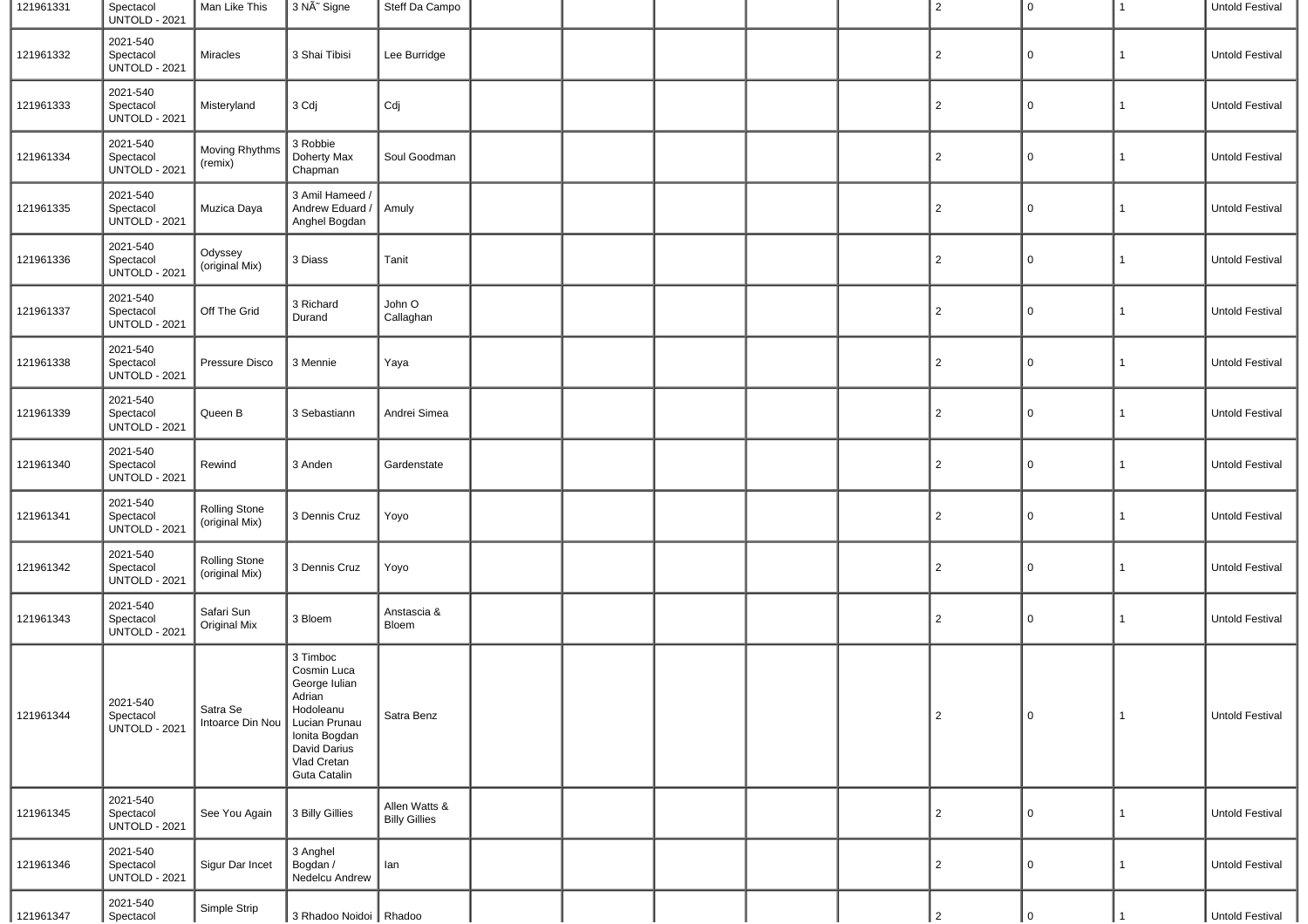|           | <b>UNTOLD - 2021</b>                          | Rhadoo Remix                                  |                                              |                        |  |  |                |   |              |                 |
|-----------|-----------------------------------------------|-----------------------------------------------|----------------------------------------------|------------------------|--|--|----------------|---|--------------|-----------------|
| 121961348 | 2021-540<br>Spectacol<br><b>UNTOLD - 2021</b> | Step By Step                                  | 3 Alexander<br>Matchak                       | Daniel Meister         |  |  | $\overline{2}$ | 0 | 1            | Untold Festival |
| 121961349 | 2021-540<br>Spectacol<br><b>UNTOLD - 2021</b> | Tga                                           | 3 Frankey &<br>Sandrino & la<br>Ã-berg       | Armen Miran            |  |  | $\overline{2}$ | 0 | 1            | Untold Festival |
| 121961350 | 2021-540<br>Spectacol<br><b>UNTOLD - 2021</b> | The Shaman S<br><b>Chant Extended</b><br>Mix) | 3 Riaz Dhanani<br>Coz                        | Prophecy Tram<br>Stage |  |  | $\overline{2}$ | 0 | 1            | Untold Festival |
| 121961351 | 2021-540<br>Spectacol<br><b>UNTOLD - 2021</b> | The Turnaround                                | 3 Lorand Marton                              | $\parallel$ Iv In      |  |  | $\overline{2}$ | 0 | $\mathbf{1}$ | Untold Festival |
| 121961352 | 2021-540<br>Spectacol<br><b>UNTOLD - 2021</b> | There It Is<br>Original Mix                   | 3 Seen Vybecdj                               | Seen Vybe              |  |  | $\overline{2}$ | 0 | $\mathbf{1}$ | Untold Festival |
| 121961353 | 2021-540<br>Spectacol<br><b>UNTOLD - 2021</b> | Up All Night<br>Extended                      | 3 Offaiah                                    | Alex Tripon            |  |  | $\overline{2}$ | 0 | 1            | Untold Festival |
| 121961354 | 2021-540<br>Spectacol<br><b>UNTOLD - 2021</b> | Uvarltd-a                                     | 3 Vincentiulian                              | Vizan                  |  |  | $\overline{2}$ | 0 | $\mathbf{1}$ | Untold Festival |
| 121961355 | 2021-540<br>Spectacol<br><b>UNTOLD - 2021</b> | Wanderlust                                    | 3 The Wlt                                    | The Wlt                |  |  | $\overline{2}$ | 0 | $\mathbf{1}$ | Untold Festival |
| 121961356 | 2021-540<br>Spectacol<br><b>UNTOLD - 2021</b> | Wild                                          | 3 Nikola Blajic<br>Caitlin Linney            | Corti Organ            |  |  | $\overline{2}$ | 0 | $\mathbf{1}$ | Untold Festival |
| 121961357 | 2021-540<br>Spectacol<br><b>UNTOLD - 2021</b> | <b>Winter Moments</b><br>(men-d Remix)        | 3 Beatronix                                  | Men-d                  |  |  | $\overline{2}$ | 0 | $\mathbf{1}$ | Untold Festival |
| 121961358 | 2021-540<br>Spectacol<br><b>UNTOLD - 2021</b> | Awakening                                     | 30 Belocca &<br>Hellomonkey &<br>Daniel Nike | Danny Avila            |  |  | $\overline{2}$ | 0 | 1            | Untold Festival |
| 121961359 | 2021-540<br>Spectacol<br><b>UNTOLD - 2021</b> | <b>Histroy Original</b><br>Mix                | 30 Seen<br>Vybecdj                           | Seen Vybe              |  |  | $\overline{2}$ | 0 | $\mathbf{1}$ | Untold Festival |
| 121961360 | 2021-540<br>Spectacol<br><b>UNTOLD - 2021</b> | <b>Dreamers</b>                               | 32 Space Motion                              | Pelin & Megg           |  |  | $\overline{2}$ | 0 | 1            | Untold Festival |
| 121961361 | 2021-540<br>Spectacol<br><b>UNTOLD - 2021</b> | Dreamers                                      | 32 Space Motion   Megg                       |                        |  |  | 2              | 0 | $\mathbf{1}$ | Untold Festival |
| 121961362 | 2021-540<br>Spectacol<br><b>UNTOLD - 2021</b> | Midnight Mouse                                | 32 Mighty<br>Mouse                           | Afrojack               |  |  | $\overline{2}$ | 0 | $\mathbf{1}$ | Untold Festival |
| 121961363 | 2021-540<br>Spectacol<br><b>UNTOLD - 2021</b> | Hypolation                                    | 33 Innellea                                  | Pelin & Megg           |  |  | $\overline{2}$ | 0 | 1            | Untold Festival |
| 121961364 | 2021-540<br>Spectacol<br><b>UNTOLD - 2021</b> | Hypolation                                    | 33 Innellea                                  | Megg                   |  |  | $\overline{2}$ | 0 | $\mathbf{1}$ | Untold Festival |
|           | 2021-540                                      |                                               |                                              |                        |  |  |                |   |              |                 |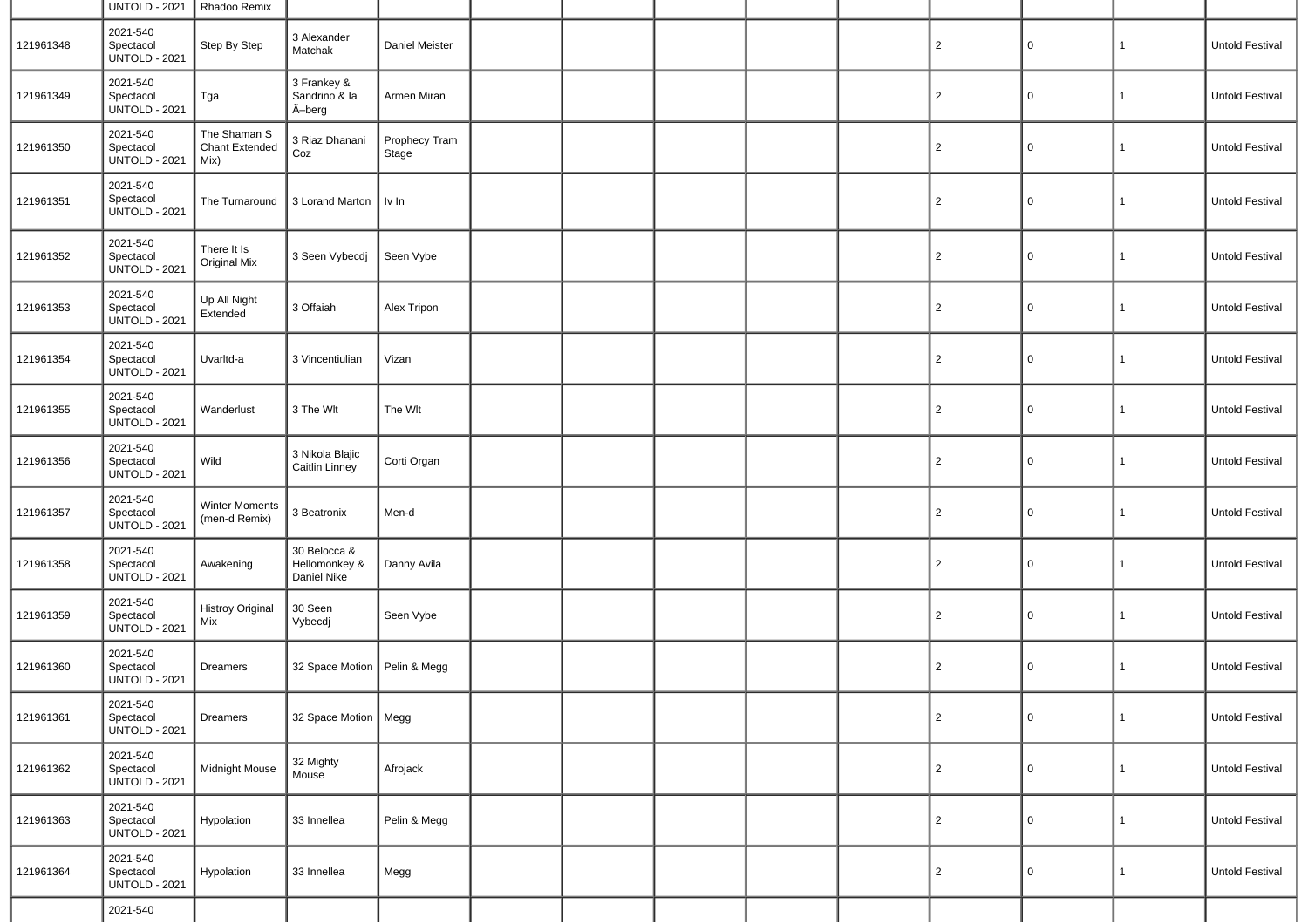| 121961365 | Spectacol<br><b>UNTOLD - 2021</b>             | Payback                           | 34 Toby Green                            | Tujamo                       |  |  | $\overline{2}$ | 0                   | $\mathbf{1}$ | Untold Festival |
|-----------|-----------------------------------------------|-----------------------------------|------------------------------------------|------------------------------|--|--|----------------|---------------------|--------------|-----------------|
| 121961366 | 2021-540<br>Spectacol<br><b>UNTOLD - 2021</b> | Rewind                            | 34 Anden                                 | Pelin & Megg                 |  |  | $\overline{2}$ | 0                   | $\mathbf{1}$ | Untold Festival |
| 121961367 | 2021-540<br>Spectacol<br><b>UNTOLD - 2021</b> | Rewind                            | 34 Anden                                 | Megg                         |  |  | $\overline{2}$ | 0                   | $\mathbf{1}$ | Untold Festival |
| 121961368 | 2021-540<br>Spectacol<br><b>UNTOLD - 2021</b> | Brokn - Mtfkn                     | 35 Brokn                                 | Dj Shiver                    |  |  | $\overline{c}$ | 0                   | $\mathbf{1}$ | Untold Festival |
| 121961369 | 2021-540<br>Spectacol<br><b>UNTOLD - 2021</b> | Mtfkn                             | 35 Brokn                                 | Dj Ethylen                   |  |  | $\overline{c}$ | 0                   | 1            | Untold Festival |
| 121961370 | 2021-540<br>Spectacol<br><b>UNTOLD - 2021</b> | Brokn - Control                   | 36 Brokn                                 | Dj Shiver                    |  |  | $\overline{2}$ | 0                   | $\mathbf{1}$ | Untold Festival |
| 121961371 | 2021-540<br>Spectacol<br><b>UNTOLD - 2021</b> | Control                           | 36 Brokn                                 | Dj Ethylen                   |  |  | $\overline{2}$ | 0                   | $\mathbf{1}$ | Untold Festival |
| 121961372 | 2021-540<br>Spectacol<br><b>UNTOLD - 2021</b> | Bleeding                          | 37 Brokn                                 | Dj Ethylen                   |  |  | $\overline{2}$ | 0                   | $\mathbf{1}$ | Untold Festival |
| 121961373 | 2021-540<br>Spectacol<br><b>UNTOLD - 2021</b> | Brokn - Bleeding                  | 37 Brokn                                 | Dj Shiver                    |  |  | $\overline{c}$ | 0                   | $\mathbf{1}$ | Untold Festival |
| 121961374 | 2021-540<br>Spectacol<br><b>UNTOLD - 2021</b> | Brokn - Loving<br>You             | 38 Brokn                                 | Dj Shiver                    |  |  | $\overline{2}$ | 0                   | $\mathbf{1}$ | Untold Festival |
| 121961375 | 2021-540<br>Spectacol<br><b>UNTOLD - 2021</b> | Loving You                        | 38 Brokn                                 | Dj Ethylen                   |  |  | $\overline{2}$ | 0                   | $\mathbf{1}$ | Untold Festival |
| 121961376 | 2021-540<br>Spectacol<br><b>UNTOLD - 2021</b> | <b>Back You</b>                   | 39 Brokn                                 | Dj Ethylen                   |  |  | $\overline{2}$ | 0                   | $\mathbf{1}$ | Untold Festival |
| 121961377 | 2021-540<br>Spectacol<br><b>UNTOLD - 2021</b> | Brokn - Back<br>You               | 39 Brokn                                 | Dj Shiver                    |  |  | $\overline{2}$ | 0                   | $\mathbf{1}$ | Untold Festival |
| 121961378 | 2021-540<br>Spectacol<br><b>UNTOLD - 2021</b> | Dirty Babe                        | 4 Dj Dark &<br>Mentol                    | Dj Dark & Mentol             |  |  | $\overline{2}$ | 0                   | $\mathbf{1}$ | Untold Festival |
| 121961379 | 2021-540<br>Spectacol<br>UNTOLD - 2021        | <b>Lights Around</b><br>The World | 4 Craig Connelly<br>Ft Megan<br>Mcduffee | Craig Connelly &<br>Factor B |  |  | $\overline{2}$ | $\mathsf{O}\xspace$ | $\mathbf{1}$ | Untold Festival |
| 121961380 | 2021-540<br>Spectacol<br><b>UNTOLD - 2021</b> | Nike Um                           | 4 Nedelcu<br>Andrew Edward<br>(azteca)   | Nane                         |  |  | $\mathbf{2}$   | 0                   | $\mathbf{1}$ | Untold Festival |
| 121961381 | 2021-540<br>Spectacol<br><b>UNTOLD - 2021</b> | Sub:liminal                       | 4 Sub:liminal                            | Dj Ethylen                   |  |  | $\overline{2}$ | 0                   | $\mathbf{1}$ | Untold Festival |
| 121961382 | 2021-540<br>Spectacol<br><b>UNTOLD - 2021</b> | Sub:liminal                       | 4 Moon Rays                              | Dj Shiver                    |  |  | $\overline{2}$ | 0                   | $\mathbf{1}$ | Untold Festival |
|           | 2021-540                                      |                                   |                                          |                              |  |  |                |                     |              |                 |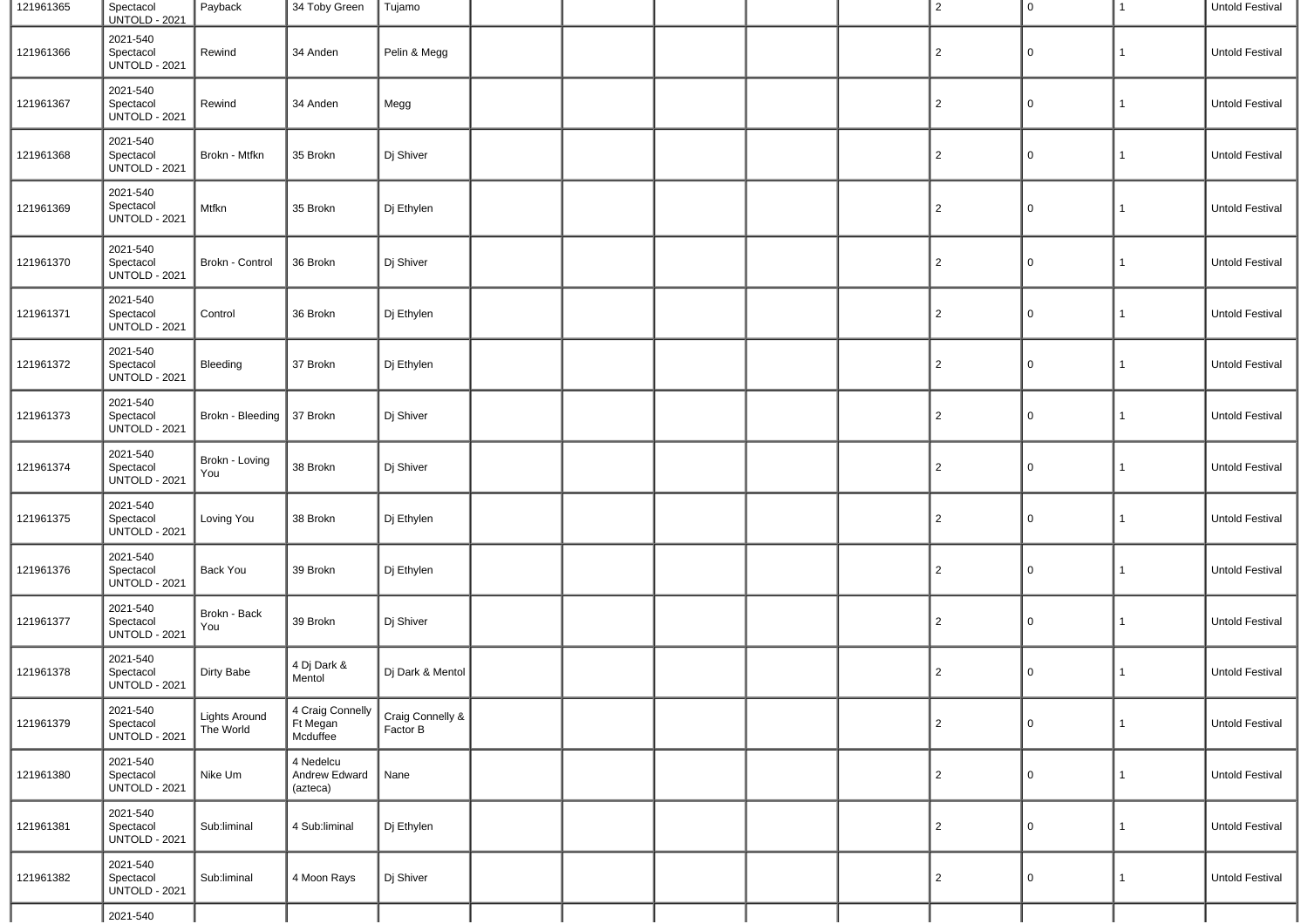| 121961383 | Spectacol<br><b>UNTOLD - 2021</b>             | Vele Tu                         | 4 Internullo<br>Mahony Bog                       | Mahony                                                      |  |  | 2              | $\mathbf 0$ | 1            | Untold Festival |
|-----------|-----------------------------------------------|---------------------------------|--------------------------------------------------|-------------------------------------------------------------|--|--|----------------|-------------|--------------|-----------------|
| 121961384 | 2021-540<br>Spectacol<br><b>UNTOLD - 2021</b> | Miliarde                        | 4 Ccse                                           | Culese Din<br>Cartier (argatu<br>Basska Ccse<br>Mo? Martin) |  |  | $\overline{c}$ | $\mathbf 0$ | 1            | Untold Festival |
| 121961385 | 2021-540<br>Spectacol<br><b>UNTOLD - 2021</b> | Apricot                         | 4 Mihai<br>Popoviciu                             | Mihai Popoviciu                                             |  |  | $\overline{2}$ | 0           | 1            | Untold Festival |
| 121961386 | 2021-540<br>Spectacol<br><b>UNTOLD - 2021</b> | Arabete                         | 4 Amil Hameed /<br>Andrew Eduard                 | Amuly                                                       |  |  | $\overline{2}$ | 0           | 1            | Untold Festival |
| 121961387 | 2021-540<br>Spectacol<br><b>UNTOLD - 2021</b> | Bag Un Blunt                    | 4 Anghel<br>Bogdan /<br>Nedelcu Andrew           | lan                                                         |  |  | $\overline{c}$ | 0           | 1            | Untold Festival |
| 121961388 | 2021-540<br>Spectacol<br><b>UNTOLD - 2021</b> | Batut In Cap                    | 4 Tomi Marfa/<br>Tomi Marfa Doc                  | Doc + Guests:<br>Facem Records                              |  |  | $\overline{c}$ | 0           | 1            | Untold Festival |
| 121961389 | 2021-540<br>Spectacol<br><b>UNTOLD - 2021</b> | Bunny                           | 4 Paul Maracine                                  | Spike                                                       |  |  | 2              | 0           | 1            | Untold Festival |
| 121961390 | 2021-540<br>Spectacol<br><b>UNTOLD - 2021</b> | Compadre<br>Radio Edit          | 4 Seen Vybecdj                                   | Seen Vybe                                                   |  |  | 2              | 0           | 1            | Untold Festival |
| 121961391 | 2021-540<br>Spectacol<br><b>UNTOLD - 2021</b> | Constanza                       | 4 Bucurie                                        | Julian M                                                    |  |  | $\overline{2}$ | 0           | $\mathbf{1}$ | Untold Festival |
| 121961392 | 2021-540<br>Spectacol<br><b>UNTOLD - 2021</b> | Cookies<br>(extended Mix)       | Albin Kasca<br>Roman                             | Albin Kaczka                                                |  |  | $\overline{c}$ | 0           | $\mathbf{1}$ | Untold Festival |
| 121961393 | 2021-540<br>Spectacol<br><b>UNTOLD - 2021</b> | Defender                        | 4 Billy Gillies &<br>Chelsea Holland             | John O<br>Callaghan                                         |  |  | 2              | 0           | 1            | Untold Festival |
| 121961394 | 2021-540<br>Spectacol<br><b>UNTOLD - 2021</b> | Do What U Feel                  | 4 Internullo &<br>Dobrikan Feat<br>Raluca        | Rosario<br>Internullo                                       |  |  | 2              | 0           | 1            | Untold Festival |
| 121961395 | 2021-540<br>Spectacol<br><b>UNTOLD - 2021</b> | Drive<br>Exploration            | 4 Marc Simz Vs<br>Cosmic Gate                    | Will Atkinson                                               |  |  | $\overline{2}$ | 0           | $\mathbf{1}$ | Untold Festival |
| 121961396 | 2021-540<br>Spectacol<br><b>UNTOLD - 2021</b> | Elated<br>(extended)            | 4 Aonofriesei<br>Mihai<br>Danut(starpicker) $\ $ | Starpiker                                                   |  |  | $\overline{2}$ | 0           | 1            | Untold Festival |
| 121961397 | 2021-540<br>Spectacol<br><b>UNTOLD - 2021</b> | <b>Euphoric Recall</b>          | 4 Bryan Kearney   Bryan Kearney                  |                                                             |  |  | $\overline{2}$ | 0           | $\mathbf{1}$ | Untold Festival |
| 121961398 | 2021-540<br>Spectacol<br><b>UNTOLD - 2021</b> | Exemplary                       | 4 Die By The<br>Sword                            | Caspa                                                       |  |  | $\overline{2}$ | 0           | $\mathbf{1}$ | Untold Festival |
| 121961399 | 2021-540<br>Spectacol<br><b>UNTOLD - 2021</b> | Focus (roger<br>Martinez Remix) | 4 Erol Arda                                      | The Real<br>Xperience                                       |  |  | $\overline{2}$ | 0           | $\mathbf{1}$ | Untold Festival |
| 121961400 | 2021-540<br>Spectacol<br><b>UNTOLD - 2021</b> | Funk Soul<br>Brother (vip)      | 4 Phibes                                         | Waren                                                       |  |  | $\overline{2}$ | 0           | 1            | Untold Festival |
|           |                                               |                                 |                                                  |                                                             |  |  |                |             |              |                 |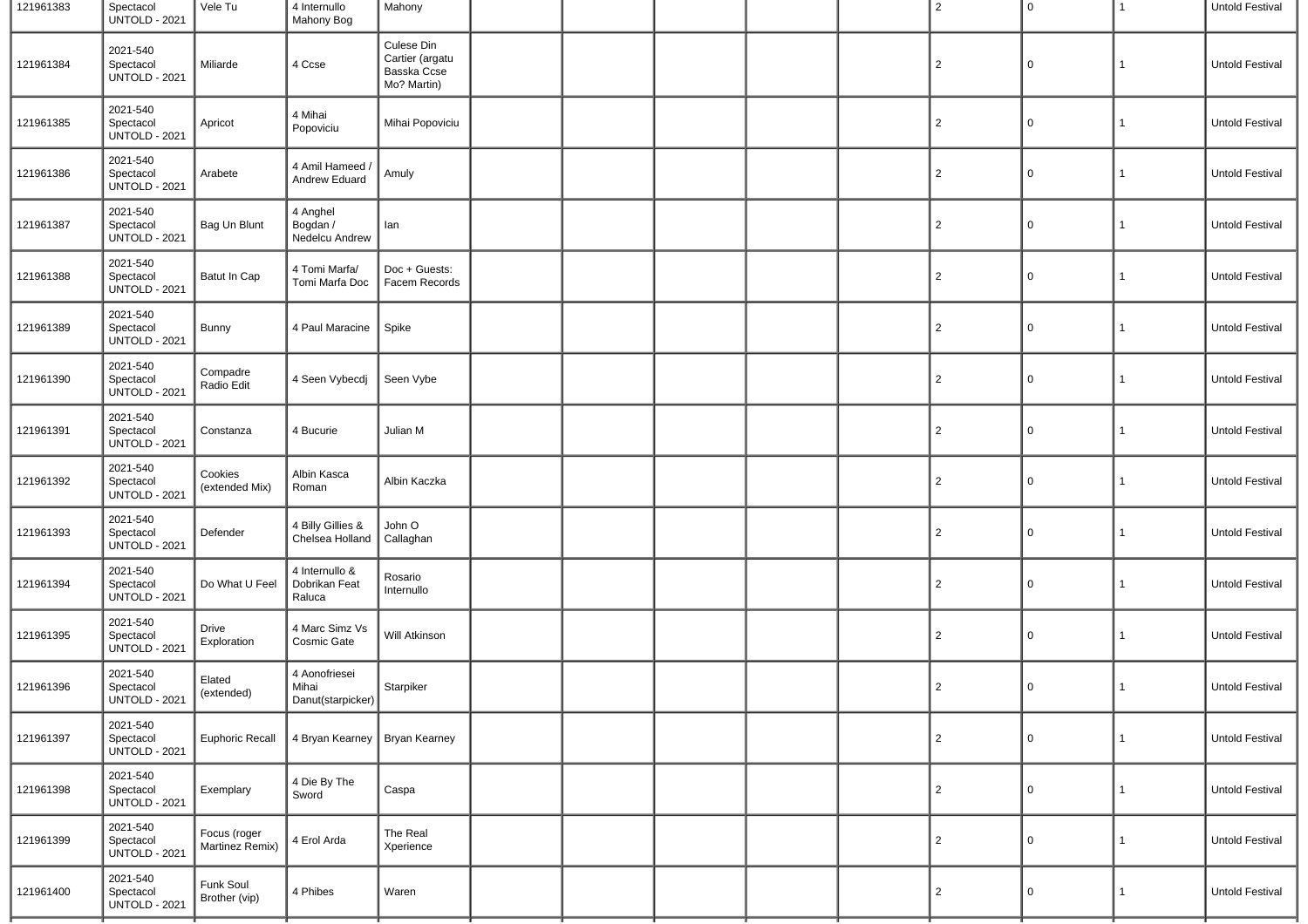| 121961401 | 2021-540<br>Spectacol<br><b>UNTOLD - 2021</b> | Give It To Me<br>(remix)                 | 4 Pepu James<br>Cole                                    | Soul Goodman                 |  |  | $\overline{2}$ | $\mathsf 0$ | $\mathbf{1}$ | Untold Festival |
|-----------|-----------------------------------------------|------------------------------------------|---------------------------------------------------------|------------------------------|--|--|----------------|-------------|--------------|-----------------|
| 121961402 | 2021-540<br>Spectacol<br><b>UNTOLD - 2021</b> | lotm                                     | 4 Shadym                                                | Nusha                        |  |  | $\overline{2}$ | 0           | 1            | Untold Festival |
| 121961403 | 2021-540<br>Spectacol<br><b>UNTOLD - 2021</b> | Justasec                                 | 4 Vlad Bretan                                           | Vizan                        |  |  | $\overline{2}$ | 0           | $\mathbf{1}$ | Untold Festival |
| 121961404 | 2021-540<br>Spectacol<br><b>UNTOLD - 2021</b> | Kodiak - Taargus<br>(bambounou<br>Remix) | 4 Martin Buttrich<br>Yassin Larkin<br>Jason<br>Thompson | Jamie Jones<br>B2b Loco Dice |  |  | $\overline{2}$ | 0           | 1            | Untold Festival |
| 121961405 | 2021-540<br>Spectacol<br><b>UNTOLD - 2021</b> | Legendary                                | 4 Nikola Blajic                                         | Corti Organ                  |  |  | $\overline{2}$ | 0           | 1            | Untold Festival |
| 121961406 | 2021-540<br>Spectacol<br><b>UNTOLD - 2021</b> | Magharibi Satori<br>Remix                | 4 Satori (nl)<br>SahalA‰                                | Satori Live                  |  |  | $\overline{2}$ | 0           | 1            | Untold Festival |
| 121961407 | 2021-540<br>Spectacol<br><b>UNTOLD - 2021</b> | Midnight Shoko                           | 4 Micha Mendel<br>David Grinstein                       | Men-d                        |  |  | $\overline{2}$ | 0           | $\mathbf{1}$ | Untold Festival |
| 121961408 | 2021-540<br>Spectacol<br><b>UNTOLD - 2021</b> | Mountains Of<br>The Mind Bloem<br>Remix  | 4 Bloem<br>Blond:ish                                    | Anstascia &<br>Bloem         |  |  | $\overline{2}$ | 0           | 1            | Untold Festival |
| 121961409 | 2021-540<br>Spectacol<br><b>UNTOLD - 2021</b> | No Remorse                               | 4 Xijaro & Pitch<br>Vs Sholan                           | Aly & Fila                   |  |  | $\overline{2}$ | 0           | 1            | Untold Festival |
| 121961410 | 2021-540<br>Spectacol<br><b>UNTOLD - 2021</b> | One Day In Tibet<br>Original Mix         | 4 Audiotones<br>Adrien(ro)                              | Adrien                       |  |  | $\overline{2}$ | 0           | 1            | Untold Festival |
| 121961411 | 2021-540<br>Spectacol<br><b>UNTOLD - 2021</b> | Orenda Forever<br>In A Day               | 4 The Wit Vs Dt8<br>Project                             | The Wlt                      |  |  | $\overline{2}$ | $\mathbf 0$ | 1            | Untold Festival |
| 121961412 | 2021-540<br>Spectacol<br><b>UNTOLD - 2021</b> | Privilege                                | 4 Carlo Whale                                           | Armen Miran                  |  |  | $\overline{2}$ | 0           | 1            | Untold Festival |
| 121961413 | 2021-540<br>Spectacol<br><b>UNTOLD - 2021</b> | Quixotopia                               | 4 Midas 104                                             | Caleesi & Sarah<br>Kreis     |  |  | $\overline{2}$ | $\mathsf 0$ | 1            | Untold Festival |
| 121961414 | 2021-540<br>Spectacol<br><b>UNTOLD - 2021</b> | Reincarnation                            | 4 Jochem Papp<br>Phillipe Haex                          | Solarstone                   |  |  | $\overline{2}$ | 0           | 1            | Untold Festival |
| 121961415 | 2021-540<br>Spectacol<br><b>UNTOLD - 2021</b> | Reminding                                | 4 Anyma Rosa<br>AnschÜtz                                | Tale Of Us                   |  |  | $\overline{2}$ | $\mathbf 0$ | 1            | Untold Festival |
| 121961416 | 2021-540<br>Spectacol<br><b>UNTOLD - 2021</b> | Rompom<br>(original Mix)                 | 4 Diass                                                 | Tanit                        |  |  | $\overline{2}$ | $\mathsf 0$ | 1            | Untold Festival |
| 121961417 | 2021-540<br>Spectacol<br><b>UNTOLD - 2021</b> | Rune Thurer Mix   4 Cdj                  |                                                         | Cdj                          |  |  | $\overline{2}$ | 0           | $\mathbf{1}$ | Untold Festival |
|           |                                               |                                          | 4 Adrian<br>Hodoleanu                                   |                              |  |  |                |             |              |                 |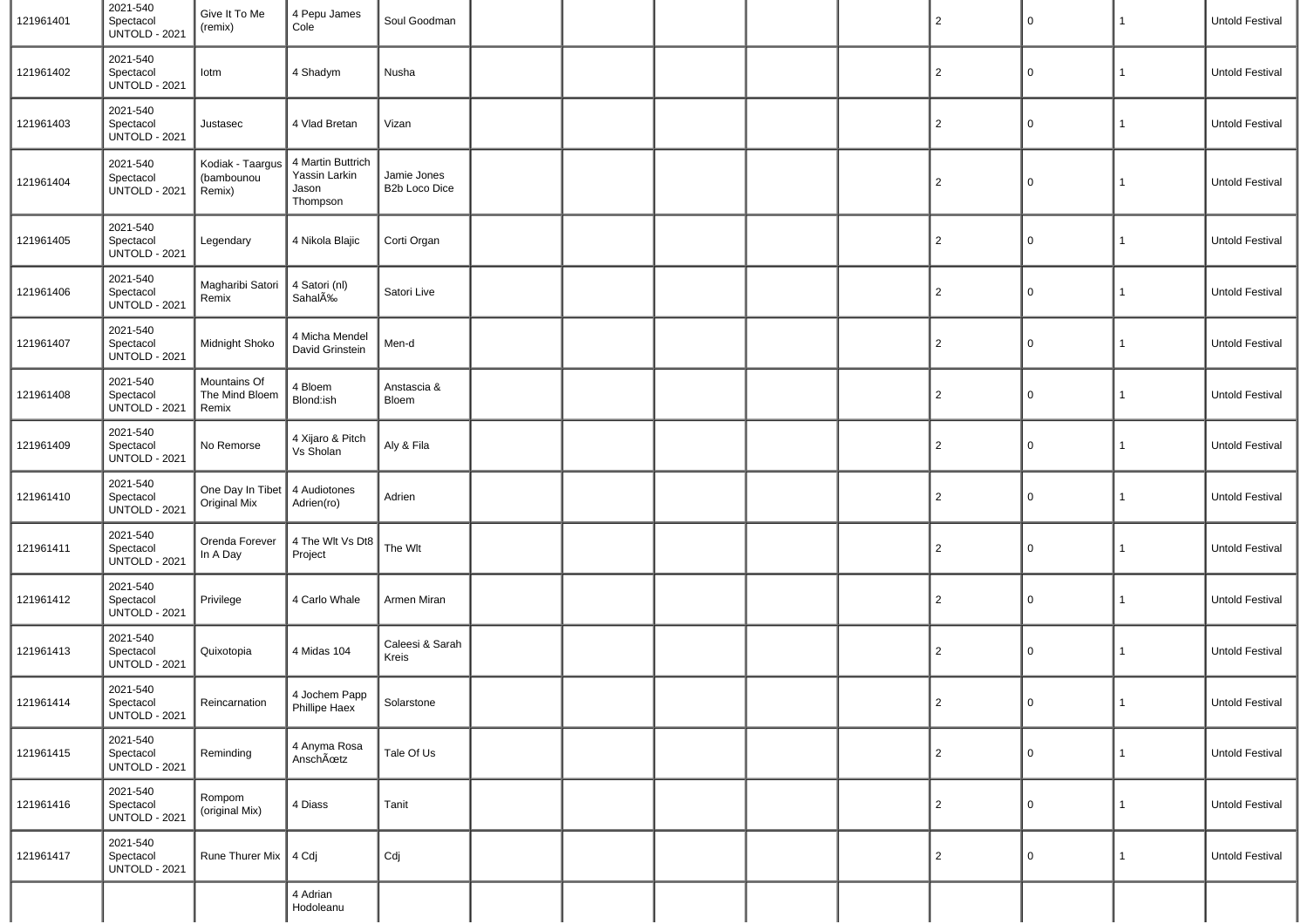| 121961418 | 2021-540<br>Spectacol<br><b>UNTOLD - 2021</b> | Sa Ploua Cu<br>Bani                            | Lucian Prunau<br>Luca George<br>Iulian Ionita<br>Bogdan David<br>Darius Vlad<br>Cretan Guta<br>Catalin | Satra Benz                            |  |  | $\overline{2}$ | $\mathbf 0$  | $\mathbf{1}$ | Untold Festival |
|-----------|-----------------------------------------------|------------------------------------------------|--------------------------------------------------------------------------------------------------------|---------------------------------------|--|--|----------------|--------------|--------------|-----------------|
| 121961419 | 2021-540<br>Spectacol<br><b>UNTOLD - 2021</b> | Sejur                                          | 4 Akos                                                                                                 | Akos                                  |  |  | $\overline{c}$ | 0            | $\mathbf{1}$ | Untold Festival |
| 121961420 | 2021-540<br>Spectacol<br><b>UNTOLD - 2021</b> | Selfish                                        | 4 Andre Rizo                                                                                           | Andre Rizo                            |  |  | $\overline{c}$ | 0            | $\mathbf{1}$ | Untold Festival |
| 121961421 | 2021-540<br>Spectacol<br><b>UNTOLD - 2021</b> | Somewhere In<br>America (yoruba<br>Soul Remix) | 4 Oveous                                                                                               | Seth Troxler                          |  |  | $\overline{2}$ | 0            | $\mathbf{1}$ | Untold Festival |
| 121961422 | 2021-540<br>Spectacol<br><b>UNTOLD - 2021</b> | Starlab                                        | 4 Billy Gillies                                                                                        | Allen Watts &<br><b>Billy Gillies</b> |  |  | $\overline{2}$ | 0            | $\mathbf{1}$ | Untold Festival |
| 121961423 | 2021-540<br>Spectacol<br><b>UNTOLD - 2021</b> | Suchblush                                      | 4 Bftt                                                                                                 | Aya                                   |  |  | $\overline{c}$ | 0            | $\mathbf{1}$ | Untold Festival |
| 121961424 | 2021-540<br>Spectacol<br><b>UNTOLD - 2021</b> | Titan                                          | 4 Andromedik                                                                                           | Netsky                                |  |  | $\overline{2}$ | 0            | $\mathbf{1}$ | Untold Festival |
| 121961425 | 2021-540<br>Spectacol<br><b>UNTOLD - 2021</b> | Today                                          | 4 West Of The<br>Sun                                                                                   | Gardenstate                           |  |  | $\overline{c}$ | 0            | $\mathbf{1}$ | Untold Festival |
| 121961426 | 2021-540<br>Spectacol<br><b>UNTOLD - 2021</b> | Unreal                                         | 4 Lorand Marton   Iv In                                                                                |                                       |  |  | $\overline{2}$ | $\mathbf 0$  | $\mathbf{1}$ | Untold Festival |
| 121961427 | 2021-540<br>Spectacol<br><b>UNTOLD - 2021</b> | Up All Night                                   | 4 Offaiah                                                                                              | Moshu                                 |  |  | $\overline{c}$ | 0            | $\mathbf{1}$ | Untold Festival |
| 121961428 | 2021-540<br>Spectacol<br><b>UNTOLD - 2021</b> | Wait Till You<br>See My                        | 4 Ben Murphy                                                                                           | Yaya                                  |  |  | $\overline{c}$ | 0            | $\mathbf{1}$ | Untold Festival |
| 121961429 | 2021-540<br>Spectacol<br><b>UNTOLD - 2021</b> | Whitney S Song<br>(tribute) Original<br>Mix    | 4 Christian<br>Lepah Alin<br>Prandea                                                                   | Christian Lepah                       |  |  | $\overline{c}$ | 0            | $\mathbf{1}$ | Untold Festival |
| 121961430 | 2021-540<br>Spectacol<br><b>UNTOLD - 2021</b> | Will We<br>Remain? -<br>Spencer Brown<br>Remix | 4 Elizabeth<br>Oseiilan<br>Bluestonemaor<br>Levi                                                       | Suncatcher &<br>Exolight              |  |  | $\overline{2}$ | 0            | 1            | Untold Festival |
| 121961431 | 2021-540<br>Spectacol<br><b>UNTOLD - 2021</b> | Zawa                                           | 4 Norbert<br>Halmagyi Ana<br>Cristina Leonte                                                           | Nopame Dj Set                         |  |  | $\overline{c}$ | $\mathbf 0$  | $\mathbf{1}$ | Untold Festival |
| 121961432 | 2021-540<br>Spectacol<br><b>UNTOLD - 2021</b> | ?????????                                      | 4 Lika Star                                                                                            | Nina Kraviz                           |  |  | 2              | 0            | $\mathbf{1}$ | Untold Festival |
| 121961433 | 2021-540<br>Spectacol<br><b>UNTOLD - 2021</b> | Exposure -<br>Statik                           | 40 Exposure                                                                                            | Dj Shiver                             |  |  | $\overline{2}$ | $\mathsf{O}$ | $\mathbf{1}$ | Untold Festival |
| 121961434 | 2021-540<br>Spectacol<br><b>UNTOLD - 2021</b> | <b>Statik</b>                                  | 40 Exposure                                                                                            | Dj Ethylen                            |  |  | $\overline{2}$ | 0            | $\mathbf{1}$ | Untold Festival |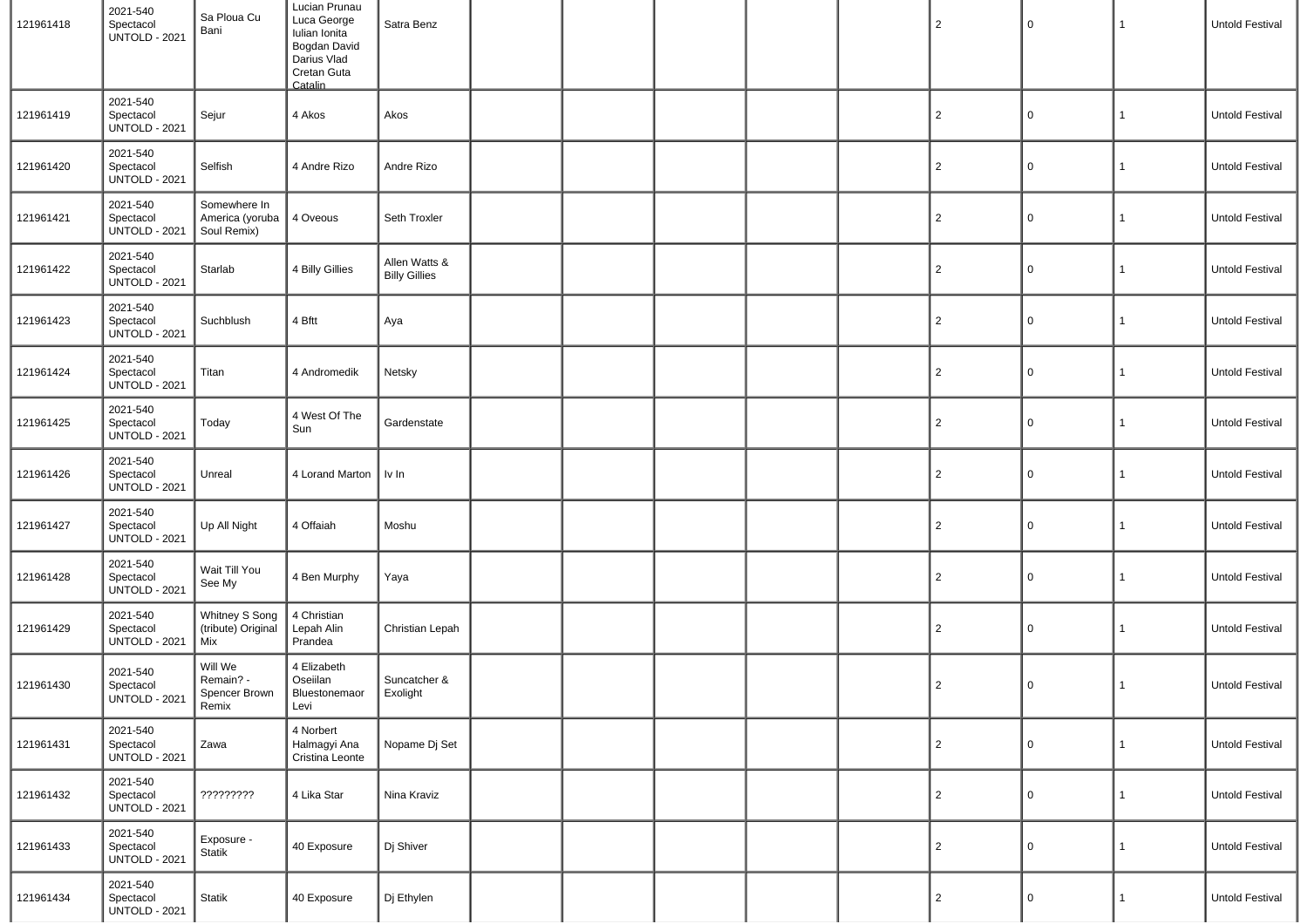| 121961435 | 2021-540<br>Spectacol<br><b>UNTOLD - 2021</b> | Let There Be<br>Dark  | 40 Beico & Mt93   Pelin & Megg         |                                                             |  |  | $\overline{2}$ | 0           | 1            | Untold Festival        |
|-----------|-----------------------------------------------|-----------------------|----------------------------------------|-------------------------------------------------------------|--|--|----------------|-------------|--------------|------------------------|
| 121961436 | 2021-540<br>Spectacol<br><b>UNTOLD - 2021</b> | Let There Be<br>Dark  | 40 Beico & Mt93                        | Megg                                                        |  |  | $\overline{2}$ | 0           | $\mathbf{1}$ | Untold Festival        |
| 121961437 | 2021-540<br>Spectacol<br><b>UNTOLD - 2021</b> | Exposure -<br>Higher  | 41 Exposure                            | Dj Shiver                                                   |  |  | $\overline{2}$ | 0           | 1            | Untold Festival        |
| 121961438 | 2021-540<br>Spectacol<br><b>UNTOLD - 2021</b> | Angels Cry            | 41 Mha Iri                             | Pelin & Megg                                                |  |  | $\overline{c}$ | 0           | 1            | Untold Festival        |
| 121961439 | 2021-540<br>Spectacol<br><b>UNTOLD - 2021</b> | Angels Cry            | 41 Mha Iri                             | Megg                                                        |  |  | $\overline{2}$ | $\Omega$    | 1            | Untold Festival        |
| 121961440 | 2021-540<br>Spectacol<br><b>UNTOLD - 2021</b> | Haze                  | 41 Joyryde                             | Tujamo                                                      |  |  | $\overline{2}$ | $\Omega$    | 1            | Untold Festival        |
| 121961441 | 2021-540<br>Spectacol<br><b>UNTOLD - 2021</b> | Exposure -<br>Spooky  | 42 Exposure                            | Dj Shiver                                                   |  |  | $\overline{2}$ | $\Omega$    | 1            | Untold Festival        |
| 121961442 | 2021-540<br>Spectacol<br><b>UNTOLD - 2021</b> | Exposure -<br>Statik  | 43 Exposure                            | Dj Shiver                                                   |  |  | $\overline{2}$ | $\Omega$    | 1            | <b>Untold Festival</b> |
| 121961443 | 2021-540<br>Spectacol<br><b>UNTOLD - 2021</b> | Exposure - No<br>More | 44 Exposure                            | Dj Shiver                                                   |  |  | $\overline{2}$ | 0           | 1            | <b>Untold Festival</b> |
| 121961444 | 2021-540<br>Spectacol<br><b>UNTOLD - 2021</b> | Bmv                   | 5 Cherescu<br>Stefan Avram<br>(nane)   | Nane                                                        |  |  | $\overline{2}$ | $\Omega$    | 1            | Untold Festival        |
| 121961445 | 2021-540<br>Spectacol<br><b>UNTOLD - 2021</b> | Clear Cut             | 5 Mahony<br>Dubphone                   | Mahony                                                      |  |  | $\overline{2}$ | 0           | 1            | Untold Festival        |
| 121961446 | 2021-540<br>Spectacol<br><b>UNTOLD - 2021</b> | Hope                  | 5 Viken Arman<br>Joke lannis<br>Ritter | Viken Arman                                                 |  |  | $\overline{2}$ | $\mathbf 0$ | 1            | <b>Untold Festival</b> |
| 121961447 | 2021-540<br>Spectacol<br><b>UNTOLD - 2021</b> | Ping Bang             | 5 David San                            | Dj Dark & Mentol                                            |  |  | $\overline{2}$ | 0           | 1            | Untold Festival        |
| 121961448 | 2021-540<br>Spectacol<br><b>UNTOLD - 2021</b> | Sub:liminal           | 5 Sub:liminal                          | Dj Ethylen                                                  |  |  | $\overline{2}$ | $\Omega$    |              | Untold Festival        |
| 121961449 | 2021-540<br>Spectacol<br><b>UNTOLD - 2021</b> | Sub:liminal           | 5 Variations                           | Dj Shiver                                                   |  |  | $\overline{c}$ | $\mathbf 0$ | 1            | Untold Festival        |
| 121961450 | 2021-540<br>Spectacol<br><b>UNTOLD - 2021</b> | - Funky Feelings      | 5 Moshu & Mihai<br>$\mathcal{U}$       | Moshu                                                       |  |  | $\overline{c}$ | $\mathbf 0$ | 1            | Untold Festival        |
| 121961451 | 2021-540<br>Spectacol<br><b>UNTOLD - 2021</b> | De Gr                 | 5 Ccse                                 | Culese Din<br>Cartier (argatu<br>Basska Ccse<br>Mo? Martin) |  |  | $\overline{c}$ | $\mathbf 0$ | $\mathbf{1}$ | Untold Festival        |
|           | 2021-540                                      |                       | 5 Cristian                             |                                                             |  |  |                |             |              |                        |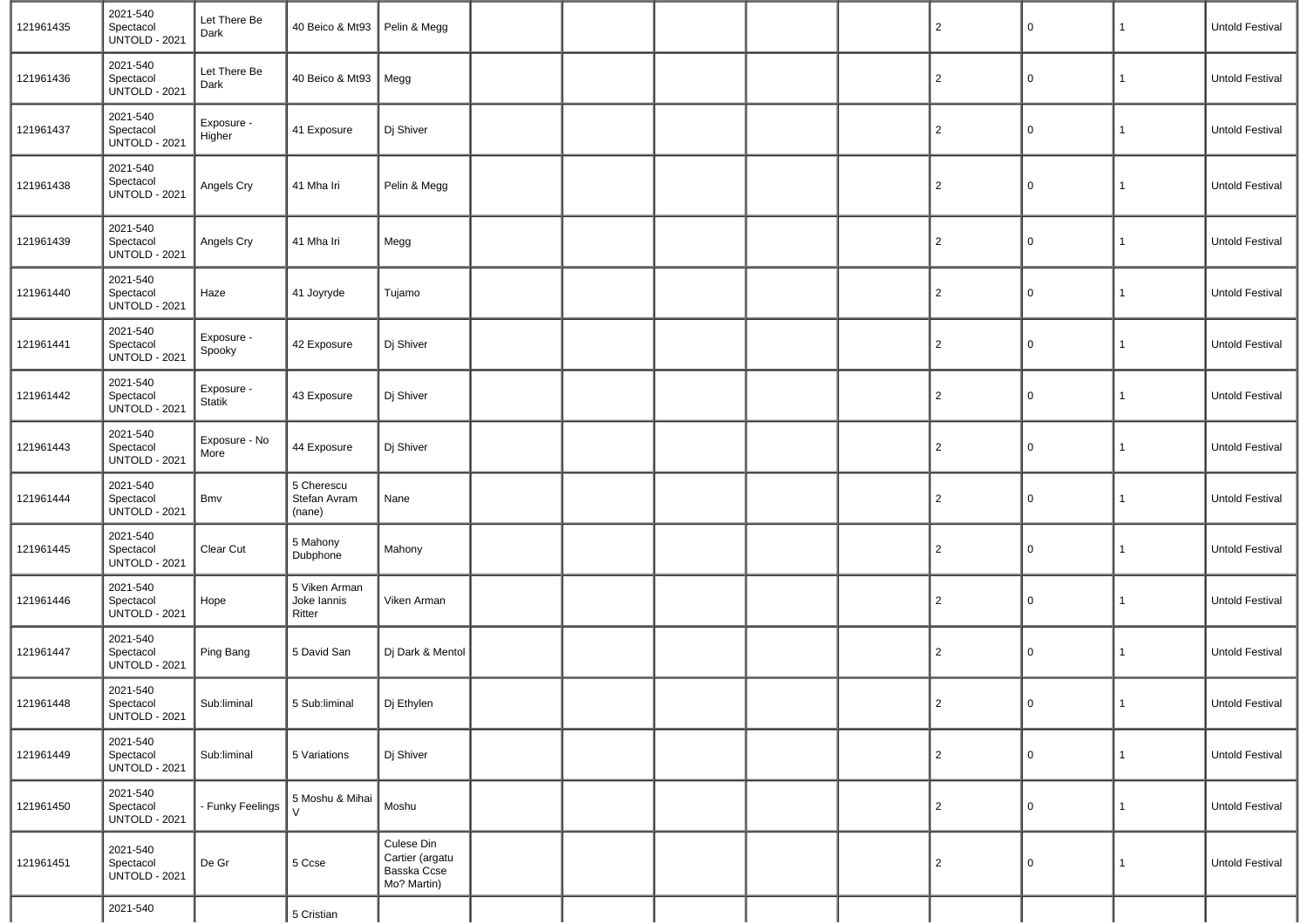| 121961452 | Spectacol<br><b>UNTOLD - 2021</b>             | Afrodisiak                            | Munteanu                                                | Nopame Dj Set                |  |  | $\overline{2}$ | 0           | $\mathbf{1}$ | Untold Festival |
|-----------|-----------------------------------------------|---------------------------------------|---------------------------------------------------------|------------------------------|--|--|----------------|-------------|--------------|-----------------|
| 121961453 | 2021-540<br>Spectacol<br><b>UNTOLD - 2021</b> | Balkaniada<br><b>Original Mix</b>     | 5 Seen Vybecdj                                          | Seen Vybe                    |  |  | $\overline{c}$ | 0           | 1            | Untold Festival |
| 121961454 | 2021-540<br>Spectacol<br><b>UNTOLD - 2021</b> | <b>Belgian Bass</b>                   | 5 Milo Spykers                                          | Amelie Lens                  |  |  | $\overline{2}$ | 0           | 1            | Untold Festival |
| 121961455 | 2021-540<br>Spectacol<br><b>UNTOLD - 2021</b> | Ben Dova!<br>(original Mix)           | Albin Kasca<br>Roman                                    | Albin Kaczka                 |  |  | $\overline{2}$ | 0           | 1            | Untold Festival |
| 121961456 | 2021-540<br>Spectacol<br><b>UNTOLD - 2021</b> | Born To Fly                           | 5 Dj Waren                                              | Waren                        |  |  | $\overline{2}$ | 0           | 1            | Untold Festival |
| 121961457 | 2021-540<br>Spectacol<br><b>UNTOLD - 2021</b> | Complete                              | 5 Lorand Marton   Iv In                                 |                              |  |  | $\overline{c}$ | 0           | 1            | Untold Festival |
| 121961458 | 2021-540<br>Spectacol<br><b>UNTOLD - 2021</b> | Complicated                           | 5 Akos                                                  | Akos                         |  |  | $\overline{c}$ | 0           | 1            | Untold Festival |
| 121961459 | 2021-540<br>Spectacol<br><b>UNTOLD - 2021</b> | Dancing In My<br>Head                 | 5 Audiofly                                              | Audiofly                     |  |  | $\overline{2}$ | 0           | 1            | Untold Festival |
| 121961460 | 2021-540<br>Spectacol<br><b>UNTOLD - 2021</b> | D Kawa -<br>Kurokin (dj<br>Deeon Mix) | 5 Martin Buttrich<br>Yassin Larkin<br>Jason<br>Thompson | Jamie Jones<br>B2b Loco Dice |  |  | $\overline{2}$ | 0           | $\mathbf{1}$ | Untold Festival |
| 121961461 | 2021-540<br>Spectacol<br><b>UNTOLD - 2021</b> | Doina Carkeys<br>Mix                  | 5 Cdj                                                   | Cdj                          |  |  | $\overline{2}$ | 0           | 1            | Untold Festival |
| 121961462 | 2021-540<br>Spectacol<br><b>UNTOLD - 2021</b> | Double Up Feat<br>Amuly               | 5 Ian / Amuly                                           | lan                          |  |  | $\overline{2}$ | 0           | 1            | Untold Festival |
| 121961463 | 2021-540<br>Spectacol<br><b>UNTOLD - 2021</b> | Face In The<br>Crowd                  | 5 N-gynn                                                | Vizan                        |  |  | $\overline{c}$ | 0           | 1            | Untold Festival |
| 121961464 | 2021-540<br>Spectacol<br><b>UNTOLD - 2021</b> | Fall Away                             | 5 Armen Miran<br>& Nicolas Rada                         | Armen Miran                  |  |  | $\overline{2}$ | 0           | $\mathbf{1}$ | Untold Festival |
| 121961465 | 2021-540<br>Spectacol<br><b>UNTOLD - 2021</b> | Flame                                 | 5 Artbat                                                | Tale Of Us                   |  |  | $\overline{2}$ | 0           | 1            | Untold Festival |
| 121961466 | 2021-540<br>Spectacol<br><b>UNTOLD - 2021</b> | <b>Get This Party</b><br>Started      | 5 Westend                                               | Andrew Icks                  |  |  | $\overline{2}$ | 0           | $\mathbf{1}$ | Untold Festival |
| 121961467 | 2021-540<br>Spectacol<br><b>UNTOLD - 2021</b> | <b>Get This Party</b><br>Started      | 5 Westend                                               | Andrew Icks                  |  |  | $\overline{2}$ | $\mathbf 0$ | 1            | Untold Festival |
| 121961468 | 2021-540<br>Spectacol<br><b>UNTOLD - 2021</b> | Heaven                                | 5 Key Lean Ft<br>Eric Lumiere                           | The Wlt                      |  |  | $\overline{c}$ | 0           | 1            | Untold Festival |
| 121961469 | 2021-540<br>Spectacol<br><b>UNTOLD - 2021</b> | Hot Night<br>(original Mix)           | 5 Aron Volta                                            | Soul Goodman                 |  |  | $\overline{2}$ | 0           | 1            | Untold Festival |
|           |                                               |                                       |                                                         |                              |  |  |                |             |              |                 |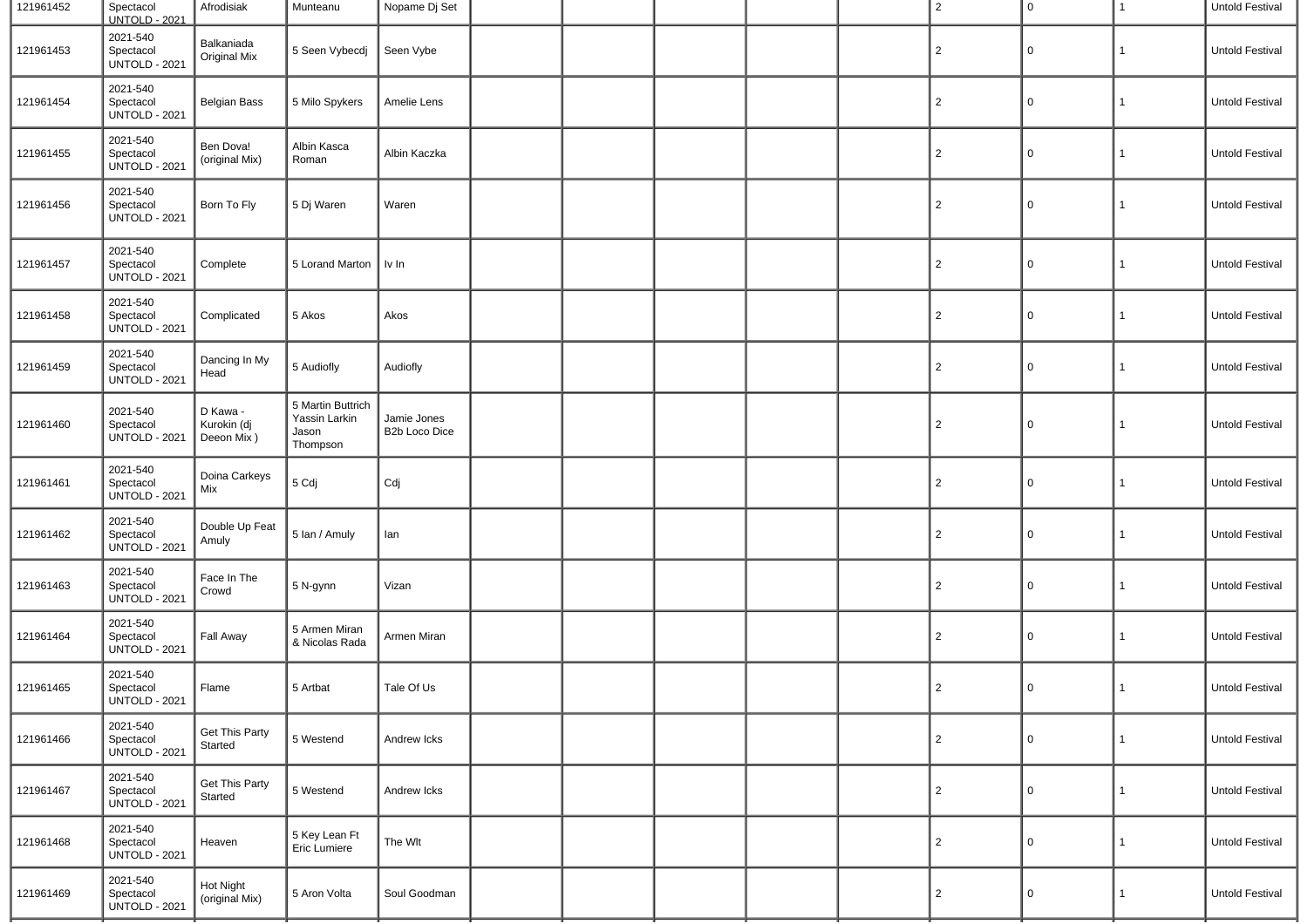| 121961470 | 2021-540<br>Spectacol<br><b>UNTOLD - 2021</b> | Hymn Of Hope                                  | 5 Aly & Fila                                                                                                                    | Aly & Fila             |  |  | $\overline{2}$ | $\pmb{0}$   | $\mathbf{1}$ | Untold Festival        |
|-----------|-----------------------------------------------|-----------------------------------------------|---------------------------------------------------------------------------------------------------------------------------------|------------------------|--|--|----------------|-------------|--------------|------------------------|
| 121961471 | 2021-540<br>Spectacol<br><b>UNTOLD - 2021</b> | I Feel<br>Everything<br>Rhadoo Remix          | 5 Rhadoo Ilario<br>Liburni                                                                                                      | Rhadoo                 |  |  | $\overline{2}$ | $\mathsf 0$ | $\mathbf{1}$ | Untold Festival        |
| 121961472 | 2021-540<br>Spectacol<br><b>UNTOLD - 2021</b> | Id                                            | 5ld                                                                                                                             | Nikolauss              |  |  | $\overline{2}$ | 0           | 1            | Untold Festival        |
| 121961473 | 2021-540<br>Spectacol<br><b>UNTOLD - 2021</b> | Imbewu Niko<br>Schwind Remix                  | 5 Niko Schwind<br>Bloem                                                                                                         | Anstascia &<br>Bloem   |  |  | $\overline{2}$ | $\mathsf 0$ | 1            | Untold Festival        |
| 121961474 | 2021-540<br>Spectacol<br><b>UNTOLD - 2021</b> | Indica (men-d<br>Remix)                       | 5 Pink Bomb                                                                                                                     | Men-d                  |  |  | $\overline{2}$ | 0           | 1            | Untold Festival        |
| 121961475 | 2021-540<br>Spectacol<br><b>UNTOLD - 2021</b> | Lose Control                                  | 5niju                                                                                                                           | Zo                     |  |  | $\overline{2}$ | 0           | 1            | Untold Festival        |
| 121961476 | 2021-540<br>Spectacol<br><b>UNTOLD - 2021</b> | Manele Death<br>Metal                         | 5 Adrian<br>Hodoleanu<br>Lucian Prunau<br>Luca George<br>Iulian Ionita<br>Bogdan David<br>Darius Vlad<br>Cretan Guta<br>Catalin | Satra Benz             |  |  | $\overline{2}$ | $\mathsf 0$ | $\mathbf{1}$ | Untold Festival        |
| 121961477 | 2021-540<br>Spectacol<br><b>UNTOLD - 2021</b> | Mangata                                       | 5 Prophecy                                                                                                                      | Prophecy Tram<br>Stage |  |  | 2              | 0           | $\mathbf{1}$ | Untold Festival        |
| 121961478 | 2021-540<br>Spectacol<br><b>UNTOLD - 2021</b> | Mooye                                         | 5 Dinescu<br>Constantin Ioan<br>Hodoleanu<br>Adrian Teodora<br>Mizgoi Luca<br>George                                            | Bruja                  |  |  | $\overline{2}$ | $\mathsf 0$ | $\mathbf{1}$ | <b>Untold Festival</b> |
| 121961479 | 2021-540<br>Spectacol<br><b>UNTOLD - 2021</b> | Murph (shadow<br>Mix)                         | 5 Henzo                                                                                                                         | Aya                    |  |  | $\overline{2}$ | 0           | $\mathbf{1}$ | Untold Festival        |
| 121961480 | 2021-540<br>Spectacol<br><b>UNTOLD - 2021</b> | Musica( Original)                             | 5 Internullo &<br>Dobrikan                                                                                                      | Rosario<br>Internullo  |  |  | $\overline{2}$ | 0           | 1            | Untold Festival        |
| 121961481 | 2021-540<br>Spectacol<br><b>UNTOLD - 2021</b> | Neversea<br>(giuseppe<br>Ottaviani<br>Rework) | 5 Aonofriesei<br>Mihai<br>Danut(starpicker)                                                                                     | Starpiker              |  |  | 2              | 0           | $\mathbf{1}$ | Untold Festival        |
| 121961482 | 2021-540<br>Spectacol<br><b>UNTOLD - 2021</b> | Ocean Surge<br>Original Mix                   | 5 Adrien(ro)                                                                                                                    | Adrien                 |  |  | 2              | 0           | $\mathbf{1}$ | Untold Festival        |
| 121961483 | 2021-540<br>Spectacol<br><b>UNTOLD - 2021</b> | Ok                                            | 5 Paul Maracine                                                                                                                 | Spike                  |  |  | $\overline{2}$ | 0           | 1            | Untold Festival        |
| 121961484 | 2021-540<br>Spectacol<br><b>UNTOLD - 2021</b> | Reckless                                      | 5 Grawinkel &<br><b>Busted Fingerz</b>                                                                                          | Caspa                  |  |  | $\overline{2}$ | 0           | $\mathbf{1}$ | Untold Festival        |
|           |                                               |                                               |                                                                                                                                 |                        |  |  |                |             |              |                        |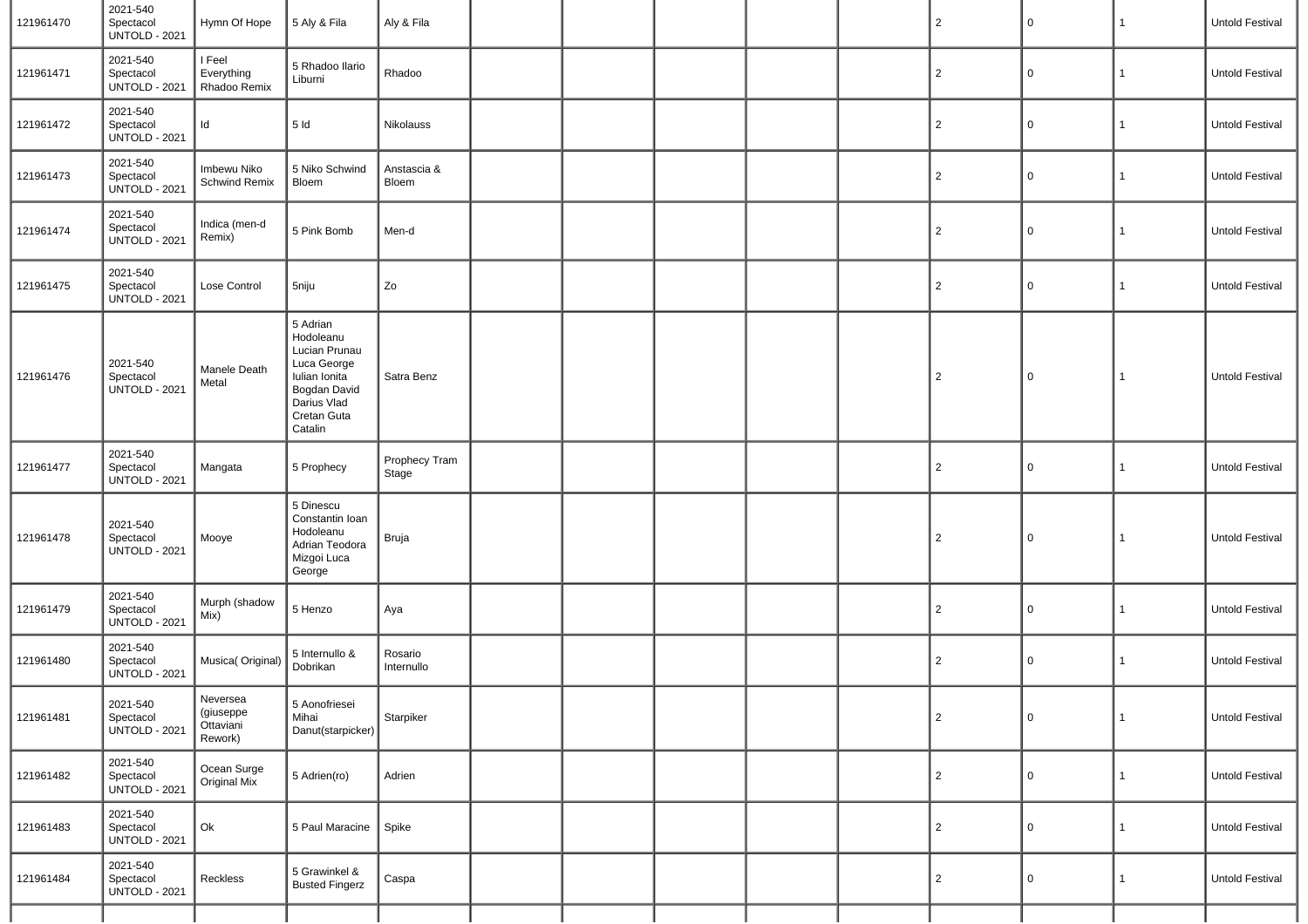| 121961485 | 2021-540<br>Spectacol<br>UNTOLD - 2021        | Rumbling (<br>Remix)                                         | 5 Djolee & Last<br>Men On Earth                        | Caleesi & Sarah<br>Kreis       |  |  | $\overline{2}$ | 0           | 1            | Untold Festival |
|-----------|-----------------------------------------------|--------------------------------------------------------------|--------------------------------------------------------|--------------------------------|--|--|----------------|-------------|--------------|-----------------|
| 121961486 | 2021-540<br>Spectacol<br><b>UNTOLD - 2021</b> | Sarer Jan                                                    | 5 Hraach & Iveta<br>Mukuchyan                          | Hraach                         |  |  | $\overline{2}$ | 0           | $\mathbf{1}$ | Untold Festival |
| 121961487 | 2021-540<br>Spectacol<br><b>UNTOLD - 2021</b> | Shiratani                                                    | 5 Natalia<br>Shapovalova                               | Lee Burridge                   |  |  | $\overline{2}$ | 0           | $\mathbf{1}$ | Untold Festival |
| 121961488 | 2021-540<br>Spectacol<br><b>UNTOLD - 2021</b> | Stamp Your Feet<br>Hard                                      | 5 Majide                                               | Nina Kraviz                    |  |  | $\overline{2}$ | 0           | $\mathbf{1}$ | Untold Festival |
| 121961489 | 2021-540<br>Spectacol<br><b>UNTOLD - 2021</b> | Sud                                                          | 5 Sez/Doc                                              | Doc + Guests:<br>Facem Records |  |  | $\overline{2}$ | 0           | $\mathbf{1}$ | Untold Festival |
| 121961490 | 2021-540<br>Spectacol<br><b>UNTOLD - 2021</b> | Tempus                                                       | 5 Nikola Blajic<br>Muhamad<br>Shukri Bin Azizil<br>Tan | Corti Organ                    |  |  | $\overline{2}$ | 0           | $\mathbf{1}$ | Untold Festival |
| 121961491 | 2021-540<br>Spectacol<br><b>UNTOLD - 2021</b> | We Can Make It                                               | 5 James Cole                                           | Mihai Popoviciu                |  |  | $\overline{c}$ | 0           | $\mathbf{1}$ | Untold Festival |
| 121961492 | 2021-540<br>Spectacol<br><b>UNTOLD - 2021</b> | Words                                                        | 5 Goose Cellini                                        | Cellini                        |  |  | $\overline{2}$ | 0           | $\mathbf{1}$ | Untold Festival |
| 121961493 | 2021-540<br>Spectacol<br><b>UNTOLD - 2021</b> | Yedi Kule Feat<br>Qiyans Krets<br>Re:imagined By<br>Satori   | 5 Satori (nl)<br>Derun                                 | Satori Live                    |  |  | $\overline{2}$ | 0           | $\mathbf{1}$ | Untold Festival |
| 121961494 | 2021-540<br>Spectacol<br><b>UNTOLD - 2021</b> | Yuma Original<br>Mix                                         | 5 Christian<br>Lepah Alin<br>Prandea                   | Christian Lepah                |  |  | $\overline{2}$ | 0           | $\mathbf{1}$ | Untold Festival |
| 121961495 | 2021-540<br>Spectacol<br><b>UNTOLD - 2021</b> | Beijing                                                      | 6 Cherescu<br>Stefan Avram<br>(nane)                   | Nane                           |  |  | $\overline{2}$ | 0           | 1            | Untold Festival |
| 121961496 | 2021-540<br>Spectacol<br><b>UNTOLD - 2021</b> | Dancing (original<br>Mix)                                    | 6 George Piner                                         | Digitalove                     |  |  | $\overline{c}$ | 0           | 1            | Untold Festival |
| 121961497 | 2021-540<br>Spectacol<br><b>UNTOLD - 2021</b> | La QuÊte De L<br>Id <sub>A</sub> ‰al<br>(orchestral<br>Work) | 6 Viken Arman<br>Joke lannis<br>Ritter                 | Viken Arman                    |  |  | 2              | 0           | $\mathbf{1}$ | Untold Festival |
| 121961498 | 2021-540<br>Spectacol<br><b>UNTOLD - 2021</b> | Le Grand Cirque                                              | 6 Mihai<br>Popoviciu Sonny<br>Wharton<br>Mahony        | Mahony                         |  |  | $\overline{2}$ | $\mathbf 0$ | $\mathbf{1}$ | Untold Festival |
| 121961499 | 2021-540<br>Spectacol<br><b>UNTOLD - 2021</b> | Pushing On                                                   | 6 Rov                                                  | Dj Dark & Mentol               |  |  | $\overline{2}$ | 0           | $\mathbf{1}$ | Untold Festival |
| 121961500 | 2021-540<br>Spectacol<br><b>UNTOLD - 2021</b> | Sub:liminal                                                  | 6 Sub:liminal                                          | Dj Ethylen                     |  |  | $\overline{2}$ | 0           | $\mathbf{1}$ | Untold Festival |
| 121961501 | 2021-540<br>Spectacol<br><b>UNTOLD - 2021</b> | Sub:liminal                                                  | 6 Glass Fields                                         | Dj Shiver                      |  |  | $\overline{2}$ | 0           | $\mathbf{1}$ | Untold Festival |
|           |                                               |                                                              |                                                        |                                |  |  |                |             |              |                 |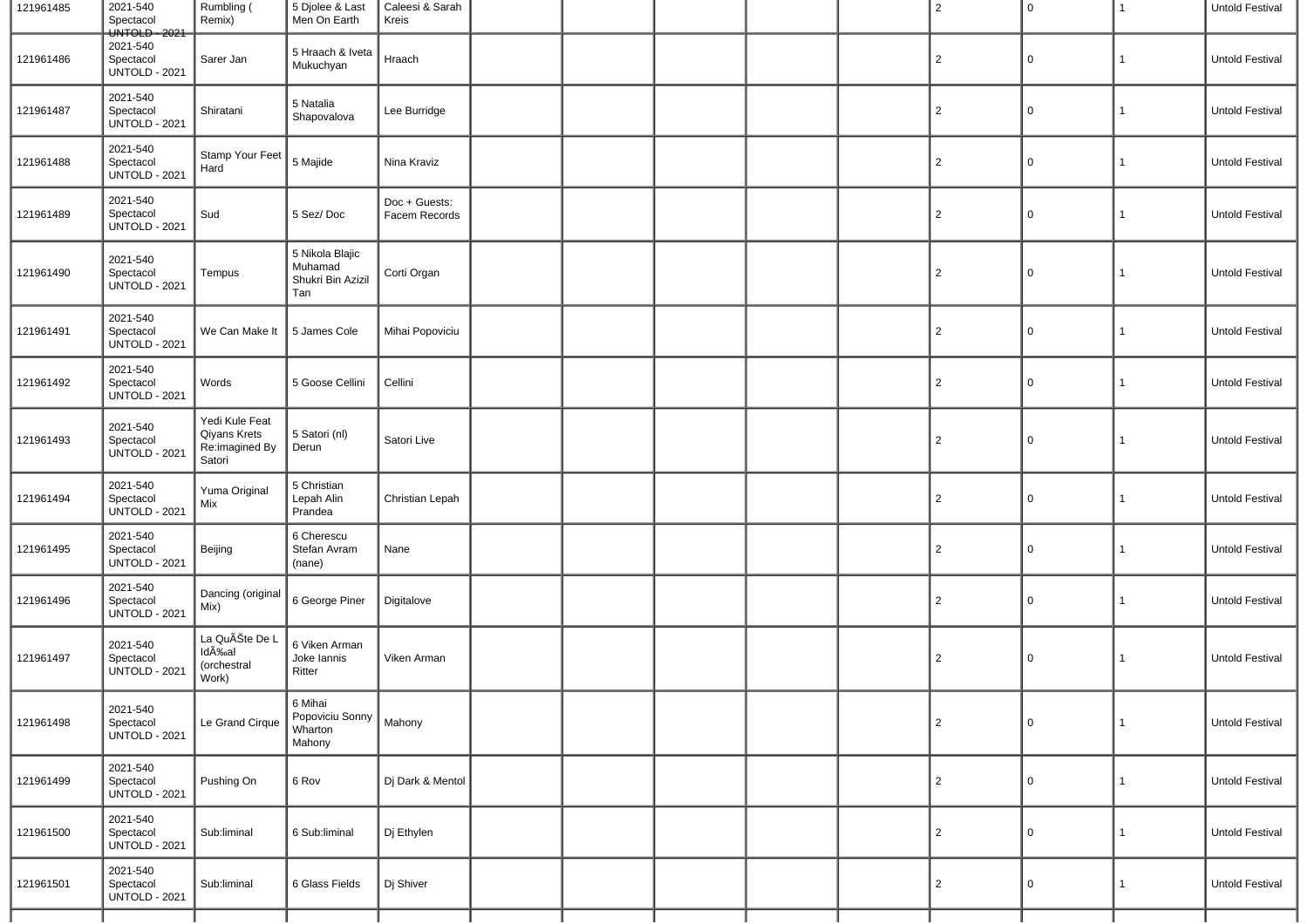| 121961502 | 2021-540<br>Spectacol<br><b>UNTOLD - 2021</b> | De Zile li Feat<br>Amuly   | 6 Anghel<br>Bogdan /<br>Cherescu Stefan<br>/ Simiz                                                                                                                                      | lan           |  |  | $\overline{2}$ | 0           | $\mathbf{1}$ | Untold Festival |
|-----------|-----------------------------------------------|----------------------------|-----------------------------------------------------------------------------------------------------------------------------------------------------------------------------------------|---------------|--|--|----------------|-------------|--------------|-----------------|
| 121961503 | 2021-540<br>Spectacol<br><b>UNTOLD - 2021</b> | Ace                        | 6 Nikola Blajic<br>Sarah De<br>Warren                                                                                                                                                   | Corti Organ   |  |  | $\overline{2}$ | 0           | $\mathbf{1}$ | Untold Festival |
| 121961504 | 2021-540<br>Spectacol<br><b>UNTOLD - 2021</b> | Afterworld<br>Hypercube    | 6 Arkham<br>Knights Vs<br>Artento Divini                                                                                                                                                | Markus Schulz |  |  | $\overline{2}$ | 0           | $\mathbf{1}$ | Untold Festival |
| 121961505 | 2021-540<br>Spectacol<br><b>UNTOLD - 2021</b> | Alone                      | 6 Far&high                                                                                                                                                                              | Alok          |  |  | $\overline{2}$ | 0           | 1            | Untold Festival |
| 121961506 | 2021-540<br>Spectacol<br><b>UNTOLD - 2021</b> | <b>Bad Trip</b>            | 6 Kromestar & N                                                                                                                                                                         | Caspa         |  |  | $\overline{2}$ | 0           | 1            | Untold Festival |
| 121961507 | 2021-540<br>Spectacol<br><b>UNTOLD - 2021</b> | <b>Bang Bang</b><br>Boogie | 6 Andre Rizo<br>Kaiser                                                                                                                                                                  | Moshu         |  |  | $\overline{2}$ | 0           | 1            | Untold Festival |
| 121961508 | 2021-540<br>Spectacol<br><b>UNTOLD - 2021</b> | <b>Breathin</b>            | 6 Andre Rizo                                                                                                                                                                            | Andre Rizo    |  |  | $\overline{2}$ | 0           | 1            | Untold Festival |
| 121961509 | 2021-540<br>Spectacol<br><b>UNTOLD - 2021</b> | Cafe Del Mar               | 6 Talla 2xlc &<br>Andreas<br>Kraemer                                                                                                                                                    | Nusha         |  |  | $\overline{2}$ | 0           | $\mathbf{1}$ | Untold Festival |
| 121961510 | 2021-540<br>Spectacol<br><b>UNTOLD - 2021</b> | Cesium                     | 6 Nomadsignal                                                                                                                                                                           | Paul Van Dyk  |  |  | $\overline{2}$ | 0           | 1            | Untold Festival |
| 121961511 | 2021-540<br>Spectacol<br><b>UNTOLD - 2021</b> | Cine Sunt Eu               | 6 Muzica Si<br>Versuri: Irina<br>Rimes & Raluka<br>Productie:<br>Razvan Matache<br>Catalin<br>Tamazlicaru Si<br>Alexandru<br>Antonescu<br>(zagga)<br>Mix&master:<br><b>Bunicu Magic</b> | Pro Tv        |  |  | $\overline{2}$ | $\mathbf 0$ | $\mathbf{1}$ | Untold Festival |
| 121961512 | 2021-540<br>Spectacol<br><b>UNTOLD - 2021</b> | Cjax                       | 6 Milo Spykers                                                                                                                                                                          | Amelie Lens   |  |  | $\overline{2}$ | 0           | 1            | Untold Festival |
| 121961513 | 2021-540<br>Spectacol<br><b>UNTOLD - 2021</b> | Dark Sweet<br>Piano        | 6 Daniel Batista                                                                                                                                                                        | Julian M      |  |  | 2              | $\mathbf 0$ | $\mathbf{1}$ | Untold Festival |
| 121961514 | 2021-540<br>Spectacol<br><b>UNTOLD - 2021</b> | Drym & Amtm -<br>Zeus      | 6 Written-by -<br>Alex Miller Andrii<br>Krutikov Tyler<br>Miller Yurii<br>Vazhkyi                                                                                                       | Bogdan Vix    |  |  | $\overline{2}$ | $\mathbf 0$ | $\mathbf{1}$ | Untold Festival |
| 121961515 | 2021-540<br>Spectacol<br><b>UNTOLD - 2021</b> | Face Off                   | 6 Federico<br>Sferra & Jurgen<br>Degener<br>(lowshape<br>Remix)                                                                                                                         | Danny Avila   |  |  | $\overline{2}$ | 0           | 1            | Untold Festival |
| 121961516 | 2021-540<br>Spectacol                         | Frozen (club               | 6 Cold Blue                                                                                                                                                                             | Nikolauss     |  |  | 2              | $\Omega$    |              | Untold Festival |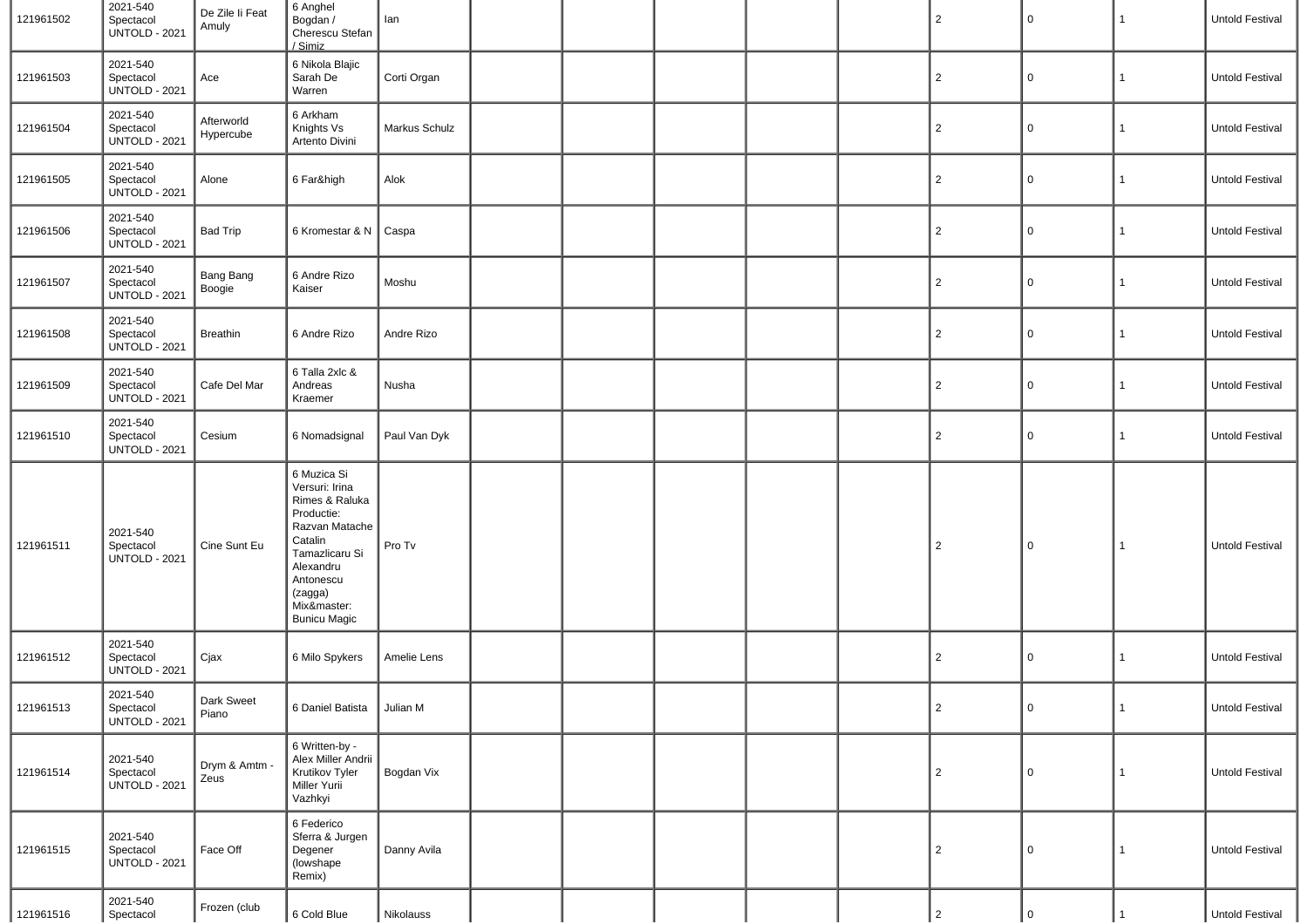|           | <b>UNTOLD - 2021</b>                          | Mix)                                                    |                                                                                            |                              |  |  |                |             |                |                        |
|-----------|-----------------------------------------------|---------------------------------------------------------|--------------------------------------------------------------------------------------------|------------------------------|--|--|----------------|-------------|----------------|------------------------|
| 121961517 | 2021-540<br>Spectacol<br><b>UNTOLD - 2021</b> | Gamed (original<br>Mix)                                 | 6 Duk                                                                                      | Vasiu                        |  |  | $\overline{2}$ | 0           | $\mathbf{1}$   | Untold Festival        |
| 121961518 | 2021-540<br>Spectacol<br><b>UNTOLD - 2021</b> | Gold Town                                               | 6 Gert Beazar /<br>Ijsbrand De<br>Wilde                                                    | Stavroz Live                 |  |  | $\overline{2}$ | 0           | $\mathbf{1}$   | Untold Festival        |
| 121961519 | 2021-540<br>Spectacol<br><b>UNTOLD - 2021</b> | Horizons<br>(extended Mix)                              | 6 Aonofriesei<br>Mihai<br>Danut(starpicker)                                                | Starpiker                    |  |  | $\overline{2}$ | 0           | $\mathbf{1}$   | <b>Untold Festival</b> |
| 121961520 | 2021-540<br>Spectacol<br><b>UNTOLD - 2021</b> | Inefable                                                | 6 Marcelo<br>Vasami Pablo<br>Andres                                                        | The Real<br>Xperience        |  |  | $\overline{2}$ | $\Omega$    | $\mathbf{1}$   | Untold Festival        |
| 121961521 | 2021-540<br>Spectacol<br><b>UNTOLD - 2021</b> | Jazz Jazz                                               | 6 Beeyou<br>Records                                                                        | Vizan                        |  |  | 2              | 0           | $\mathbf{1}$   | Untold Festival        |
| 121961522 | 2021-540<br>Spectacol<br><b>UNTOLD - 2021</b> | Karate Kid                                              | 6 Relu Stefan<br>Mihalache<br>Adrian<br>Hodoleanu<br>Teodora Mizgoi<br>Adrian<br>Hodoleanu | Bruja                        |  |  | $\overline{2}$ | 0           | 1              | Untold Festival        |
| 121961523 | 2021-540<br>Spectacol<br><b>UNTOLD - 2021</b> | Koue Hermanez<br>Dub Remix                              | 6 Hermanez Alin<br>Dragan Christian<br>Lepah                                               | Christian Lepah              |  |  | $\overline{2}$ | 0           | $\mathbf{1}$   | Untold Festival        |
| 121961524 | 2021-540<br>Spectacol<br><b>UNTOLD - 2021</b> | Leano - Stubba<br>(adapter Remix)                       | 6 Martin Buttrich<br>Yassin Larkin<br>Jason<br>Thompson                                    | Jamie Jones<br>B2b Loco Dice |  |  | $\overline{c}$ | 0           | $\mathbf 1$    | Untold Festival        |
| 121961525 | 2021-540<br>Spectacol<br><b>UNTOLD - 2021</b> | Let S Go<br>Original Mix                                | 6 Seen Vybecdj                                                                             | Seen Vybe                    |  |  | $\overline{c}$ | 0           | $\mathbf{1}$   | Untold Festival        |
| 121961526 | 2021-540<br>Spectacol<br><b>UNTOLD - 2021</b> | Mirage                                                  | 6 Tim Green                                                                                | Lee Burridge                 |  |  | $\overline{2}$ | 0           | 1              | Untold Festival        |
| 121961527 | 2021-540<br>Spectacol<br><b>UNTOLD - 2021</b> | Mis Palabras                                            | 6vali Barbulescu                                                                           | Vali Barbulescu              |  |  | $\overline{2}$ | 0           | 1              | Untold Festival        |
| 121961528 | 2021-540<br>Spectacol<br><b>UNTOLD - 2021</b> | Modest                                                  | 6 Paul Maracine                                                                            | Spike                        |  |  | $\overline{2}$ | 0           | 1              | Untold Festival        |
| 121961529 | 2021-540<br>Spectacol<br><b>UNTOLD - 2021</b> | Mothaf <sub>k</sub><br>(original Mix)                   | Albin Kasca<br>Roman                                                                       | Albin Kaczka                 |  |  | $\overline{2}$ | 0           | $\mathbf{1}$   | Untold Festival        |
| 121961530 | 2021-540<br>Spectacol<br><b>UNTOLD - 2021</b> | My Jam (original<br>Mix)                                | 6 Blackchild (ita)                                                                         | Soul Goodman                 |  |  | $\overline{2}$ | 0           | $\mathbf{1}$   | Untold Festival        |
| 121961531 | 2021-540<br>Spectacol<br><b>UNTOLD - 2021</b> | My Little Disco<br>Rhadoo S Lets<br>Deep Scope<br>Remix | 6 Rhadoo Vera<br>Heindel                                                                   | Rhadoo                       |  |  | $\overline{c}$ | $\mathbf 0$ | $\overline{1}$ | Untold Festival        |
| 121961532 | 2021-540<br>Spectacol<br><b>UNTOLD - 2021</b> | Niagara Original<br>Mix                                 | 6 Audiotones<br>Adrien(ro)                                                                 | Adrien                       |  |  | 2              | 0           | $\mathbf{1}$   | Untold Festival        |
|           |                                               |                                                         |                                                                                            |                              |  |  |                |             |                |                        |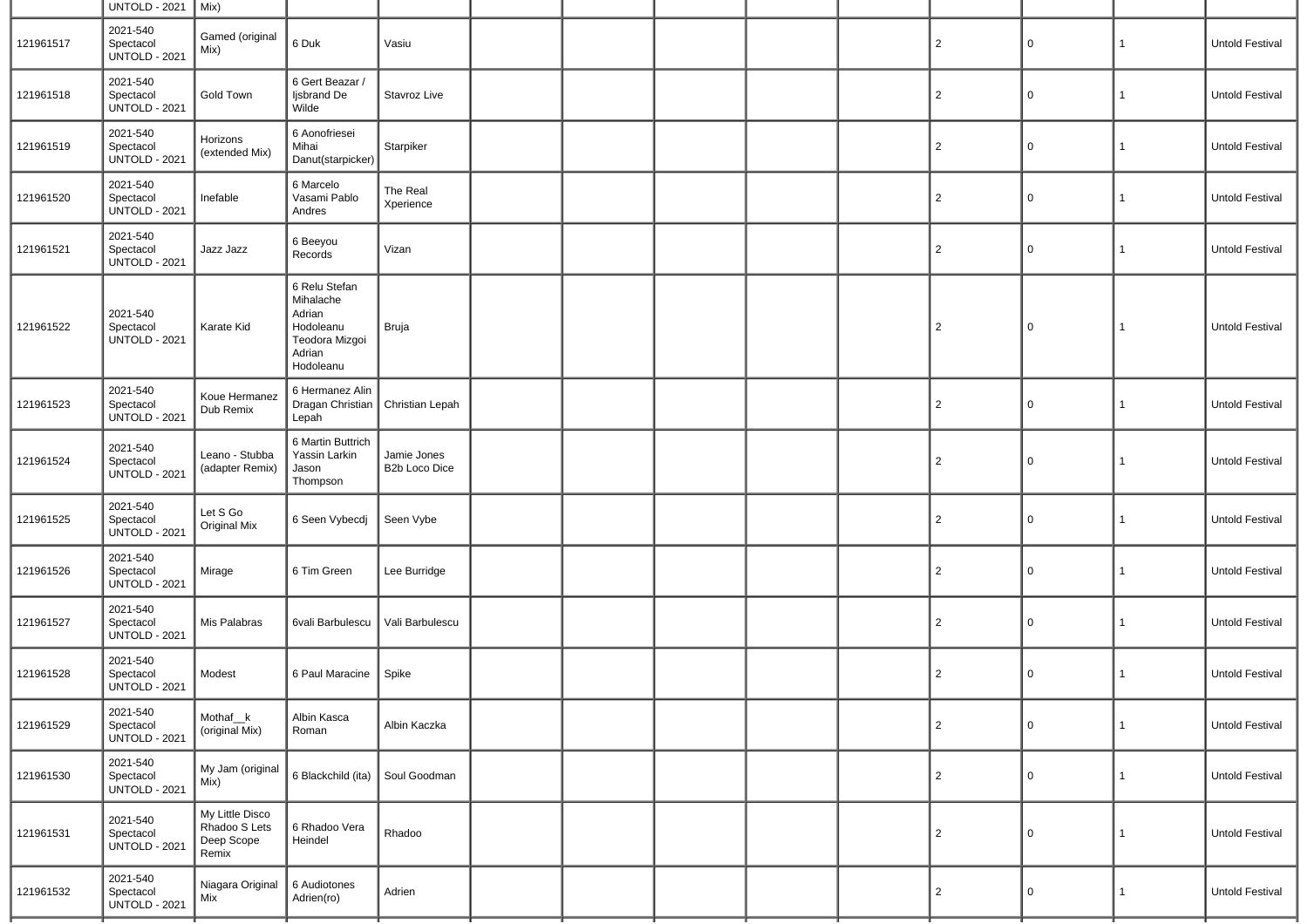| 121961533 | 2021-540<br>Spectacol<br><b>UNTOLD - 2021</b> | No Losing                              | 6 Cdj                                                                                                           | Cdj                      |  |  | $\overline{2}$ | $\mathsf 0$    | $\mathbf{1}$ | Untold Festival        |
|-----------|-----------------------------------------------|----------------------------------------|-----------------------------------------------------------------------------------------------------------------|--------------------------|--|--|----------------|----------------|--------------|------------------------|
| 121961534 | 2021-540<br>Spectacol<br><b>UNTOLD - 2021</b> | Numere                                 | 6 Lucian Prunau<br>Luca George<br><b>Iulian Ionita</b><br>Bogdan David<br>Darius Vlad<br>Cretan Guta<br>Catalin | Satra Benz               |  |  | $\overline{2}$ | $\mathbf 0$    | $\mathbf{1}$ | Untold Festival        |
| 121961535 | 2021-540<br>Spectacol<br><b>UNTOLD - 2021</b> | One More<br>Chance (vanucci<br>Remix)  | 6 Joseph Ilardi                                                                                                 | Daniel Meister           |  |  | $\overline{2}$ | $\mathbf 0$    | $\mathbf{1}$ | Untold Festival        |
| 121961536 | 2021-540<br>Spectacol<br><b>UNTOLD - 2021</b> | Open The Club                          | 6 Roman<br><b>Messer Alexey</b><br>Makarov Igor<br>Makarov                                                      | Roman Messer             |  |  | $\overline{2}$ | 0              | 1            | Untold Festival        |
| 121961537 | 2021-540<br>Spectacol<br><b>UNTOLD - 2021</b> | Our House                              | 6 Edip                                                                                                          | Yaya                     |  |  | $\overline{2}$ | $\mathbf 0$    | $\mathbf{1}$ | Untold Festival        |
| 121961538 | 2021-540<br>Spectacol<br><b>UNTOLD - 2021</b> | Rhino Afterdark                        | 6 Sneijder &<br><b>Billy Gillies</b>                                                                            | The Wlt                  |  |  | $\overline{2}$ | 0              | 1            | Untold Festival        |
| 121961539 | 2021-540<br>Spectacol<br><b>UNTOLD - 2021</b> | Safari Sun Elif<br>Cosmovision         | 6 Elif (tr) Bloem                                                                                               | Anstascia &<br>Bloem     |  |  | $\overline{2}$ | 0              | $\mathbf{1}$ | Untold Festival        |
| 121961540 | 2021-540<br>Spectacol<br><b>UNTOLD - 2021</b> | Siaw                                   | 6 Tchami                                                                                                        | Tujamo                   |  |  | $\overline{2}$ | 0              | $\mathbf{1}$ | Untold Festival        |
| 121961541 | 2021-540<br>Spectacol<br><b>UNTOLD - 2021</b> | Soulful Storm                          | 6 Dj Spen &<br>Jovon Ft Tasha<br>Larae                                                                          | Seth Troxler             |  |  | $\overline{2}$ | 0              | $\mathbf{1}$ | Untold Festival        |
| 121961542 | 2021-540<br>Spectacol<br><b>UNTOLD - 2021</b> | <b>Summer Dive</b>                     | 6 Weird<br>Sounding Dude                                                                                        | Armen Miran              |  |  | $\overline{2}$ | 0              | $\mathbf{1}$ | <b>Untold Festival</b> |
| 121961543 | 2021-540<br>Spectacol<br><b>UNTOLD - 2021</b> | <b>Tangler Twisted</b><br>Twirler      | 6 Djolee                                                                                                        | Caleesi & Sarah<br>Kreis |  |  | $\overline{2}$ | 0              | $\mathbf{1}$ | Untold Festival        |
| 121961544 | 2021-540<br>Spectacol<br><b>UNTOLD - 2021</b> | Tango Mango                            | 6 Cristian<br>Munteanu                                                                                          | Nopame Dj Set            |  |  | $\overline{2}$ | 0              | 1            | <b>Untold Festival</b> |
| 121961545 | 2021-540<br>Spectacol<br><b>UNTOLD - 2021</b> | The Final Joust                        | 6 Jam City                                                                                                      | Aya                      |  |  | 2              | $\overline{0}$ | 1            | Untold Festival        |
| 121961546 | 2021-540<br>Spectacol<br><b>UNTOLD - 2021</b> | The Little Frog                        | 6 Akos                                                                                                          | Akos                     |  |  | $\overline{2}$ | 0              | $\mathbf{1}$ | Untold Festival        |
| 121961547 | 2021-540<br>Spectacol<br><b>UNTOLD - 2021</b> | The World You<br>See (original<br>Mix) | 6 Cristoph X<br>Franky Wah X<br>Artche                                                                          | Yoyo                     |  |  | $\overline{2}$ | 0              | $\mathbf{1}$ | Untold Festival        |
| 121961548 | 2021-540<br>Spectacol<br><b>UNTOLD - 2021</b> | The World You<br>See (original<br>Mix) | 6 Cristoph X<br>Franky Wah X<br>Artche                                                                          | Yoyo                     |  |  | $\overline{2}$ | 0              | $\mathbf{1}$ | Untold Festival        |
| 121961549 | 2021-540<br>Spectacol                         | U Found Out                            | 6 Handbaggers                                                                                                   | Seth Troxler             |  |  | $\overline{2}$ | 0              | $\mathbf{1}$ | Untold Festival        |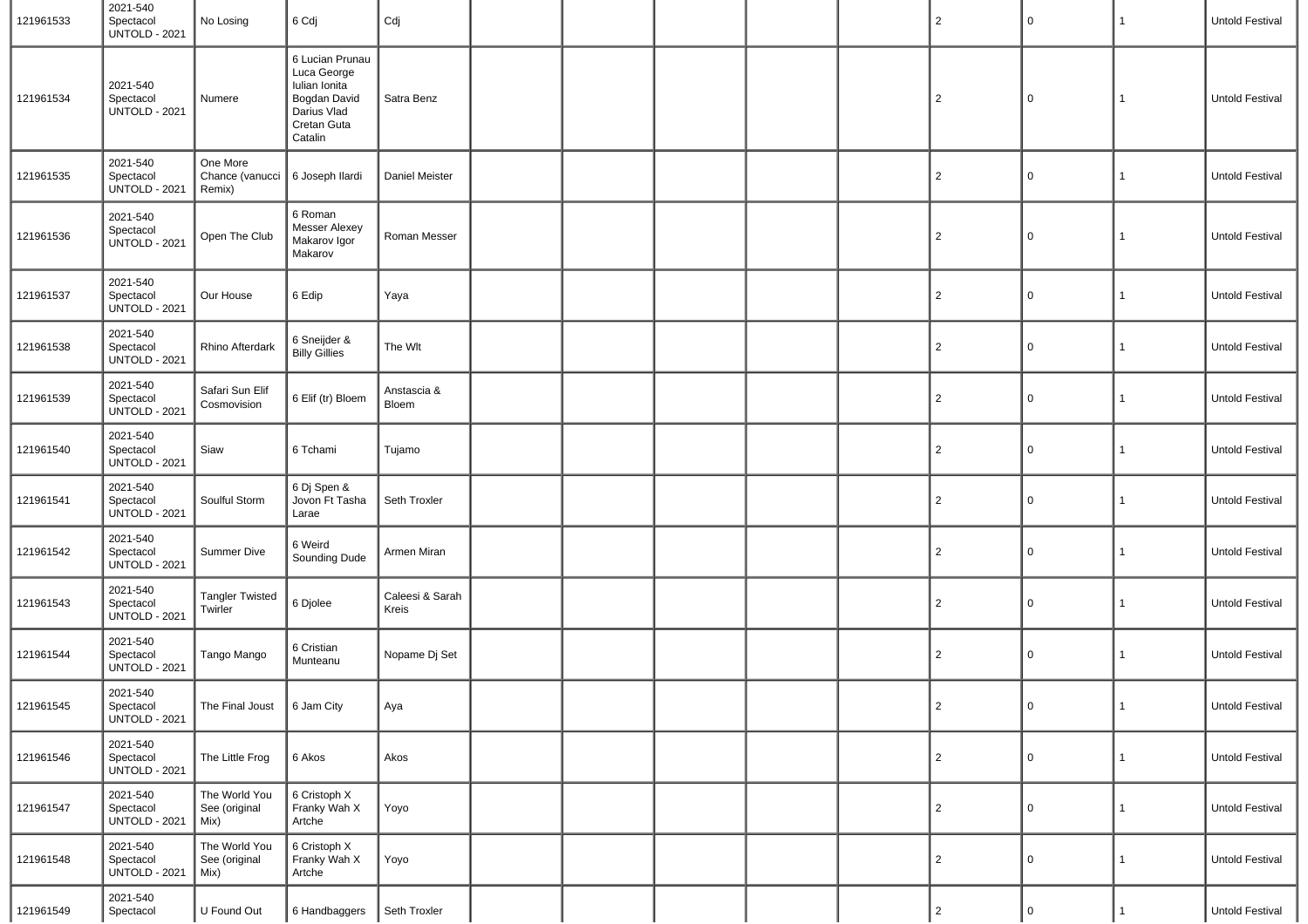|           | <b>UNTOLD - 2021</b>                          |                                         |                                         |                   |  |  |                |                     |              |                        |
|-----------|-----------------------------------------------|-----------------------------------------|-----------------------------------------|-------------------|--|--|----------------|---------------------|--------------|------------------------|
| 121961550 | 2021-540<br>Spectacol<br><b>UNTOLD - 2021</b> | Vestido Preto                           | 6 Lorand Marton                         | Iv In             |  |  | $\overline{2}$ | 0                   | $\mathbf{1}$ | Untold Festival        |
| 121961551 | 2021-540<br>Spectacol<br><b>UNTOLD - 2021</b> | Nowhere                                 | 6armen Miran &<br>Hraach                | Hraach            |  |  | $\overline{2}$ | 0                   | $\mathbf{1}$ | Untold Festival        |
| 121961552 | 2021-540<br>Spectacol<br><b>UNTOLD - 2021</b> | <b>Esther Mahony</b>                    | 7 Jay Bliss<br>Mahony Bog               | Mahony            |  |  | $\overline{c}$ | 0                   | $\mathbf{1}$ | Untold Festival        |
| 121961553 | 2021-540<br>Spectacol<br><b>UNTOLD - 2021</b> | Ochi De Chinez                          | 7 Cherescu<br>Stefan Avram<br>(nane)    | Nane              |  |  | $\overline{2}$ | 0                   | 1            | Untold Festival        |
| 121961554 | 2021-540<br>Spectacol<br><b>UNTOLD - 2021</b> | Sub:liminal                             | 7 Sub:liminal                           | Dj Ethylen        |  |  | $\overline{c}$ | $\mathbf 0$         | $\mathbf{1}$ | Untold Festival        |
| 121961555 | 2021-540<br>Spectacol<br><b>UNTOLD - 2021</b> | Sub:liminal                             | 7 With You                              | Dj Shiver         |  |  | $\overline{2}$ | 0                   | $\mathbf{1}$ | Untold Festival        |
| 121961556 | 2021-540<br>Spectacol<br><b>UNTOLD - 2021</b> | Abduction                               | 7 Breaking<br>Beattz                    | Steff Da Campo    |  |  | $\overline{2}$ | 0                   | $\mathbf{1}$ | <b>Untold Festival</b> |
| 121961557 | 2021-540<br>Spectacol<br><b>UNTOLD - 2021</b> | Acidulation<br>Carkeys Mix              | 7cdj                                    | Cdj               |  |  | $\overline{2}$ | 0                   | $\mathbf{1}$ | <b>Untold Festival</b> |
| 121961558 | 2021-540<br>Spectacol<br><b>UNTOLD - 2021</b> | Awakenings<br>Adrien(ro)<br>Remix       | 7 Adrien(ro)<br>Sebastian Busto         | Adrien            |  |  | $\overline{2}$ | 0                   | $\mathbf{1}$ | Untold Festival        |
| 121961559 | 2021-540<br>Spectacol<br><b>UNTOLD - 2021</b> | Barracuda                               | 7 Alexander<br>Miller Tyler Miller      | Roman Messer      |  |  | $\overline{2}$ | $\mathbf 0$         | $\mathbf{1}$ | Untold Festival        |
| 121961560 | 2021-540<br>Spectacol<br><b>UNTOLD - 2021</b> | <b>Beat Like This</b>                   | 7 Bleu Clair &<br>Ootoro                | Tchami            |  |  | $\overline{2}$ | 0                   | $\mathbf{1}$ | Untold Festival        |
| 121961561 | 2021-540<br>Spectacol<br><b>UNTOLD - 2021</b> | <b>Broke My Heart</b><br>(original Mix) | 7 Legit Trip                            | Daniel Meister    |  |  | $\overline{2}$ | 0                   | $\mathbf{1}$ | Untold Festival        |
| 121961562 | 2021-540<br>Spectacol<br><b>UNTOLD - 2021</b> | Come Back For<br>More                   | 7 Lorand Marton                         | $\parallel$ Iv In |  |  | $\overline{2}$ | 0                   | $\mathbf{1}$ | <b>Untold Festival</b> |
| 121961563 | 2021-540<br>Spectacol<br><b>UNTOLD - 2021</b> | Days Without<br>You Crussen<br>Remix    | 7 Crussen Satori<br>(nl) Miou<br>AmadÉe | Satori Live       |  |  | $\sqrt{2}$     | $\mathsf{O}\xspace$ | $\mathbf{1}$ | Untold Festival        |
| 121961564 | 2021-540<br>Spectacol<br><b>UNTOLD - 2021</b> | Do It                                   | 7 Relu Batog                            | Nopame Dj Set     |  |  | $\overline{2}$ | $\mathsf{O}$        | $\mathbf{1}$ | <b>Untold Festival</b> |
| 121961565 | 2021-540<br>Spectacol<br><b>UNTOLD - 2021</b> | Echos Of Eons<br>(greenage<br>Remix)    | 7 K Loveski &<br>Gorkiz                 | Armen Miran       |  |  | $\overline{2}$ | 0                   | $\mathbf{1}$ | Untold Festival        |
| 121961566 | 2021-540<br>Spectacol<br><b>UNTOLD - 2021</b> | El Caballo                              | 7 Vali<br>Barbulescu Â-<br>Beeghy       | Vali Barbulescu   |  |  | $\overline{2}$ | 0                   | $\mathbf{1}$ | <b>Untold Festival</b> |
| 121961567 | 2021-540<br>Spectacol                         | Electro Music                           | 7 Benga                                 | Aya               |  |  | $\overline{2}$ | 0                   |              | Untold Festival        |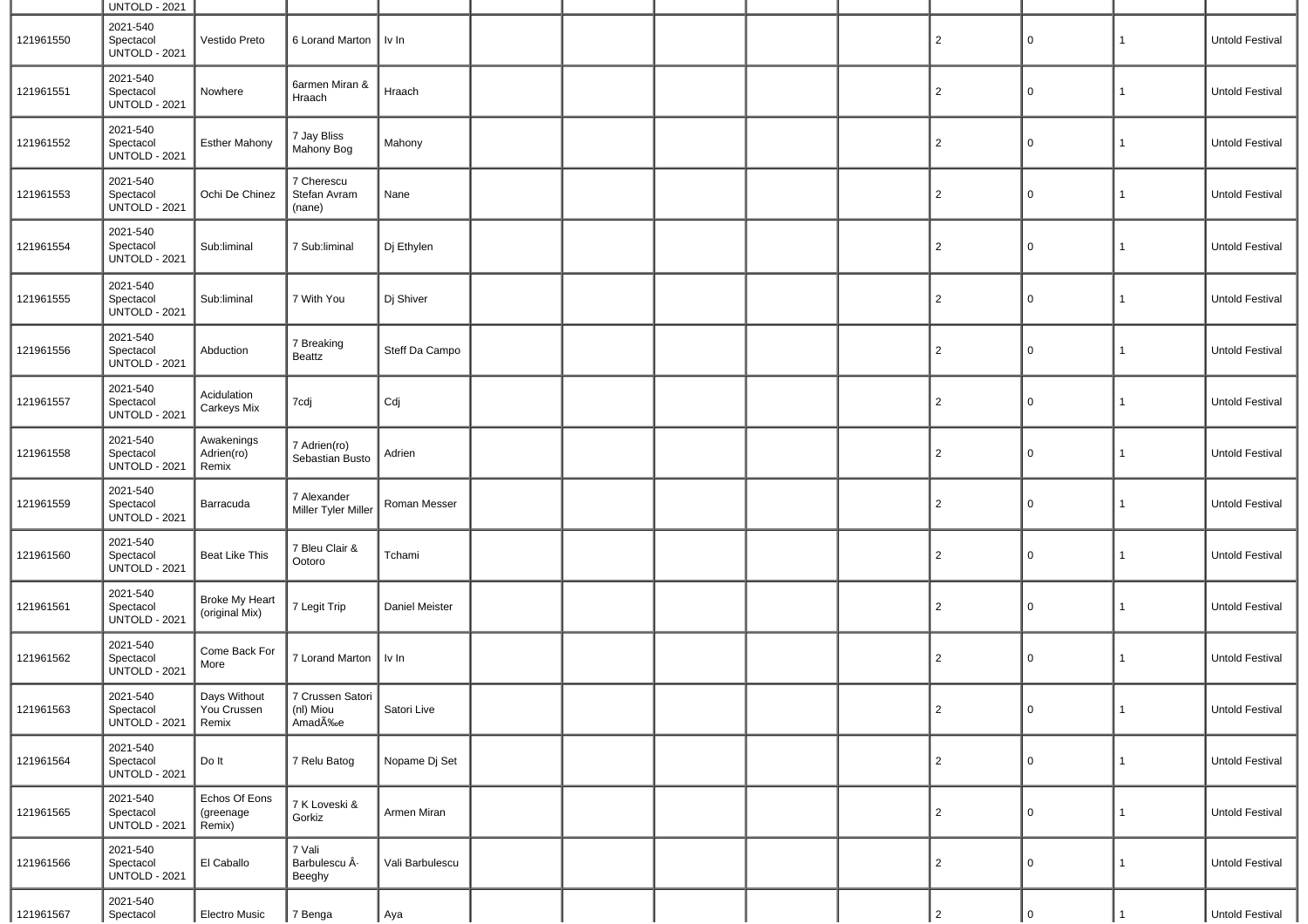|           | <b>UNTOLD - 2021</b>                          |                                    |                                                                                                                              |                                       |  |  |                |              |                 |                        |
|-----------|-----------------------------------------------|------------------------------------|------------------------------------------------------------------------------------------------------------------------------|---------------------------------------|--|--|----------------|--------------|-----------------|------------------------|
| 121961568 | 2021-540<br>Spectacol<br><b>UNTOLD - 2021</b> | Fratii Nu Pica                     | 7 Amil Hameed<br>Stefan Capraru                                                                                              | Amuly                                 |  |  | $\overline{2}$ | 0            | $\mathbf{1}$    | Untold Festival        |
| 121961569 | 2021-540<br>Spectacol<br><b>UNTOLD - 2021</b> | Going Around                       | 7 Mihai<br>Popoviciu                                                                                                         | Mihai Popoviciu                       |  |  | $\overline{2}$ | 0            | 1               | <b>Untold Festival</b> |
| 121961570 | 2021-540<br>Spectacol<br><b>UNTOLD - 2021</b> | Holliday                           | 7 Mr Barth                                                                                                                   | Vizan                                 |  |  | $\overline{2}$ | $\mathbf 0$  | $\mathbf{1}$    | Untold Festival        |
| 121961571 | 2021-540<br>Spectacol<br><b>UNTOLD - 2021</b> | Id                                 | 7 Ruiz                                                                                                                       | The Real<br>Xperience                 |  |  | $\overline{2}$ | 0            | 1               | Untold Festival        |
| 121961572 | 2021-540<br>Spectacol<br><b>UNTOLD - 2021</b> | Id                                 | 7 Id                                                                                                                         | Nikolauss                             |  |  | $\overline{2}$ | 0            | $\mathbf{1}$    | Untold Festival        |
| 121961573 | 2021-540<br>Spectacol<br><b>UNTOLD - 2021</b> | Let S Go Cdj<br>Producers<br>Remix | 7 Seen Vybecdj                                                                                                               | Seen Vybe                             |  |  | $\overline{2}$ | 0            | $\mathbf{1}$    | Untold Festival        |
| 121961574 | 2021-540<br>Spectacol<br><b>UNTOLD - 2021</b> | Lights Out                         | 7 Ahl Iver                                                                                                                   | Amelie Lens                           |  |  | 2              | $\mathsf 0$  | $\mathbf{1}$    | Untold Festival        |
| 121961575 | 2021-540<br>Spectacol<br><b>UNTOLD - 2021</b> | Look For The<br>Exit Sign          | 7 Oliver<br>Osborne                                                                                                          | Maga                                  |  |  | $\overline{2}$ | 0            | 1               | Untold Festival        |
| 121961576 | 2021-540<br>Spectacol<br><b>UNTOLD - 2021</b> | Lovesick                           | 7 Billy Gillies                                                                                                              | Allen Watts &<br><b>Billy Gillies</b> |  |  | 2              | $\mathsf 0$  | 1               | Untold Festival        |
| 121961577 | 2021-540<br>Spectacol<br><b>UNTOLD - 2021</b> | Medusa                             | 7 Akos                                                                                                                       | Akos                                  |  |  | $\overline{2}$ | 0            | 1               | Untold Festival        |
| 121961578 | 2021-540<br>Spectacol<br><b>UNTOLD - 2021</b> | Menq                               | 7 Armen Miran<br>& Hraach                                                                                                    | Hraach                                |  |  | $\overline{2}$ | $\mathsf 0$  | $\mathbf{1}$    | Untold Festival        |
| 121961579 | 2021-540<br>Spectacol<br><b>UNTOLD - 2021</b> | Mobara                             | 7 Shai Tibisi                                                                                                                | Lee Burridge                          |  |  | $\overline{2}$ | 0            | 1               | Untold Festival        |
| 121961580 | 2021-540<br>Spectacol<br><b>UNTOLD - 2021</b> | Moments                            | 7 Matthew Allen<br>Akki Hisham                                                                                               | Solarstone                            |  |  | $\overline{2}$ | 0            | 1               | Untold Festival        |
| 121961581 | 2021-540<br>Spectacol<br><b>UNTOLD - 2021</b> | Mondiali (feat<br>Nane)            | 7 Luca George<br>Iulian Adrian<br>Hodoleanu<br>Lucian Prunau<br>Ionita Bogdan<br>David Darius<br>Vlad Cretan<br>Guta Catalin | Satra Benz                            |  |  | $\overline{2}$ | $\mathbf{0}$ | $\vert 1 \vert$ | Untold Festival        |
| 121961582 | 2021-540<br>Spectacol<br><b>UNTOLD - 2021</b> | No More<br>(original Mix)          | 7 Gioc Fractall                                                                                                              | Soul Goodman                          |  |  | $\overline{c}$ | $\mathbf 0$  | $\mathbf{1}$    | Untold Festival        |
| 121961583 | 2021-540<br>Spectacol<br><b>UNTOLD - 2021</b> | Nothing (julian M<br>Remix)        | 7 James Holden<br>Julian M                                                                                                   | Julian M                              |  |  | $\overline{2}$ | 0            | 1               | Untold Festival        |
|           |                                               |                                    |                                                                                                                              |                                       |  |  |                |              |                 |                        |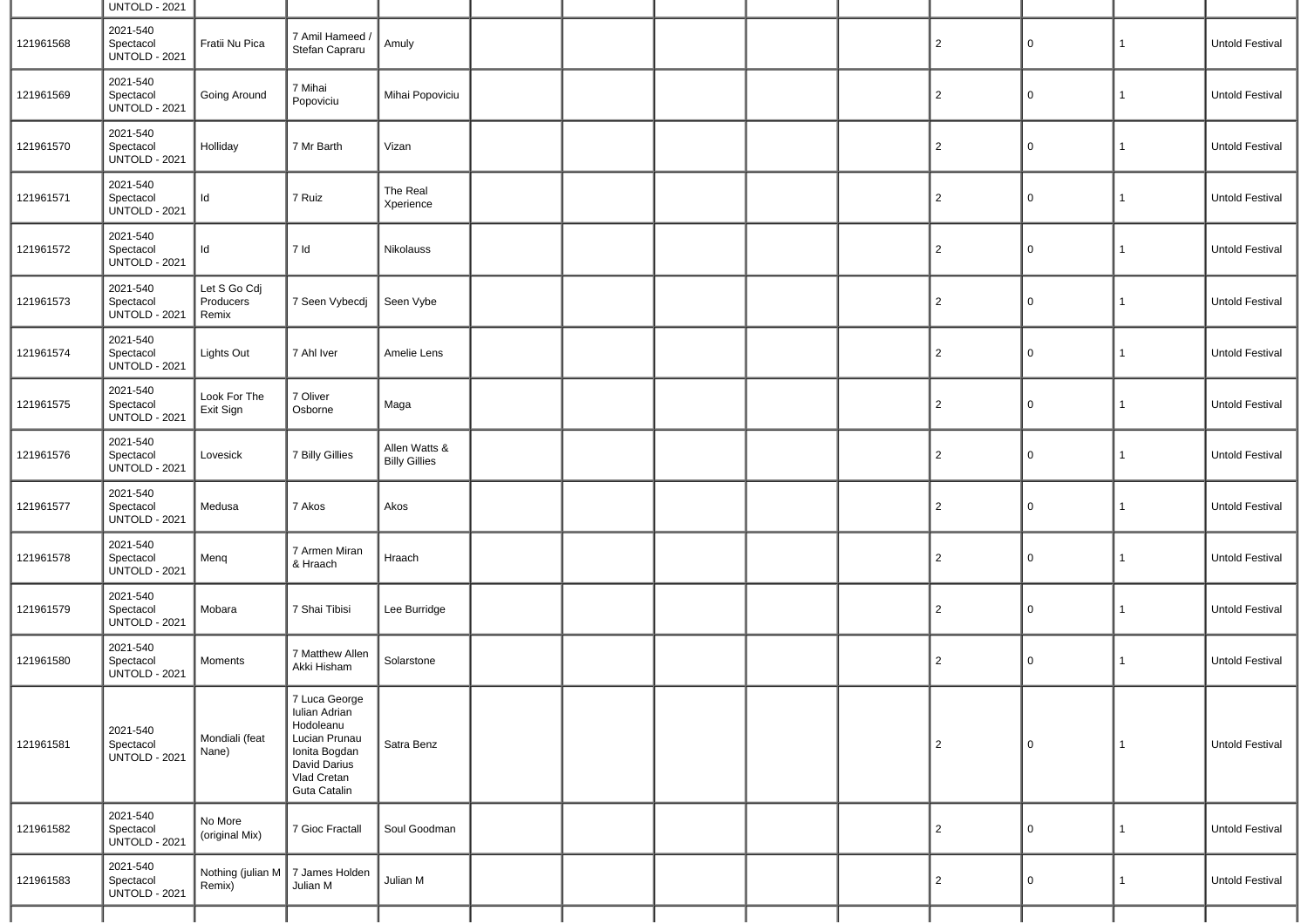| 121961584 | 2021-540<br>Spectacol<br>UNTOLD - 2021        | Ocupat                                             | 7 Rurd/Doc                                                                 | Doc + Guests:<br>Facem Records |  |  | $\overline{c}$ | $\mathbf 0$ | 1            | Untold Festival |
|-----------|-----------------------------------------------|----------------------------------------------------|----------------------------------------------------------------------------|--------------------------------|--|--|----------------|-------------|--------------|-----------------|
| 121961585 | 2021-540<br>Spectacol<br><b>UNTOLD - 2021</b> | Panther                                            | 7 Ayala                                                                    | Audiofly                       |  |  | $\overline{2}$ | 0           | 1            | Untold Festival |
| 121961586 | 2021-540<br>Spectacol<br><b>UNTOLD - 2021</b> | Player Feat Ian<br>Azteca Nane                     | 7 Anghel<br>Bogdan /<br>Cherescu Stefan   Ian<br>/ Ian / Nedelcu<br>Andrew |                                |  |  | $\overline{2}$ | 0           | $\mathbf{1}$ | Untold Festival |
| 121961587 | 2021-540<br>Spectacol<br><b>UNTOLD - 2021</b> | Primavera                                          | 7 Adrian Eftimie<br>Optick                                                 | Andrei Simea                   |  |  | $\overline{c}$ | 0           | 1            | Untold Festival |
| 121961588 | 2021-540<br>Spectacol<br><b>UNTOLD - 2021</b> | Rise Together                                      | 7 Markus Schulz<br><b>Ft Smiley</b>                                        | Markus Schulz                  |  |  | $\overline{c}$ | 0           | 1            | Untold Festival |
| 121961589 | 2021-540<br>Spectacol<br><b>UNTOLD - 2021</b> | Sadturday                                          | 7 Nacho<br>Bolognani                                                       | Yaya                           |  |  | $\overline{2}$ | 0           | 1            | Untold Festival |
| 121961590 | 2021-540<br>Spectacol<br><b>UNTOLD - 2021</b> | Selda Original<br>Mix                              | 7 Christian<br>Lepah                                                       | Christian Lepah                |  |  | $\overline{c}$ | 0           | $\mathbf{1}$ | Untold Festival |
| 121961591 | 2021-540<br>Spectacol<br><b>UNTOLD - 2021</b> | Set Me Free                                        | Albin Kasca<br>Roman                                                       | Albin Kaczka                   |  |  | $\overline{c}$ | 0           | 1            | Untold Festival |
| 121961592 | 2021-540<br>Spectacol<br><b>UNTOLD - 2021</b> | Sophia                                             | 7 Oilst                                                                    | Caleesi & Sarah<br>Kreis       |  |  | $\overline{c}$ | 0           | 1            | Untold Festival |
| 121961593 | 2021-540<br>Spectacol<br><b>UNTOLD - 2021</b> | <b>Testing Sound</b>                               | 7 Angelic Root                                                             | Caspa                          |  |  | $\overline{c}$ | 0           | 1            | Untold Festival |
| 121961594 | 2021-540<br>Spectacol<br><b>UNTOLD - 2021</b> | Tuvantantan<br>Original Mix                        | 7 Anstascia                                                                | Anstascia &<br>Bloem           |  |  | $\overline{c}$ | 0           | 1            | Untold Festival |
| 121961595 | 2021-540<br>Spectacol<br><b>UNTOLD - 2021</b> | Untitled                                           | 7 Barcode<br>Population                                                    | Nina Kraviz                    |  |  | $\overline{c}$ | 0           | 1            | Untold Festival |
| 121961596 | 2021-540<br>Spectacol<br><b>UNTOLD - 2021</b> | Only Now                                           | 7 Argy (dominik<br>Schwarz Remix)                                          | Paul Van Dyk                   |  |  | $\overline{2}$ | 0           | 1            | Untold Festival |
| 121961597 | 2021-540<br>Spectacol<br><b>UNTOLD - 2021</b> | Closer                                             | 8 Dj Shiver                                                                | Dj Ethylen                     |  |  | $\overline{2}$ | 0           | $\mathbf{1}$ | Untold Festival |
| 121961598 | 2021-540<br>Spectacol<br><b>UNTOLD - 2021</b> | Dj Shiver &<br>Hennessy &<br>Mick Moon -<br>Closer | 8 Hennessy<br>Mick Moon                                                    | Dj Shiver                      |  |  | $\overline{2}$ | 0           | 1            | Untold Festival |
| 121961599 | 2021-540<br>Spectacol<br><b>UNTOLD - 2021</b> | - Friday Storm                                     | 8- Riton X<br>Nightcrawlers<br>Feat Mufasa &<br>Hypeman Vs<br>Storm        | <b>B</b> Jones                 |  |  | $\overline{2}$ | 0           | $\mathbf{1}$ | Untold Festival |
| 121961600 | 2021-540<br>Spectacol                         | No Smoking<br>Orchestra                            | 8 Mahony                                                                   | Mahony                         |  |  | $\overline{2}$ | $\mathsf 0$ | 1            | Untold Festival |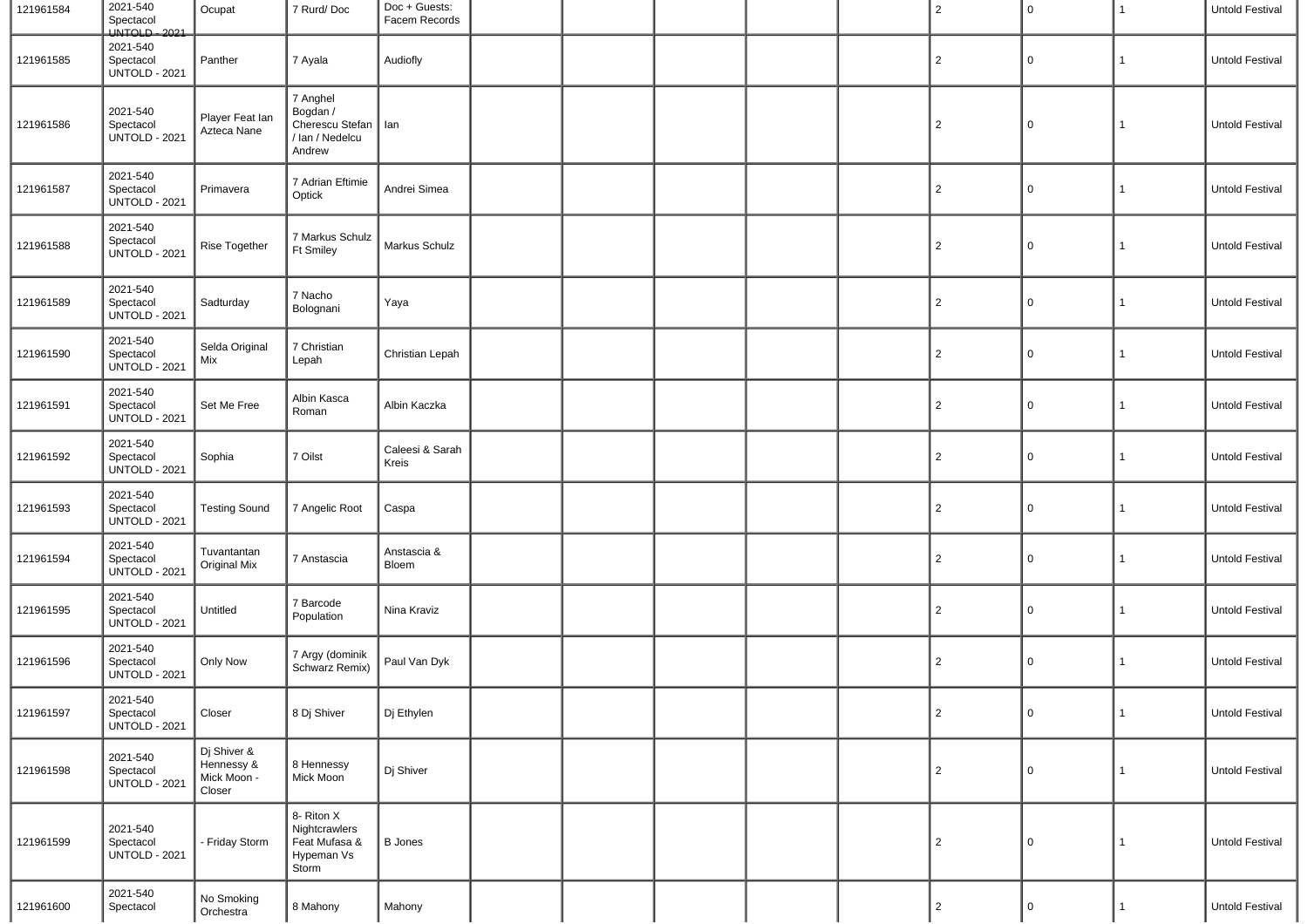|           | <b>UNTOLD - 2021</b>                          |                                         |                                                          |                       |  |  |                |             |              |                        |
|-----------|-----------------------------------------------|-----------------------------------------|----------------------------------------------------------|-----------------------|--|--|----------------|-------------|--------------|------------------------|
| 121961601 | 2021-540<br>Spectacol<br><b>UNTOLD - 2021</b> | Ocean                                   | 8 Cherescu<br>Stefan Avram<br>(nane)                     | Nane                  |  |  | $\overline{2}$ | 0           | 1            | Untold Festival        |
| 121961602 | 2021-540<br>Spectacol<br><b>UNTOLD - 2021</b> | Roswell                                 | 8 Lunar Disco                                            | Yokoo                 |  |  | $\overline{2}$ | 0           | 1            | Untold Festival        |
| 121961603 | 2021-540<br>Spectacol<br><b>UNTOLD - 2021</b> | Tarari Tarara<br>(original Mix)         | 8 Gruuvelement<br>S Gianluca<br>Rattalino                | Digitalove            |  |  | $\overline{2}$ | 0           | 1            | Untold Festival        |
| 121961604 | 2021-540<br>Spectacol<br><b>UNTOLD - 2021</b> | A Good Day                              | 8 Maxwell                                                | Julian M              |  |  | $\overline{2}$ | 0           | 1            | Untold Festival        |
| 121961605 | 2021-540<br>Spectacol<br><b>UNTOLD - 2021</b> | All The Things                          | 8 Andre Rizo                                             | Andre Rizo            |  |  | $\overline{2}$ | 0           | 1            | Untold Festival        |
| 121961606 | 2021-540<br>Spectacol<br><b>UNTOLD - 2021</b> | Arepo (dowden<br>Remix)                 | 8 Anton Make                                             | Armen Miran           |  |  | $\overline{2}$ | $\mathbf 0$ | $\mathbf{1}$ | Untold Festival        |
| 121961607 | 2021-540<br>Spectacol<br><b>UNTOLD - 2021</b> | <b>Banda Sonora</b>                     | 8 Martijnnten<br>Velden Remix                            | Audiofly              |  |  | $\overline{2}$ | 0           | $\mathbf{1}$ | Untold Festival        |
| 121961608 | 2021-540<br>Spectacol<br><b>UNTOLD - 2021</b> | Beirut (original<br>Mix)                | 8 Diego<br>Miranda(ch)                                   | Tanit                 |  |  | $\overline{2}$ | 0           | -1           | Untold Festival        |
| 121961609 | 2021-540<br>Spectacol<br><b>UNTOLD - 2021</b> | Blaithin                                | 8 Nikolauss &<br>John<br>O'callaghan                     | John O<br>Callaghan   |  |  | $\overline{2}$ | $\mathbf 0$ | 1            | Untold Festival        |
| 121961610 | 2021-540<br>Spectacol<br><b>UNTOLD - 2021</b> | <b>Bliss</b>                            | 8 David Gravell<br>Corti Organ                           | Corti Organ           |  |  | $\overline{2}$ | 0           | 1            | Untold Festival        |
| 121961611 | 2021-540<br>Spectacol<br><b>UNTOLD - 2021</b> | Cantareti De<br>Karaoke                 | 8 Relu Stefan<br>Mihalache -------<br>------------------ | Bruja                 |  |  | $\overline{2}$ | 0           | 1            | Untold Festival        |
| 121961612 | 2021-540<br>Spectacol<br><b>UNTOLD - 2021</b> | Conscience                              | 8 Cdj                                                    | Cdj                   |  |  | $\overline{2}$ | 0           | 1            | <b>Untold Festival</b> |
| 121961613 | 2021-540<br>Spectacol<br><b>UNTOLD - 2021</b> | Dance With The<br><b>Big Town</b>       | 8 Rosario<br>Internullo                                  | Rosario<br>Internullo |  |  | $\overline{2}$ | 0           | 1            | Untold Festival        |
| 121961614 | 2021-540<br>Spectacol<br><b>UNTOLD - 2021</b> | Danger Close                            | 8 Ahl Iver                                               | Amelie Lens           |  |  | $\overline{c}$ | $\mathbf 0$ | $\mathbf{1}$ | Untold Festival        |
| 121961615 | 2021-540<br>Spectacol<br><b>UNTOLD - 2021</b> | Do Or Die                               | 8 Charlie Zane                                           | Dj Snake              |  |  | $\overline{2}$ | $\mathbf 0$ | $\mathbf{1}$ | Untold Festival        |
| 121961616 | 2021-540<br>Spectacol<br><b>UNTOLD - 2021</b> | Ebb & Flow (tim<br>Engelhardt<br>Remix) | 8 Vridian                                                | Maga                  |  |  | $\overline{2}$ | $\mathbf 0$ | $\mathbf{1}$ | Untold Festival        |
| 121961617 | 2021-540<br>Spectacol<br><b>UNTOLD - 2021</b> | Expand                                  | 8 Billy Gillies                                          | Sneijder              |  |  | $\overline{2}$ | $\mathbf 0$ | $\mathbf{1}$ | Untold Festival        |
| 121961618 | 2021-540<br>Spectacol                         | Faith Healer                            | 8 Claudio<br>Cornejo Gustavo                             | The Real              |  |  | $\overline{2}$ |             |              | Untold Festival        |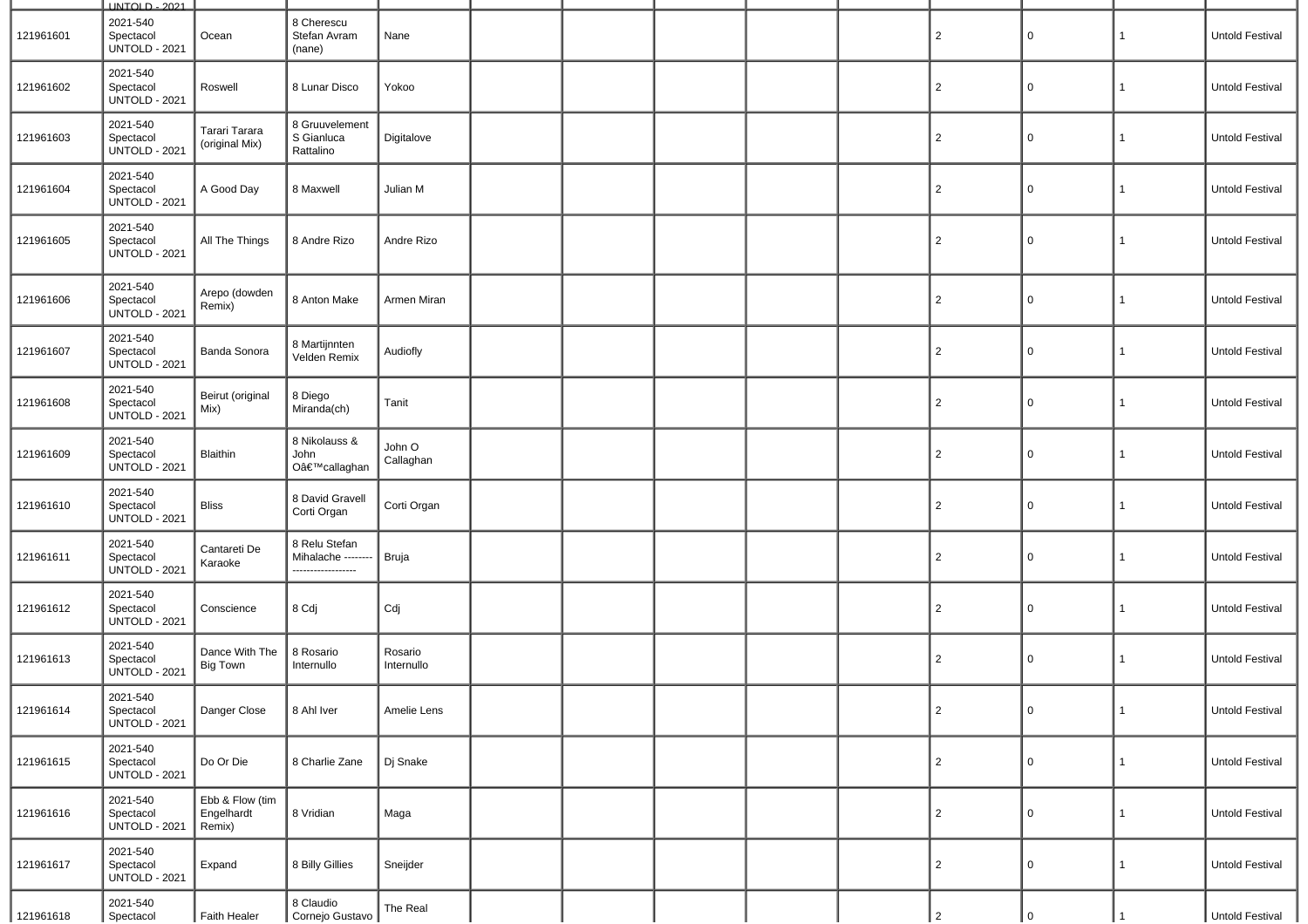|           | <b>UNTOLD - 2021</b>                          |                                   | Ruarte                                 | Xperience                                                   |  |  |                |   |              |                 |
|-----------|-----------------------------------------------|-----------------------------------|----------------------------------------|-------------------------------------------------------------|--|--|----------------|---|--------------|-----------------|
| 121961619 | 2021-540<br>Spectacol<br><b>UNTOLD - 2021</b> | Far                               | 8 Ralf Urland                          | Mihai Popoviciu                                             |  |  | $\overline{c}$ | 0 | $\mathbf{1}$ | Untold Festival |
| 121961620 | 2021-540<br>Spectacol<br><b>UNTOLD - 2021</b> | Get This Party<br>Started         | 8 Westend                              | Moshu                                                       |  |  | $\overline{2}$ | 0 | $\mathbf{1}$ | Untold Festival |
| 121961621 | 2021-540<br>Spectacol<br><b>UNTOLD - 2021</b> | Gimme Gimme                       | 8 Lee Cabrera<br>Kevin Mckay<br>Bleech | Andrei Simea                                                |  |  | $\overline{2}$ | 0 | 1            | Untold Festival |
| 121961622 | 2021-540<br>Spectacol<br><b>UNTOLD - 2021</b> | GÃ-rli                            | 8 Amount                               | Caleesi & Sarah<br>Kreis                                    |  |  | $\overline{2}$ | 0 | 1            | Untold Festival |
| 121961623 | 2021-540<br>Spectacol<br><b>UNTOLD - 2021</b> | Hold                              | 8 KÃ-Isch                              | Gardenstate                                                 |  |  | $\overline{2}$ | 0 | $\mathbf{1}$ | Untold Festival |
| 121961624 | 2021-540<br>Spectacol<br><b>UNTOLD - 2021</b> | I Want You Too<br>(original Mix)  | 8 Sllash &<br>Doppe                    | Sllash & Doppe                                              |  |  | $\overline{c}$ | 0 | $\mathbf{1}$ | Untold Festival |
| 121961625 | 2021-540<br>Spectacol<br><b>UNTOLD - 2021</b> | Imagination<br>Bona Fide<br>Remix | 8 Bona Fide<br>Adrien(ro)              | Adrien                                                      |  |  | $\overline{2}$ | 0 | $\mathbf 1$  | Untold Festival |
| 121961626 | 2021-540<br>Spectacol<br><b>UNTOLD - 2021</b> | Inside My Brain<br>(addicted)     | 8 Vali<br>Barbulescu                   | Vali Barbulescu                                             |  |  | $\overline{2}$ | 0 | $\mathbf{1}$ | Untold Festival |
| 121961627 | 2021-540<br>Spectacol<br><b>UNTOLD - 2021</b> | Into Bloom<br>Anstascia Remix     | 8 Anstascia<br>Bloem                   | Anstascia &<br>Bloem                                        |  |  | $\overline{c}$ | 0 | $\mathbf{1}$ | Untold Festival |
| 121961628 | 2021-540<br>Spectacol<br><b>UNTOLD - 2021</b> | Into The<br>Unknown               | 8 Cora                                 | Tale Of Us                                                  |  |  | $\overline{2}$ | 0 | $\mathbf{1}$ | Untold Festival |
| 121961629 | 2021-540<br>Spectacol<br><b>UNTOLD - 2021</b> | Jaming Radio<br>Edit              | 8 Seen Vybecdj                         | Seen Vybe                                                   |  |  | $\overline{2}$ | 0 | $\mathbf{1}$ | Untold Festival |
| 121961630 | 2021-540<br>Spectacol<br><b>UNTOLD - 2021</b> | Koue Original<br>Mix              | 8 Alin Dragan<br>Christian Lepah       | Christian Lepah                                             |  |  | $\overline{2}$ | 0 | $\mathbf{1}$ | Untold Festival |
| 121961631 | 2021-540<br>Spectacol<br><b>UNTOLD - 2021</b> | Mandruleana                       | 8 Argatu                               | Culese Din<br>Cartier (argatu<br>Basska Ccse<br>Mo? Martin) |  |  | $\overline{2}$ | 0 | $\mathbf{1}$ | Untold Festival |
| 121961632 | 2021-540<br>Spectacol<br><b>UNTOLD - 2021</b> | Mimosa                            | 8 Maria Healy                          | Paul Van Dyk                                                |  |  | $\overline{2}$ | 0 | $\mathbf{1}$ | Untold Festival |
| 121961633 | 2021-540<br>Spectacol<br><b>UNTOLD - 2021</b> | Moon                              | 8 Relu Batog Ale<br>Blake              | Nopame Dj Set                                               |  |  | $\overline{2}$ | 0 | $\mathbf{1}$ | Untold Festival |
| 121961634 | 2021-540<br>Spectacol<br><b>UNTOLD - 2021</b> | Nimic                             | 8 Paul Maracine                        | Spike                                                       |  |  | $\overline{2}$ | 0 | $\mathbf{1}$ | Untold Festival |
| 121961635 | 2021-540<br>Spectacol<br><b>UNTOLD - 2021</b> | Now Again                         | 8 Vintage<br>Culture &<br>Cassian      | Vintage Culture                                             |  |  | $\overline{2}$ | 0 | $\mathbf{1}$ | Untold Festival |
|           |                                               |                                   |                                        |                                                             |  |  |                |   |              |                 |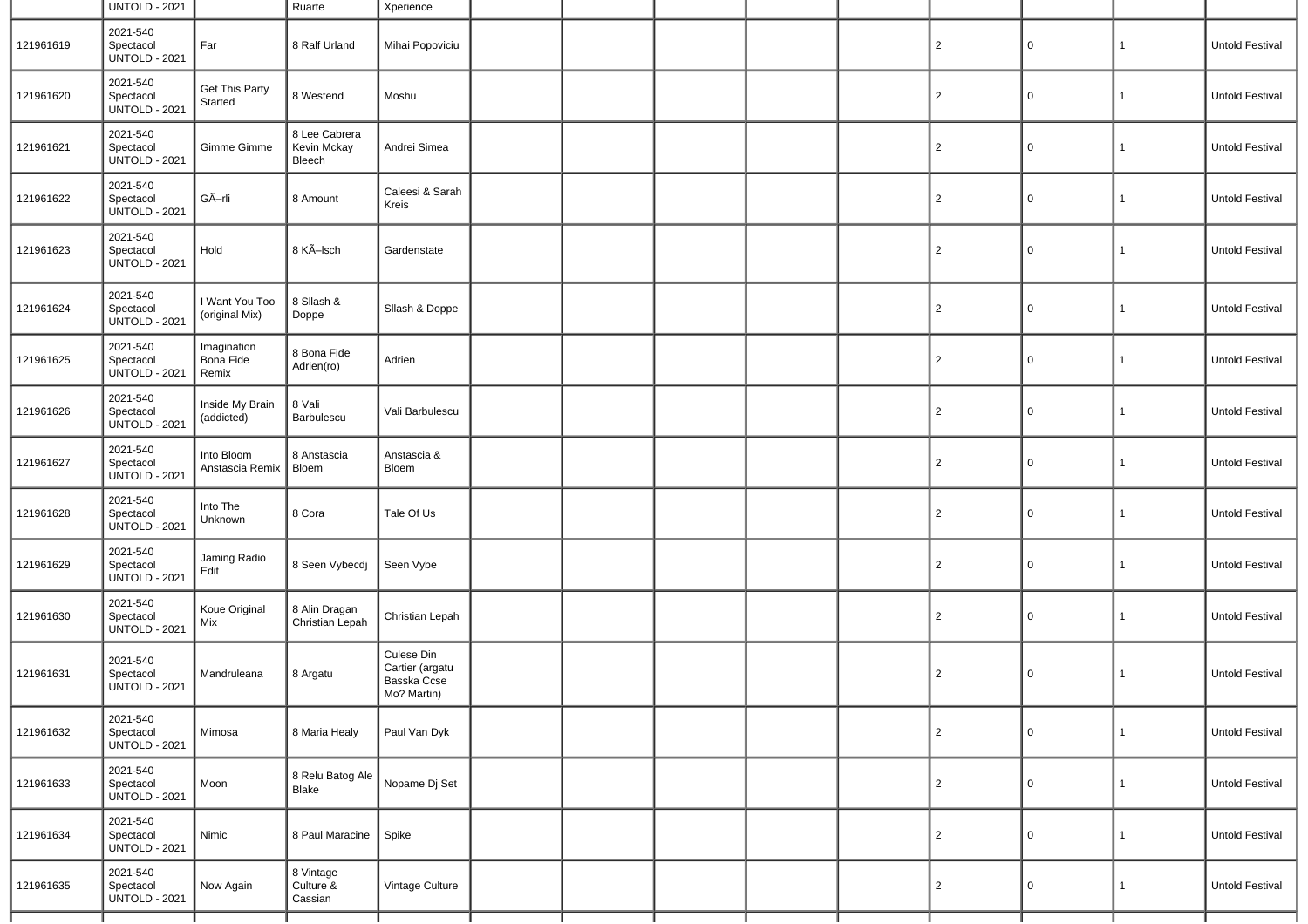| 121961636 | 2021-540<br>Spectacol<br><b>UNTOLD - 2021</b> | Nvg                              | 8 Akos                              | Akos                           |  |  | $\overline{2}$ | $\mathsf{O}$ | 1            | Untold Festival |
|-----------|-----------------------------------------------|----------------------------------|-------------------------------------|--------------------------------|--|--|----------------|--------------|--------------|-----------------|
| 121961637 | 2021-540<br>Spectacol<br><b>UNTOLD - 2021</b> | Obelix                           | 8 Shonky                            | Daniel Meister                 |  |  | $\overline{2}$ | 0            | $\mathbf{1}$ | Untold Festival |
| 121961638 | 2021-540<br>Spectacol<br><b>UNTOLD - 2021</b> | Planet X                         | 8 Space 92 &<br>The<br>Yellowheads  | Danny Avila                    |  |  | $\overline{2}$ | $\mathbf 0$  | $\mathbf{1}$ | Untold Festival |
| 121961639 | 2021-540<br>Spectacol<br><b>UNTOLD - 2021</b> | Storyteller                      | 8 Patrick<br>Bruyndonx              | Lee Burridge                   |  |  | $\overline{2}$ | $\mathbf 0$  | $\mathbf{1}$ | Untold Festival |
| 121961640 | 2021-540<br>Spectacol<br><b>UNTOLD - 2021</b> | Sunset Drive<br>(men-d- Remix)   | 8 Bogdan<br>Cupcea Cristian<br>Moga | Men-d                          |  |  | $\overline{2}$ | $\mathbf 0$  | $\mathbf{1}$ | Untold Festival |
| 121961641 | 2021-540<br>Spectacol<br><b>UNTOLD - 2021</b> | Teenage Crime                    | 8 Jay Pryor                         | Azteck                         |  |  | $\overline{2}$ | $\mathbf 0$  | $\mathbf{1}$ | Untold Festival |
| 121961642 | 2021-540<br>Spectacol<br><b>UNTOLD - 2021</b> | The Records                      | 8 Hannah Laing                      | Benny Benassi                  |  |  | $\overline{2}$ | 0            | $\mathbf{1}$ | Untold Festival |
| 121961643 | 2021-540<br>Spectacol<br><b>UNTOLD - 2021</b> | Thicc                            | 8 Prophet & Six<br>Chakra           | Caspa                          |  |  | $\overline{2}$ | $\mathsf{O}$ | $\mathbf{1}$ | Untold Festival |
| 121961644 | 2021-540<br>Spectacol<br><b>UNTOLD - 2021</b> | Treaba Mea                       | 8 Doc                               | Doc + Guests:<br>Facem Records |  |  | $\overline{2}$ | 0            | 1            | Untold Festival |
| 121961645 | 2021-540<br>Spectacol<br><b>UNTOLD - 2021</b> | Trippin (original<br>Mix)        | Albin Kasca<br>Roman                | Albin Kaczka                   |  |  | $\overline{2}$ | $\mathsf{O}$ | $\mathbf{1}$ | Untold Festival |
| 121961646 | 2021-540<br>Spectacol<br><b>UNTOLD - 2021</b> | Una Mattina                      | 8 Armen Miran<br>& Hraach           | Hraach                         |  |  | $\overline{2}$ | 0            | $\mathbf{1}$ | Untold Festival |
| 121961647 | 2021-540<br>Spectacol<br><b>UNTOLD - 2021</b> | Untitled                         | 8 Bradley Strider                   | $\vert$ Nina Kraviz            |  |  | $\overline{2}$ | $\mathsf{O}$ | $\mathbf{1}$ | Untold Festival |
| 121961648 | 2021-540<br>Spectacol<br><b>UNTOLD - 2021</b> | Watching The<br>Waves            | 8 Paul Denton                       | Aly & Fila                     |  |  | $\overline{2}$ | 0            | 1            | Untold Festival |
| 121961649 | 2021-540<br>Spectacol<br>UNTOLD - 2021        | Yam Original Mix   8 Satori (nl) |                                     | Satori Live                    |  |  | $\overline{2}$ | 0            | 1            | Untold Festival |
| 121961650 | 2021-540<br>Spectacol<br><b>UNTOLD - 2021</b> | You're So<br>Just Just (remix)   | 8 Rework Matt<br>Tolfrey            | Soul Goodman                   |  |  | $\overline{c}$ | $\mathsf{O}$ | 1            | Untold Festival |
| 121961651 | 2021-540<br>Spectacol<br><b>UNTOLD - 2021</b> | Zendaya                          | 8 Anghel<br>Bogdan                  | lan                            |  |  | $\overline{2}$ | $\mathbf 0$  | 1            | Untold Festival |
| 121961652 | 2021-540<br>Spectacol<br><b>UNTOLD - 2021</b> | Away                             | 9 Dj Shiver                         | Dj Ethylen                     |  |  | $\overline{2}$ | 0            | $\mathbf{1}$ | Untold Festival |
| 121961653 | 2021-540<br>Spectacol<br><b>UNTOLD - 2021</b> | Circolektiv<br><b>Bucharest</b>  | 9 Guti Mahony                       | Mahony                         |  |  | $\overline{c}$ | $\mathsf{O}$ | $\mathbf{1}$ | Untold Festival |
|           |                                               |                                  |                                     |                                |  |  |                |              |              |                 |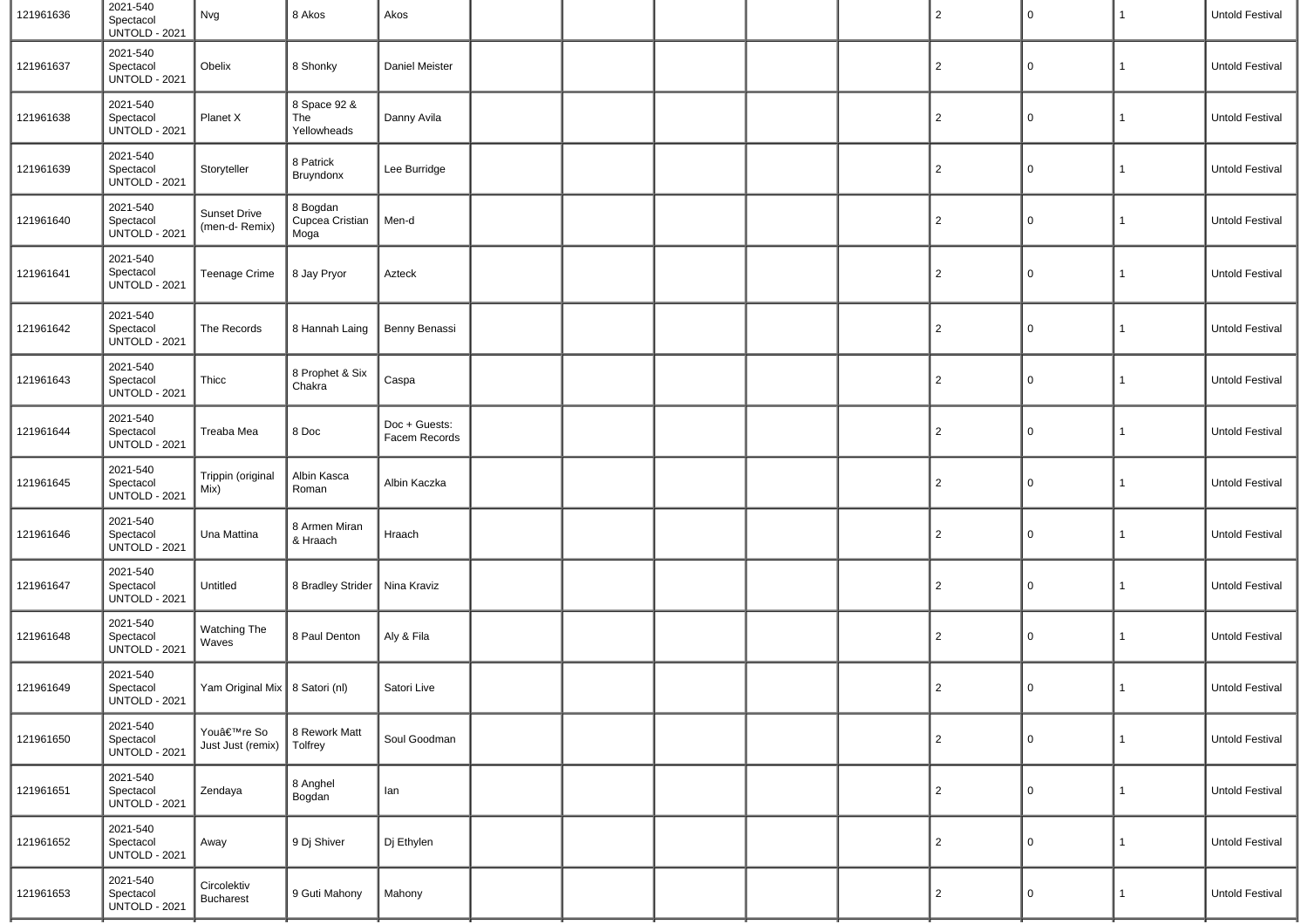| 121961654 | 2021-540<br>Spectacol<br><b>UNTOLD - 2021</b> | Dat Ass                                                           | 9 Gemini 529                                                                                         | Dj Dark & Mentol                      |  |  | 2              | $\pmb{0}$      | $\mathbf{1}$ | Untold Festival |
|-----------|-----------------------------------------------|-------------------------------------------------------------------|------------------------------------------------------------------------------------------------------|---------------------------------------|--|--|----------------|----------------|--------------|-----------------|
| 121961655 | 2021-540<br>Spectacol<br><b>UNTOLD - 2021</b> | Dj Shiver - Away                                                  | 9 Dj Shiver                                                                                          | Dj Shiver                             |  |  | $\overline{2}$ | $\mathbf 0$    | $\mathbf{1}$ | Untold Festival |
| 121961656 | 2021-540<br>Spectacol<br><b>UNTOLD - 2021</b> | Ace Milan                                                         | 9 Ruseanu<br>Sergiu Lucian<br>Prunau Ionita<br>Bogdan David<br>Darius Vlad<br>Cretan Guta<br>Catalin | Satra Benz                            |  |  | 2              | 0              | $\mathbf{1}$ | Untold Festival |
| 121961657 | 2021-540<br>Spectacol<br><b>UNTOLD - 2021</b> | A Fost O<br>Vremea                                                | 9 Rosario<br>Internullo                                                                              | Rosario<br>Internullo                 |  |  | $\overline{2}$ | 0              | 1            | Untold Festival |
| 121961658 | 2021-540<br>Spectacol<br><b>UNTOLD - 2021</b> | Ash Glaciers                                                      | 9 Zek                                                                                                | Armen Miran                           |  |  | $\overline{2}$ | 0              | 1            | Untold Festival |
| 121961659 | 2021-540<br>Spectacol<br><b>UNTOLD - 2021</b> | Bounce Wit Me<br>(original Mix)                                   | Albin Kasca<br>Roman                                                                                 | Albin Kaczka                          |  |  | 2              | $\mathsf 0$    | $\mathbf{1}$ | Untold Festival |
| 121961660 | 2021-540<br>Spectacol<br><b>UNTOLD - 2021</b> | Charlie Chaplin<br>Speech (the<br>Great Dictator)<br>Original Mix | 9 Seen Vybecdj                                                                                       | Seen Vybe                             |  |  | $\overline{2}$ | 0              | 1            | Untold Festival |
| 121961661 | 2021-540<br>Spectacol<br><b>UNTOLD - 2021</b> | <b>Chasing Your</b><br><b>Dreams Original</b><br>Mix              | 9 Adrien(ro)                                                                                         | Adrien                                |  |  | $\overline{2}$ | 0              | $\mathbf{1}$ | Untold Festival |
| 121961662 | 2021-540<br>Spectacol<br><b>UNTOLD - 2021</b> | Constelation<br>Draos Mix                                         | 9 Cdj                                                                                                | Cdj                                   |  |  | 2              | $\mathsf 0$    | $\mathbf{1}$ | Untold Festival |
| 121961663 | 2021-540<br>Spectacol<br><b>UNTOLD - 2021</b> | Cosinus                                                           | 9 Mihai<br>Popoviciu                                                                                 | Mihai Popoviciu                       |  |  | $\overline{2}$ | 0              | $\mathbf{1}$ | Untold Festival |
| 121961664 | 2021-540<br>Spectacol<br><b>UNTOLD - 2021</b> | Delyo's<br>Voyage                                                 | 9 Robert<br>Nickson                                                                                  | Solarstone                            |  |  | 2              | $\mathsf 0$    | 1            | Untold Festival |
| 121961665 | 2021-540<br>Spectacol<br><b>UNTOLD - 2021</b> | Disturbance                                                       | 9 Billy Gillies                                                                                      | Allen Watts &<br><b>Billy Gillies</b> |  |  | $\overline{2}$ | 0              | 1            | Untold Festival |
| 121961666 | 2021-540<br>Spectacol<br><b>UNTOLD - 2021</b> | Feels Like<br>Heaven                                              | 9 No-so                                                                                              | Will Atkinson                         |  |  | $\overline{2}$ | $\overline{0}$ | $\mathbf{1}$ | Untold Festival |
| 121961667 | 2021-540<br>Spectacol<br><b>UNTOLD - 2021</b> | <b>Hit That</b>                                                   | 9 Major Lazer &<br>Autoerotique                                                                      | Tujamo                                |  |  | $\overline{2}$ | 0              | 1            | Untold Festival |
| 121961668 | 2021-540<br>Spectacol<br><b>UNTOLD - 2021</b> | Ice Queen                                                         | 9 Runy                                                                                               | Vizan                                 |  |  | 2              | $\mathsf 0$    | 1            | Untold Festival |
| 121961669 | 2021-540<br>Spectacol<br><b>UNTOLD - 2021</b> | Id                                                                | 9 Rafal Ligienza                                                                                     | The Real<br>Xperience                 |  |  | $\overline{2}$ | $\mathsf 0$    | $\mathbf{1}$ | Untold Festival |
| 121961670 | 2021-540<br>Spectacol                         | Inner Solar                                                       | 9 Michael L                                                                                          | Paul Van Dyk                          |  |  | $\overline{2}$ | $\mathbf 0$    |              | Untold Festival |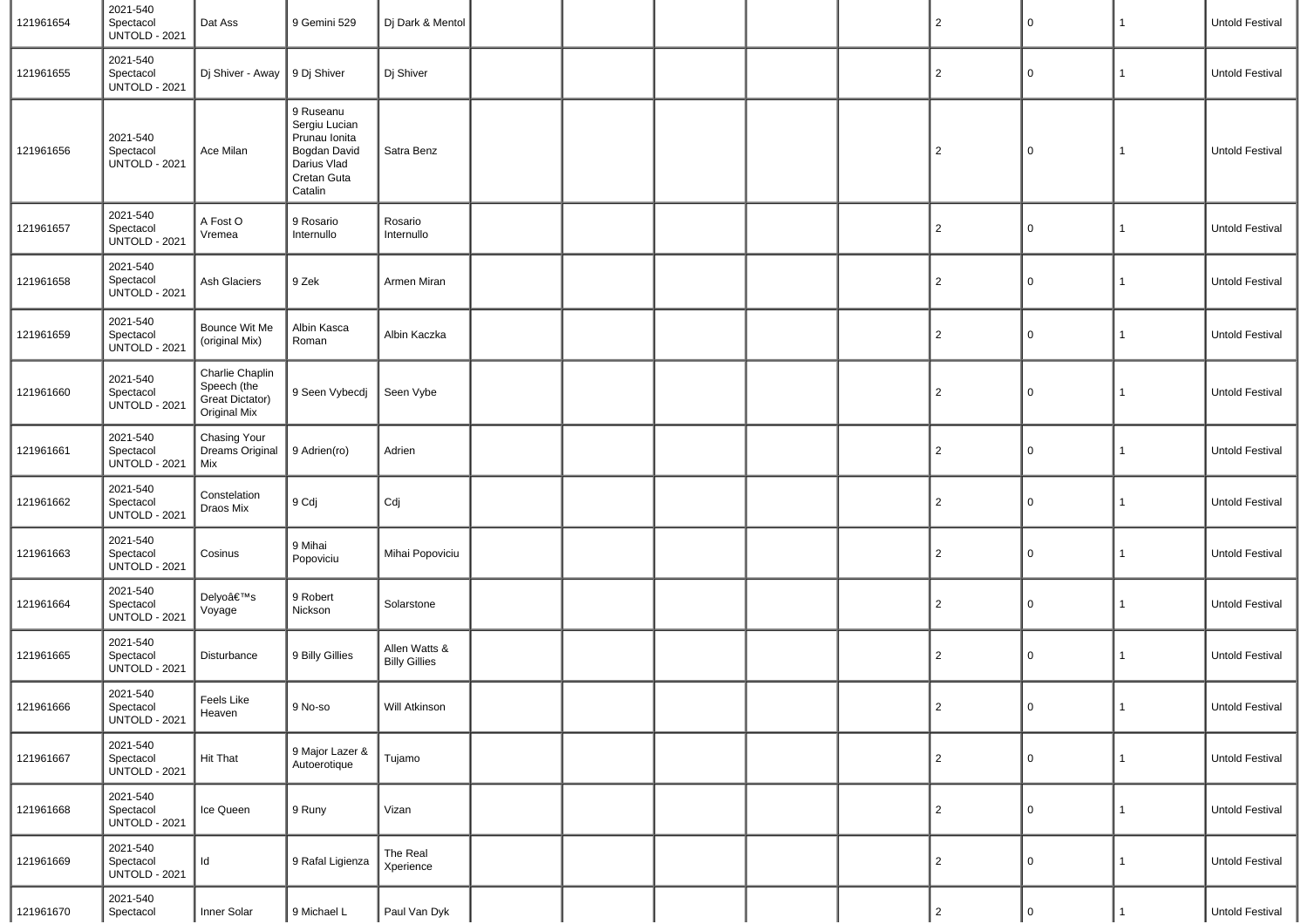|           | <b>UNTOLD - 2021</b>                          |                                             |                                                         |                                                             |  |  |                |             |              |                        |
|-----------|-----------------------------------------------|---------------------------------------------|---------------------------------------------------------|-------------------------------------------------------------|--|--|----------------|-------------|--------------|------------------------|
| 121961671 | 2021-540<br>Spectacol<br><b>UNTOLD - 2021</b> | Ioane Ioane                                 | 9 Argatu                                                | Culese Din<br>Cartier (argatu<br>Basska Ccse<br>Mo? Martin) |  |  | $\overline{c}$ | $\Omega$    | 1            | Untold Festival        |
| 121961672 | 2021-540<br>Spectacol<br><b>UNTOLD - 2021</b> | Jagal (original<br>Mix)                     | 9 Duk                                                   | Vasiu                                                       |  |  | $\overline{2}$ | 0           | 1            | Untold Festival        |
| 121961673 | 2021-540<br>Spectacol<br><b>UNTOLD - 2021</b> | Journey<br>Through The<br>Universe          | 9 Lesion X                                              | Julian M                                                    |  |  | $\overline{2}$ | $\Omega$    | 1            | Untold Festival        |
| 121961674 | 2021-540<br>Spectacol<br><b>UNTOLD - 2021</b> | Koue Hermanez<br>Vocal Remix                | 9 Hermanez Alin<br>Dragan Christian<br>Lepah            | Christian Lepah                                             |  |  | $\overline{2}$ | 0           | $\mathbf{1}$ | Untold Festival        |
| 121961675 | 2021-540<br>Spectacol<br><b>UNTOLD - 2021</b> | Matilde<br>(kermesse<br>Remix)              | 9 Temple Tears                                          | Caleesi & Sarah<br>Kreis                                    |  |  | $\overline{2}$ | 0           | 1            | Untold Festival        |
| 121961676 | 2021-540<br>Spectacol<br><b>UNTOLD - 2021</b> | Notorious                                   | 9 Malaa                                                 | Azteck                                                      |  |  | $\overline{c}$ | 0           | 1            | Untold Festival        |
| 121961677 | 2021-540<br>Spectacol<br><b>UNTOLD - 2021</b> | Platonic<br>Paduraru Deep<br>Tech House Mix | 9 Paduraru<br>Rhadoo                                    | Rhadoo                                                      |  |  | $\overline{c}$ | $\Omega$    | 1            | Untold Festival        |
| 121961678 | 2021-540<br>Spectacol<br><b>UNTOLD - 2021</b> | Prometeu                                    | 9 Grozilla/doc                                          | Doc + Guests:<br>Facem Records                              |  |  | $\overline{c}$ | 0           | $\mathbf{1}$ | Untold Festival        |
| 121961679 | 2021-540<br>Spectacol<br><b>UNTOLD - 2021</b> | Safari Sun<br>Original Mix                  | 9 Bloem                                                 | Anstascia &<br>Bloem                                        |  |  | $\overline{2}$ | $\mathbf 0$ | $\mathbf{1}$ | Untold Festival        |
| 121961680 | 2021-540<br>Spectacol<br><b>UNTOLD - 2021</b> | Sarmale                                     | 9 Mihai Mendel                                          | Men-d                                                       |  |  | $\overline{c}$ | 0           | 1            | Untold Festival        |
| 121961681 | 2021-540<br>Spectacol<br><b>UNTOLD - 2021</b> | Save Me                                     | 9 Ram Ft Stine<br>Grove                                 | Ram Pres<br>Dubyard                                         |  |  | $\overline{2}$ | 0           | 1            | Untold Festival        |
| 121961682 | 2021-540<br>Spectacol<br><b>UNTOLD - 2021</b> | Simple Noise                                | 9 Akos                                                  | Akos                                                        |  |  | $\overline{2}$ | 0           | 1            | Untold Festival        |
| 121961683 | 2021-540<br>Spectacol<br><b>UNTOLD - 2021</b> | Solar Sail                                  | 9 Dmitry<br>Pushkarev                                   | Lee Burridge                                                |  |  | $\overline{c}$ | 0           | 1            | <b>Untold Festival</b> |
| 121961684 | 2021-540<br>Spectacol<br><b>UNTOLD - 2021</b> | Soul Off Zoo<br>(original Mix)              | 9 Guy Laliberte                                         | Tanit                                                       |  |  | $\overline{2}$ | $\mathbf 0$ | $\mathbf{1}$ | Untold Festival        |
| 121961685 | 2021-540<br>Spectacol<br><b>UNTOLD - 2021</b> | Soundwagon                                  | 9 Citizen Kain                                          | Tale Of Us                                                  |  |  | $\overline{2}$ | $\mathbf 0$ | $\mathbf{1}$ | Untold Festival        |
| 121961686 | 2021-540<br>Spectacol<br><b>UNTOLD - 2021</b> | The Fortress                                | 9 Liam Wilson                                           | John O<br>Callaghan                                         |  |  | $\overline{2}$ | 0           | 1            | Untold Festival        |
| 121961687 | 2021-540<br>Spectacol<br><b>UNTOLD - 2021</b> | Umblu Langa Ai<br>Mei Feat Amuly            | 9 Anghel<br>Bogdan /<br>Hameed Amil /<br>Nedelcu Andrew | lan                                                         |  |  | $\overline{2}$ | $\Omega$    | 1            | Untold Festival        |
|           |                                               |                                             |                                                         |                                                             |  |  |                |             |              |                        |